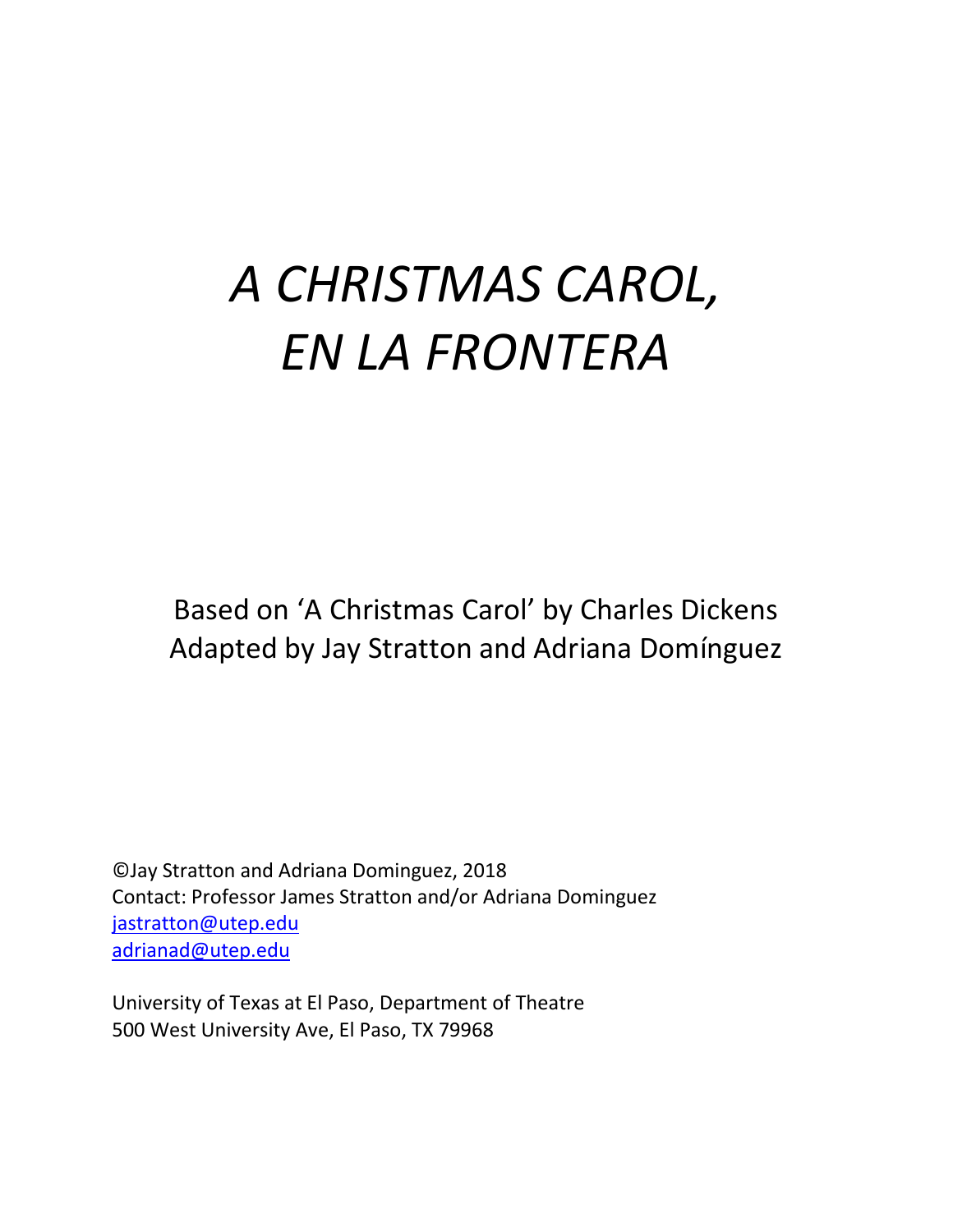# **Dramatis Personae**

| PRINCIPALS                |                                                                                                                                                 |
|---------------------------|-------------------------------------------------------------------------------------------------------------------------------------------------|
| Ebenezer Scrooge:         | No Doublecast. Older, male, Mexican but lives in the north and never<br>goes south. Spanish first language but speaks perfect English.          |
| Undertaker:               | Also plays Businessman and Percy. Male or female. American narrative<br>voice. English first language but bilingual.                            |
| Sepulturero:              | Also plays Businessman and Jorge. Male or female. Mexican narrative<br>voice. Spanish first language but bilingual.                             |
| Roberto Cratchit:         | No Doublecast. Scrooge's clerk. Medium aged male, Mexican, bilingual<br>but much stronger in Spanish.                                           |
| Federico:                 | No Doublecast. Scrooge's nephew. Young male, Mexican but lives in the<br>north, perfectly bilingual.                                            |
| Marley:                   | No Doublecast. Jacob Marley - both as a ghost and as a living being in<br>flashback. American businessman, speaks only English.                 |
| Mother Superior:          | May Doublecast in Act II. The Ghost of Christmas Past. A Mexican nun and<br>teacher. Bilingual.                                                 |
| Don Peluche:              | Also plays Christmas Present. A bombastic older Mexican businessman.<br>Bilingual.                                                              |
| Señora Peluche:           | May Doublecast in Act II. Middle Aged Mexican woman. Spanish<br>speaking.                                                                       |
| Young Scrooge:            | May Doublecast in Act II. Scrooge ages 16-23. Bilingual.                                                                                        |
| Bella:                    | Also plays Rose. Young Mexican woman. Bilingual but much stronger in<br>Spanish.                                                                |
| <b>Christmas Present:</b> | Also plays Don Peluche. The Falstaffian spirit of Christmas. Mexican male,<br>but really a spirit. Bilingual but mostly speaks English.         |
| Mrs. Cratchit:            | May Doublecast in Act II. Roberto Cratchit's wife. Adult Mexican woman.<br>Spanish speaking but strongly bilingual.                             |
| Marta Cratchit:           | May Doublecast in Act II. The eldest Cratchit child. Late teenage or early<br>20s Mexican young woman. Spanish speaking but strongly bilingual. |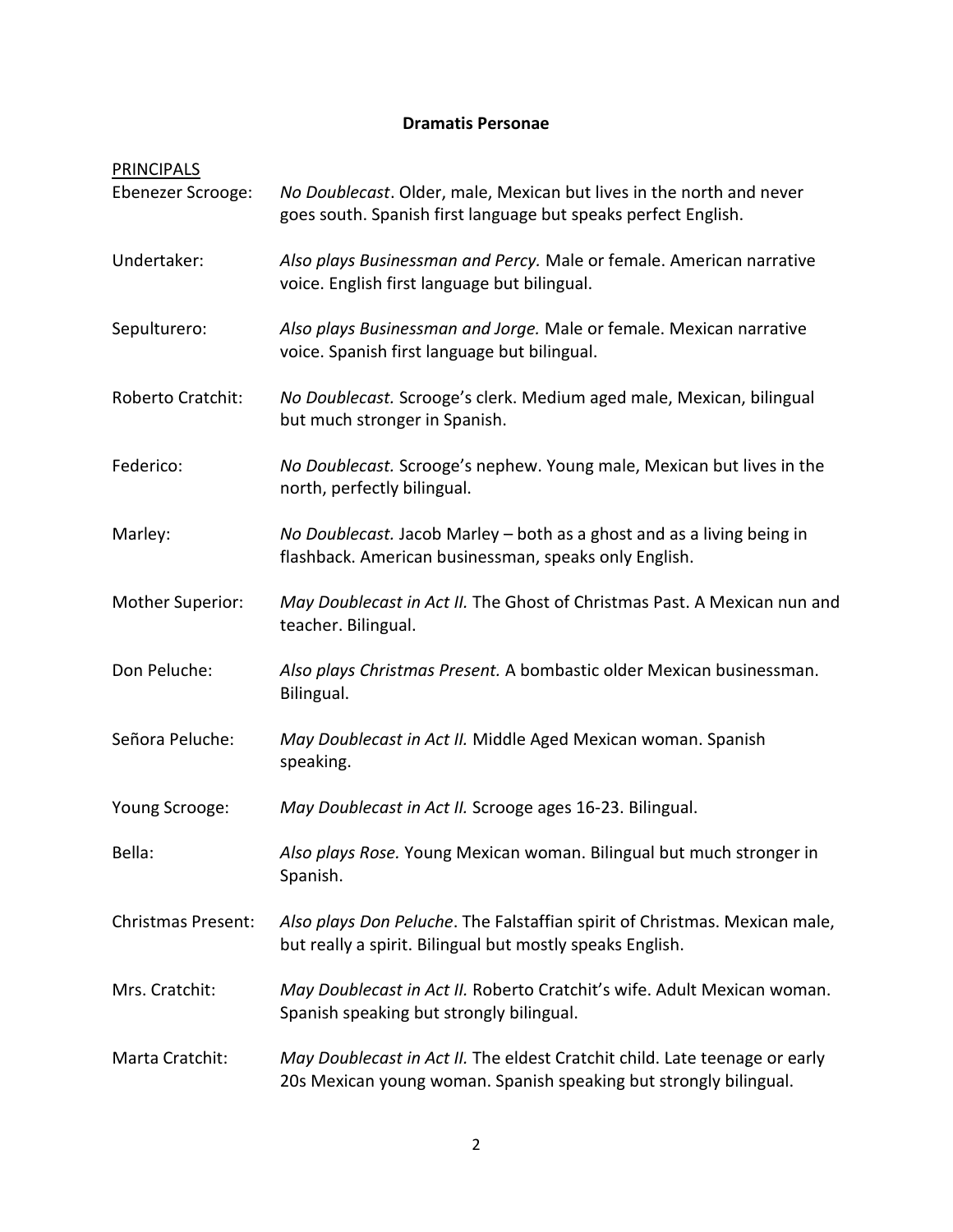| Catherine:                           | Young American woman. Wife of Federico. Mostly English speaking.                                                                                                                                                     |
|--------------------------------------|----------------------------------------------------------------------------------------------------------------------------------------------------------------------------------------------------------------------|
| Jorge:                               | Also plays Sepulturero. Young Mexican man. Husband of Rose. Bilingual.                                                                                                                                               |
| Rose:                                | Also plays Bella. Young Mexican Woman. Wife of Jorge. Mostly Spanish<br>speaking.                                                                                                                                    |
| Percy:                               | Also plays Undertaker. Young American man. Bilingual.                                                                                                                                                                |
| <b>ENSEMBLE ROLES</b><br>Husband:    | Mr. Galicia, young male, Mexican, bilingual but much stronger in Spanish                                                                                                                                             |
| Wife:                                | Lucia Galicia, young female, Mexican, almost exclusively Spanish speaking                                                                                                                                            |
| Ricardo:                             | Young Scrooge's best friend. Mexican and Spanish speaking.                                                                                                                                                           |
| María:                               | Young Mexican woman. Spanish speaking.                                                                                                                                                                               |
| Mayor:                               | Authority Figure. Bilingual.                                                                                                                                                                                         |
| Sheriff:                             | No lines. Enters with Mayor.                                                                                                                                                                                         |
| <b>Ghost Dancers:</b>                | 6-8 ghost dancers.                                                                                                                                                                                                   |
| <b>Ghost of Future:</b>              | This character does not speak and may be created to fit the aesthetic of a<br>particular production. In the original production it was three simple<br>puppets of a skull and two skeletal hands upstage of a scrim. |
| Piñatero:                            | Mexican craftsperson. Any Gender. Spanish speaking.                                                                                                                                                                  |
| Carnicero:                           | A butcher. Bilingual.                                                                                                                                                                                                |
| Vendedor de Velas:                   | Mexican craftsperson. Any Gender. Spanish speaking.                                                                                                                                                                  |
| <b>KIDS</b><br>Little (beggar) Girl: | Young Mexican girl. Spanish speaking.                                                                                                                                                                                |
| Boy Scrooge:                         | Young Mexican boy, 7-11 years old - bilingual.                                                                                                                                                                       |
| Esperanza:                           | Young Mexican girl, younger than Boy Scrooge - Spanish speaking.                                                                                                                                                     |
| Pedro Cratchit:                      | The second eldest Cratchit child. Teenage Mexican boy. Spanish speaking<br>and bilingual.                                                                                                                            |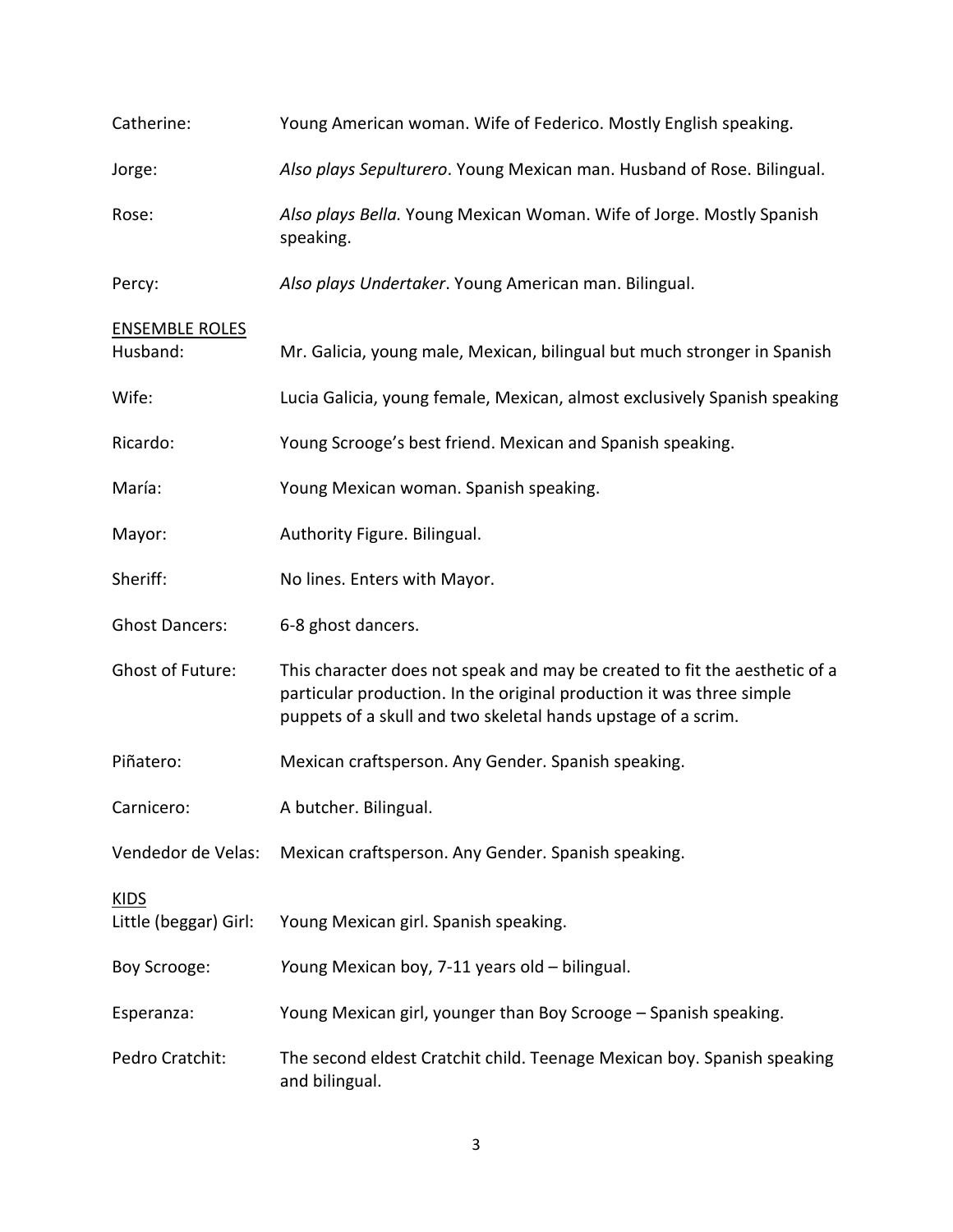| <b>Belinda Cratchit:</b> | The third eldest Cratchit child. 7-10 year old Mexican girl. Spanish<br>speaking.                       |
|--------------------------|---------------------------------------------------------------------------------------------------------|
| Luisa Cratchit:          | Youngest girl in the Cratchit family. Spanish speaking.                                                 |
| Tiny Tim Cratchit:       | No Doublecast. Youngest Cratchit child. Mexican boy. Spanish speaking<br>but very few lines either way. |
| Ignorance:               | Young boy. Any ethnicity. No lines.                                                                     |
| Want:                    | Young girl. Any ethnicity. No lines.                                                                    |
| Esteban:                 | Mexican boy. 11-15. Spanish speaking. Substantial role.                                                 |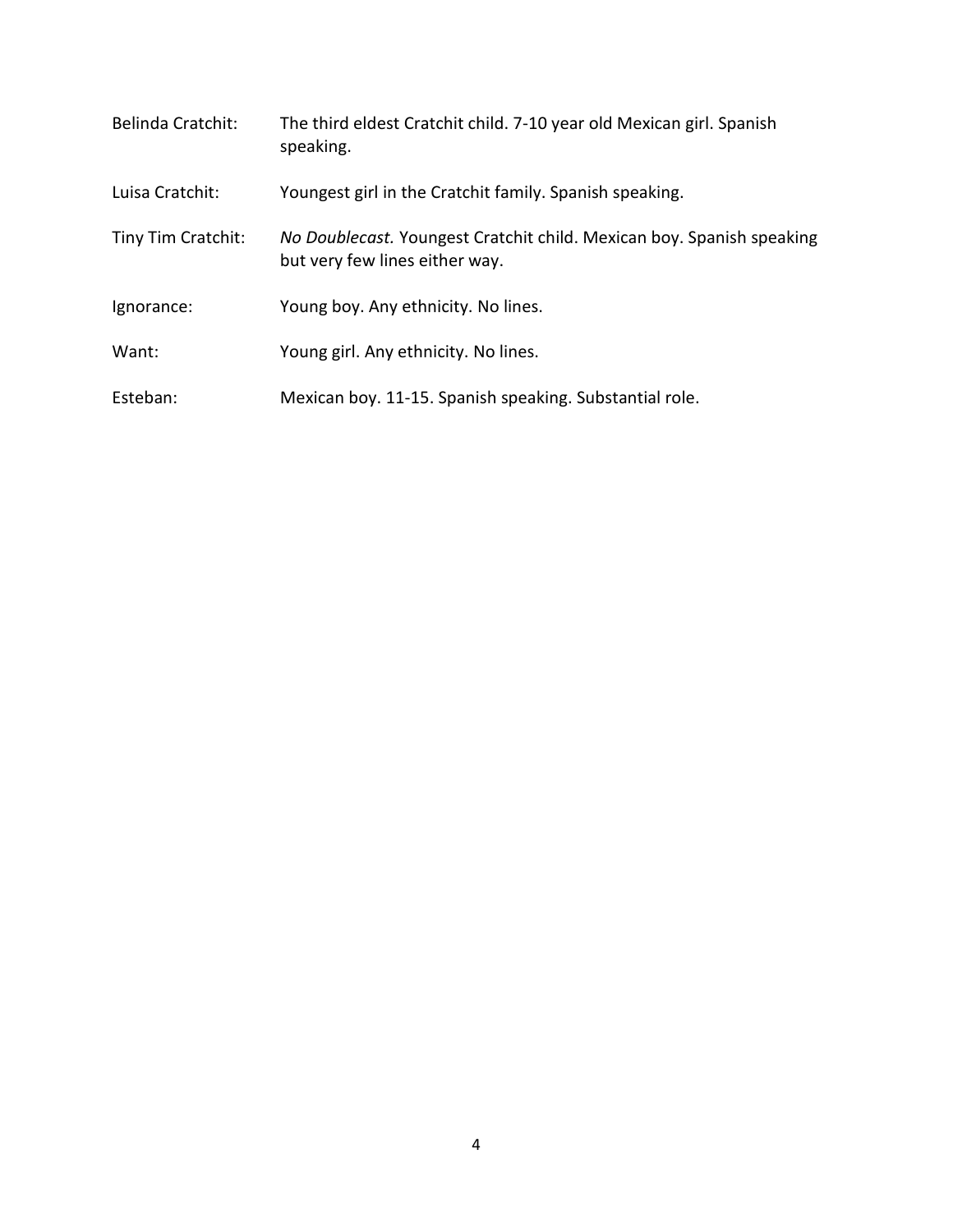# **ACT I**

# **Prologue**

# **The Graveyard**

*Cemetery. Enter Scrooge and a funeral procession to bury Marley. Ghost Dance. When the ceremony is over the two undertakers move downstage.*

# UNDERTAKER

Jacob Marley was dead, to begin with. There is no doubt whatever about that.

# SEPULTURERO

No doubt. Estaba Muerto.

# UNDERTAKER

This must be clearly understood, or nothing wonderful can come of the story we are about to tell.

# SEPULTURERO

Estaba más muerto que el Mar Muerto. Dead as a doornail.

# UNDERTAKER

Scrooge knew Marley was dead?

# **SEPUTURERO**

Of course! Scrooge fue el único de luto en el funeral. His only mourner.

# UNDERTAKER

Scrooge and Marley were business partners for… I don't remember how many years.

# SEPULTURERO

Muchos años.

# UNDERTAKER

Scrooge never painted out Marley's name on the door to their business. There it stood, seven years after Marley's death. Sometimes people called Scrooge Scrooge and sometimes Marley.

# SEPULTURERO

He answered to both names por dinero. Siempre por dinero. To Scrooge, no había diferencia.

*During the above, Scrooge has left the cemetery and is making his way to his office. He is stopped by a little girl.*

LITTLE GIRL

Por favor, señor.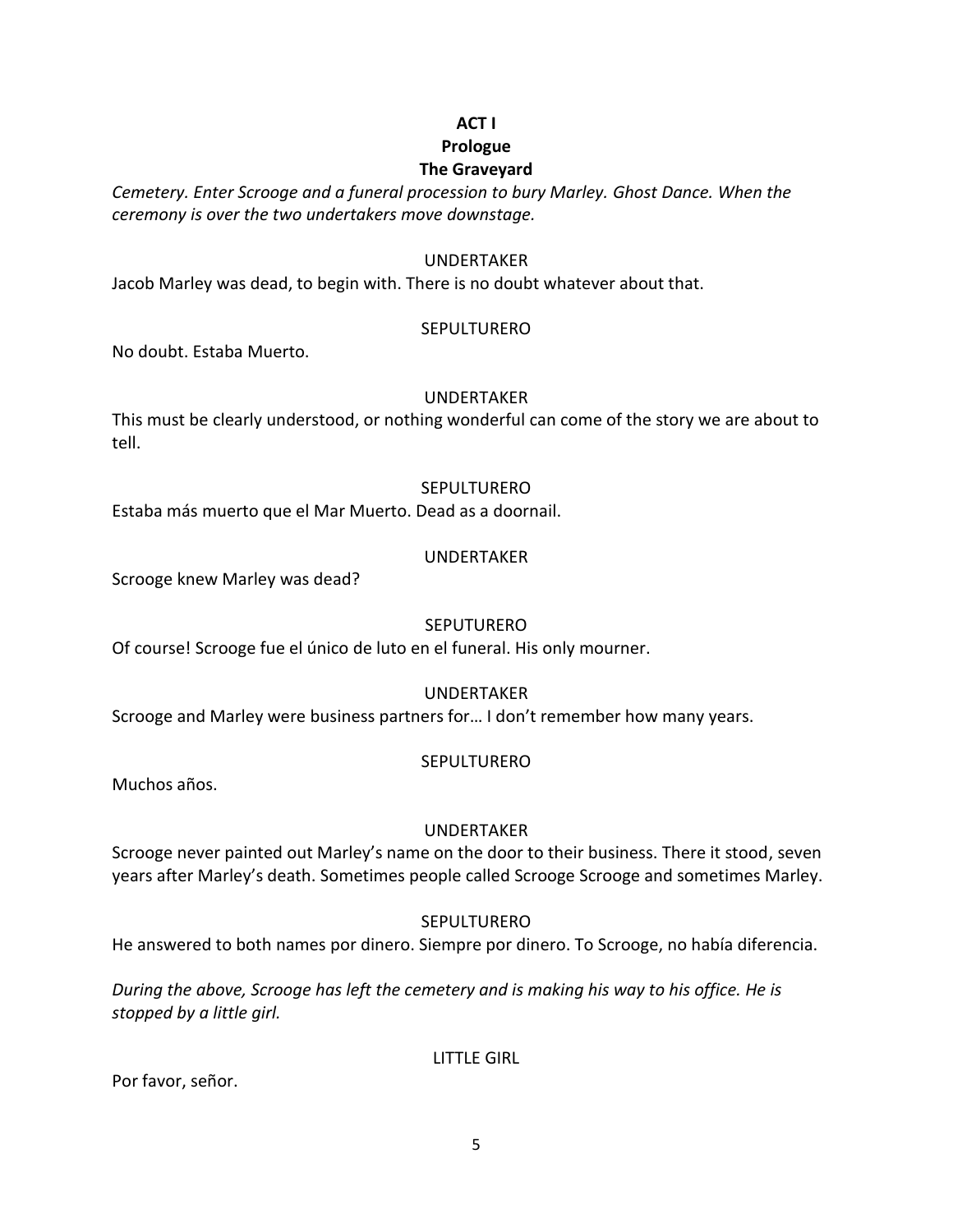Bah!!!

*Scrooge threatens girl and she runs.*

# UNDERTAKER

He was the tightfisted hand at the grindstone.

# SEPULTURERO

Era un usurero codicioso que estrujaba, apresaba, y arrebataba.

# UNDERTAKER

No warmth could warm him, no cold could chill him. And people called him "Old Turncoat."

#### SEPULTURERO

"Viejo Vendido."

# SCROOGE

Eh?!?

# SEPULTURERO (sotto voce)

Pero nunca a su cara! Never to his face!

# UNDERTAKER

Right! Shhhh… Scrooge liked to work his way along the edges of life warning all human sympathy to keep its distance.

*Scrooge has entered his counting house and is seating himself to work.*

# UNDERTAKER

Once upon a time …

# **SEPULTURERO**

Of all days in the year, en Nochebuena…

# UNDERTAKER

Scrooge sat busy in his counting house.

# **SEPULTURERO**

It was tarde en el dia. The sun - sinking over the desert…

# UNDERTAKER

But even late on Christmas Eve, old Scrooge was hard at work.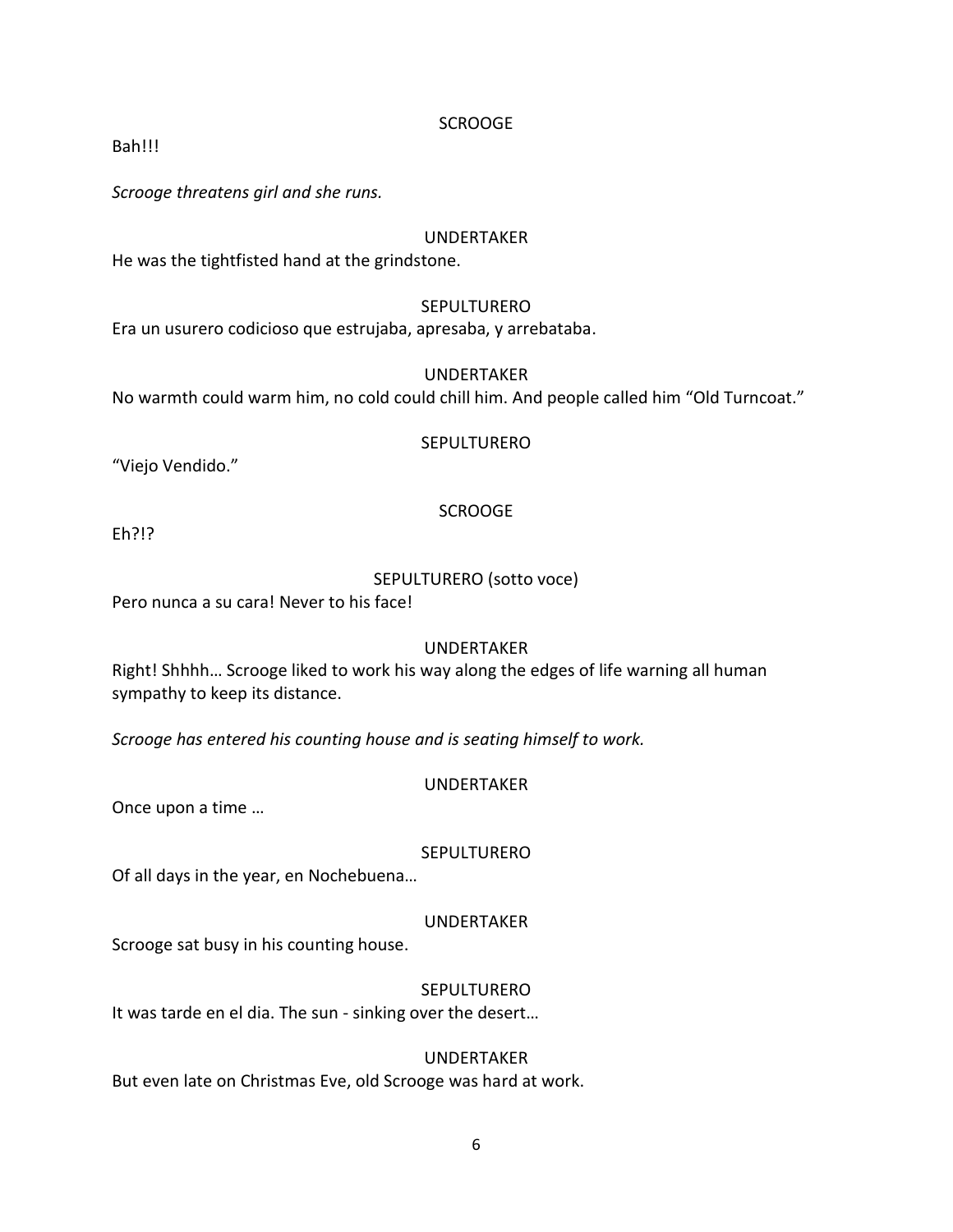# **Scene 1 The Counting House**

*Scrooge is seated at this desk. A young couple is standing alongside.*

SCROOOGE

6... 7… and three is… ten… Very well, Mr. Galicia. That covers your first month's rent.

#### HUSBAND

Sí.

# **SCROOGE**

However, as you have no worthwhile references, there is the matter of your security deposit.

¿Qué está diciendo?

HUSBAND

WIFE

No estoy seguro.

SCROOGE

Security deposit! Depósito. De. Seguridad.

Ah! Sí, sí!

**SCROOGE** 

HUSBAND

I can ill afford the risk of renting to… disreputables, can I?

# HUSBAND

No entiendo "disreputables".

SCROOGE You are a risk sir! (explaining in frustration) Usted es un riesgo! Entiende?

# HUSBAND

Sí.

*The doorbell jangles. Cratchit enters.*

# **SCROOGE**

Ah, Cratchit! Wait right where you are! (back to Husband) In addition to the rent, for you to move in, I must have twenty dollars of security. Veinte dolares para depósito de seguridad.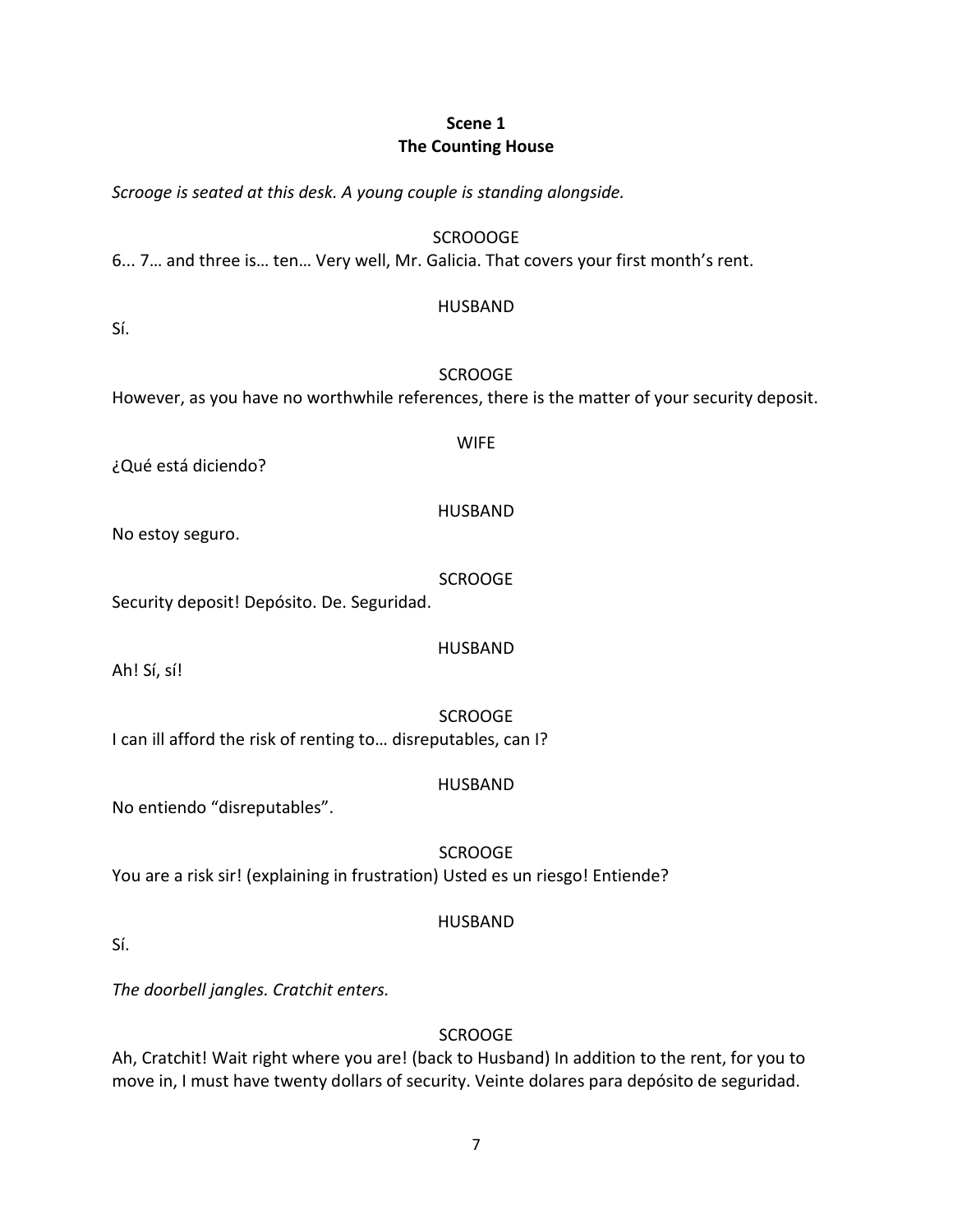# WIFE(to Husand)

Veinte dólares?!?

#### HUSBAND

Por favor, es Nochebuena señor.

# SCROOGE

I am well aware of the date, sir, and you do yourself no credit to suggest that my good judgment would give way to some absurd holiday mania. Twenty additional dollars to move in, take it or leave it.

#### HUSBAND

Un momento, por favor.

*Husband and Wife confer during the following.*

#### **SCROOGE**

So, Cratchit, late as usual. Are the letters delivered?

#### ROBERTO

Sí señor… And here's your supper y el Periódico de la tarde.

#### **SCROOGE**

You've been gone thirty-seven minutes. I don't pay you to dawdle.

# ROBERTO

Perdón, señor Scrooge. I do my best.

# SCROOGE

Your best? Staring into shop windows or listening to carolers howling on every street corner?

HUSBAND (interrupting)

Señor?

# SCROOGE

One moment Cratchit. (to Husband) Yes?

HUSBAND (handing Scrooge money)

Aquí está su dinero. Your money.

# **SCROOGE**

So, you've come to your senses have you? Let's see. (he counts quickly) 18… 19… and 20. Very well then, Mr. Cratchit, please give these two the key to number 3 on Olivas and send them on their way.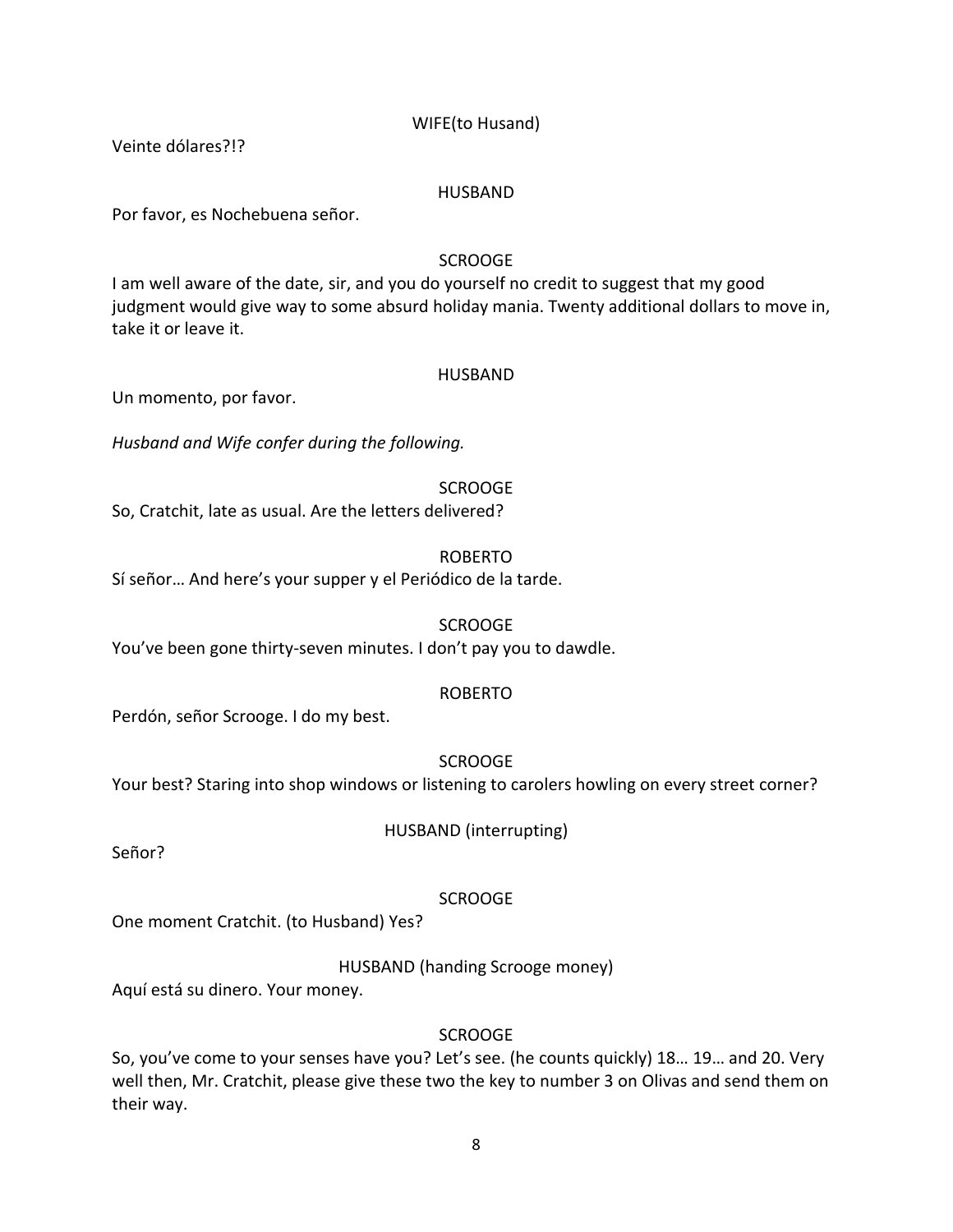#### ROBERTO

Número tres. Sí Señor.

*The doorbell jangles. Undertaker and Sepulturero enter as businessmen as Roberto, Husband, and Wife get key etc.*

| Good afternoon, señores.                                        | <b>ROBERTO</b>     |
|-----------------------------------------------------------------|--------------------|
| Good afternoon.                                                 | <b>UNDERTAKER</b>  |
| Buenas tardes.                                                  | <b>SEPULTURERO</b> |
|                                                                 | <b>SCROOGE</b>     |
| Can I help you gentlemen?                                       |                    |
| Have I the pleasure of speaking with Mr. Scrooge or Mr. Marley? | <b>UNDERTAKER</b>  |
| Mr. Marley is dead. Died seven years ago, this very night.      | <b>SCROOGE</b>     |
| Ah.                                                             | <b>UNDERTAKER</b>  |
|                                                                 | SEPULTURERO        |

Mi más sentido pésame, señor.

*Husband and Wife have their key and are exiting.*

WIFE (to Scrooge)

Feliz Navidad, señor.

*Awkward beat as Scrooge reacts.*

ROBERTO (urgently guiding them out)

Feliz Navidad, mis amigos.

UNDERTAKER Well… we have no doubt his generosity lives on in you Mr. Scrooge.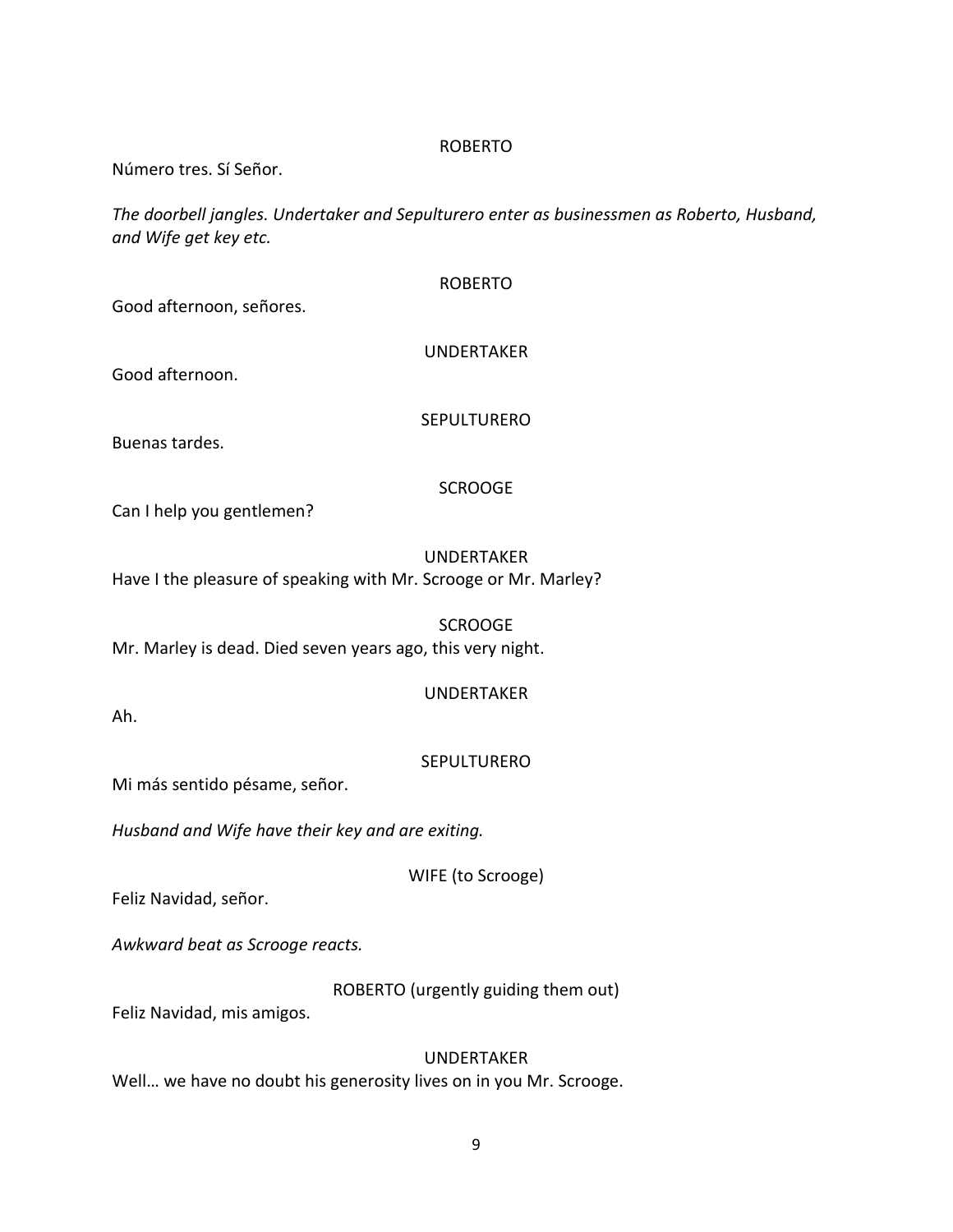#### SEPULTURERO

En este tiempo sagrado, señor, we who are fortunate can do something for the poor and homeless who suffer with no shelter.

#### SCROOGE

Are there no prisons?

#### SEPULTURERO

Sí señor, many prisons.

SCROOGE And the workhouses? Are they still in operation?

SEPULTURERO

Sí Señor?

# SCROOGE

Good. I'm glad to hear it.

#### **SEPULTURERO**

But those places give no esperanza – no…

UNDERTAKER

…Christian cheer.

# SEPULTURERO

Christian cheer! To mind or body…

# UNDERTAKER

So a few of us are raising a fund to provide the poor some meat and drink and human comfort.

SEPULTURERO

Sí. And your firm has had buena fortuna.

# UNDERTAKER

Yes, you have prospered!

# **SEPULTURERO**

**SCROOGE** 

So… How much shall we put you down for?

Nothing.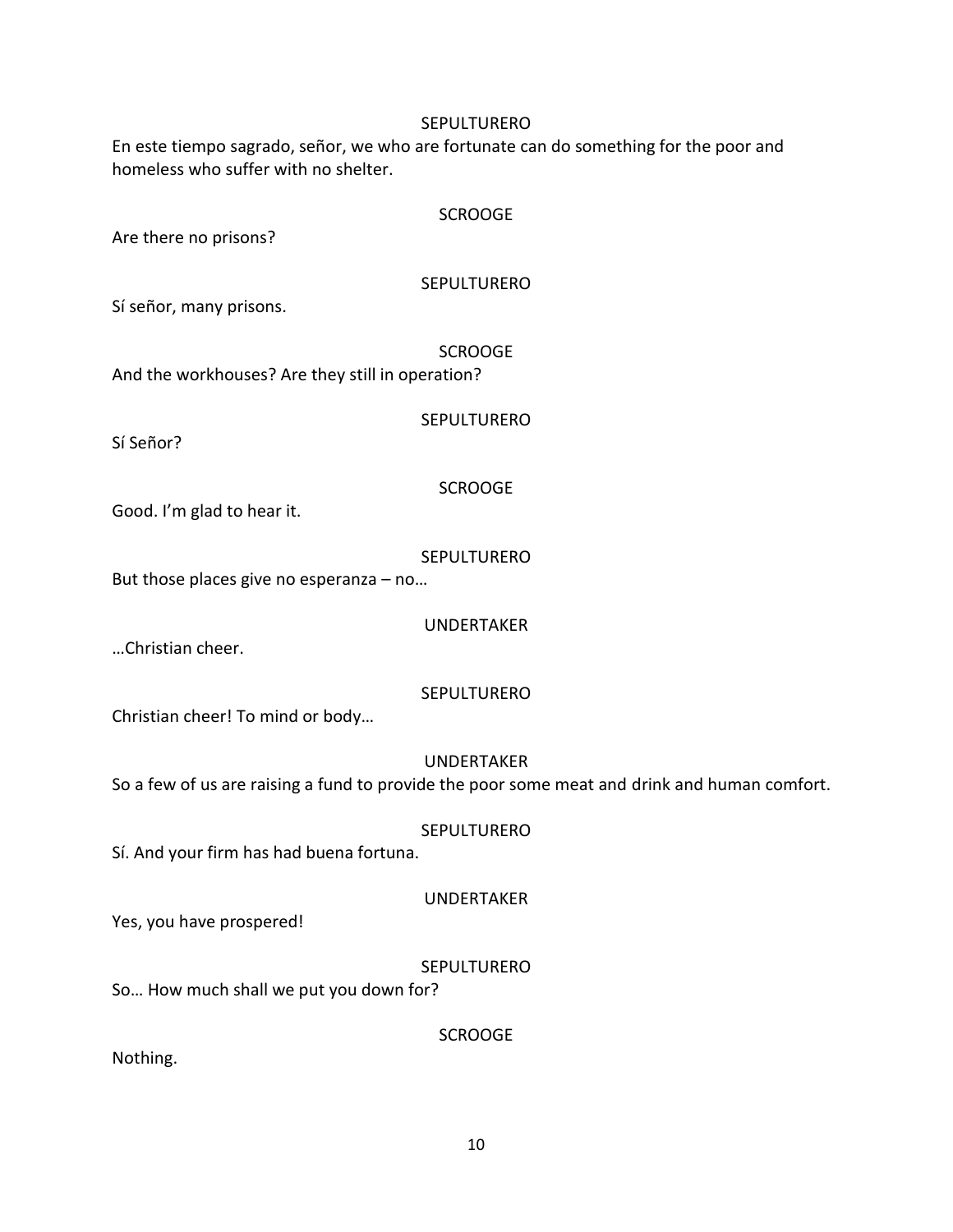#### UNDERTAKER

You wish to remain anonymous? (To Sepulturero) Do you hear? (To Scrooge) What a thoughtful regalo! In the true spirit of-

# SCROOGE (Interrupting)

I wish to be left alone! I don't make merry myself at Christmas, and I can't afford to make idle people merry. If I have prospered, it is because I have worked hard and have not been foolish with my money. My taxes pay for the prisons and the workhouses. Those who are badly off must go there!

#### UNDERTAKER

Many can't go there.

#### SEPULTURERO

And many would rather die!

#### **SCROOGE**

If they would rather die, they had better do it and decrease the surplus population.

# **SEPULTURERO**

Dios Mío!

# SCROOGE

It is not my business, do you understand? It is enough for a man to understand his own business and not interfere in other people's. Good afternoon, gentlemen.

#### SEPULTURERO

Viejo Vendido!

# SCROOGE

What's that?

UNDERTAKER (Restraining Sepulturero) Nothing sir. (To Sepulturero) No vale la pena, mi amigo. (To Scrooge) We'll be on our way.

# **SCROOGE**

What a prudent choice.

UNDERTAKER (To Roberto)

God bless you, young man.

SEPULTURERO (To Roberto)

Sí. Dios lo bendiga.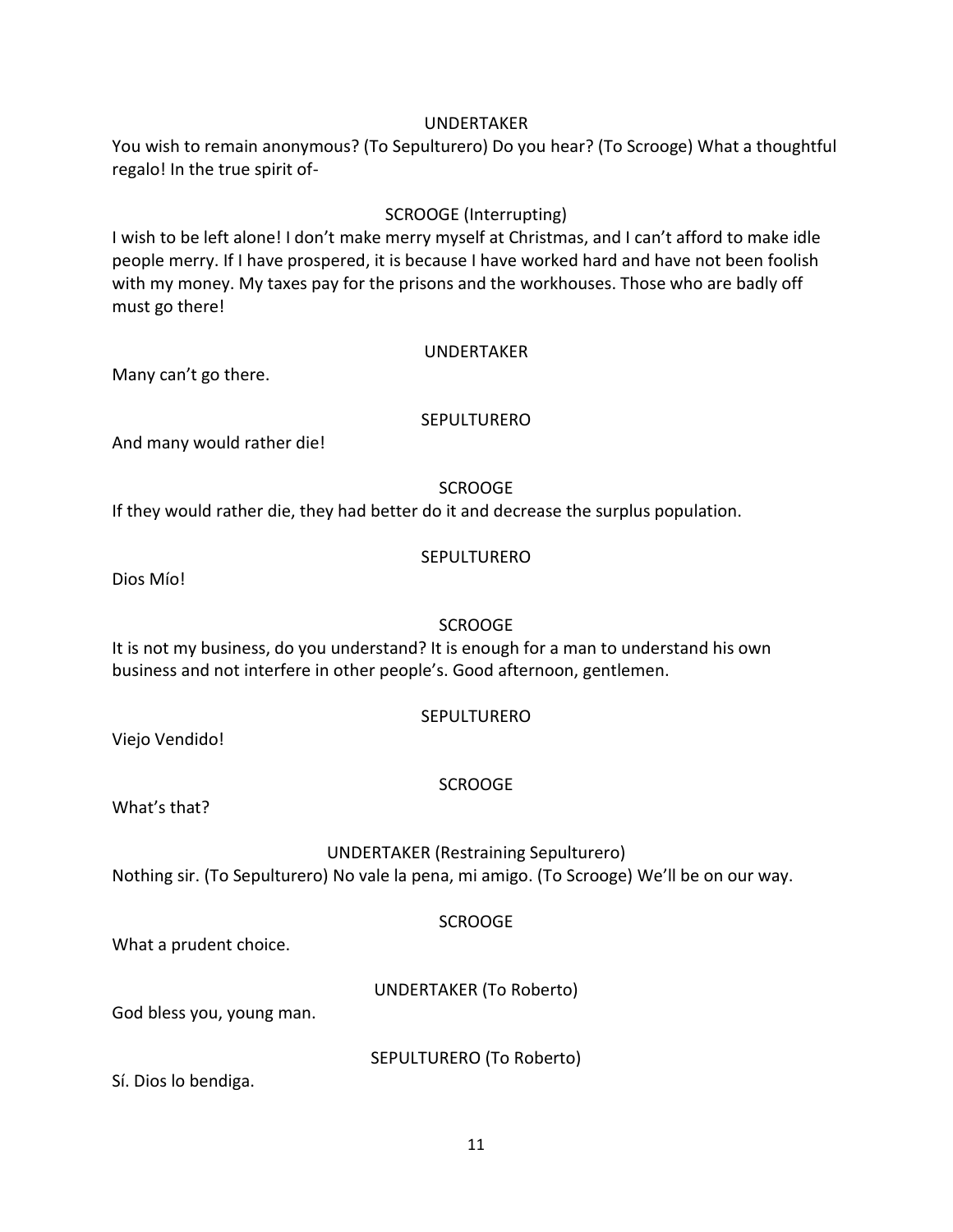#### ROBERTO

Feliz Navidad, señores.

*The doorbell jangles. Federico enters as Undertaker and Sepulturero exit.*

FEDERICO (to the exiting Undertaker and SEPULTURERO) Buenas tardes, Gentlemen.

*Undertaker and Sepulturero shake their heads and hurry out the door.*

FEDERICO (To Scrooge)

Merry Christmas, Tío!

**SCROOGE** 

Ah! So you're back again this year, eh nephew?

**FEDERICO** 

What can I say? I'm a creature of habit.

#### **SCROOGE**

A silly habit, I might add. What right have you to be merry? You're poor enough.

FEDERICO Come come then, Tío. What right have you to be tan brusco? You're rich enough!

#### **SCROOGE**

Bah!

FEDERICO (to Roberto)

Merry Christmas, Roberto!

ROBERTO

Merry Christmas, señor Federico.

SCROOGE (mocking)

"Merry Christmas".

FEDERICO

Don't be cross, Tío.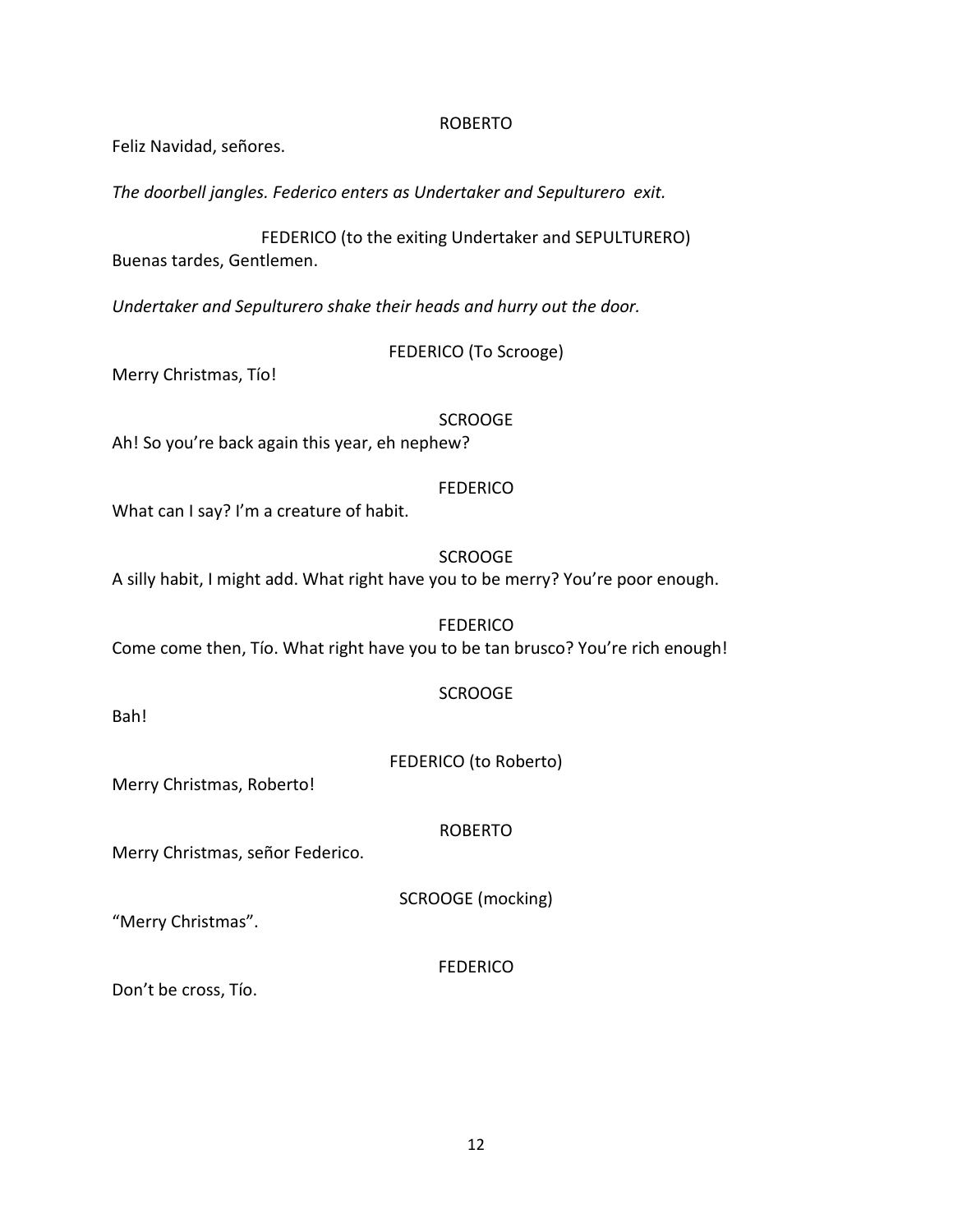What else can I be when I live in such a world of fools? Merry Christmas! What's Christmas to you but a time for paying bills without money? A time for finding yourself a year older and not an hour richer? If I could work my will, every idiot who goes about with "Merry Christmas" or "Feliz Navidad" on his lips should be boiled in a bowl of caldo and buried with a sharpened stick of canela through his heart!

#### **FEDERICO**

Tío!

# **SCROOGE**

He should! Keep Christmas in your own way and let me keep it in mine.

# **FEDERICO**

Keep it? But you don't keep it!

# **SCROOGE**

Let me leave it alone, then. Much good may it do you! Much good has it ever done you!

# **FEDERICO**

But Tío, I have always thought of Christmas time as a good time; a kind, forgiving, charitable, pleasant time… A time when people are touched with sympathy and reach out a helping hand to the poor creatures below them. The only time I know of in the long calendar of the year when men and women open their hearts and look with compassion on their fellow travelers to the grave. And therefore, Tío, though Christmas has never put a dollar or a peso in my pocket, I believe that it has done me good and will do me good and I say "God Bless it!"

ROBERTO (applauding)

Ándale!

# SCROOGE (to Roberto)

Let me hear another sound from you and you'll keep Christmas by losing your job. Then you'd have a Merry Christmas, eh? (to Federico) You're quite a powerful speaker, sir. I wonder you don't go into politics.

# **FEDERICO**

Don't be angry, Tío. Come! Dine with us tomorrow.

SCROOGE

Us?

# **FEDERICO**

Yes. Me, my wife, and a few good friends.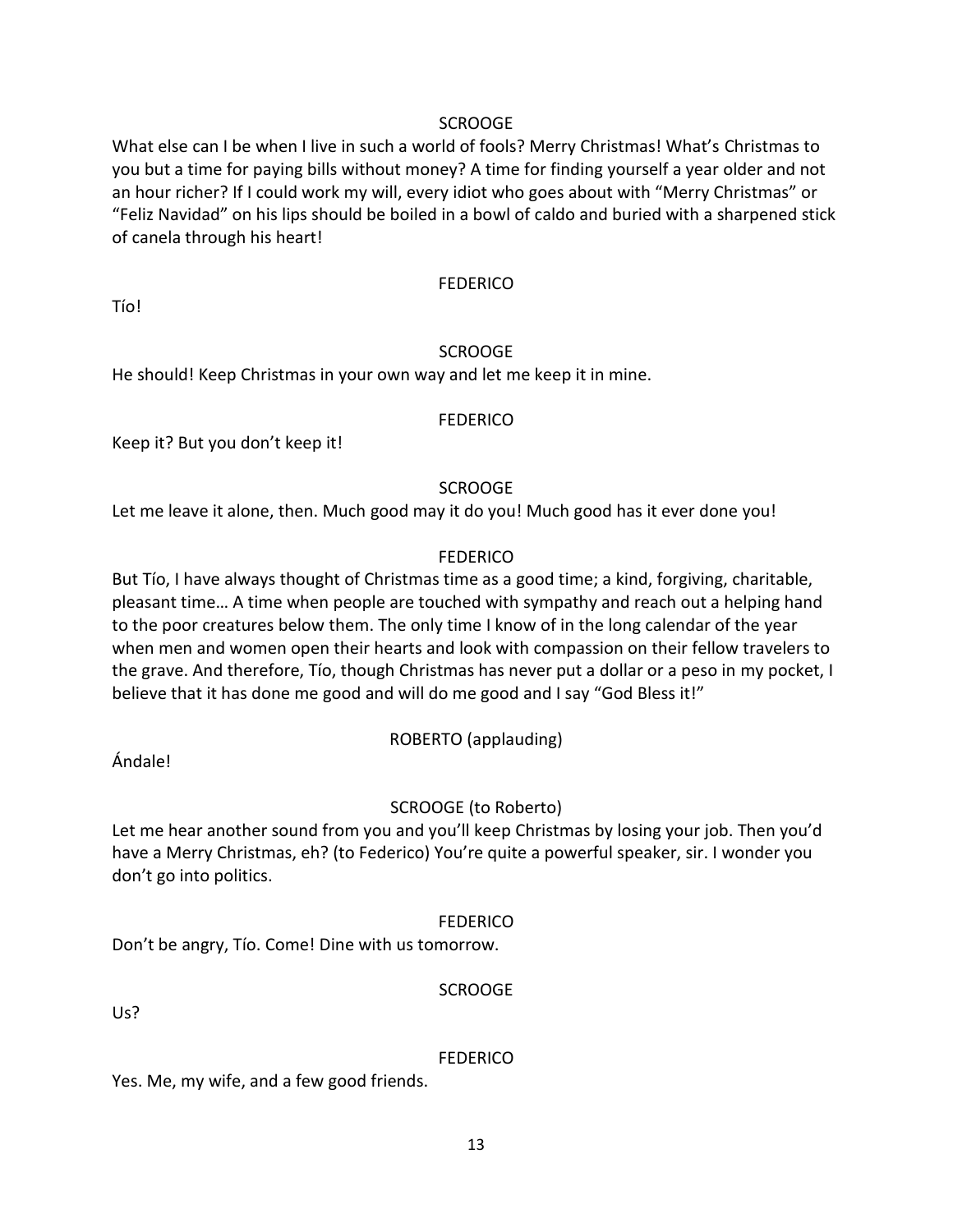Ah, yes, your wife. Tell me, nephew, why did you marry?

#### **FEDERICO**

Because I fell in love.

# SCROOGE

Because you fell in love! The only thing in the world more ridiculous than a Merry Christmas. Good afternoon.

#### FEDERICO

You never came to see me before I got married. Why give that as a reason for not coming now?

# SCROOGE

Good afternoon.

#### **FEDERICO**

I want nothing from you. I ask nothing of you. Somos familia. Why can't we be friends?

#### **SCROOGE**

Good afternoon!

#### **FEDERICO**

I am sorry to find you so resolute, but I am determined to keep my Christmas humor to the last… and so… a Merry Christmas, Tío!

#### **SCROOGE**

#### **FEDERICO**

And a Happy New Year! (exits)

#### SCROOGE

Humbug! (to Roberto) And you, Roberto… a clerk making four dollars a week with a wife and children to support talking about a Merry Christmas? I'll retire to a mad house.

#### ROBERTO

Lo siento. (Roberto approaches Scrooge's desk) Ummm… Señor Scrooge-.

#### SCROOGE

You'll want the whole day off tomorrow, I suppose.

# ROBERTO

Si señor, if convenient.

Good afternoon!!!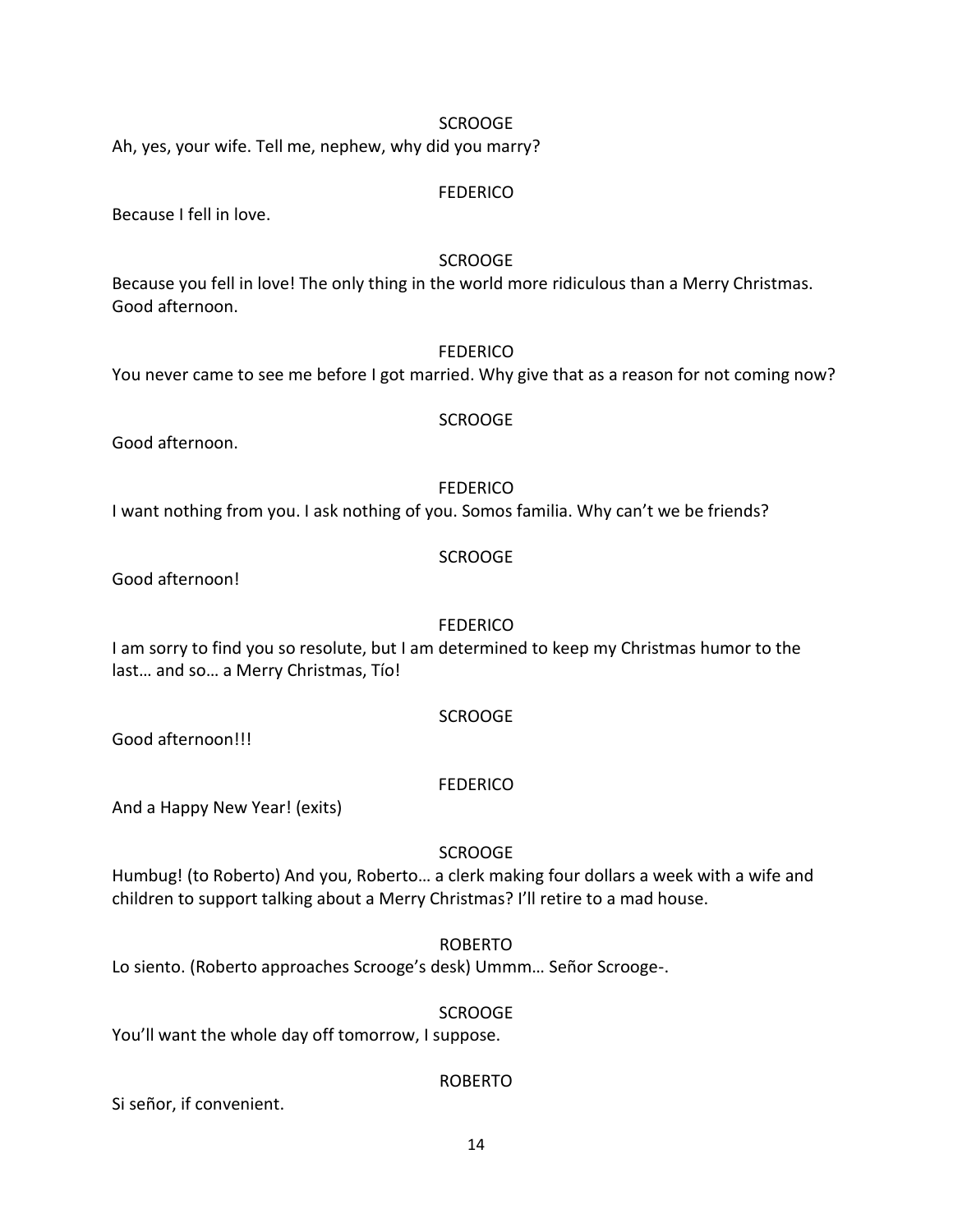It isn't convenient and it isn't fair. But I suppose you must have it.

#### ROBERTO

Gracias señor… (awkward pause) Also… ummm…

#### SCROOGE

Yes? Are you loitering at my desk for some reason, Cratchit?

#### ROBERTO

Es Nochebuena, señor.

#### **SCROOGE**

So I am given to understand.

# ROBERTO

My youngest son, Tiny Tim – we call him Pequeñito– he loves Nochebuena, señor. ¡Es su día favorito del año! But Tiny Tim, he does not feel well, though I say to mi esposa that he grows stronger, but she says-

# SCROOGE

Cratchit, is it your plan to bore me to death?

# ROBERTO

Señor?

# **SCROOGE**

Are you going to stand here and elucidate for me the medical history of each member of your seemingly endless family tree or are you going to come to the point?

# ROBERTO

Sí, señor. Lo siento, señor... So Pequeñito-

SCROOGE (slamming hand on desk)

Out with it, man!

# ROBERTO

I wish to leave early quiero llevar a Tiny Tim a la posada… señor.

# SCROOGE

'Leave Early?' Cratchit? And if I was to dock your wages for it, you'd think yourself ill-used, but you don't think me ill-used when I pay a full day's salary for only half a day's work!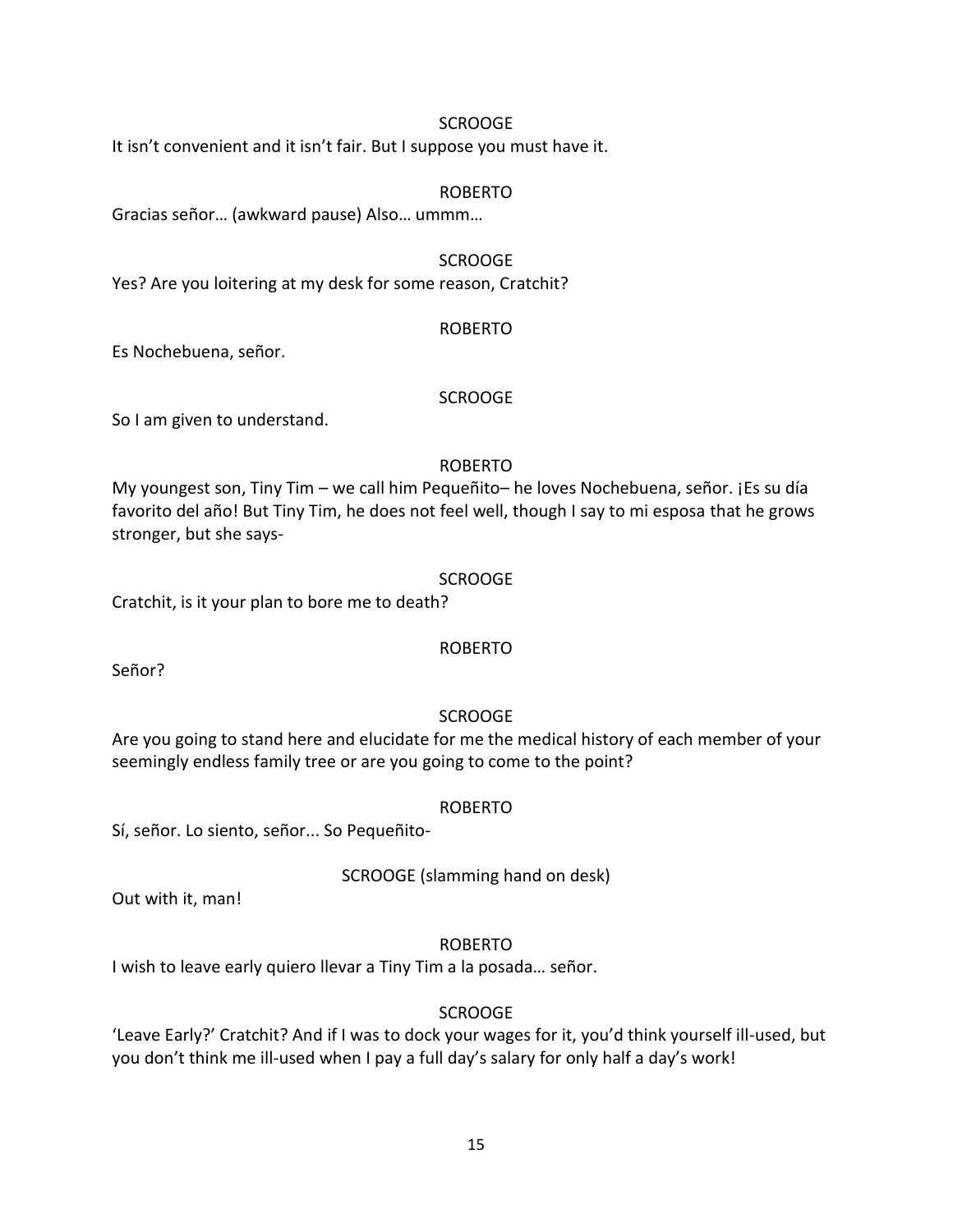#### ROBERTO

It is only once a year, señor.

# SCROOGE

A poor excuse for picking my pocket every twenty-fourth of December. Well… Even in a full day, your work is of little value, I suppose. Be here all the earlier the next morning.

# ROBERTO

Gracias jefe! Good night, jefe! (exiting) Feliz Navidad!

# SCROOGE

Humbug!!!

# SEPULTURERO

But Roberto did not hear this final word from his angry jefe. With a whoop (Roberto whoops) Roberto salió corriendo por la puerta…

# UNDERTAKER

…dashed through the city streets, crowded with holiday shoppers…

*Roberto does so, calling 'Feliz Navidad' to strangers as he goes.*

# **SEPULTURERO**

and across the bridge to la casa de su familia to celebrate Nochebuena.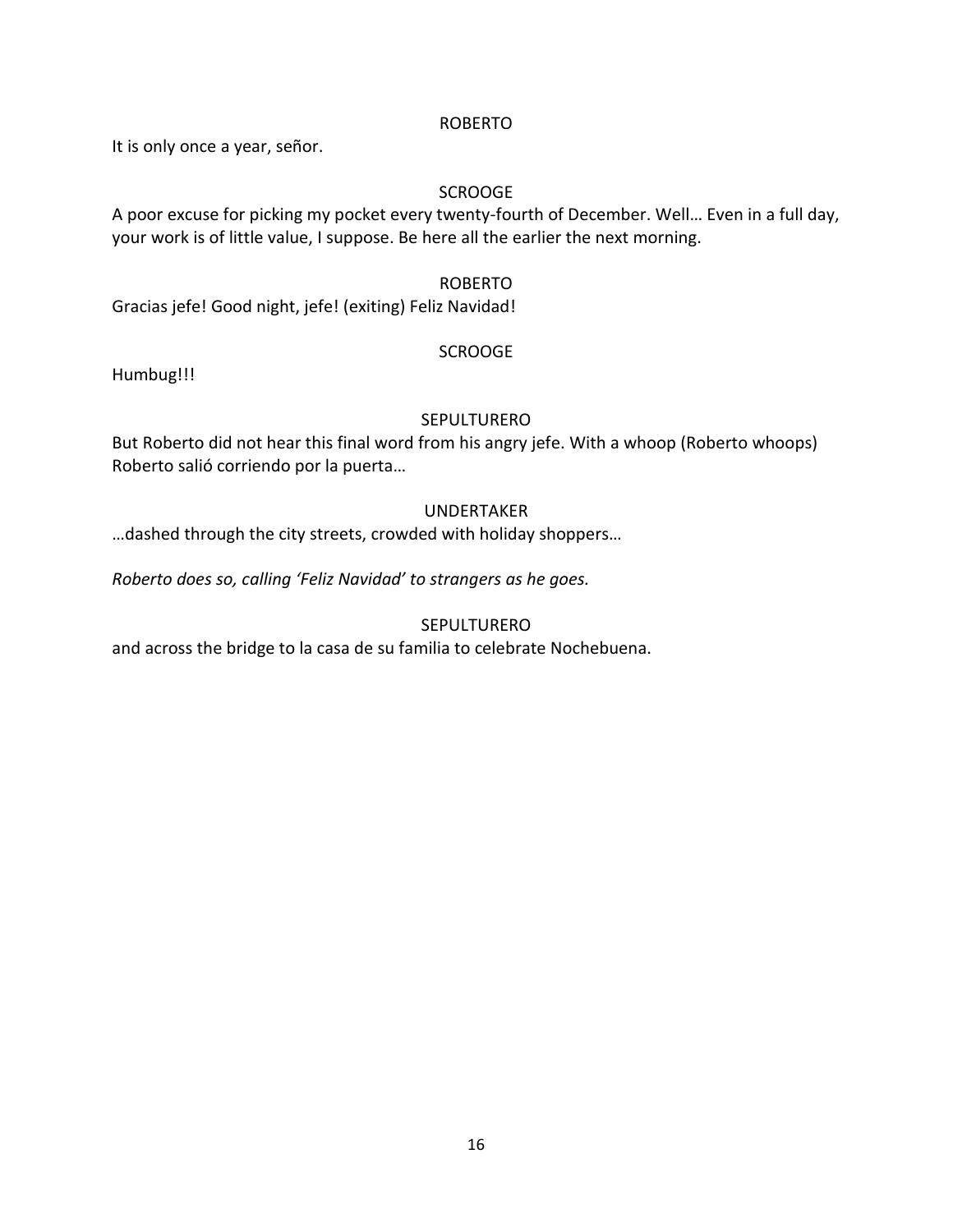# **Scene 2 The Ghost of Jacob Marley**

# UNDERTAKER

Scrooge, on the other hand, stayed late that Christmas Eve to read his newspaper and finish his lonely dinner. By the time he left, it was well after dark.

*Scrooge leaves and is out on the street.*

# SEPULTURERO

Un viento helado had whipped up out of the desert. Una tormenta terrible.

# UNDERTAKER

The dust blew so hard that Scrooge had to fumble his way forward with one hand over his eyes until he made it home.

*Ghost dancers create wind and steal Scrooge's hat from his head.*

# SCROOGE

Blasted weather!

# UNDERTAKER

Now it is a fact that there was nothing special about the door to Scrooge's townhouse.

# **SEPULTURERO**

Sí. Puerta normal.

# UNDERTAKER

So then, explain to me, if you can, how it happened that when Scrooge stepped forward to unlock his door, he saw not his door, but…

*Marley's face appears on the door.*

# Marley's face!!!

# SEPULTURERO

SCROOGE

Sí, la cara de Marley. Scrooge's old business partner.

# UNDERTAKER

He looked just the same as the day he had died seven years ago.

# **SEPULTURERO**

Igualito!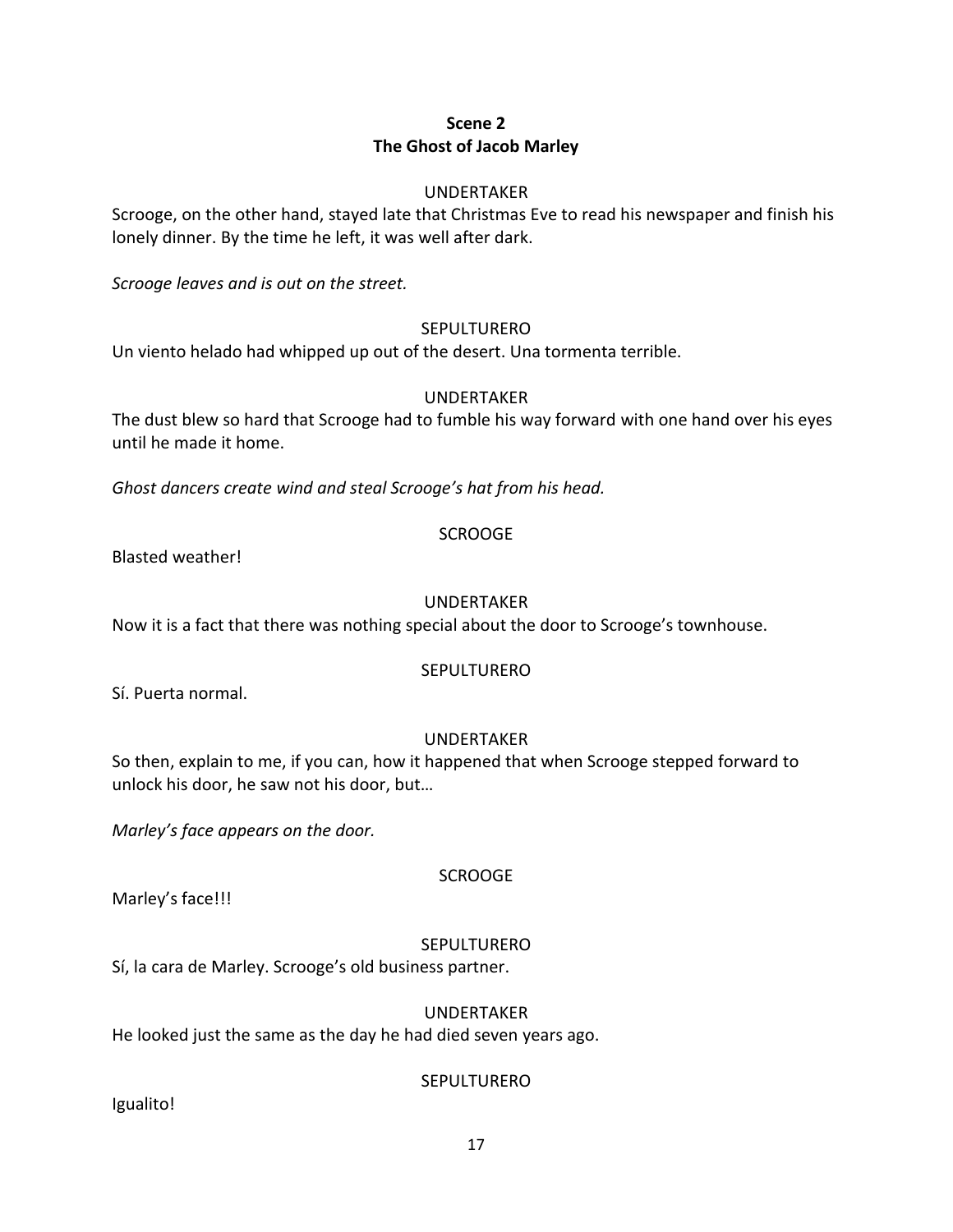#### UNDERTAKER

Then as quickly as it had appeared, the face was gone.

*Marley's face disappears.*

#### SEPULTURERO

Scrooge no era un hombre que se asustara fácilmente.

#### UNDERTAKER

Indeed, he was not a man easily rattled, but the appearance of his long dead business partner shook him.

#### SEPULTURERO

Scrooge got to his feet, and examined la puerta.

UNDERTAKER

But finding nothing amiss…

SCROOGE

Bah.

#### **SEPULTURERO**

Entró.

*Scrooge enters his house.*

#### UNDERTAKER

Scrooge lived in the same townhouse that his old business partner had lived in seven years before.

#### **SEPULTURERO**

Las paredes estaban vacías.

UNDERTAKER

The furniture was old and drab…

#### SEPULTURERO

Cubierto en polvo, but Scrooge didn't care. He had no amigos to come for a visit anyway.

#### UNDERTAKER

The wind outside was so sharp that it had crept through the walls, chilling Scrooge's melancholy home down to the floor.

*Ghost dancers create cold.*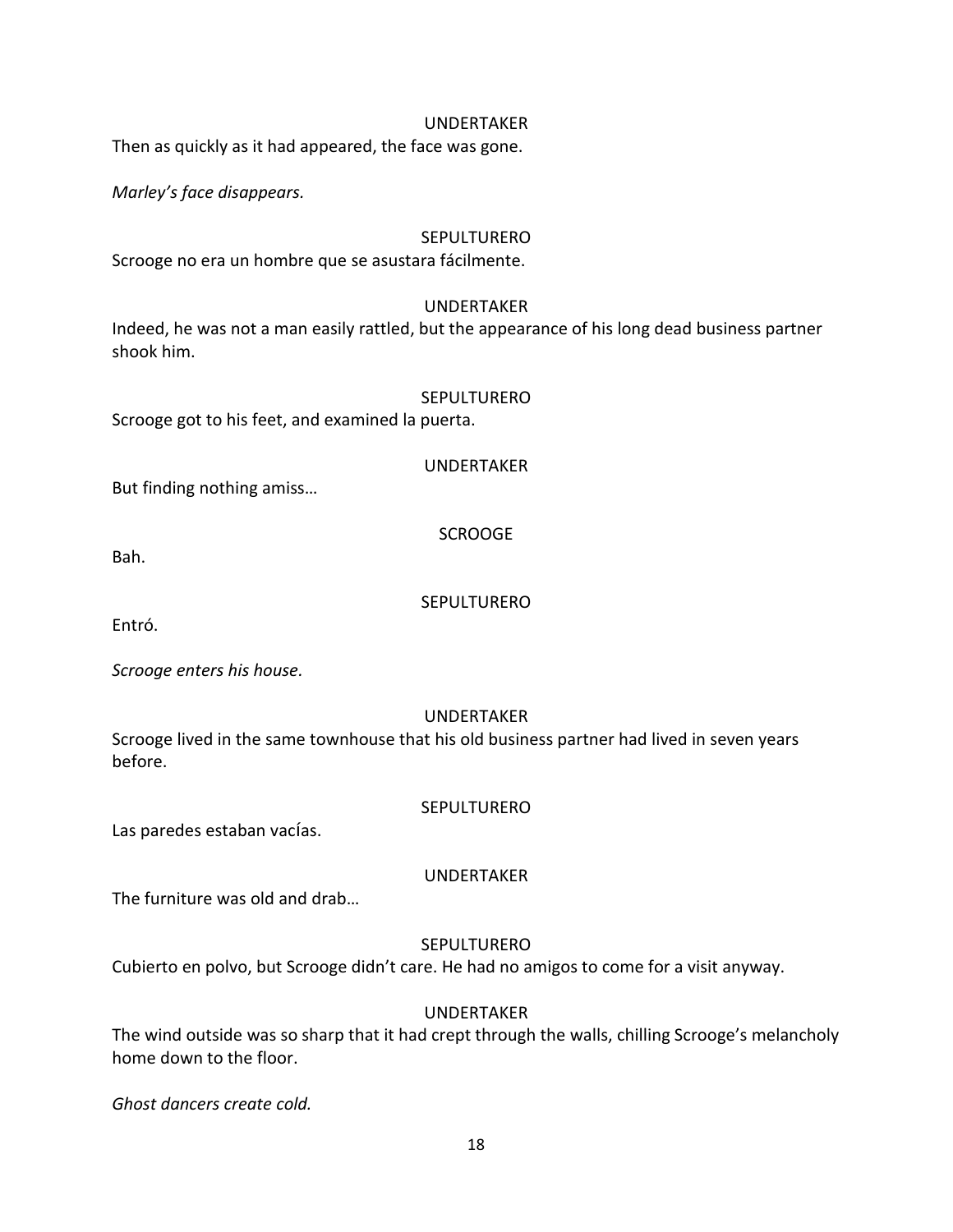| <b>SCROOGE</b><br>Bah! I like the cold. Cold is cheap.          |                     |  |
|-----------------------------------------------------------------|---------------------|--|
| The wind sacudió sus ventanas                                   | <b>SEPULTURERO</b>  |  |
| <b>UNDERTAKER</b><br>and banged on his shutters, and at once    |                     |  |
| His vela was snuffed out!                                       | <b>SEPUTLTURERO</b> |  |
| Ghost dancers blow out Scrooge's candle.                        |                     |  |
| Eh? Very well, then, I like the dark. It's cheap too!           | <b>SCROOGE</b>      |  |
| Scrooge fumbles about and relights his candle revealing Marley. |                     |  |
| <b>Ebenezer Scrooge!!!</b>                                      | <b>MARLEY</b>       |  |
| Aaaahhh!!! What do you want of me???                            | <b>SCROOGE</b>      |  |
| Much.                                                           | <b>MARLEY</b>       |  |
| Who are you?                                                    | <b>SCROOGE</b>      |  |
| Ask me who I was.                                               | <b>MARLEY</b>       |  |
| Who WERE you then?                                              | <b>SCROOGE</b>      |  |
| In life, I was your partner, Jacob Marley.                      | <b>MARLEY</b>       |  |
| Jacob? No.                                                      | <b>SCROOGE</b>      |  |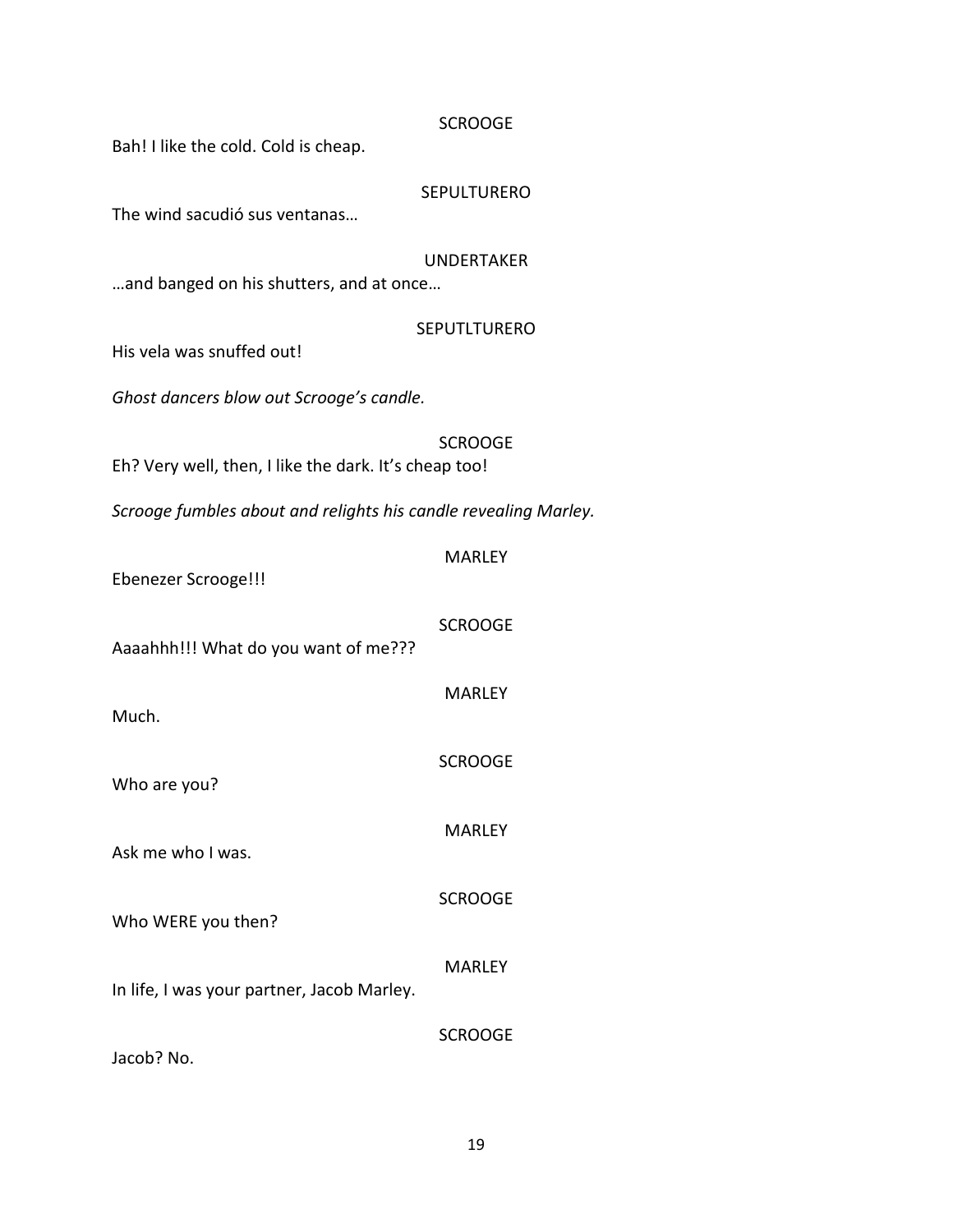#### MARLEY

You don't believe in me.

#### **SCROOGE**

I don't.

#### MARLEY

Why do you doubt your senses?

# SCROOGE

Because a little thing affects them; a slight disorder of the stomach… You might be an undigested bit of barbacoa, a blot of salsa, some undercooked menudo, a crumb of tortilla. A ghost? Nonsense. Why, there's more that's chile than chilling about you! (Scrooge begins laughing at his own joke)

# MARLEY (howling)

OOOOOOOOOaaaaaaaaaahhhhhhhh!!!! Ebenezer Scrooge!!! In life did I not toil by your side amassing wealth without purpose? Do we not stand now in the baleful home I once called my own? Were you not the sole mourner at my graveside? Man of the worldly mind, do you believe in me or not?

*Scrooge has collapsed to his knees before Marley.*

# SCROOGE

I do, Jacob. I must! But why have you left your grave to appear before me?

# MARLEY

It is required of every person that the spirit within him should walk among his fellow men showing them kindness. If that spirit goes not forth in life, it is condemned to do so after death. Because of my selfish life, I am doomed now to wander the earth and witness what I cannot share.

# SCROOGE

But you were always a good man of business, Jacob.

# MARLEY

Business?!? Mankind was my business! The common welfare was my business! Charity, mercy, generosity, and benevolence all should have been my business!

# SCROOGE

You are shackled, Jacob. Why?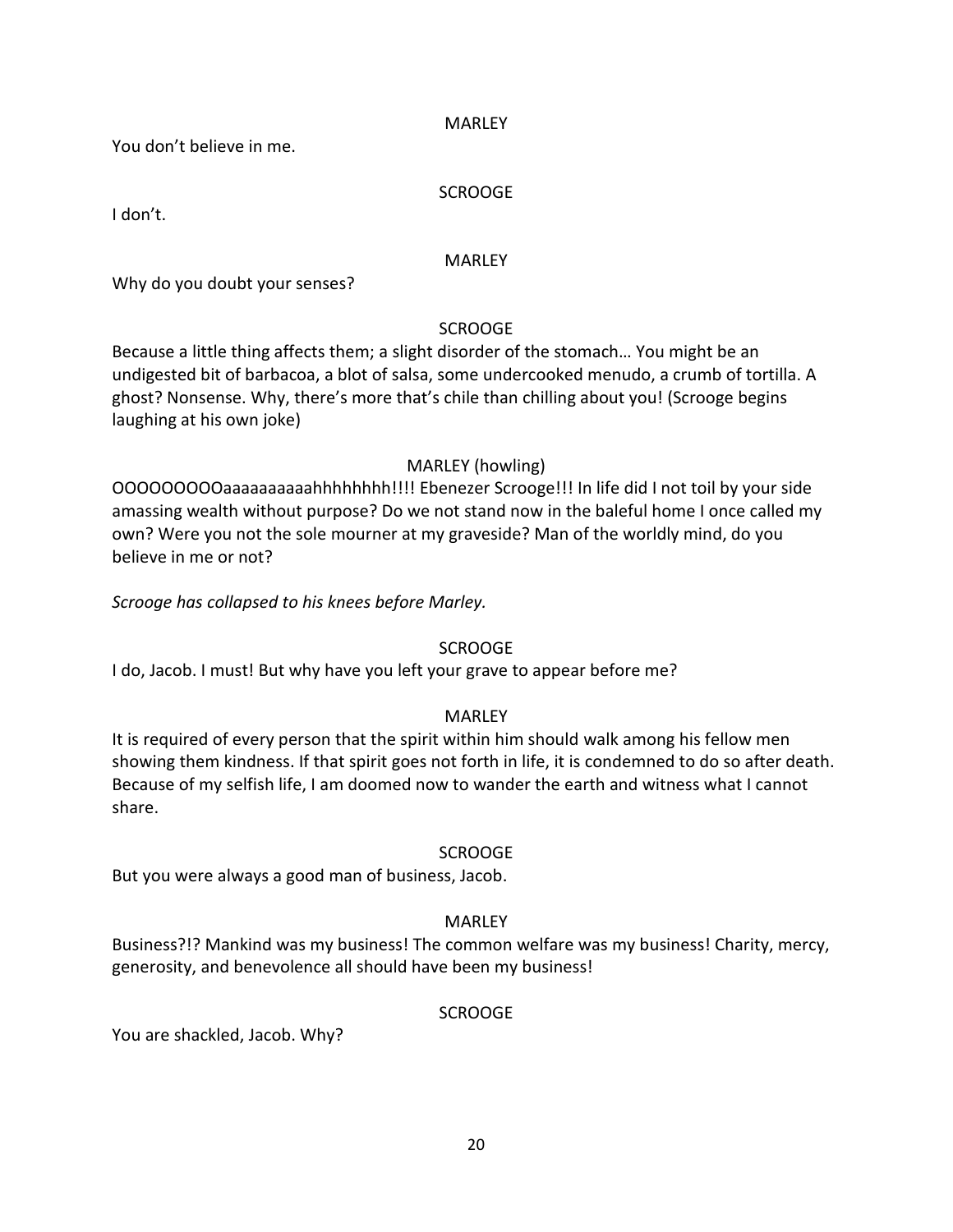#### MARLEY

I wear the chain I forged in life. I made it link by link and yard by yard, each piece is a misdeed done or a good deed left undone. This one was the Hernandez family who we turned out into the desert. Do you remember?

#### SCROOGE

I think so.

#### **MARLEY**

This one was a woman I cursed for being slow on the bridge; this one was a harsh word I gave to a beggar boy across town when he should have had the coins in my pocket… And this one? This one was old Don Peluche.

#### **SCROOGE**

Don Peluche- Well, however it was made, your chain looks frightfully heavy.

#### MARLEY

Heavy? It is… heavy Ebenezer. Would you know the length and weight of the coil you bear yourself? It was as great as mine seven years ago, and you have labored on it since. Yours is a ponderous chain.

#### SCROOGE

Speak comfort to me Jacob!

# MARLEY

I have none to give, Ebenezer. At this time of year, I suffer most. Why did I walk through crowds of fellow-beings with my eyes turned down, and never raised them to that blessed Star which led the Wise Men? (the church bell chimes) My time is nearly at an end. Will you hear me?

# **SCROOGE**

I will. I will.

#### MARLEY

I am here to warn you that you have yet a chance of escaping my fate.

#### SCROOGE

You were always a good friend to me, Jacob.

#### MARLEY

You will be haunted this night by three spirits.

#### SCROOGE

Is that my chance?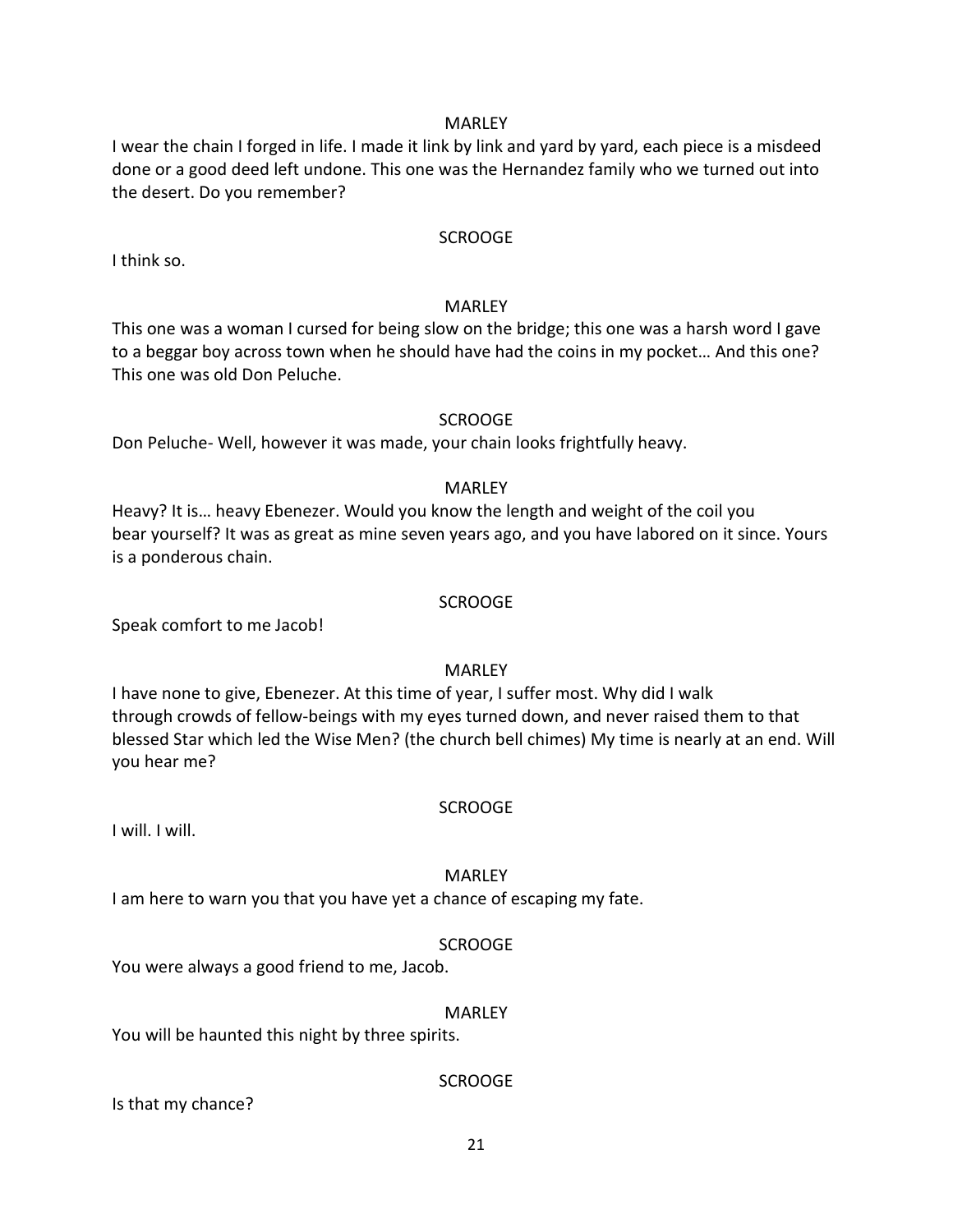#### MARLEY

It is.

#### SCROOGE

I think I'd rather not.

# **MARLEY**

Without their visits you cannot hope to escape my fate. They are the spirits of this most holy season - the ghosts of Christmas past, present, and future. Expect the first when the church bell tolls one.

# SCROOGE

Couldn't I take 'em all at once and have it over with?

# MARLEY

Expect the second and the third each when the hour has struck. And for your own sake, remember what has passed between us.

# SCROOGE

Jacob!

# **MARLEY**

Look to see me no longer…

*Ghost Dancers force Marley exit, scrooge is alone.*

# **SCROOGE**

Jacob? Jacob! (Scrooge searches the space) There's nothing. Nothing! Could I have imagined it? I must be working too hard. Yes, that's it! I just need some rest. A good night's sleep, and I'll be right as rain. Well, then, to bed! (Scrooge goes to bed.)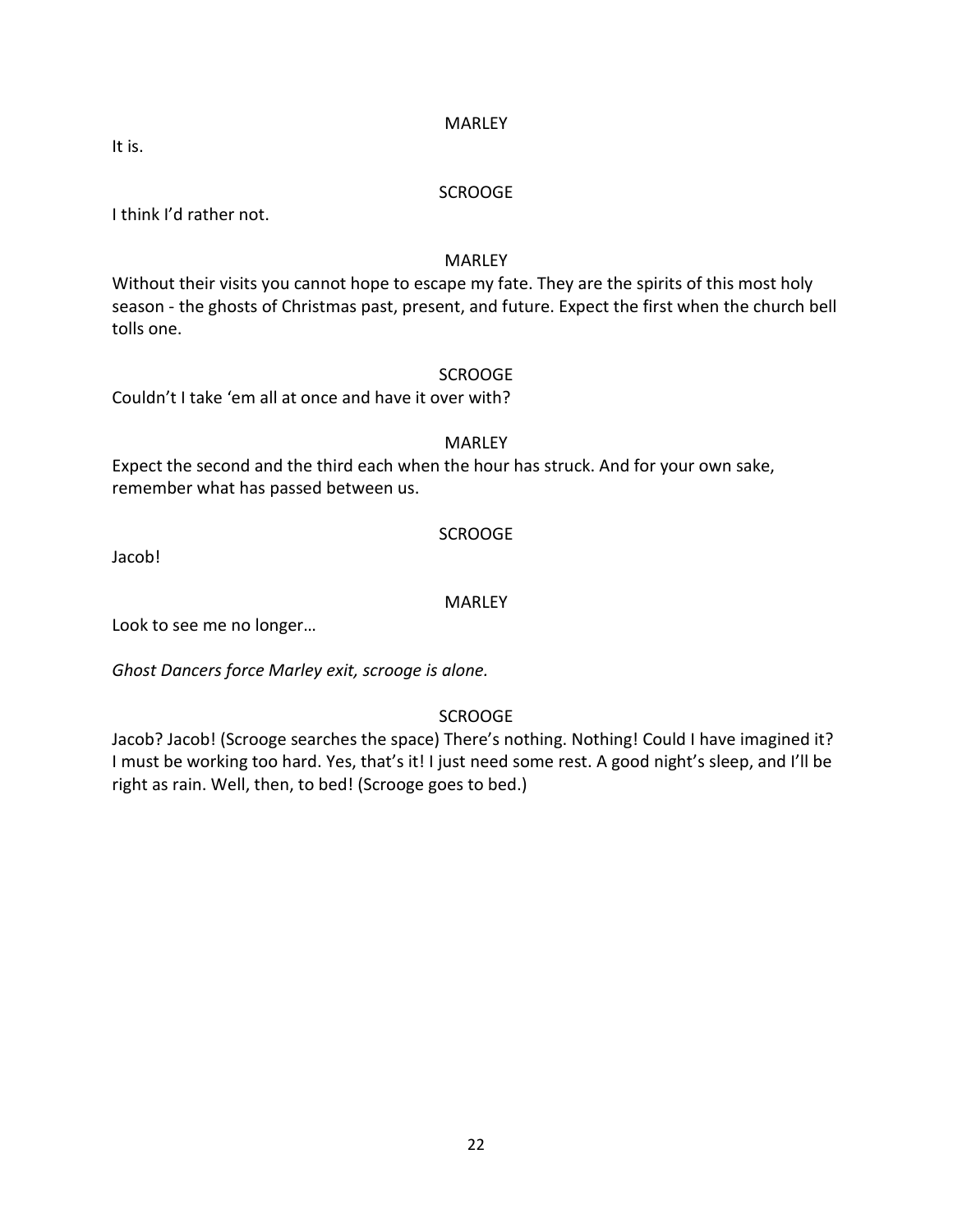# **Scene 3 The Ghost of Christmas Past**

*Ghost dance. The church bell chimes 1.*

| Ebenezer!                                                                                          | <b>MOTHER SUPERIOR (Off)</b>      |  |
|----------------------------------------------------------------------------------------------------|-----------------------------------|--|
| Hello?                                                                                             | <b>SCROOGE</b>                    |  |
| Ebenezer!                                                                                          | <b>MOTHER SUPERIOR</b>            |  |
| I know that voice.                                                                                 | <b>SCROOGE</b>                    |  |
| Ebenezer!                                                                                          | <b>MOTHER SUPERIOR (entering)</b> |  |
| Mother Superior?                                                                                   | <b>SCROOGE</b>                    |  |
| <b>MOTHER SUPERIOR</b><br>Oh So you remember me, eh? Bueno! You haven't forgotten everything then. |                                   |  |
| What are you doing here?                                                                           | <b>SCROOGE</b>                    |  |
| I am el Espíritu de Christmas past.                                                                | <b>MOTHER SUPERIOR</b>            |  |
| Long past?                                                                                         | <b>SCROOGE</b>                    |  |
| No, your past, tonto! You were told I would come, Benito.                                          | <b>MOTHER SUPERIOR</b>            |  |
| Benito? No one has called me that in years.                                                        | <b>SCROOGE</b>                    |  |
| I am here to make you remember.                                                                    | <b>MOTHER SUPERIOR</b>            |  |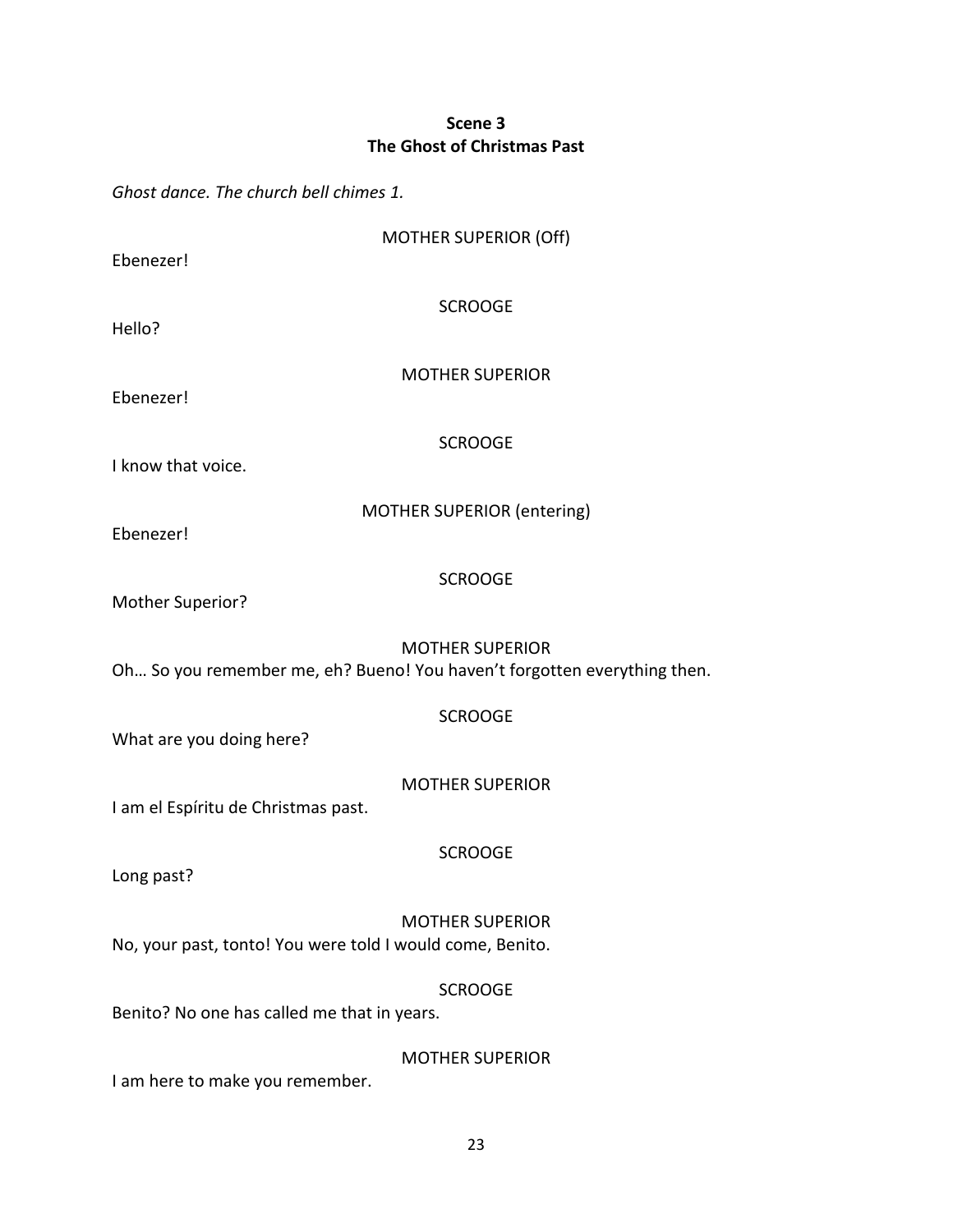Remember what?

# MOTHER SUPERIOR

Benito, lo juro, you are more foolish now than when you were a boy! To make you remember everything. Everything you have left behind! Tu raíces, tu familia! And most of all, to make you remember el espíritu Navideño.

#### **SCROOGE**

Eh?

#### MOTHER SUPERIOR

The spirit of Christmas! Do I need to wake you like when you were a boy? (she takes out a ruler)

#### SCROOGE

No! No! La Regla! I remember, I remember!

# MOTHER SUPERIOR

Take my hand, Ebenezer, and see what I have to show you.

*Scrooge takes her hand. They are transported to Scrooge's past.*

#### MOTHER SUPERIOR

Recuerdas este lugar?

# **SCROOGE**

Yes, I remember! I was a student here. This was the school where father sent me to study English after mother died. You were my teacher, Mother Superior.

#### MOTHER SUPERIOR

Sí, Benito. Yo era tu maestra.

# SCROOGE

But the schoolyard is empty!

# MOTHER SUPERIOR

Of course, Ebenezer. Es Nochebuena. But not quite empty. Mira. (Boy Scrooge enters singing a sad Villancico) Hay un chico solo aquí.

# SCROOGE

Yes. That boy spent too much time alone.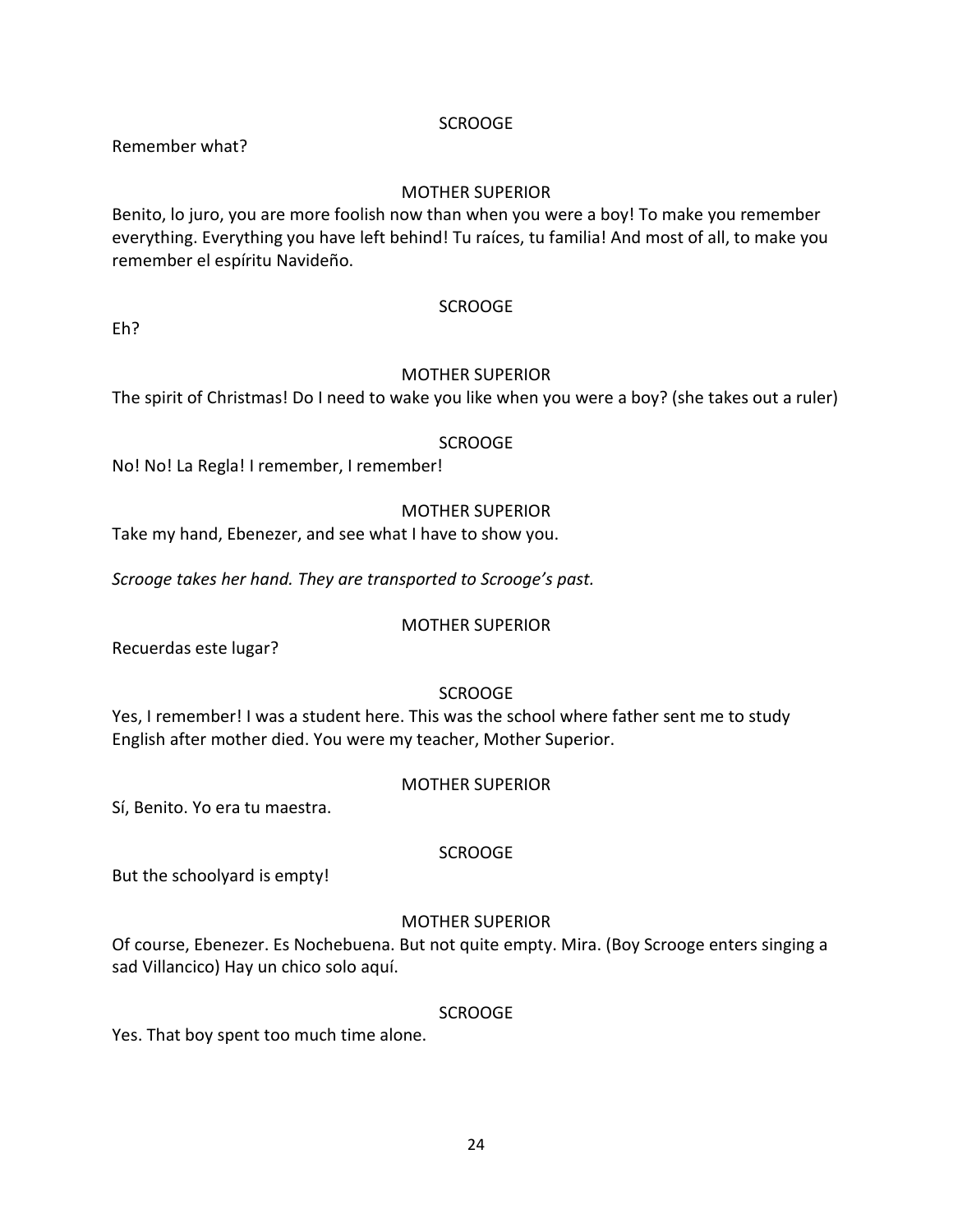#### MOTHER SUPERIOR

Disculpa, Ebenezer. If you remember, I have a part to play in this Christmas.

*Mother Superior enters the scene with Boy Scrooge. In the scene, she has a cough.*

#### MOTHER SUPERIOR

Ebenezer?

# BOY SCROOGE (standing)

Sí señora! I mean, yes ma'am!

#### MOTHER SUPERIOR

Es Navidad, Benito. We can speak Español.

BOY SCROOGE Gracias ma'am, but I cannot. Father says I must only use Inglés.

#### MOTHER SUPERIOR

Only English?

#### BOY SCROOGE

Sí, Mother Superior. My older sister speaks Español, but I must learn English. Father says a boy who speaks English will always have work in the north.

#### MOTHER SUPERIOR

Hmmm… Sabio.

# BOY SCROOGE

I am forbidden to speak Español, Mother Superior.

# MOTHER SUPERIOR

¿Prohibido?

BOY SCROOGE Sí. Yes. Father says "English is for money. Español is for…"

# MOTHER SUPERIOR

For?

# BOY SCROOGE

"women and peasants" señora.

MOTHER SUPERIOR

So at home, you speak no Español?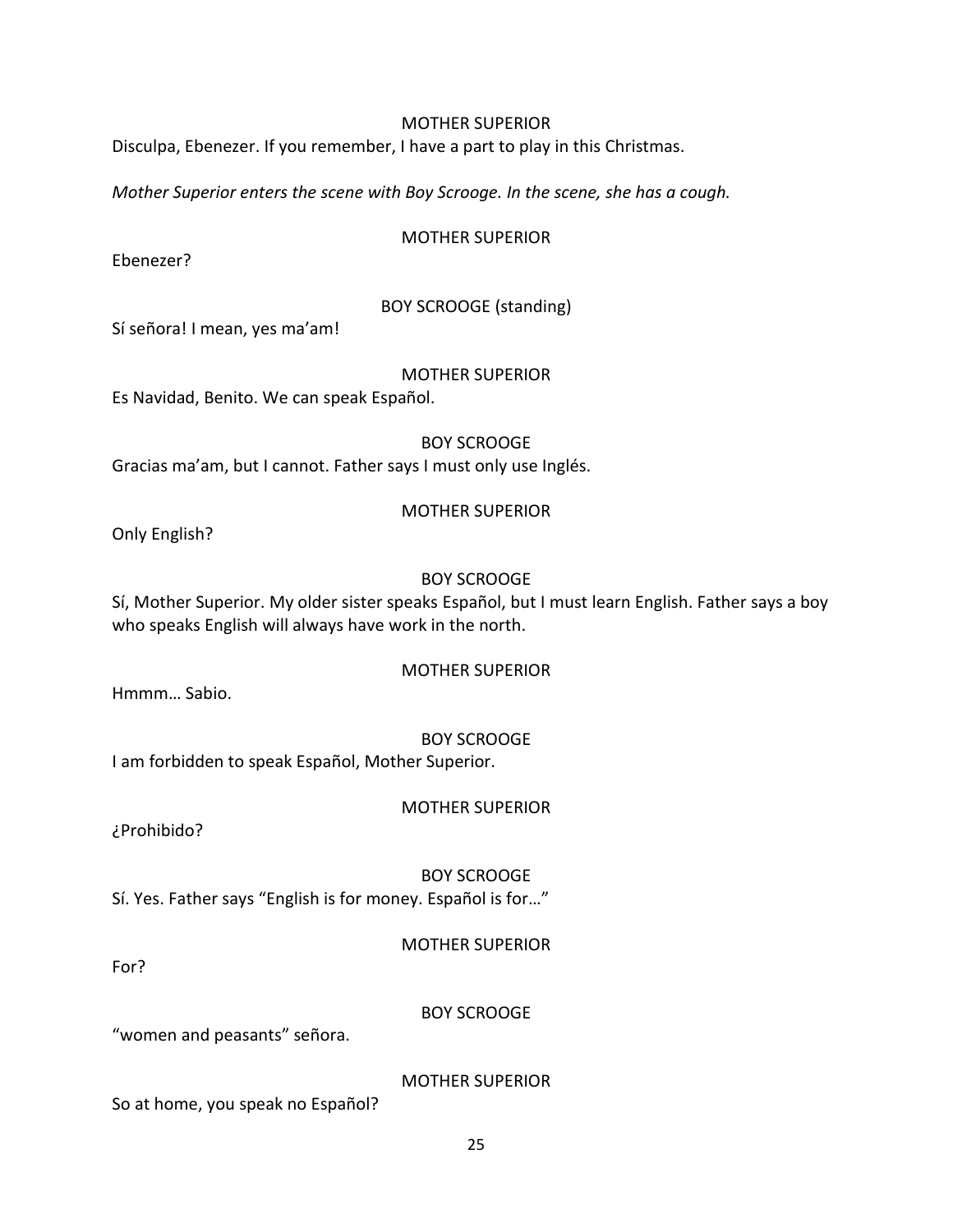# BOY SCROOGE

Only in secret to my sister. But if father hears me, he becomes very angry.

#### MOTHER SUPERIOR

Hmmm… (she coughs) Ebenezer, it is smart to learn English, but Español es quien eres. It is your family and your roots. It is important to learn, but you must also- (she breaks off into a coughing fit)

#### BOY SCROOGE

Are you all right, Mother Superior?

#### MOTHER SUPERIOR

Estoy bien. Just a cough. (she recovers) So Benito, where will you be for Navidad?

#### BOY SCROOGE

In my room, ma'am.

# MOTHER SUPERIOR

Alone? For Navidad? Nonsense. Why don't you come to the convent and join the sisters for Christmas dinner?

#### BOY SCROOGE

Really?

# MOTHER SUPERIOR

You would be more than welcome. But Benito, Sister Magdalena-

# BOY SCROOGE (Interrupting)

Sister Magdalena always makes me eat more frijoles when I tell her I am full!

# MOTHER SUPERIOR

Oye! Sister Magdalena just wants to make sure you grow up fuerte! (As she pinches his cheeks and shakes his shoulders) Eres muy delgado.

# BOY SCROOGE

Yes Ma'am.

# MOTHER SUPERIOR

¡No me interrumpas! What was I saying? Oh! Sister Magdalena, Sister Grace and Sister Ana Lucia do not speak Inglés. Tendrás que hablar español en la cena.

# BOY SCROOGE

Oh… Gracias, thank you, Sister, but father would not like that.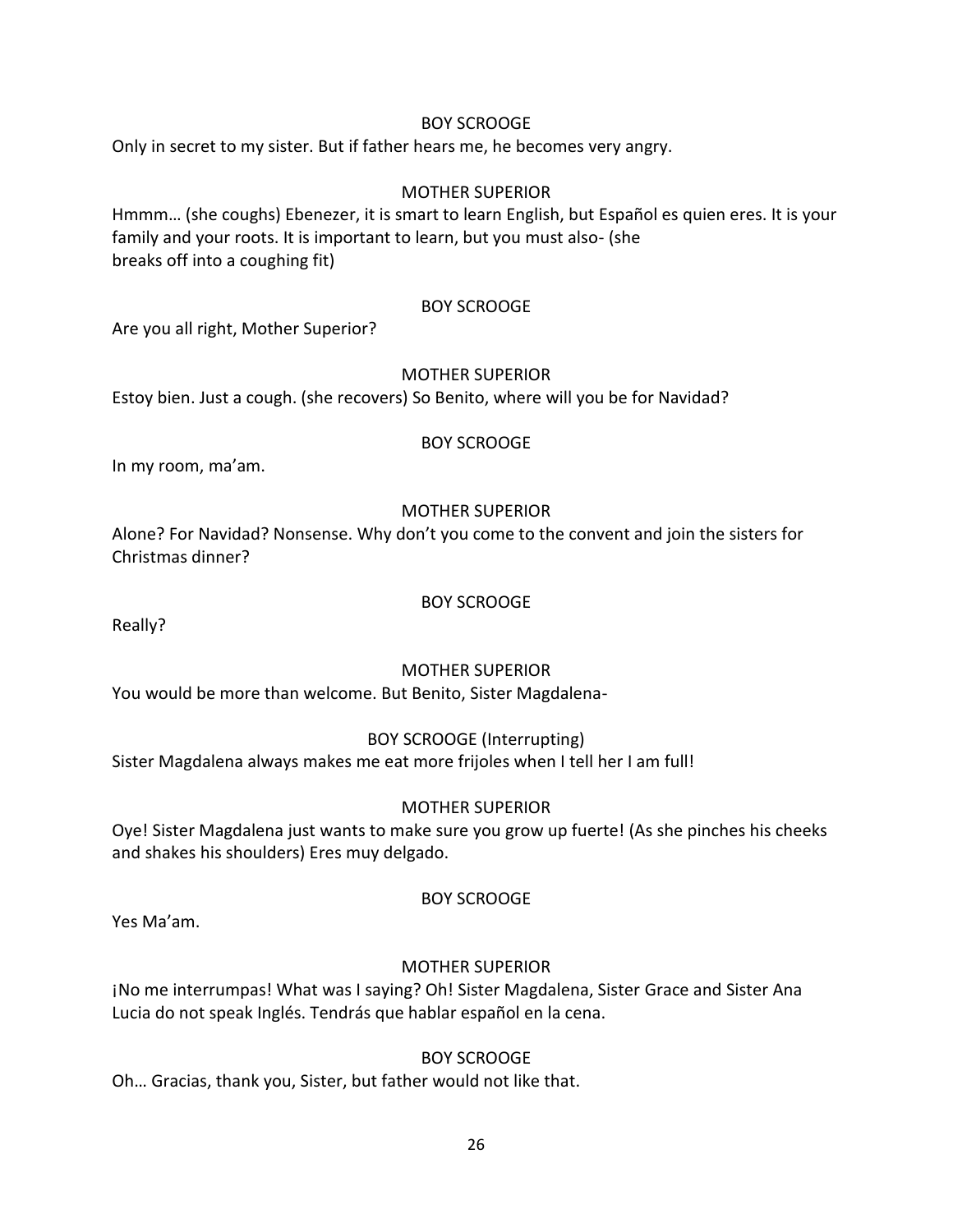MOTHER SUPERIOR (as cough returns)

Podría ser nuestro secreto? Our secret?

BOY SCROOGE

No ma'am… But thank you ma'am.

MOTHER SUPERIOR (coughing) Very well, Benito, but if you change your mind, eres bienvenido.

*Mother Superior leaves the scene and returns to Scrooge.*

MOTHER SUPERIOR And now you spend every Christmas alone, don't you?

# SCROOGE

You never did recover from that cough.

# MOTHER SUPERIOR Sí Ebenezer. That was my last Christmas. But do you want to hear the good news?

# SCROOGE

Good news?

MOTHER SUPERIOR It never bothers me at all now! (she laughs, Scrooge does not)

**SCROOGE** I tire of this, Mother Superior. Take me away from here!

MOTHER SUPERIOR

Wait!

*Esperanza enters.*

ESPERANZA

Ebenezer!

BOY SCROOGE

Esperanza?

**SCROOGE** 

Esperanza?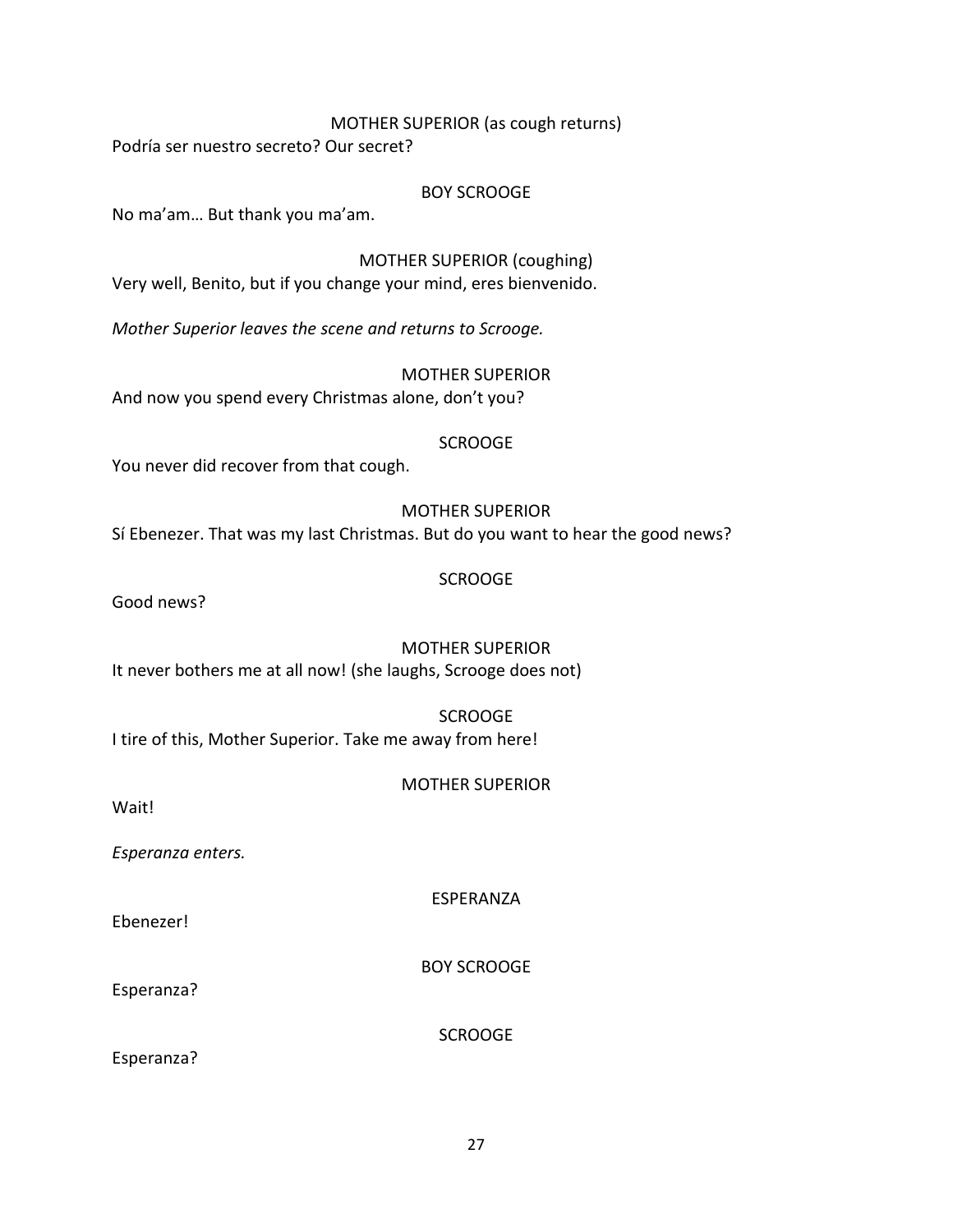#### ESPERANZA

Ebenezer! Vengo a llevarte a casa.

BOY SCROOGE

Mi casa, Esperanza?

ESPERANZA

Sí Ebenezer! A casa.

# BOY SCROOGE

But papá…

#### ESPERANZA

Papá se siente muy mal por lo que pasó! Él promete ser más amable. Me pidió que viniera a recogerte y llevarte a casa para Navidad! Pero primero vamos ir a la posada! Vámonos!!! Piñatas, dulces y todo!!

#### BOY SCROOGE

Estoy tan feliz de que estés aquí. Feliz Navidad, Esperanza!

#### ESPERANZA

Feliz Navidad, Ebenezer.

*Exit Boy Scrooge and Esperanza.*

MOTHER SUPERIOR

A tiny girl con un gran corazón.

# SCROOGE

Sí… yes.

MOTHER SUPERIOR She died a young woman, and had children?

**SCROOGE** 

One child.

MOTHER SUPERIOR

Your nephew, Federico, sí?

**SCROOGE** 

Sí.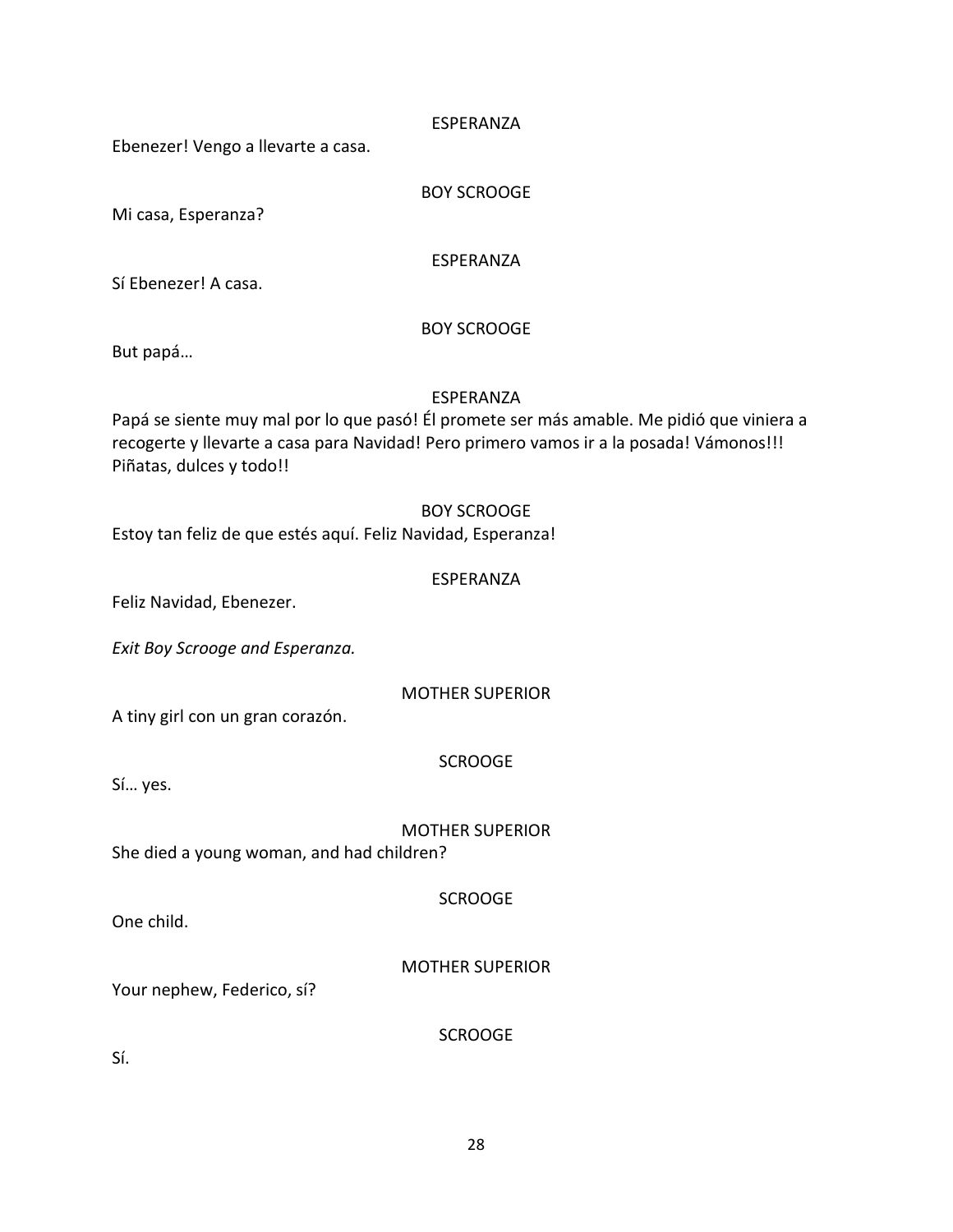# MOTHER SUPERIOR

Él es el último de tu familia.

# **SCROOGE**

Yes, he's the last of our family! What of it?!? He's a boy, a boy, a silly boy! I haven't the time to waste on him.

# MOTHER SUPERIOR

Familia? A waste of time, Benito? Hmmm… Let's see another Navidad.

*She takes his hand, they travel again.*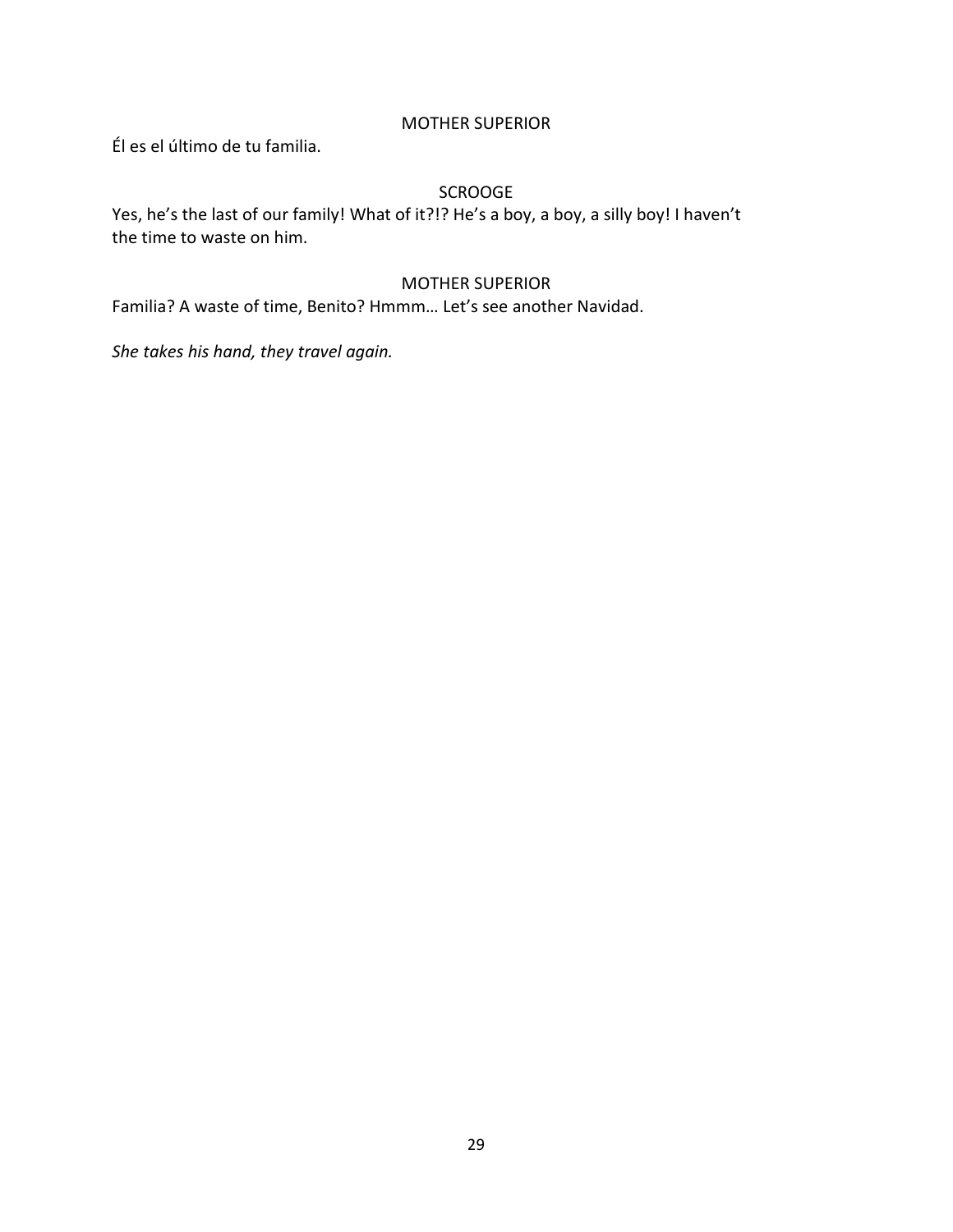# **Scene 4 Don Peluche**

*Joyful music starts.*

# MOTHER SUPERIOR

Reconoces este lugar?

# **SCROOGE**

Why... I was an apprentice here!

*Don Peluche enters with Young Scrooge and another apprentice carrying a table.*

DON PELUCHE Benito! Ricardo! Vamanos muchachos! (calling off) Señora Peluche!

# SCROOGE

It's Don Peluche – my old jefe!

DON PELUCHE

Pongan la mesa aquí, chicos. (calling off) Señora Peluche!

SCROOGE

Don Peluche alive again!

# DON PELUCHE

No no no! Put the table over there, mis chicos! Let's see, let's see, we have el panadero, el carnicero, el abogado, los niños… (calling off) Señora Peluche!!! No no, Ricardo, Benito, put the table back here. We need room para bailar. You know how Señora Peluche loves to dance. She has invited so many people and we need to make enough room for everyone to dance. Es Navidad, chicos! Es Navidad! (calling off) Señora Peluche-

*Señora Peluche enters with María and Bella carrying tablecloth and food. María and Bella hurry to start setting the table.*

# SEÑORA PELUCHE

Deja de gritar! Aquí estoy, hombre loco!

All

Feliz Navidad, hola, Bella, etc.

**SCROOGE** 

Look! Look! It's my old friends. Ricardo and María. And… And…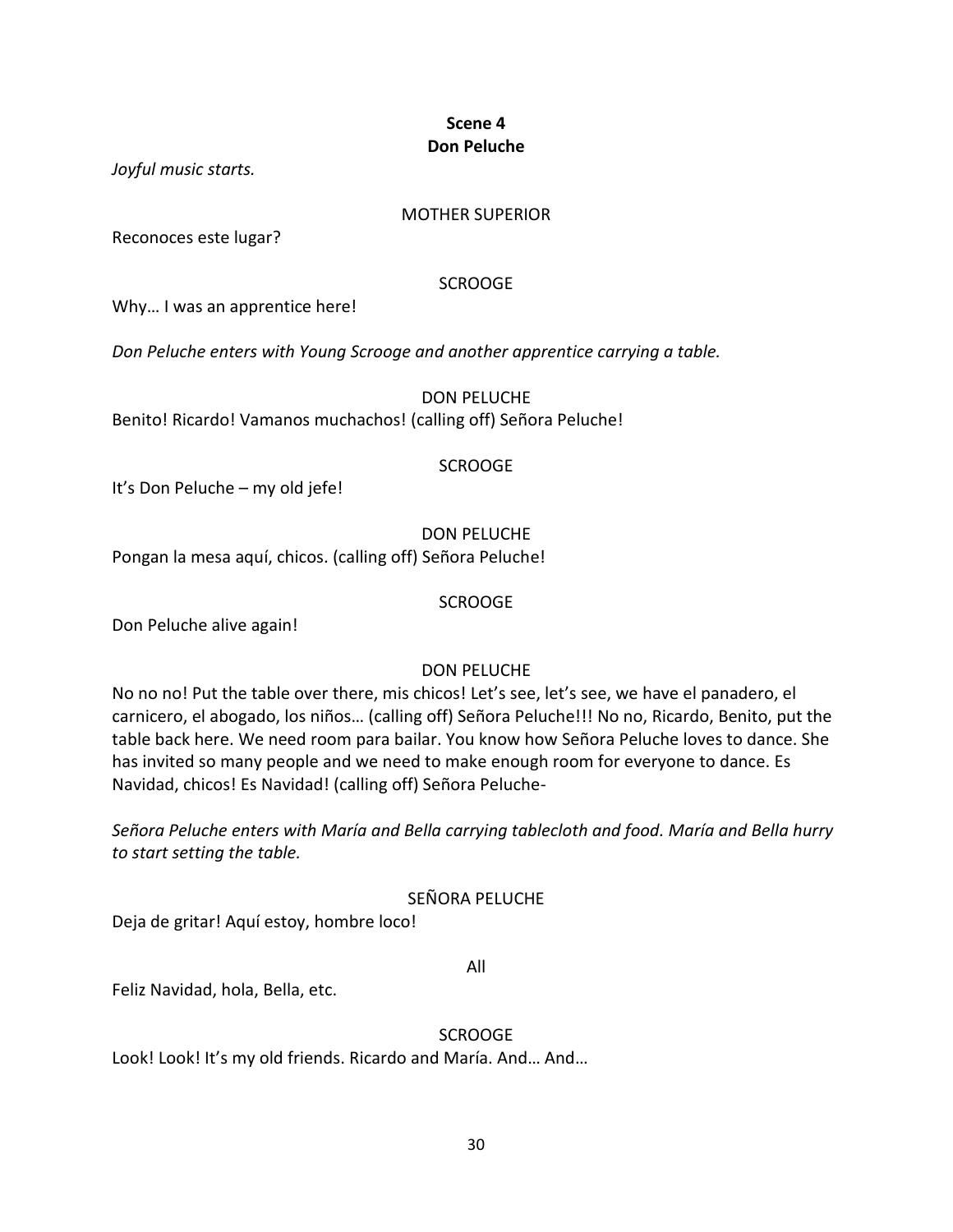# YOUNG SCROOGE

Bella.

# **SCROOGE**

Bella.

*Beat.*

# DON PELUCHE

Feliz Navidad, Señora Peluche! ¡Qué guapa te ves en tu vestido de Navidad!

*Don Peluche approaches and tries to kiss Señora Peluche.*

# SEÑORA PELUCHE

Ahora no, no seas tonto payaso! Nuestros invitados ya están aquí!

*There is a knock on the door.*

# DON PELUCHE

Sí, sí! Our guests! Rapido, Benito, Ricardo! Let them in. Let them all in!!!

*The guests come from all directions and there is a raucous northern Mexican dance. All join in. Even Scrooge is drawn into the fun. Eventually the dance comes to its end.*

# DON PELUCHE

Welcome one and all a nuestra casa. La Señora Peluche y las chicas han preparado mucha comida deliciosa!

# SEÑORA PELUCHE

Sí, sí! Tenemos tamales, buñuelos, chile colorado, caldo de res, enchiladas, frijoles, champurrado, arroz con leche, y rompope.

# DON PELUCHE

Asi que, mi amigos… Buen provecho!

*Everyone cheers and moves up to the table. A slow song starts playing.*

# RICARDO

Quieres bailar conmigo María?

# MARÍA

Sí, Ricardo.

*They dance. Other couples join, while Young Scrooge and Bella look on.*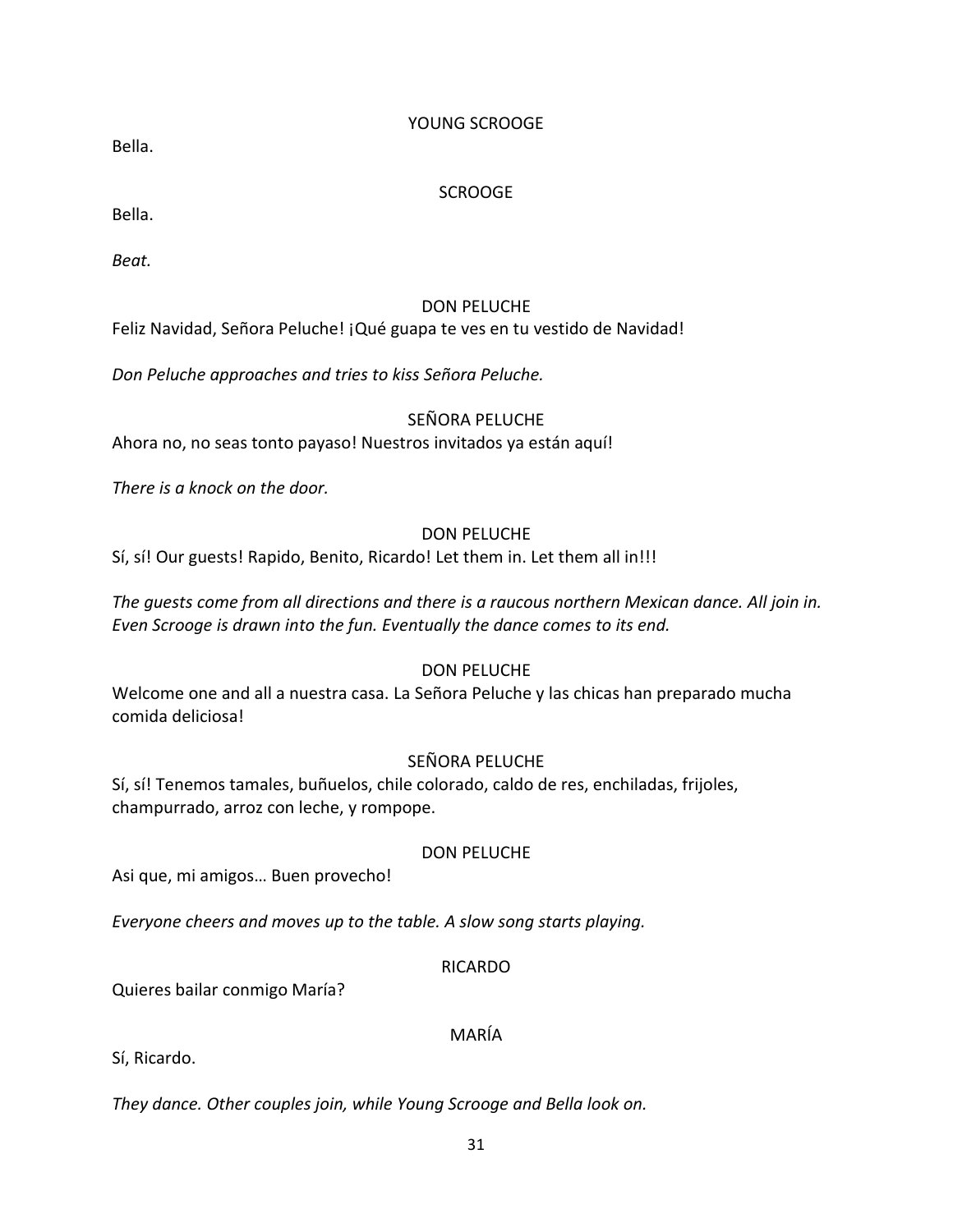| Bella.                                                      | YOUNG SCROOGE                                                                                                                                                                                   |
|-------------------------------------------------------------|-------------------------------------------------------------------------------------------------------------------------------------------------------------------------------------------------|
|                                                             | <b>BELLA</b>                                                                                                                                                                                    |
| Benito.                                                     |                                                                                                                                                                                                 |
| Beat.                                                       |                                                                                                                                                                                                 |
| Feliz Navidad, Bella.                                       | YOUNG SCROOGE                                                                                                                                                                                   |
| Feliz Navidad, Benito.                                      | <b>BELLA</b>                                                                                                                                                                                    |
| Beat.                                                       |                                                                                                                                                                                                 |
| Es un vestido muy hermoso.                                  | YOUNG SCROOGE                                                                                                                                                                                   |
| Gracias, Benito.                                            | <b>BELLA</b>                                                                                                                                                                                    |
| Beat.                                                       |                                                                                                                                                                                                 |
| Well? Ask her to dance!                                     | <b>SCROOGE</b>                                                                                                                                                                                  |
| Quieres bailar conmigo?                                     | YOUNG SCROOGE                                                                                                                                                                                   |
| Sí, Benito.                                                 | <b>BELLA</b>                                                                                                                                                                                    |
| They dance with Scrooge looking on. They are about to kiss. |                                                                                                                                                                                                 |
|                                                             | <b>DON PELUCHE</b><br>Everyone. Levanten todos sus bebidas. It's time for a toast! There is champurrado for those of<br>you that have to wake up early and rompope for those of us that do not! |
| El Brindis!                                                 | <b>RICARDO</b>                                                                                                                                                                                  |
| A toast! El Brindis! (etc)                                  | <b>ALL</b>                                                                                                                                                                                      |
|                                                             | 32                                                                                                                                                                                              |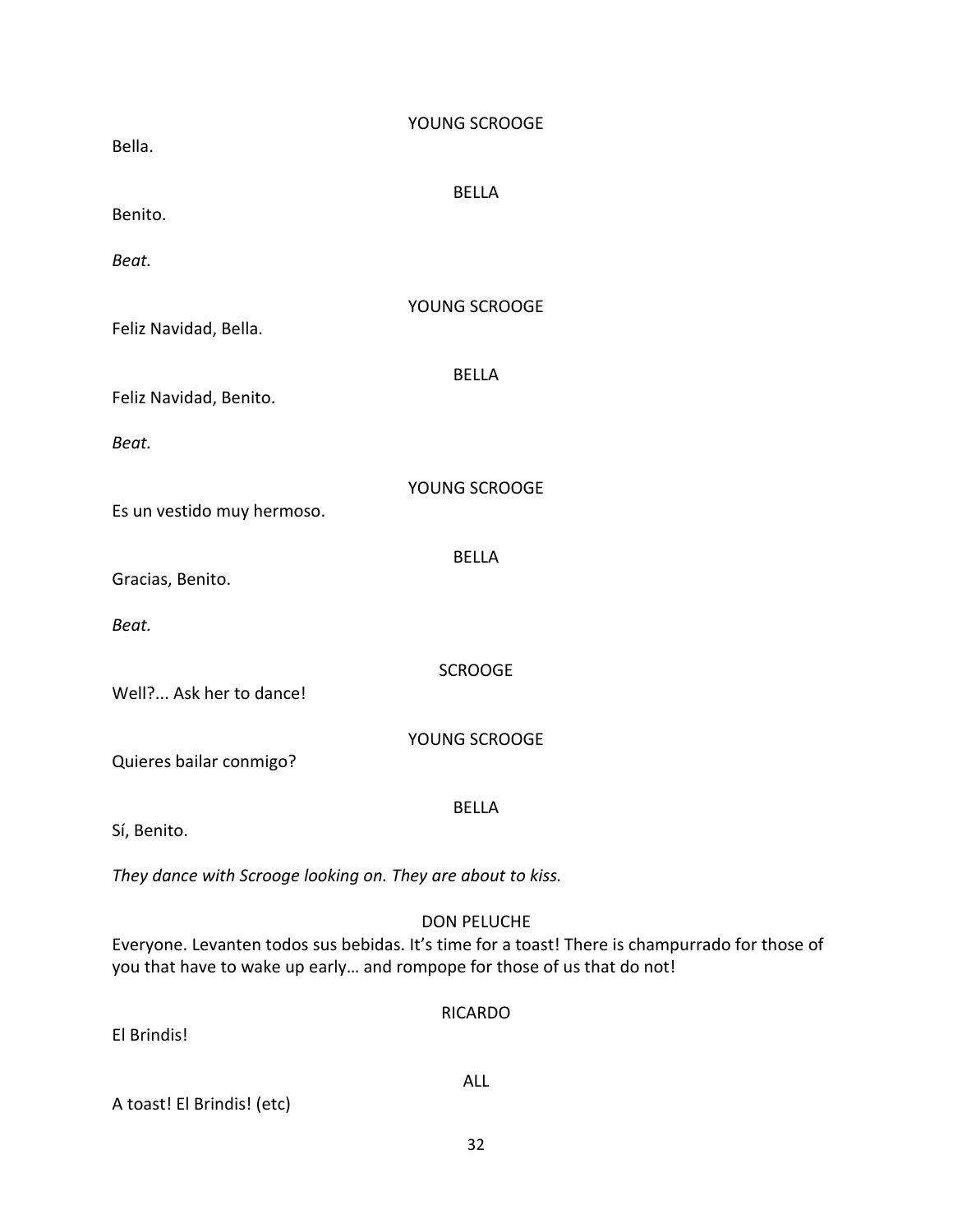#### DON PELUCHE

Allright, quiet, quiet. Here's to Christmas then, eh? To the joys of this holy season – eating and drinking and dancing! To friends and familia; to those that are here and those that are not here, but who we keep in our hearts. Most of all… Por el amor! Los amigos! Y la amistad! One and all, I wish you Feliz Navidad!

| Feliz Navidad!                                           | <b>ALL</b>             |  |
|----------------------------------------------------------|------------------------|--|
| Music plays and party resumes.                           |                        |  |
| Wait Bella.                                              | YOUNG SCROOGE          |  |
| ¿Tienes algo que decirme, Benito?                        | <b>BELLA</b>           |  |
| Sí, Bella I want to say                                  | YOUNG SCROOGE          |  |
| Sí?                                                      | <b>BELLA</b>           |  |
| Tell her she's beautiful!                                | <b>SCROOGE</b>         |  |
| You dance very well.                                     | YOUNG SCROOGE          |  |
| Oh!                                                      | <b>SCROOGE</b>         |  |
| Tú también, Ebenezer, para mi sorpresa.                  | <b>BELLA</b>           |  |
| You're surprised I dance well?                           | YOUNG SCROOGE          |  |
| BELLA<br>Sí, eres un misterio. Who is the real Ebenezer? |                        |  |
| An excellent question.                                   | <b>MOTHER SUPERIOR</b> |  |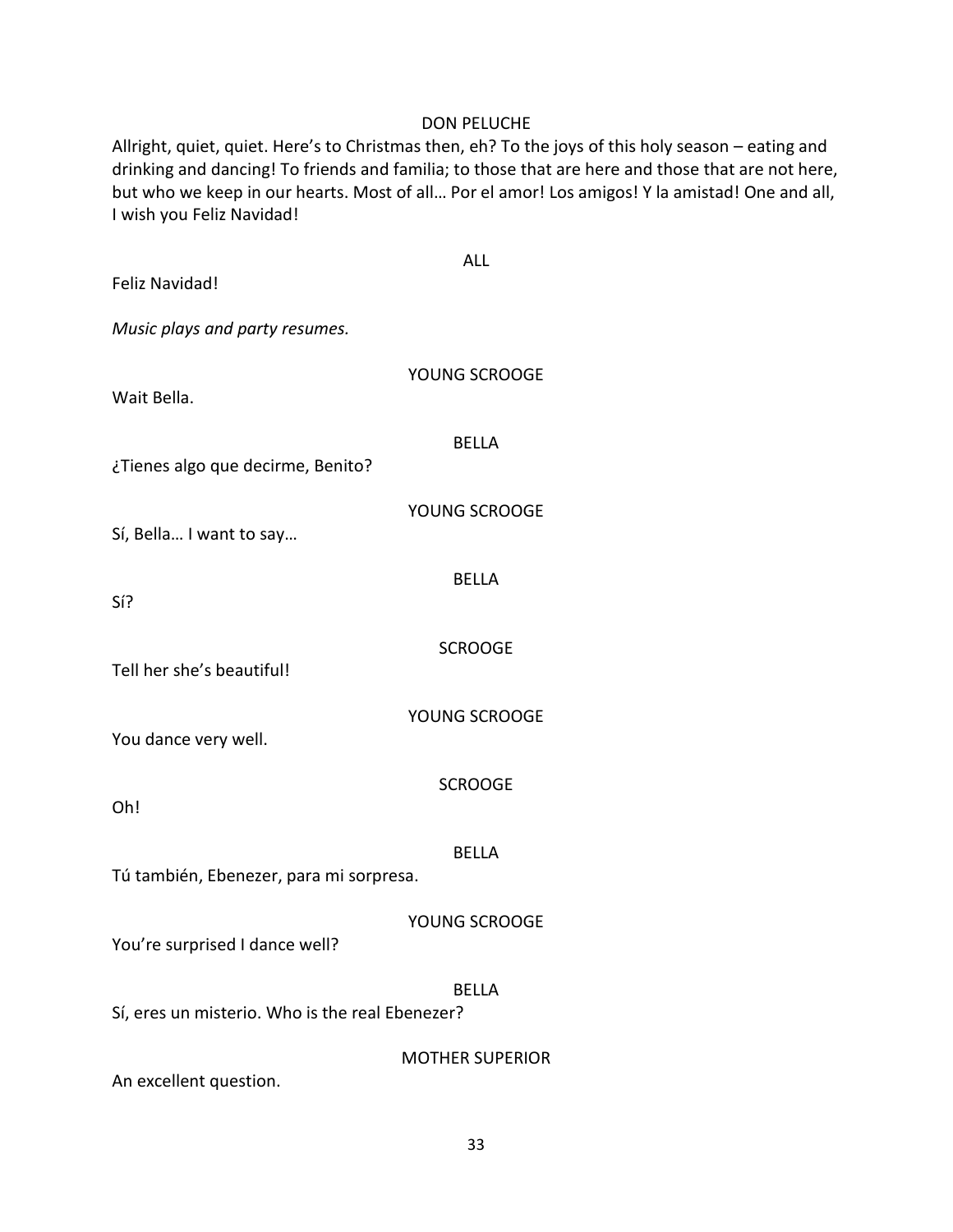Oh, hush!

# YOUNG SCROOGE

Bella, the real Ebenezer is the man who will live in your heart.

#### **SCROOGE**

Excellent!

# YOUNG SCROOGE

But we will not live as peasants, Bella. I shall make my own way, I promise. I will not be the poor man you see before you.

# SCROOGE

No, you fool! Don't say that.

# BELLA

I like the man before me.

# YOUNG SCROOGE

BELLA

No no! I won't make you live poor. I will have a position and dinero.

But Ebenezer-

YOUNG SCROOGE Do not protest! I am resolute! We will live well.

SCROOGE (to Mother Superior)

Why won't he shut up?

BELLA

Ay Benito. Sí estamos juntos, vamos estar felizes.

*They kiss, Scrooge sighs. Music changes to something up tempo.*

BELLA (turning to go)

Feliz Navidad, Benito.

# YOUNG SCROOGE

Espera. You can't go now.

# BELLA

I must. Mi mamá me quiere en casa temprano.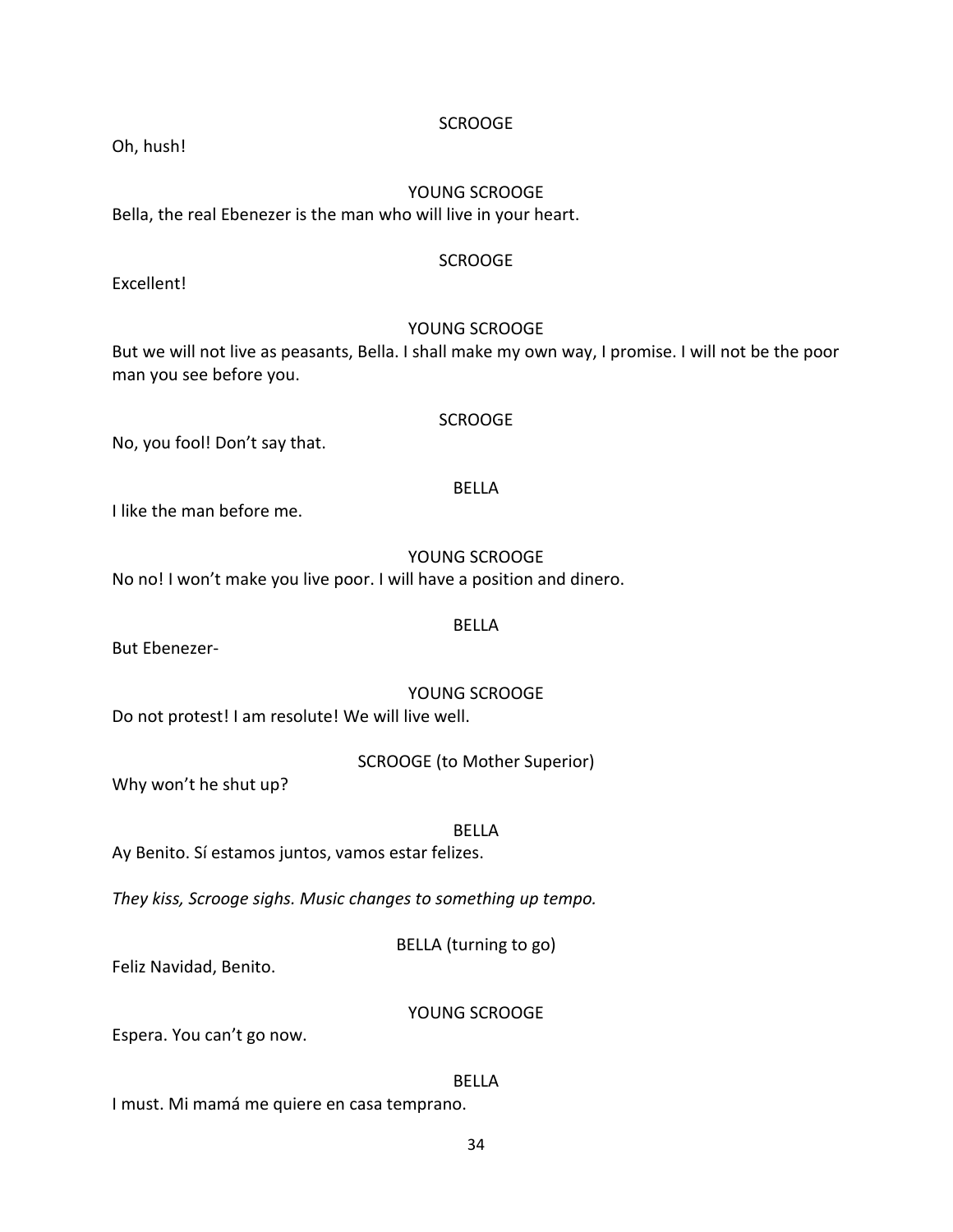*Bella exits; Ricardo and María come down to Young Scrooge to tease him.*

RICARDO

Beso beso, Benito!

MARÍA

Tranquilo, Ricardo. Ebenezer está enamorado!

*Señora Peluche bursts in interrupting music.*

SEÑORA PELUCHE Don Peluche! Silencio por favor! ¿Dónde está Don Peluche?

DON PELUCHE

¿Cuál es el problema cariño?

SEÑORA PELUCHE

¡El alcalde está aqui!

DON PELUCHE

The mayor??

SEÑORA PELUCHE

¡Sí! Por tanto ruido tan tarde en la noche.

DON PELUCHE

Too much noise?

*Mayor enters with sheriff.*

MAYOR

Qué pasa aquí, no tienen vergüenza?

*Everyone freezes.*

MAYOR

Making so much noise so late at night! You keep the whole town awake! What do you have to say for yourselves???

*No one speaks or moves.*

MAYOR Nada, eh? Well then, I have something to say… And I say… Feliz Navidad!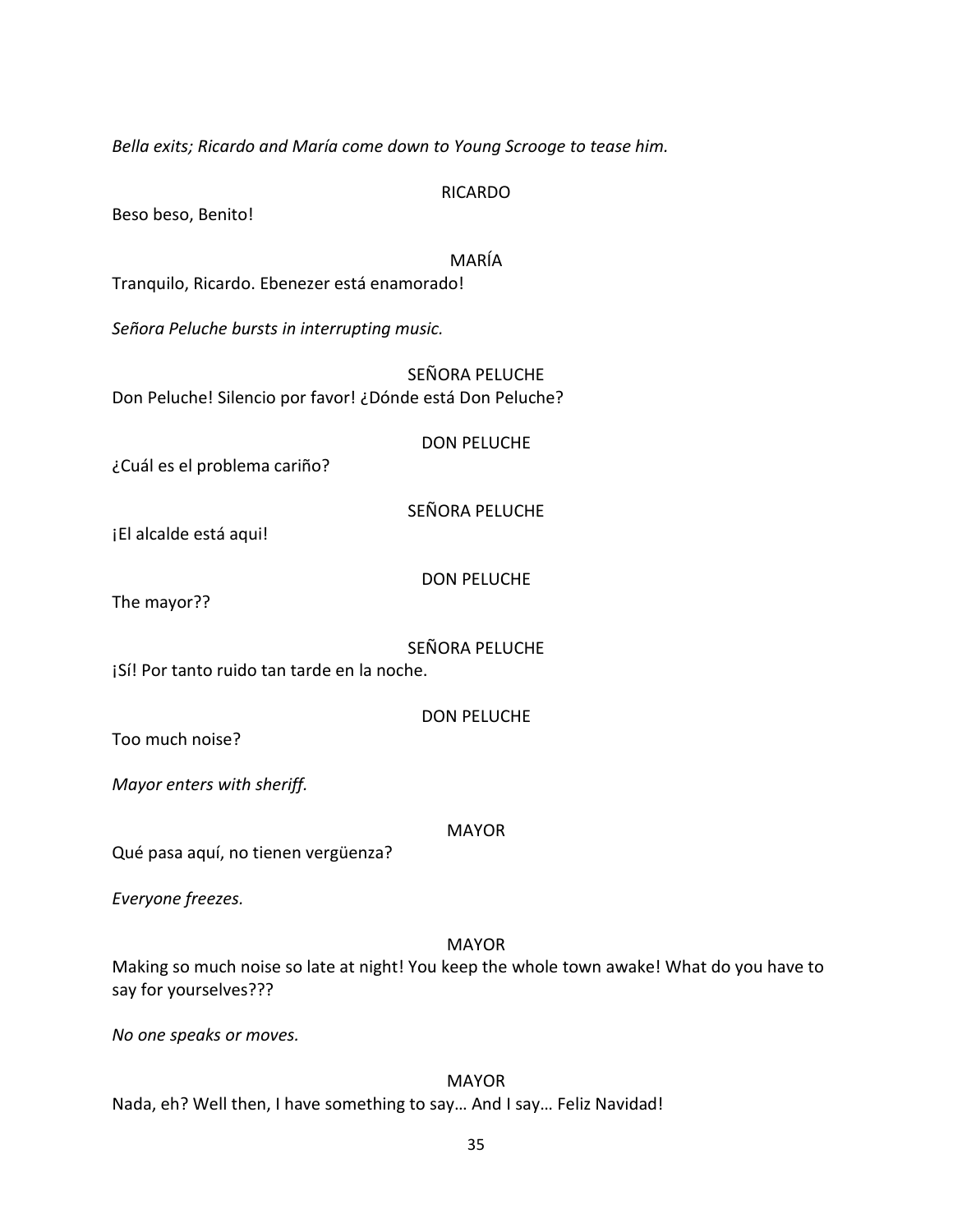*He and the sheriff pull out jugs of Mezcal and start passing them around. The music strikes back up. The party moves outside (off stage) Everyone exits with calls of Feliz Navidad, Merry Christmas, Goodnight, Buenas noches, etc. Scrooge and Mother Superior are left alone onstage with Scrooge still caught up in the festivities.*

#### SCROOGE

Old Don Peluche! I'd almost forgotten. What a man. What a jefe!

#### MOTHER SUPERIOR

¿Fue tan especial? A small thing to make these people so full of gratitude.

#### SCROOGE

Small?

#### MOTHER SUPERIOR

Pequeña, sí. He spent very little on this fiesta – a few pesos to amuse his friends and workers. ¿Es tan generoso?

#### **SCROOGE**

It isn't the money, Mother Superior. Can't you see?

#### MOTHER SUPERIOR

¿Qué cosa?

#### SCROOGE

It may only be a few pesos, but the joy he gives is as great as if it cost… a fortune.

#### MOTHER SUPERIOR

What's wrong?

Nothing.

#### MOTHER SUPERIOR

**SCROOGE** 

Something?

#### **SCROOGE**

Nothing! Only… I should like to say a word to my clerk, Roberto Cratchit, just now, that's all.

#### MOTHER SUPERIOR

Tendrá que esperar, Benito. My time grows short. Vamonos!

*He takes her hand and travels again.*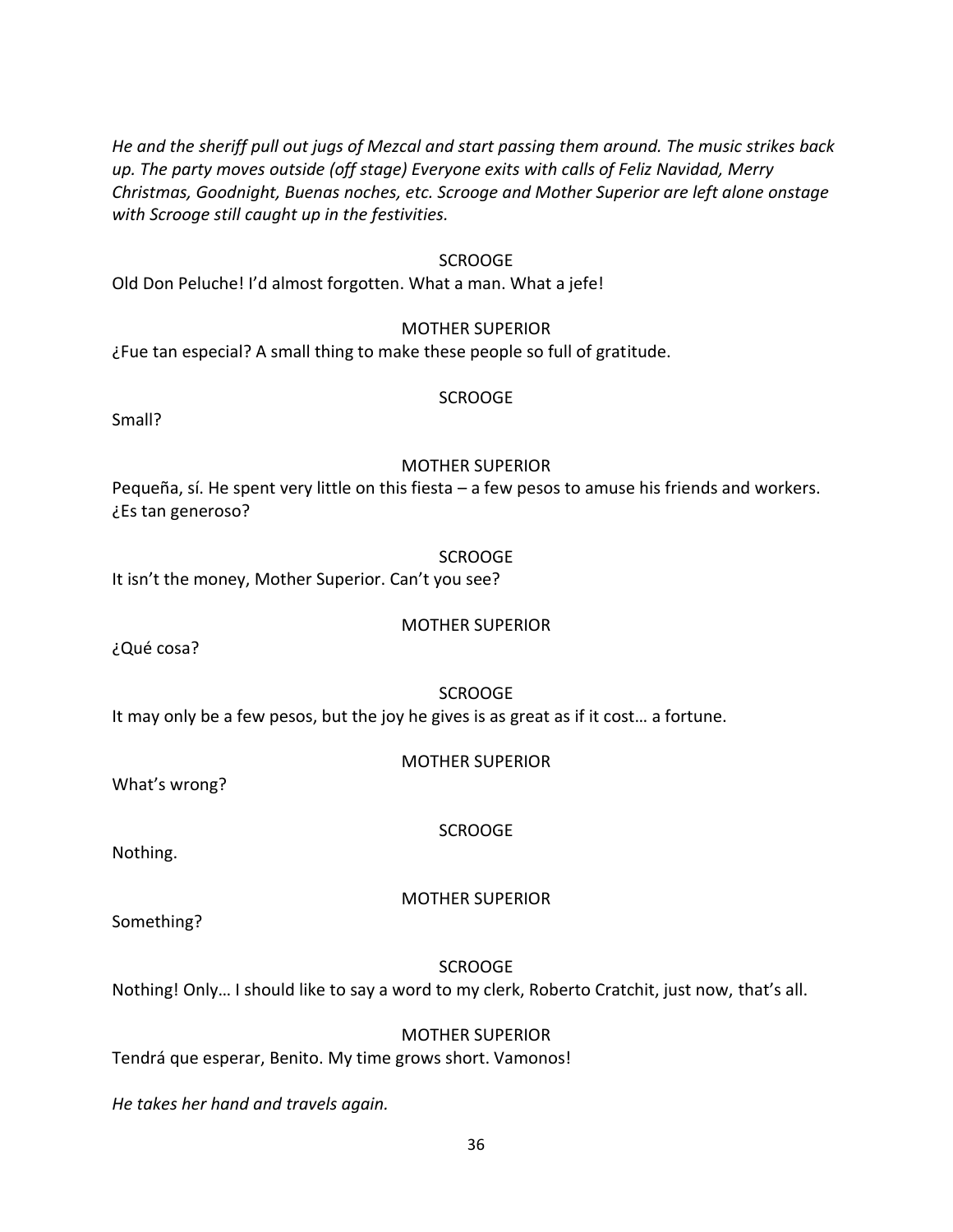## **Scene 5 Don Peluche part II**

### SCROOGE

Where are we now?

MOTHER SUPERIOR No dónde, cuándo. Seven Christmases have passed.

#### SCROOGE

Seven years passed so quickly?

MOTHER SUPERIOR

Sí. Un latido del corazón.

*Don Peluche with letter, Marley (alive), and Young Scrooge enter.*

DON PELUCHE

Señor Marley-

### MOTHER SUPERIOR

Shhhh!

DON PELUCHE

A ver si entiendo correctamente… ¿Está usted exigiendo este pago?

MARLEY That document is correct. We have purchased all your debts.

¿Qué? My debts?

# MARLEY

DON PELUCHE

Don't play the fool, Mr. Peluche. You have business debts on both sides of the river. They have been purchased by the firm of Scrooge and Marley. They belong to us now.

YOUNG SCROOGE

Es cierto, Don Peluche.

**MARLEY** 

And we demand full payment. Eighteen thousand dollars.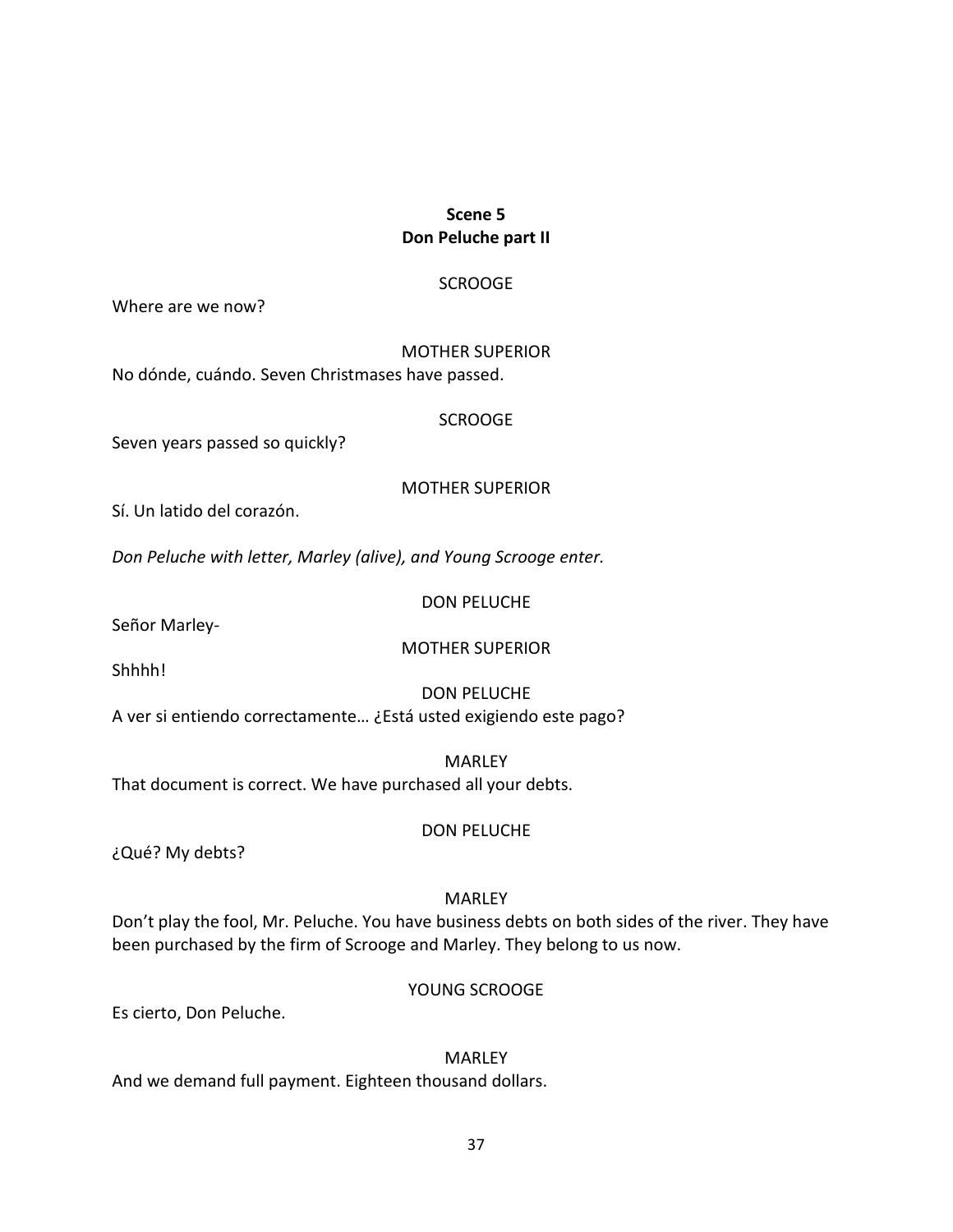Eighteen thousand dollars? Pero no tengo dieciocho mil dólares. Benito. Benito, por favor, soy yo, Benito!

#### YOUNG SCROOGE

Don Peluche…

#### MARLEY

Mr. Scrooge, do you have something to say to Mr. Peluche?

### YOUNG SCROOGE

Mr. Peluche, we are prepared to accept forfeiture of your business to discharge your debts.

#### DON PELUCHE

Qué?

*Beat.*

#### MARLEY

It appears Mr. Peluche does not understand. Perhaps you should explain it again.

#### YOUNG SCROOGE

Señor Peluche, sí no puede pagar, tenemos que tomar su negocio.

#### DON PELUCHE

Benito, cómo puedes hacerme esto?

MARLEY

May I suggest we step inside to finalize the paperwork?

DON PELUCHE

I wish to speak with señor Scrooge alone.

MARLEY

Ebenezer?

### SCROOGE

Yes! Speak to him!

#### YOUNG SCROOGE

It's all right. Give us a moment.

**MARLEY** Very well. Don't be long, Ebenezer. Time wasted is time ill spent. (exits)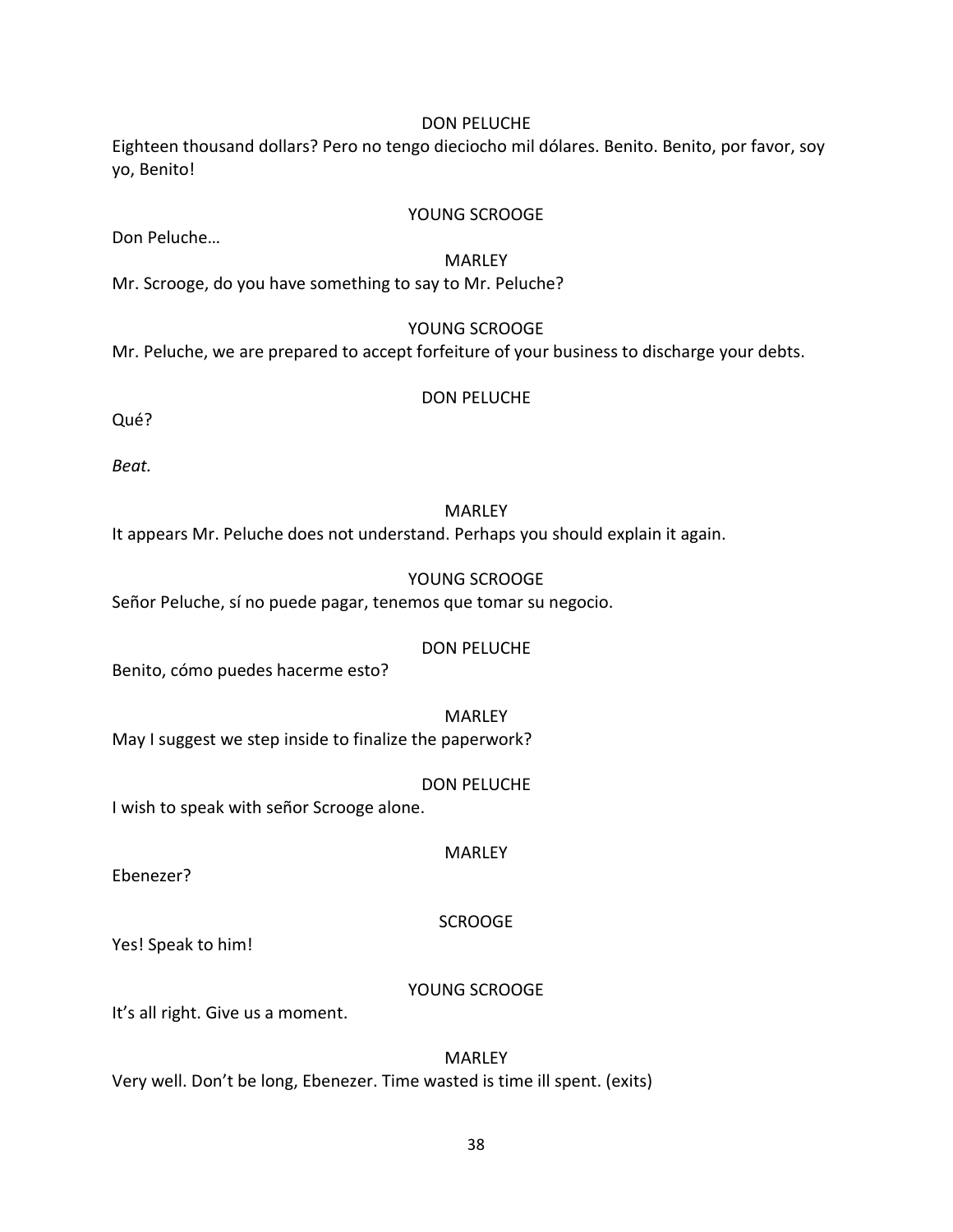¿Qué hice para merecer esto, Benito? What have I done?

## YOUNG SCROOGE

You have done nothing, business is business. And I am a grown man. My name is 'Ebenezer'.

## DON PELUCHE

Very well, Ebenezer. ¿No estabas feliz aquí?

### YOUNG SCROOGE

Yes, I was happy enough here… As an apprentice.

### DON PELUCHE

I do not trust this señor Marley, Ebenezer. Esto no terminará bien. Vas a ver. Con dinero baila el perro.

### YOUNG SCROOGE

Don't talk nonsense. I am prospering!

### DON PELUCHE

But Ebenezer, what is my family to live on? Por favor, help me, Ebenzer!

### YOUNG SCROOGE

Very well. I won't leave you with nothing. (taking cash from his wallet) Here take this.

### DON PELUCHE

Dinero de tu bolsillo? You dishonor me!

### YOUNG SCROOGE

You dishonor yourself, sir. As a man of business, you should have spent your time attending to your accounts.

### DON PELUCHE

Benito, no puedo vivir sin mi trabajo! Seguramente entiendes.

### YOUNG SCROOGE

¿Por qué perdiste tanto dinero, viejo tonto?

### SCROOGE

Oh… Oh… Did I say that?

MOTHER SUPERIOR

You did.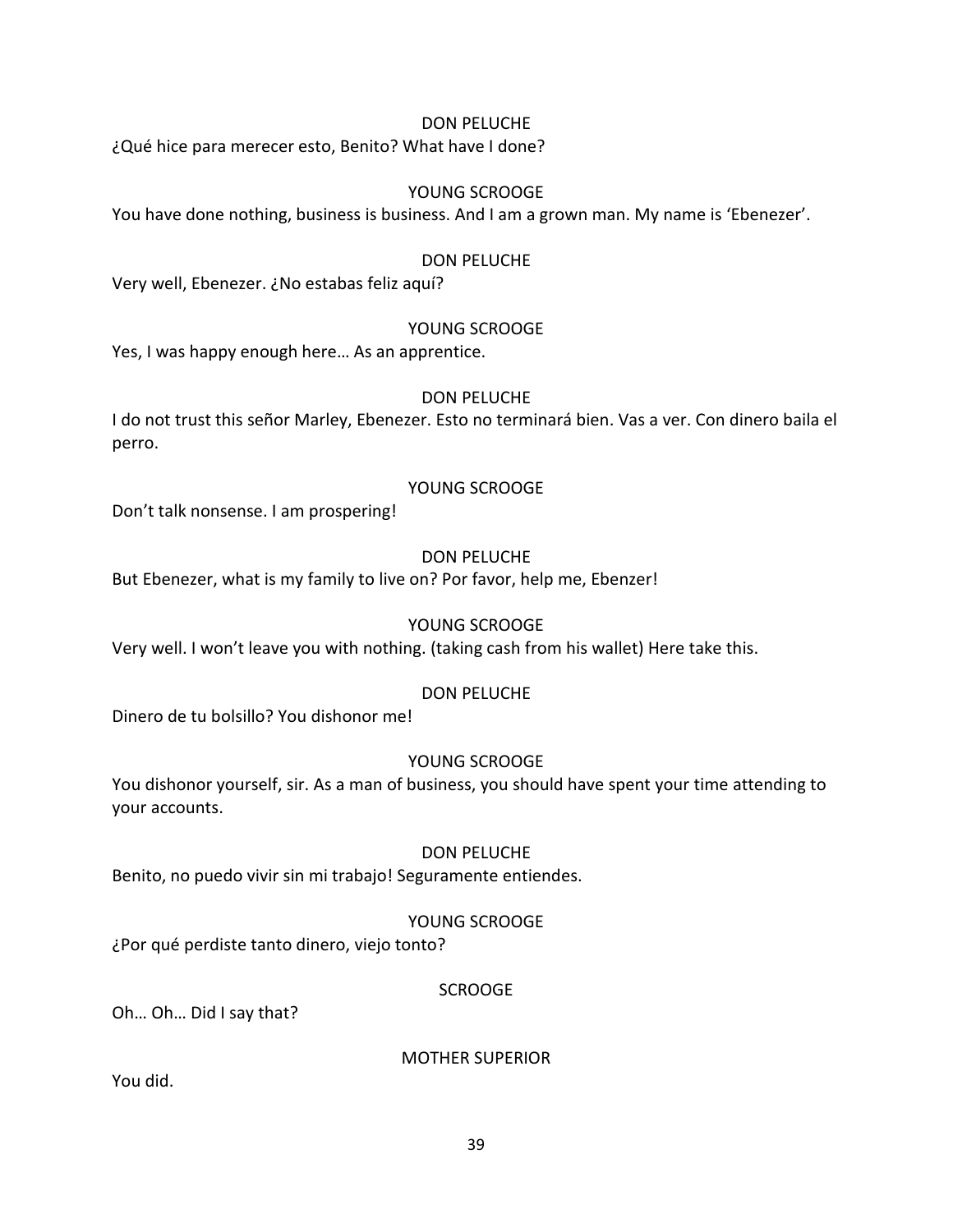May God have mercy on your soul… Mr. Scrooge. (exits)

#### **SCROOGE**

Mother Superior, this is not fair.

MOTHER SUPERIOR

¿Qué quieres decir?

#### **SCROOGE**

This wasn't personal. It was business.

MOTHER SUPERIOR Your life is your business, Benito. Blessed are the merciful.

#### SCROOGE

Spirit-

#### MOTHER SUPERIOR

Espera. Someone is coming.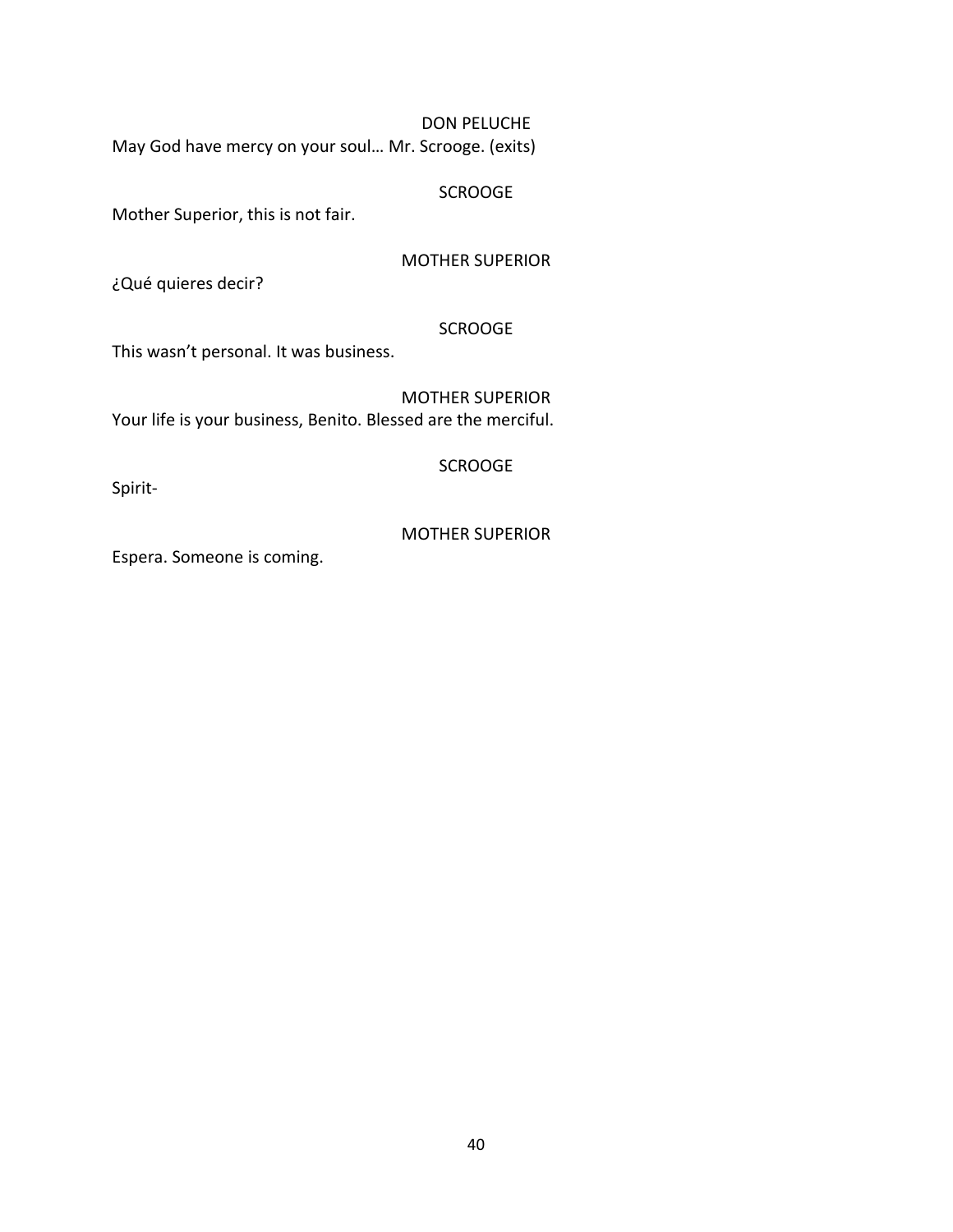## **Scene 6 Bella**

## BELLA (entering)

Feliz Navidad, Ebenezer.

### YOUNG SCROOGE

Ah, Bell. Punctual to the minute.

#### BELLA

Parece complacerte.

YOUNG SCROOGE Of course it pleases me. Time wasted is time ill spent.

I think… a minute here or there is not so important.

YOUNG SCROOGE

BELLA

And your English is coming along too!

#### BELLA

Sí… yes.

## YOUNG SCROOGE

Bell, I asked you to meet me to speak with you about something important.

### BELLA

Importante? Qué?

## YOUNG SCROOGE

The firm of Scrooge and Marley is thriving! I am established! We will finally have enough money!

### BELLA

But to me, money is not so… necessario.

## YOUNG SCROOGE

BELLA

Don't you understand? We will never have to worry about being poor. Our life together can begin! (He takes out a ring)

Oh… Ebenezer.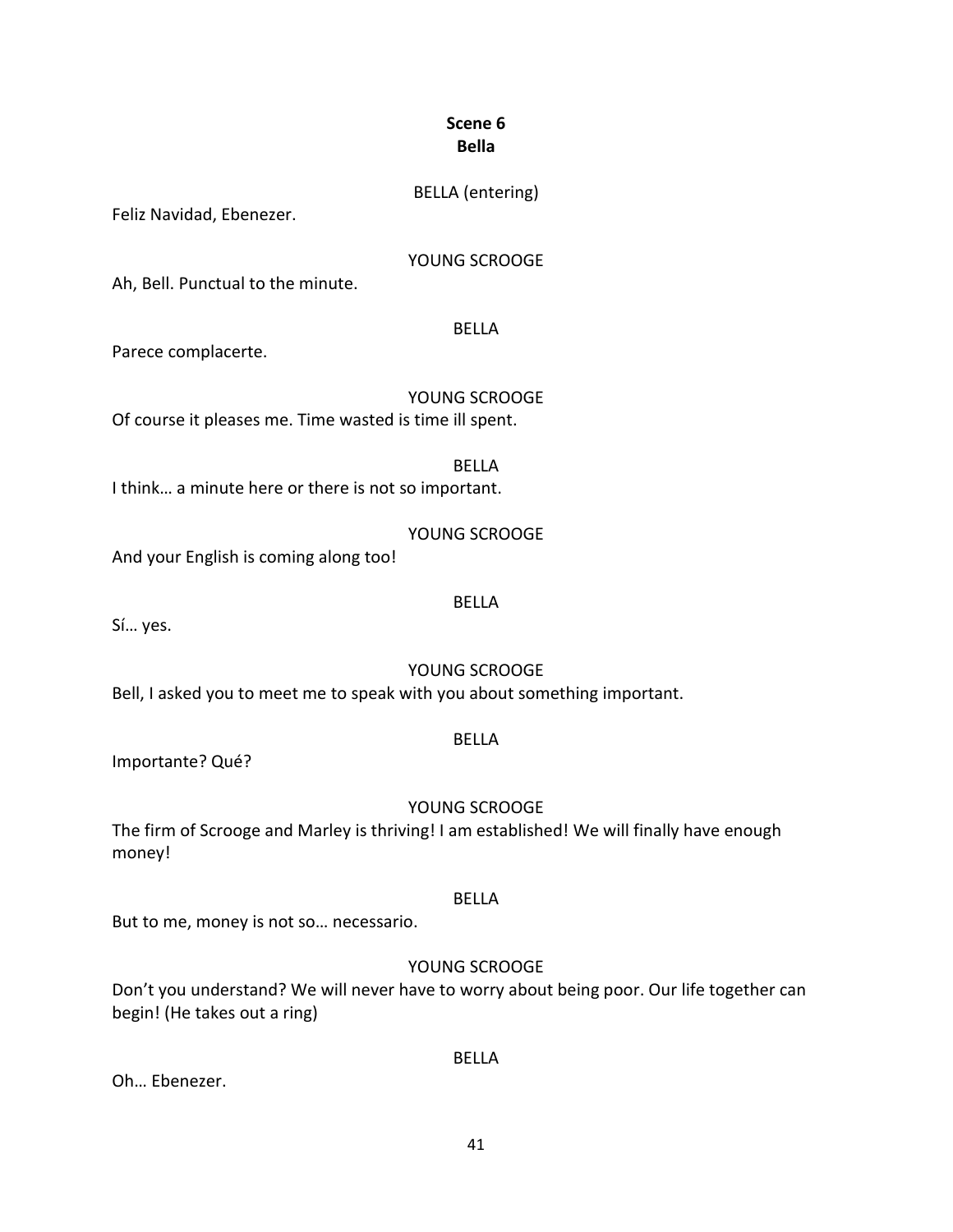#### YOUNG SCROOGE

I wished to surprise you. (He gives her the ring)

#### BELLA

Sí. Estoy sorprendida. Mucho.

#### YOUNG SCROOGE

You seem displeased. Are you angry because I have acted to secure our future?

### BELLA

Our future? Ay, Ebenezer… Tengo miedo…has llegado a amar algo más que a mí.

#### YOUNG SCROOGE

Ridiculous. What on earth would I love more than you.

#### BELLA

Dinero.

*Beat.*

#### YOUNG SCROOGE

I see.

#### BELLA

Has cambiado. You've changed.

### YOUNG SCROOGE

Yes, I've changed for the better. I have learned that there is nothing the world treats with such cruelty as poverty, yet there is nothing it professes to condemn with such severity as the pursuit of wealth.

## BELLA

Por favor, Ebenezer. Estás hablando demasiado rápido. No entiendo.

### YOUNG SCROOGE

I may be changed, Bell, but I am not changed toward you. We can still be married.

#### BELLA

I wish I could believe you. Con el tiempo, vas a lamentar casarte conmigo, una mujer que no tiene nada.

#### YOUNG SCROOGE

That's not true. It does not matter to me that you are poor.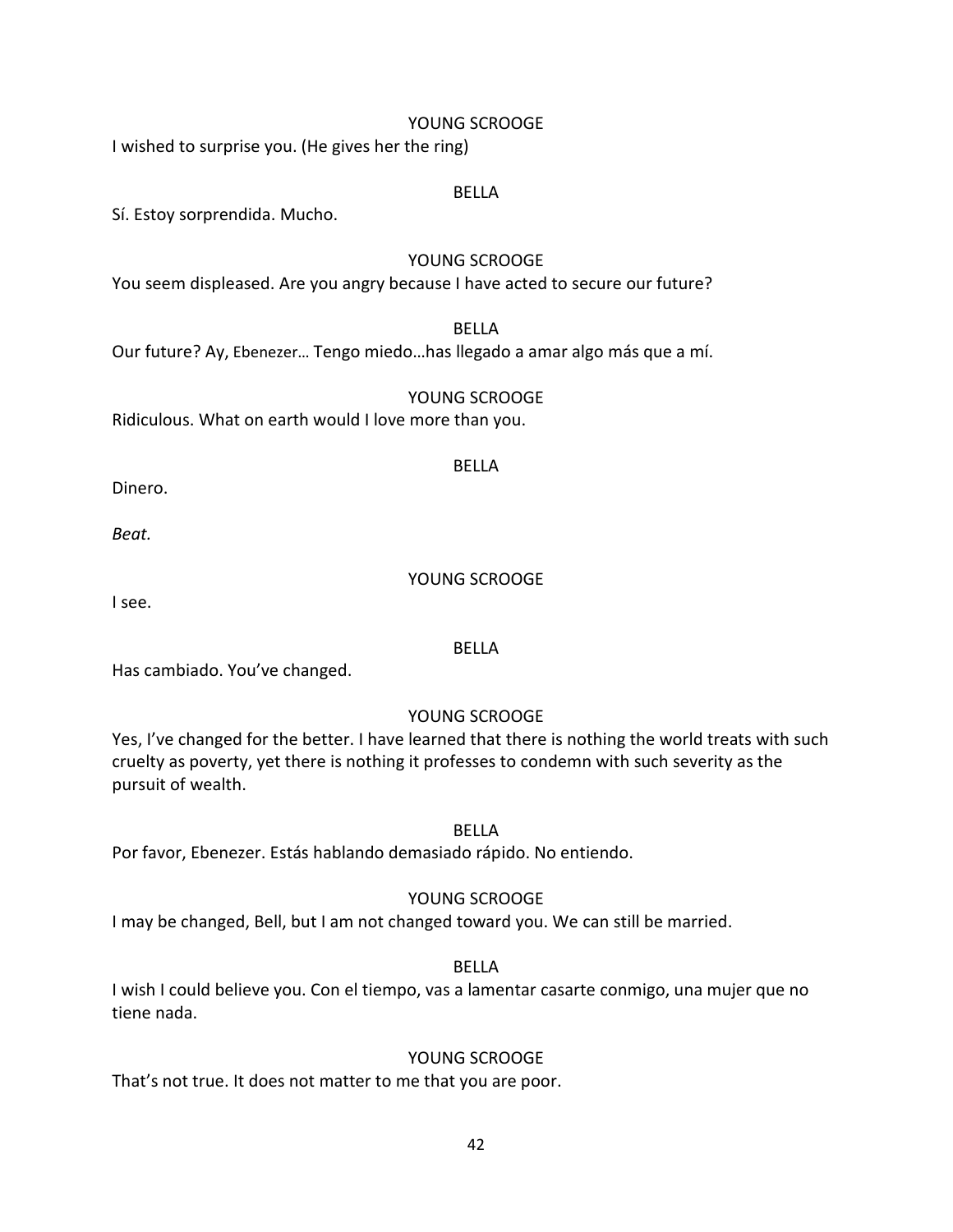# It is true. Deberías casarte con una mujer con dinero o con propiedad. I am not the woman for you. (Giving ring back) I'm sorry, Ebenezer. May you be happy in the life you have chosen. (She exits.)

BELLA

#### **SCROOGE**

You fool! Don't just stand there. Stop her! Stop her! Mother Superior, ya no me muestres más. Ya no!

MOTHER SUPERIOR

Qué?

### **SCROOGE**

Remove me from this place!

MOTHER SUPERIOR

Todavia no, mijo. La paciencia es una virtud.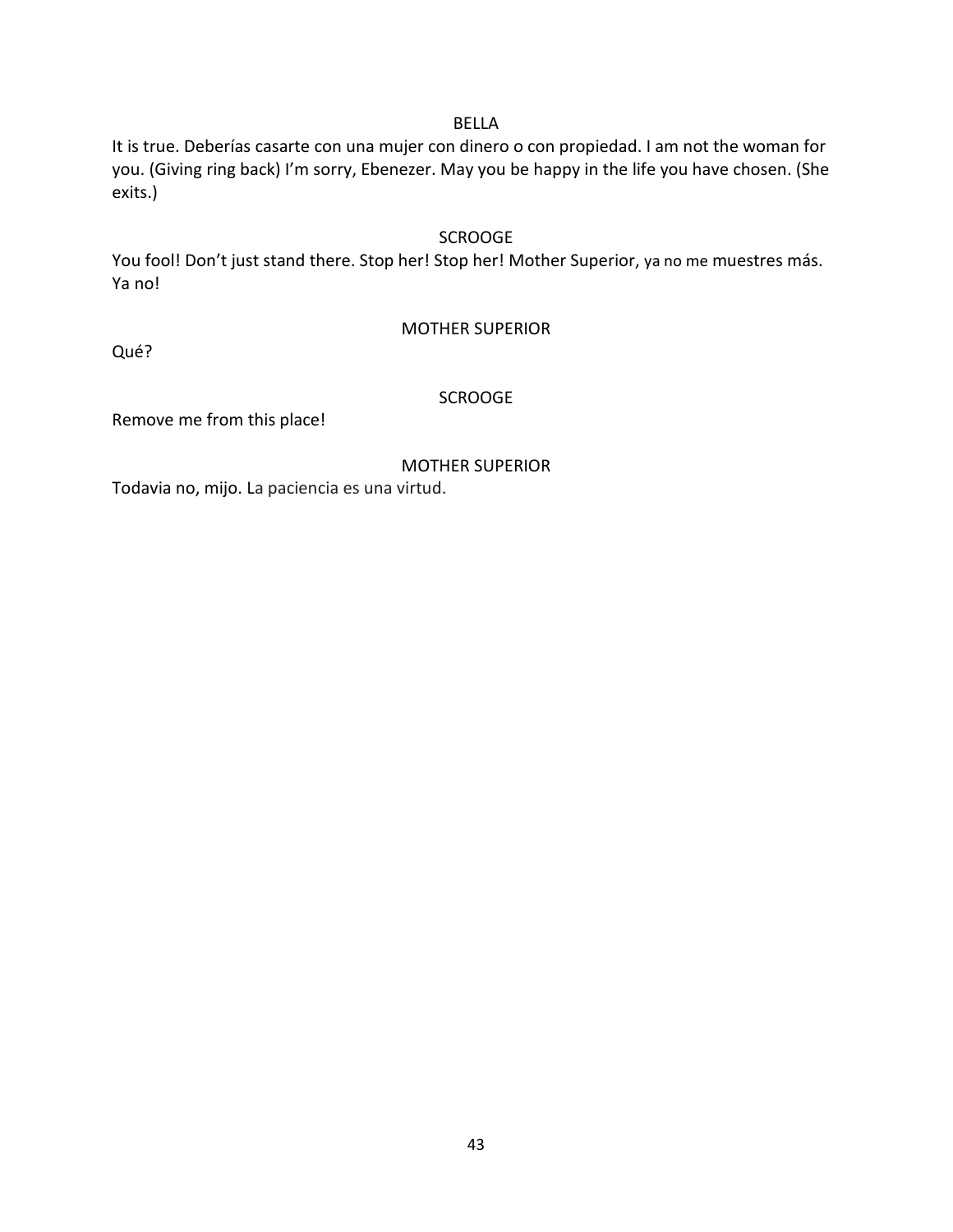## **Scene 7 Don Peluche Part III**

*Re-enter Marley with the deed to Don Peluche's property. Don Peluche trailing.*

#### MARLEY

Ebenezer… Ebenezer!

#### YOUNG SCROOGE

Eh?

#### MARLEY

We are waiting, Ebenezer. It is time to conclude our affairs. Are you resolute?

#### YOUNG SCROOGE

Yes… No… I'm not certain.

#### DON PELUCHE

Por favor, Ebenezer. Éramos como una familia.

### MARLEY (pulling Young Scrooge aside)

Ebenezer it is time to choose your path and accept your fate. No one can do it for you. Will you go back to what you were, a pauper scratching at the dirt, or will you choose the future?

### YOUNG SCROOGE (looking at ring)

I…

*Beat.*

### MARLEY

Very well, Ebenezer. (begins to exit)

YOUNG SCROOGE

Jacob, wait!

*Young Scrooge moves upstage and looks at Don Peluche for a moment.*

## **SCROOGE**

Don't do this.

YOUNG SCROOGE

Give me the deed.

*Marley gives Young Scrooge papers and pen. Young Scrooge is about to sign.*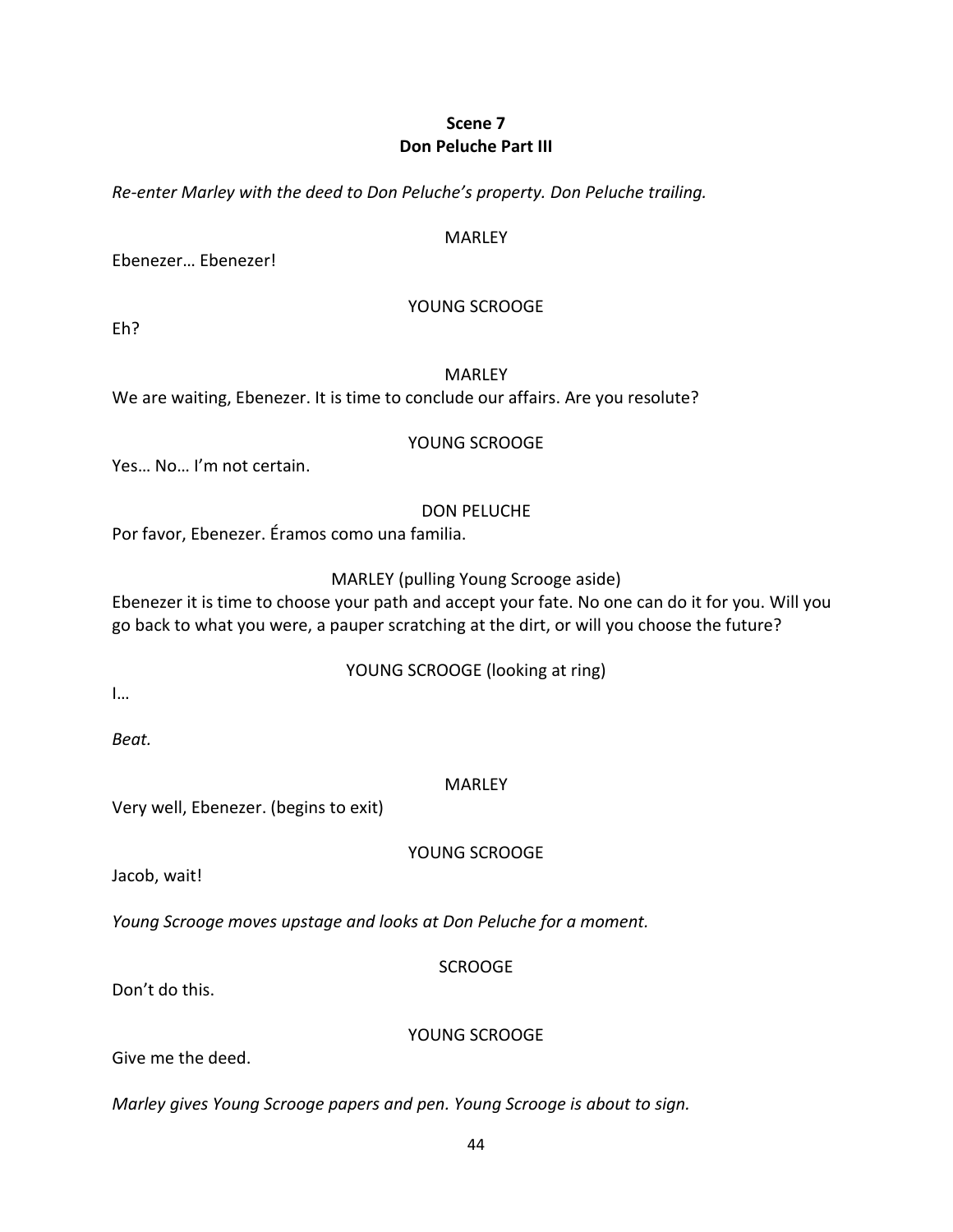Vendido!

### YOUNG SCROOGE

Señor!

## DON PELUCHE

I mean this, Ebenezer. Vendido. Te arrepentirás de esto. If you turn your back, people, will not forget.

*Young Scrooge signs deed. Don Peluche hangs his head.*

## **SCROOGE**

No!!!

## MARLEY

Excellent! Shall we go celebrate, Mr. Scrooge?

*Exit Marley, Young Scrooge. Don Peluche exits separately.*

SCROOGE

Mother Superior, no more memories, I beg you. Why do you delight in torturing me?

### MOTHER SUPERIOR

No disfruto tu dolor. I only show you the truth.

### **SCROOGE**

Then show me no more of these things I cannot change. The past is the past!

### MOTHER SUPERIOR

Sí. El pasado es el pasado. But look in your corazón, Ebenezer. ¿Qué vas a hacer con tu futuro? Tu futuro… tu futuro… tu futuro…

*She is gone, Scrooge is back home.*

## UNDERTAKER

When Scrooge looked up. He was back in his melancholy townhouse.

### **SEPULTURERO**

He searched the room, but could find nothing out of place. Nada ¿Habrá sido un sueño?

### UNDERTAKER

Scrooge thought of all that had transpired…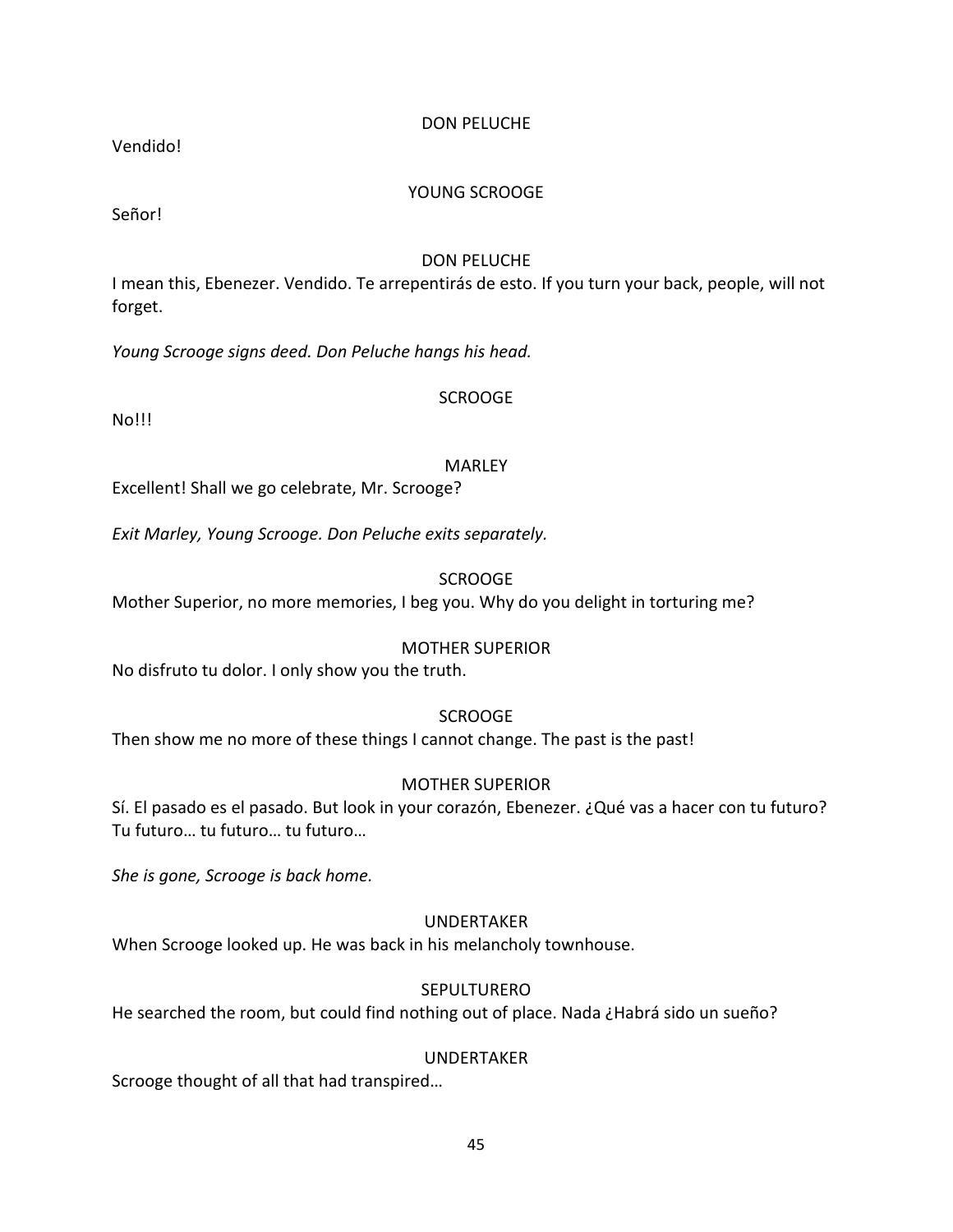#### **SEPULTURERO**

y en todo lo que había visto.

## UNDERTAKER

The ghost of Jacob Marley.

### **SEPULTURERO**

y Mother Superior.

### UNDERTAKER

He thought of his sister Esperanza and of his years with Don Peluche. But most of all…

## **SEPULTURERO**

Pero, sobre todo, pensó en Bella. Bella – and how he had lost her.

## UNDERTAKER

Scrooge considered all that the spirit had shown him - the places, the people, the Christmases gone by, and had only one thing to say…

## **SCROOGE**

Humbug!

**End of Act I**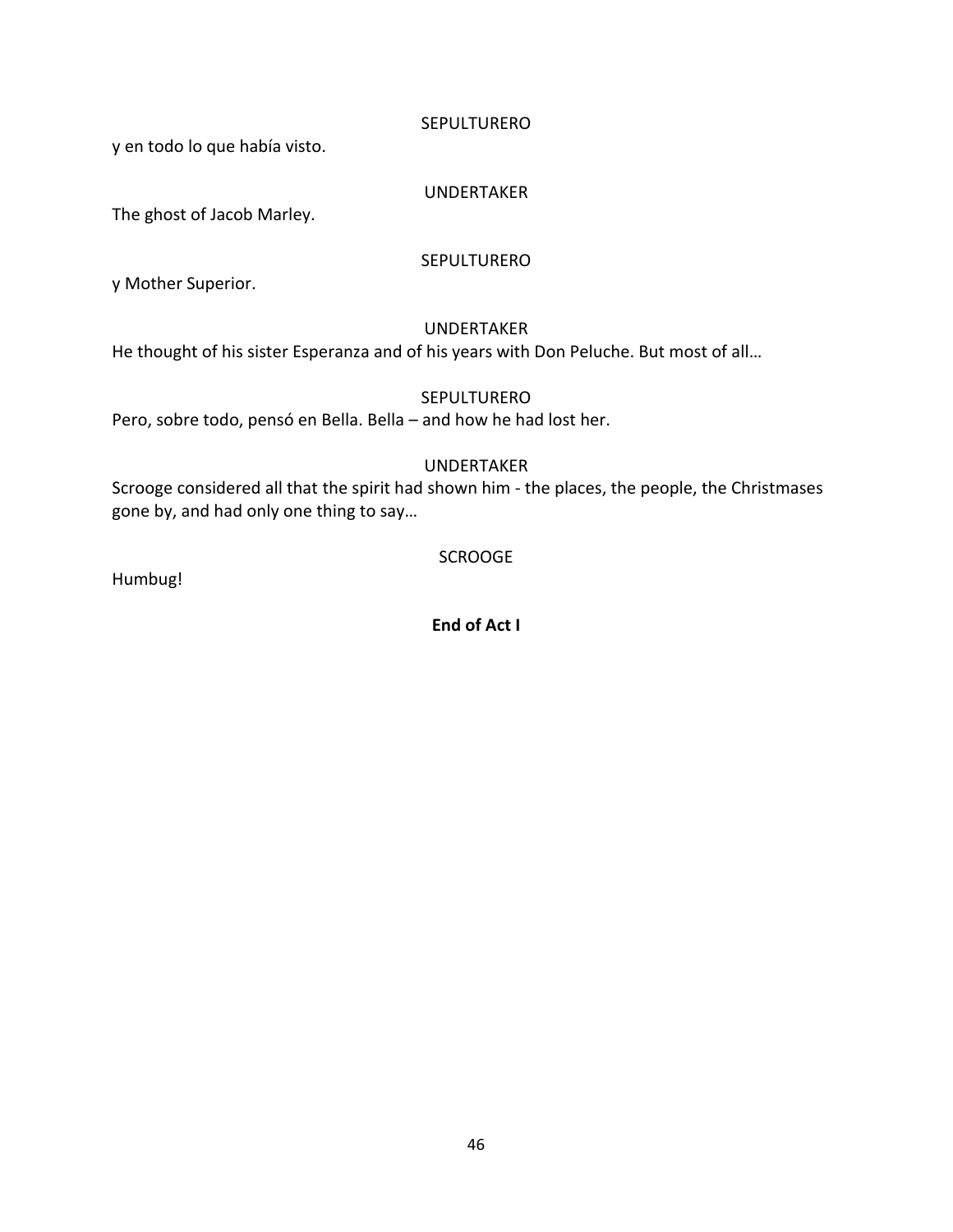## **ACT II Scene 8 Christmas Present**

*The same as end of Act I but without Undertaker and Sepulturero.*

## **SCROOGE**

Humbug!

*Scrooge goes about the business of going back to sleep. Ghost dance.*

PRESENT (enters with booming laughter) Ha ha ha ha ha. Ebenezer Scrooge. Ha ha ha ha. Ebenezer Scrooge. Ha ha ha!

| Ahhh! Who are you?        | <b>SCROOGE (seeing Present)</b> |
|---------------------------|---------------------------------|
| Who do you think I am?    | <b>PRESENT</b>                  |
| Saint Nicholas?           | <b>SCROOGE</b>                  |
| If you like.              | <b>PRESENT</b>                  |
| Papa Noel?                | <b>SCROOGE</b>                  |
|                           | <b>PRESENT</b>                  |
| Si tú prefieres.<br>Beat. |                                 |
| Santa Claus?              | <b>SCROOGE</b>                  |
|                           | <b>PRESENT</b>                  |
| Really?                   | <b>SCROOGE</b>                  |
| Who are you?!?            |                                 |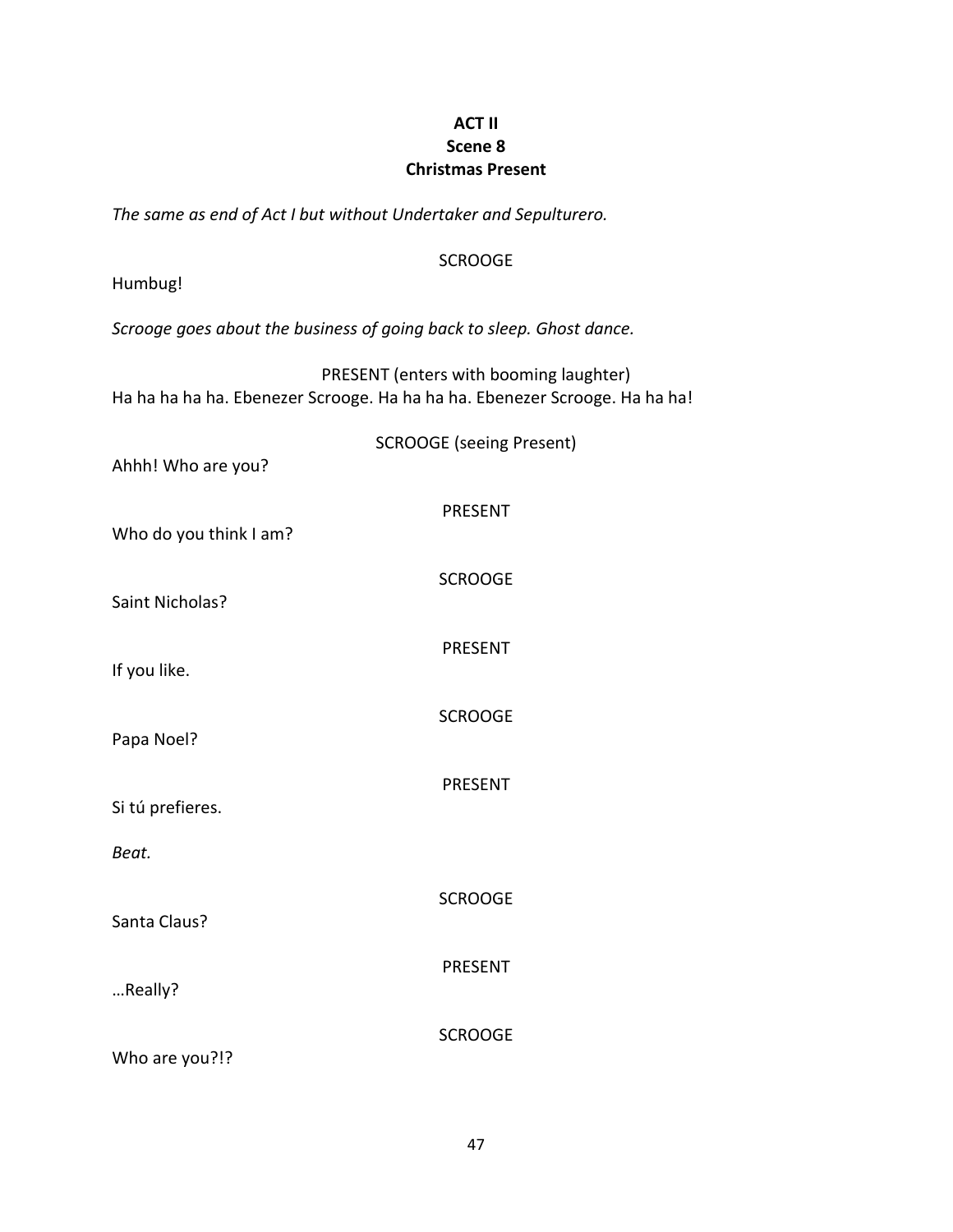#### PRESENT

I am the ghost of Christmas Present! I am the warmth, the joy, el espíritu of this most holy season. Whenever a present is wrapped or a gift is given; whenever verses are read in solemn reverence or carols are sung with joyous exuberance; whenever caldito simmers in the olla or champurrado warms la casa I am there. I am the comfort, the joy… the brilliance of the season.

#### SCROOGE

Then it is you who deprive people of their faculties?

#### PRESENT

Excuse me?

#### SCROOGE

You seek out the gullible and fill their souls with hope. They celebrate 'peace on earth, good will toward men' when they should be working!

#### PRESENT

I do not seek. It is mankind who seeks me! No matter how dark the hour, all people crave hope. It is their heart's desire.

#### SCROOGE

Bah!

#### PRESENT

Walk with me, and I will show you what I mean.

*Present and Scrooge begin traveling the city streets. Music. People are variously singing, drinking, celebrating, etc.*

PRESENT

SCROOGE

Look around you on this holy Nochebuena. What do you see?

Fools.

#### PRESENT

Ebenezer.

#### SCROOGE

I mean it spirit! I see pitiful fools frittering away their time and money when they could be earning for the future.

*As Present speaks each of the following exchanges occurs onstage.*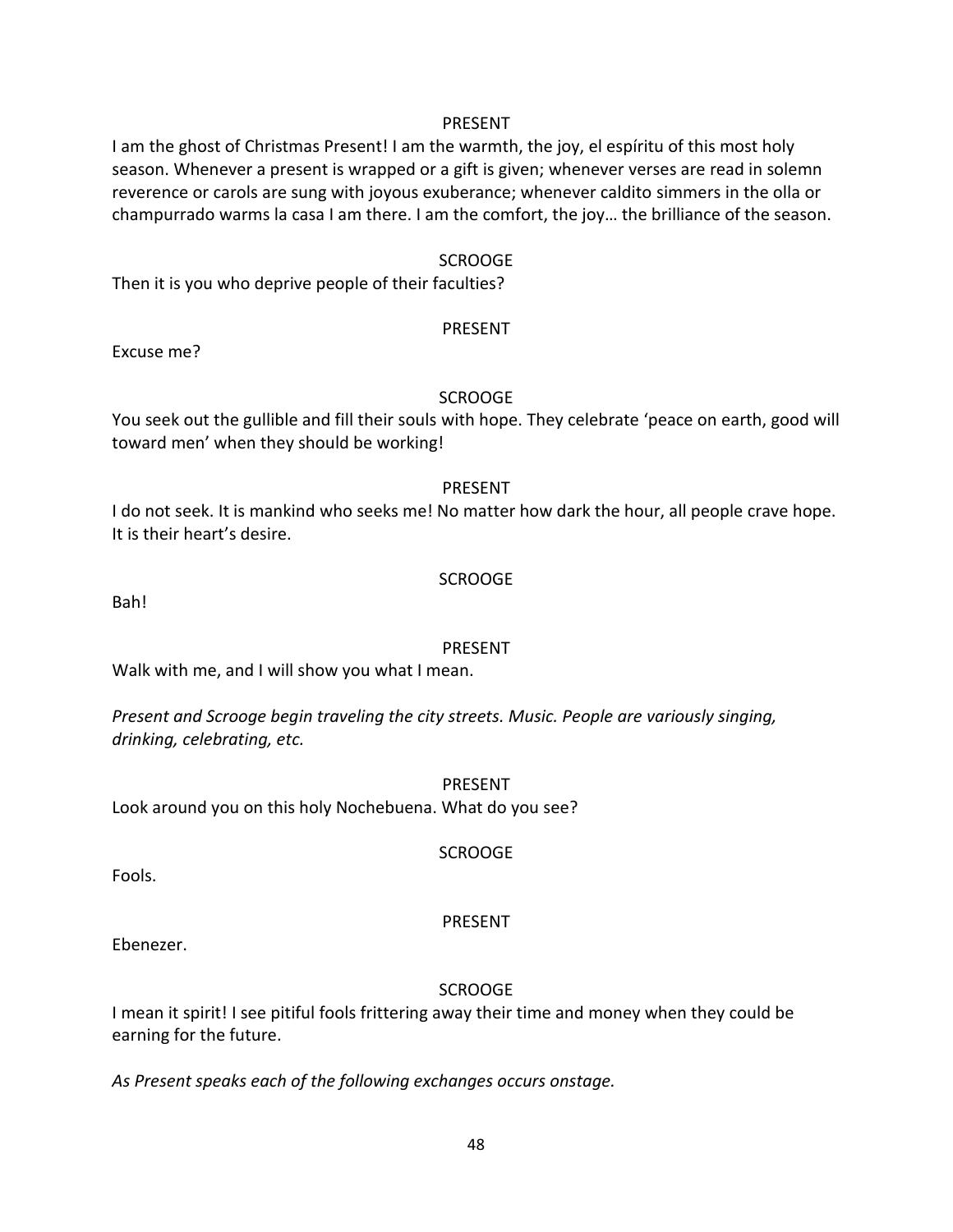#### PRESENT

Look more carefully. Does it matter that he speaks no Inglés, and she has never been across the Río? Does it matter that two months ago, these two primos parted with ugly palabras? Does it matter that this one is rich while this poor hombre can't even afford the zapatos on his feet? Everywhere you look - people setting aside their differences and coming together to revel in the warmth of this blessed season, Navidad.

#### SCROOGE

You're worse than my nephew.

#### PRESENT

You're a hard man, Ebenezer Scrooge. Very well then, follow me.

*Scene shift.*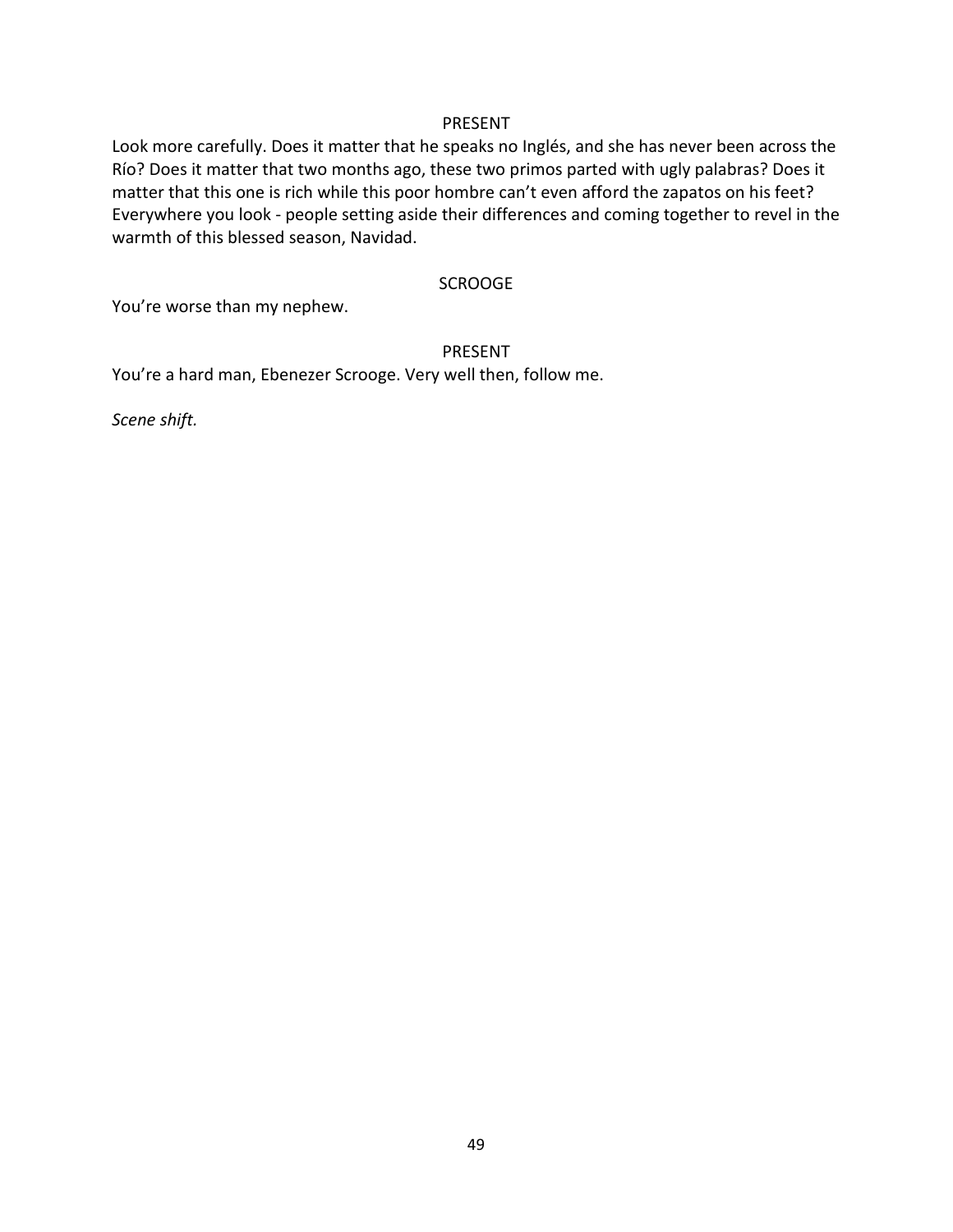## **Scene 9 The Cratchits Part I**

*The Cratchit house. Mrs. Cratchit, Belinda, Luisa.*

#### **SCROOGE**

Spirit, what am I doing in this tiny hovel?

#### PRESENT

These people may be poor, Ebenezer, but they truly know el espíritu de Navidad!

MRS. CRATCHIT ¡Mira la hora! What is keeping everyone en Nochebuena?

#### BELINDA

No sé, mama.

### **SCROOGE**

Why is it so dark? Why don't they light a lamp?

#### PRESENT

Oil costs money, Ebenezer. Candles cost money. I thought you liked the dark because it was cheap.

*Pedro enters taking off jacket.*

#### PEDRO

¡Feliz Navidad!

LUISA (hugging him)

Hola, Pedro.

PEDRO

Las calles están tan llenas que apenas puedes moverte!

### MRS. CRATCHIT

Pedro. Remember, we are working on nuestro Inglés?

PEDRO Sí, mama! (working it out) The streets… are full of people for… Navidad!

MRS. CRATCHIT

Christmas, Pedro.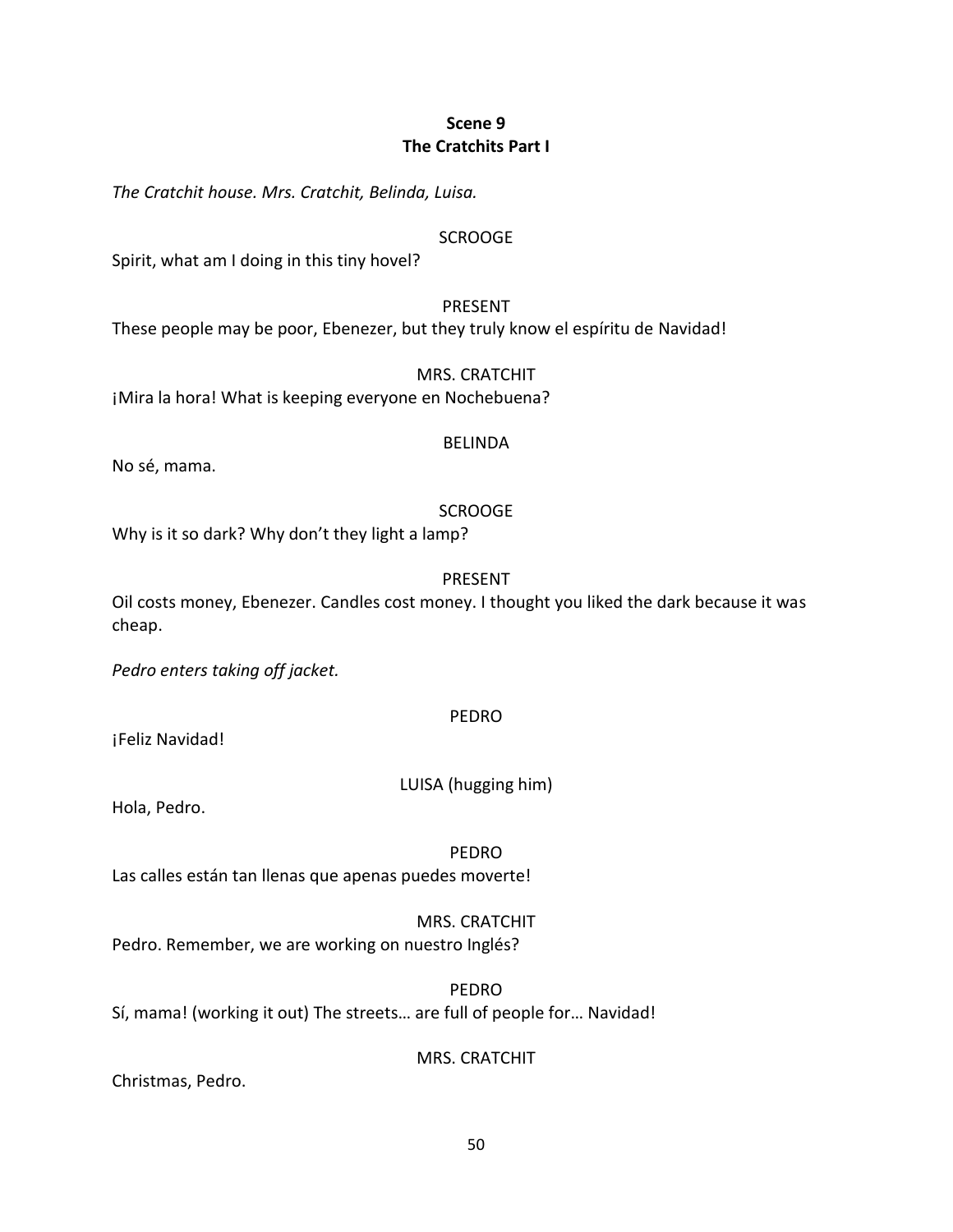| <b>PEDRO</b><br>Sí, Christmas!                                                                                    |  |  |
|-------------------------------------------------------------------------------------------------------------------|--|--|
| <b>MRS. CRATCHIT</b><br>So what did you see Pedro? En Inglés.                                                     |  |  |
| <b>PEDRO</b><br>Sellers everywhere! So much to see. And the smells! Elote y Canela Chocolate y café!              |  |  |
| <b>LUISA</b><br>Chocolate?                                                                                        |  |  |
| <b>PEDRO</b><br>Sí, Luisa!                                                                                        |  |  |
| <b>MRS. CRATCHIT</b><br>Belinda, Belinda, get the forks and knives. Trae los tenedores y las cucharas, por favor. |  |  |
| <b>BELINDA</b><br>Sí, mama.                                                                                       |  |  |
| <b>PEDRO</b><br>Mi corbata está crooked.                                                                          |  |  |
| <b>MRS. CRATCHIT</b><br>Oh, Pedro! (starts to adjust his tie)                                                     |  |  |
| Marta enters.                                                                                                     |  |  |
| <b>MARTA</b><br>Feliz Navidad!                                                                                    |  |  |
| MRS. CRATCHIT, BELINDA, LUISA<br>Hola, Marta! Feliz Navidad.                                                      |  |  |
| <b>PEDRO</b><br>Welcome home, Marta.                                                                              |  |  |
| <b>MARTA</b><br>Pedro, tu Inglés se oye muy bien!                                                                 |  |  |
| <b>MRS. CRATCHIT</b><br>Yes, and we are helping him. You are late today?                                          |  |  |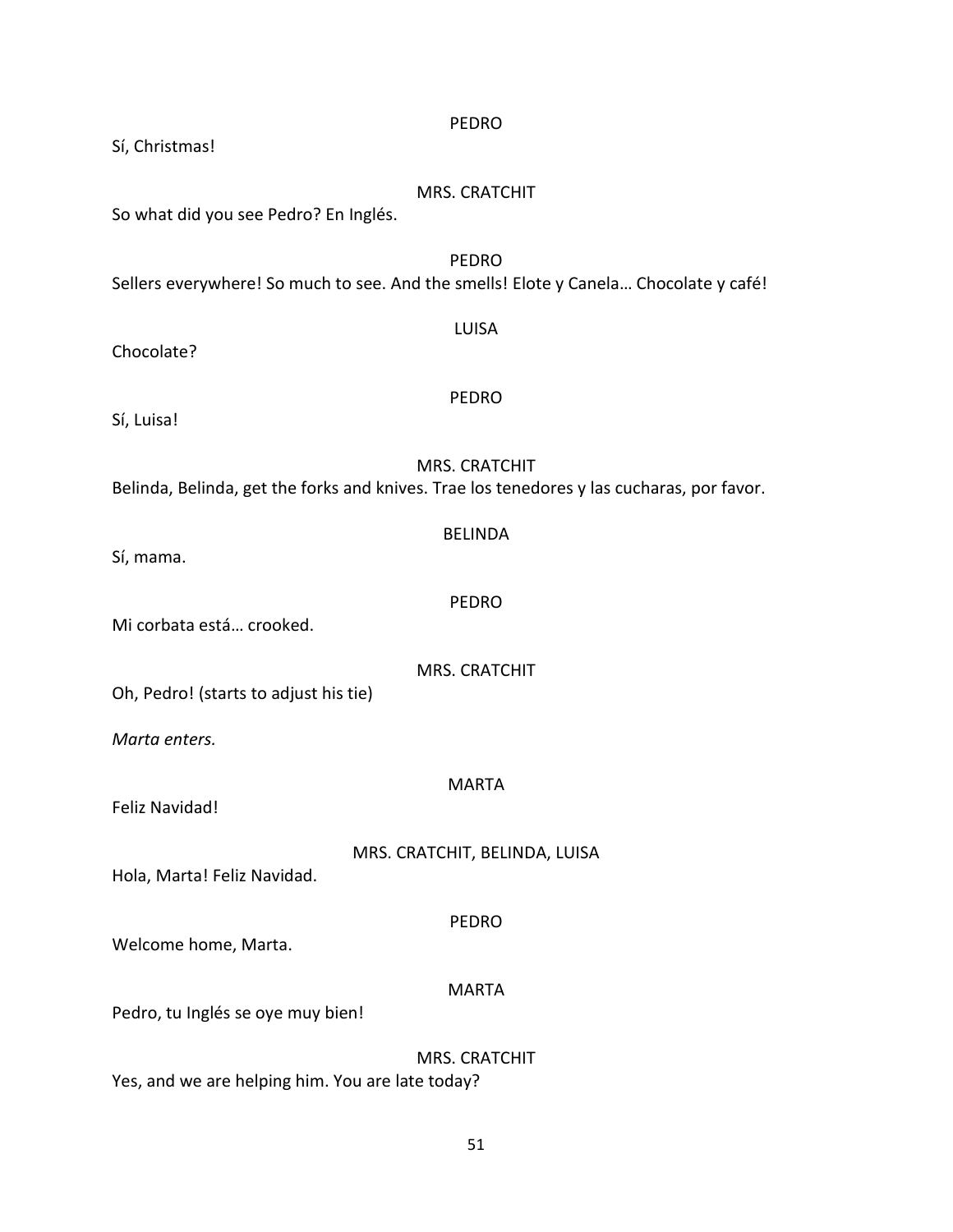| Yes. We had so much work to finish today. So much sewing.        | MARTA                |
|------------------------------------------------------------------|----------------------|
| Good! Someone is working!                                        | <b>SCROOGE</b>       |
| She works too hard, Ebenezer.                                    | <b>PRESENT</b>       |
| Bueno, olvídalo. You are here for Navidad. That is what matters. | <b>MRS. CRATCHIT</b> |
| Marta! Can you smell the tamales de Navidad?                     | <b>PEDRO</b>         |
| Y buñuelos?                                                      | <b>LUISA</b>         |
| Mmmm Yes! What kind of tamales?                                  | MARTA (inhaling)     |
| Queso!!                                                          | <b>BELINDA</b>       |
| Queso!!                                                          | <b>PEDRO</b>         |
| Pedro, Belinda, and Luisa are dancing around Marta.              |                      |
| Queso? Who eats tamales with no meat?                            | <b>SCROOGE</b>       |
| This is the Christmas they can afford, Ebenezer.                 | <b>PRESENT</b>       |
| ¿Queso, mamá?                                                    | <b>MARTA</b>         |
| Sí. And Canela!                                                  | <b>MRS. CRATCHIT</b> |
|                                                                  | <b>LUISA</b>         |

Para buñuelos!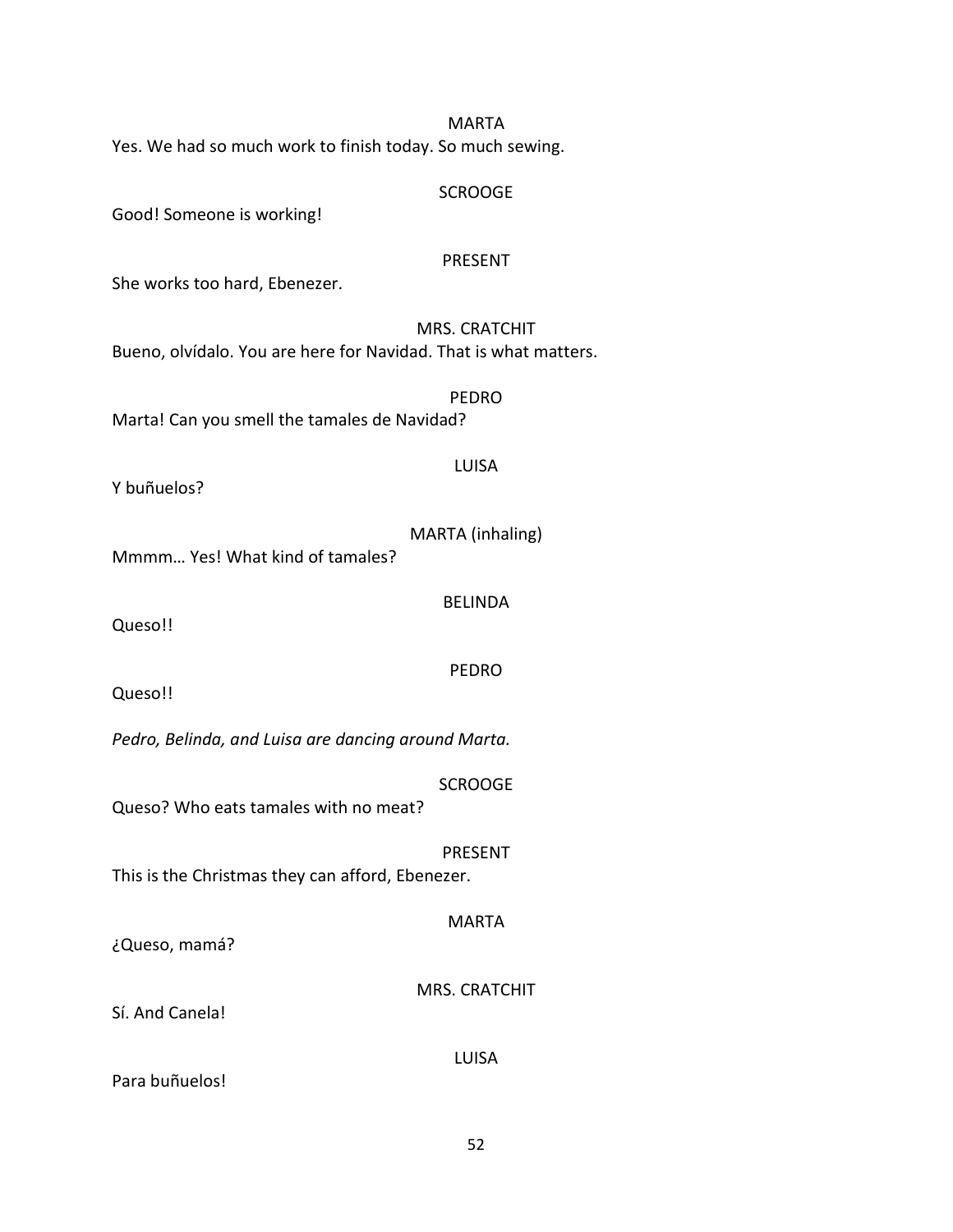| <b>MARTA</b>                                                                            |
|-----------------------------------------------------------------------------------------|
| So special! How did you get them?                                                       |
| <b>MRS. CRATCHIT</b>                                                                    |
| They were gifts from señora Galicia. Su hijo tiene un trabajo en el norte. Fresh queso! |
| <b>PEDRO</b>                                                                            |
| Come and see! (pulling her)                                                             |
| <b>SCROOGE</b>                                                                          |
| Queso? Why bother?                                                                      |
| <b>MRS. CRATCHIT</b>                                                                    |
| Pedro, let your sister rest. Now help Belinda y Luisa preparar a la mesa.               |
| Belinda, Luisa, and Pedro setting the table.                                            |
| MARTA (to Mrs. Cratchit)                                                                |
| Where are Papá and Tiny Tim?                                                            |
| <b>SCROOGE</b>                                                                          |
| Tiny Tim?                                                                               |
| <b>PRESENT</b>                                                                          |
| Shhhh!                                                                                  |
| <b>MRS. CRATCHIT</b><br>Late coming home from the posada.                               |
|                                                                                         |
| <b>SCROOGE</b><br>How many children are there?                                          |
|                                                                                         |
| <b>PRESENT</b><br>Una vida plena, Ebenezer!                                             |
|                                                                                         |
| <b>MARTA</b><br>Pedro, you look like a handsome gentleman in father's ribbon tie.       |
|                                                                                         |
| <b>PEDRO</b><br>Gracias, Marta. It's mine now. Papá give it to me.                      |
|                                                                                         |
| <b>MARTA</b><br>Gave it to me.                                                          |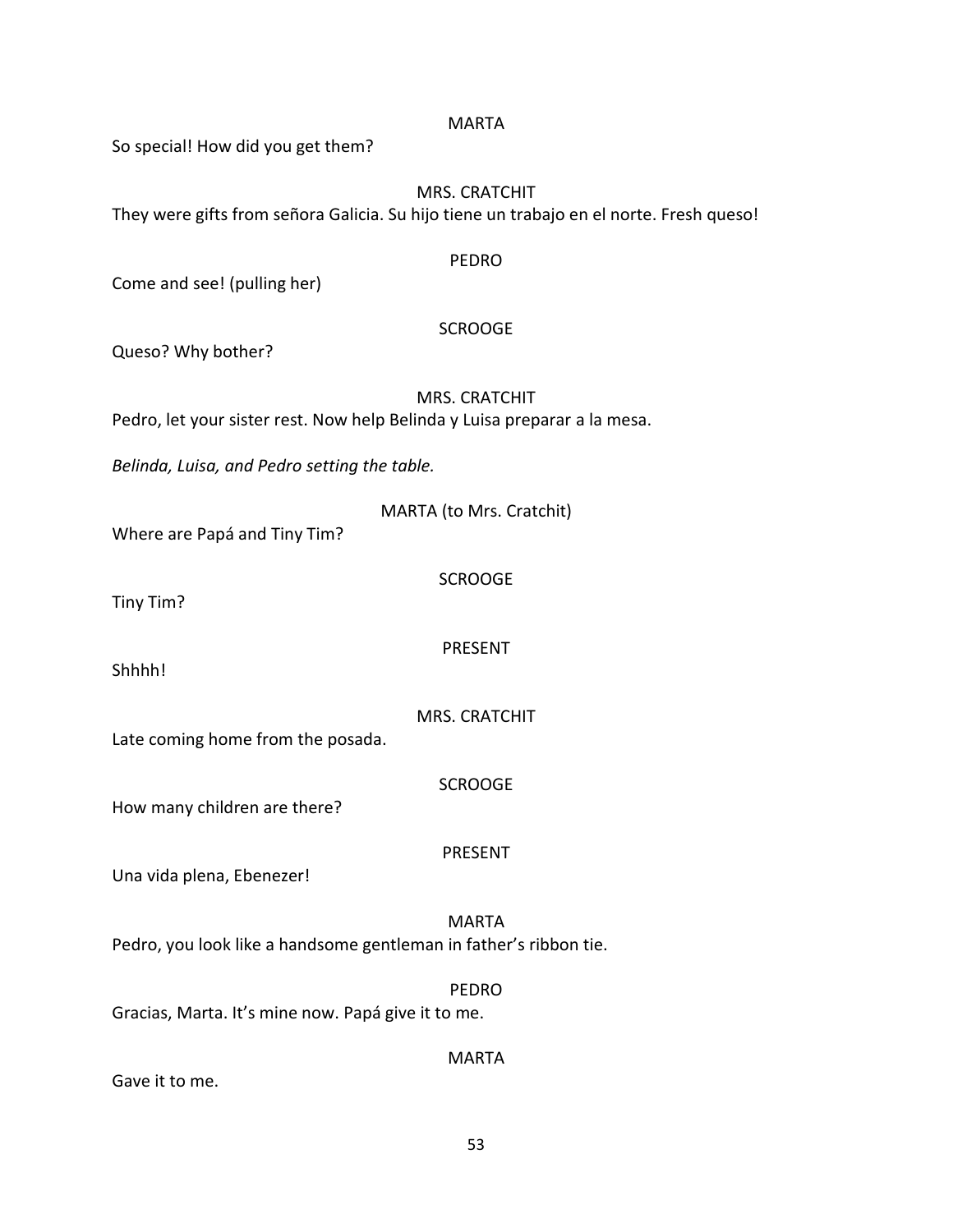| Sí! Gave it to me.                                                            | <b>PEDRO</b>               |  |
|-------------------------------------------------------------------------------|----------------------------|--|
| You are almost grown up.                                                      | <b>MARTA</b>               |  |
| Sí! Papá is looking for a job for me north of the river.                      | <b>PEDRO</b>               |  |
| Good!                                                                         | <b>SCROOGE</b>             |  |
| But he says I must have strong Inglés.                                        | <b>PEDRO</b>               |  |
| Right you are!                                                                | <b>SCROOGE</b>             |  |
| Roberto is approaching singing Christmas music.                               |                            |  |
| ¡Ya llegó papá!                                                               | <b>BELINDA &amp; LUISA</b> |  |
| Your father is finally home!                                                  | <b>MRS. CRATCHIT</b>       |  |
| Hide Marta, hide!                                                             | <b>PEDRO</b>               |  |
| Hide?                                                                         | <b>MARTA</b>               |  |
| Sí! We will play a joke on him!                                               | <b>PEDRO</b>               |  |
| Marta hides. Enter Roberto and Tiny Tim - Roberto carrying a covered package. |                            |  |
| <b>Feliz Navidad!</b>                                                         | <b>ROBERTO</b>             |  |
| Feliz Navidad a todos!                                                        | <b>TINY TIM</b>            |  |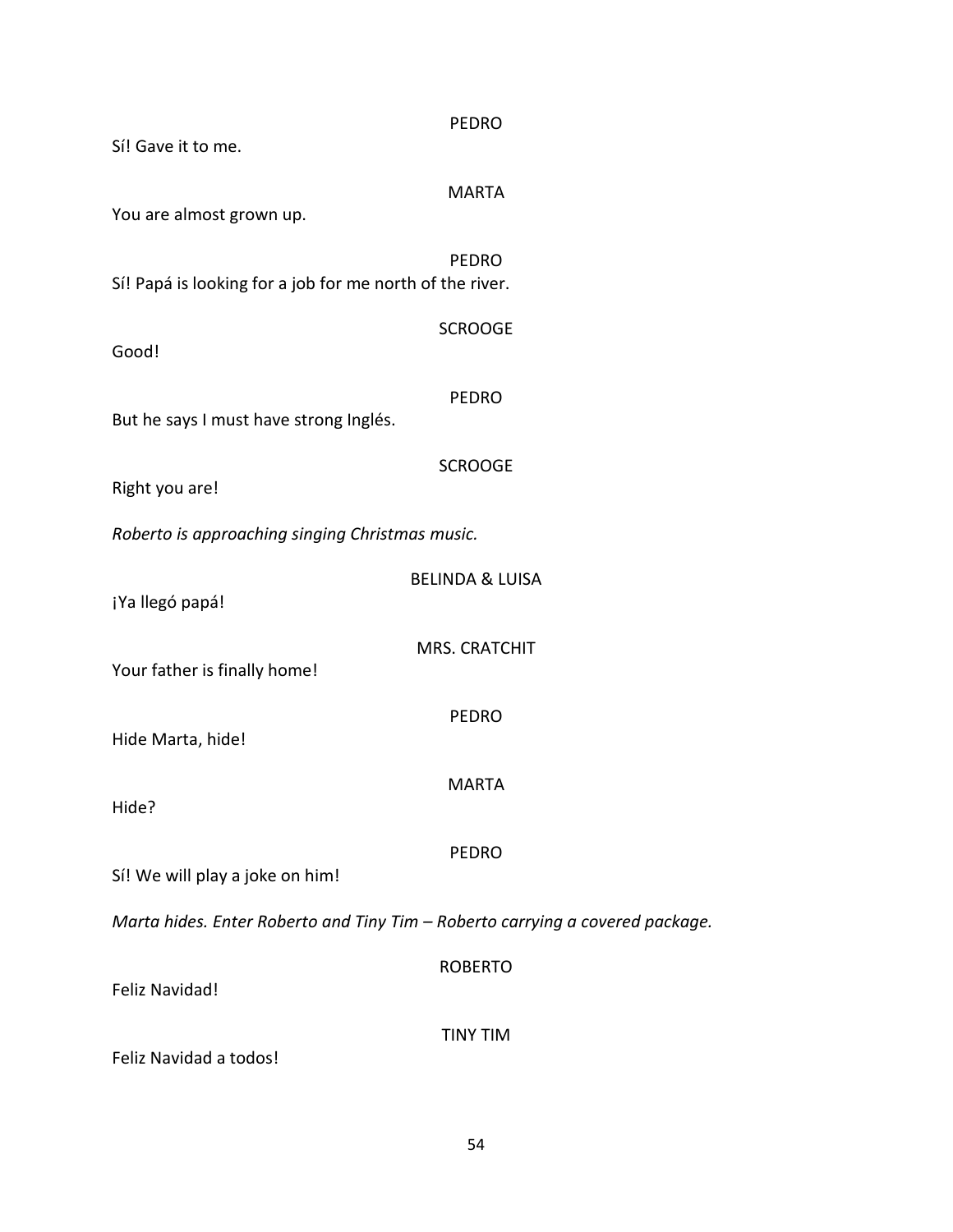| MRS. CRATCHIT, BELINDA, and LUISA<br>Feliz Navidad!                                                            |  |
|----------------------------------------------------------------------------------------------------------------|--|
| <b>PEDRO</b><br>Merry Christmas, Papá!                                                                         |  |
| <b>ROBERTO</b><br>Pedro, tu Inglés sounds muy bien.                                                            |  |
| <b>PEDRO</b><br>I have been practicing, Papá!                                                                  |  |
| <b>ROBERTO</b><br>En Nochebuena? Then I will practice too. (crossing to Mrs. Cratchit) Mamá is a good teacher. |  |
| <b>MRS. CRATCHIT</b><br>I was worried about you, Beto.                                                         |  |
| <b>ROBERTO</b><br>Nos quedamos para la posada.                                                                 |  |
| <b>TINY TIM</b><br>Y comimos dulces.                                                                           |  |
| <b>MRS. CRATCHIT</b><br>Dulces? Roberto, tu dieta. How many candies did you eat?                               |  |
| <b>ROBERTO</b><br>Solo uno                                                                                     |  |
| MRS. CRATCHIT<br>Roberto                                                                                       |  |
| <b>ROBERTO</b><br>Dos?                                                                                         |  |
| <b>TINY TIM</b><br><b>CINCO!!!!!</b>                                                                           |  |
| <b>ROBERTO</b><br>¡Ay niño, me lo prometiste!                                                                  |  |

*Roberto begins chasing and tickling Tiny Tim for giving away the secret.*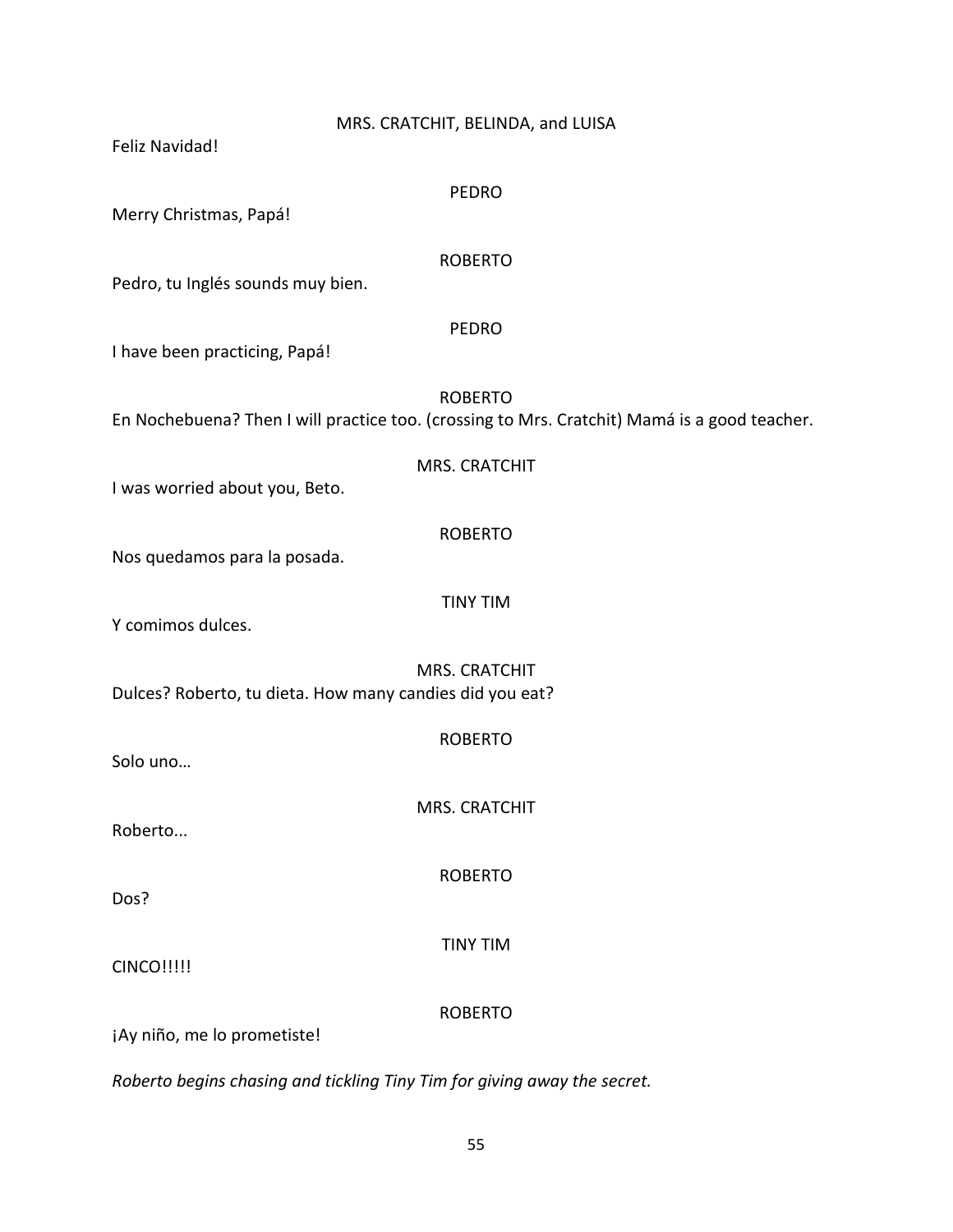| TINY TIM (squealing from tickling)<br>No papá!                                       |  |
|--------------------------------------------------------------------------------------|--|
| ROBERTO (interrupting)<br>¡Esperen, esperen! Falta alguien Marta. ¿Dónde está Marta? |  |
| <b>SCROOGE</b><br>Under the table, you dolt.                                         |  |
| <b>MRS. CRATCHIT</b><br>No pudo venir.                                               |  |
| <b>PEDRO</b><br>Sí, Papá. Marta is not coming.                                       |  |
| <b>ROBERTO</b><br>Not coming? En Nochebuena?                                         |  |
| <b>MRS. CRATCHIT</b><br>No. Trabaja. She must work. Y mañana también.                |  |
| <b>TINY TIM</b>                                                                      |  |
| No Marta?<br><b>ROBERTO</b>                                                          |  |
| But Navidad<br>MARTA (Coming out from under the table)                               |  |
| Feliz Navidad, Papá!<br><b>ROBERTO</b>                                               |  |
| Marta!                                                                               |  |
| Various reactions to joke, Roberto hugs Marta.                                       |  |
| <b>MARTA</b><br>Feliz Navidad, Pequeñito.                                            |  |
| <b>TINY TIM</b><br>Feliz Navidad, Marta.                                             |  |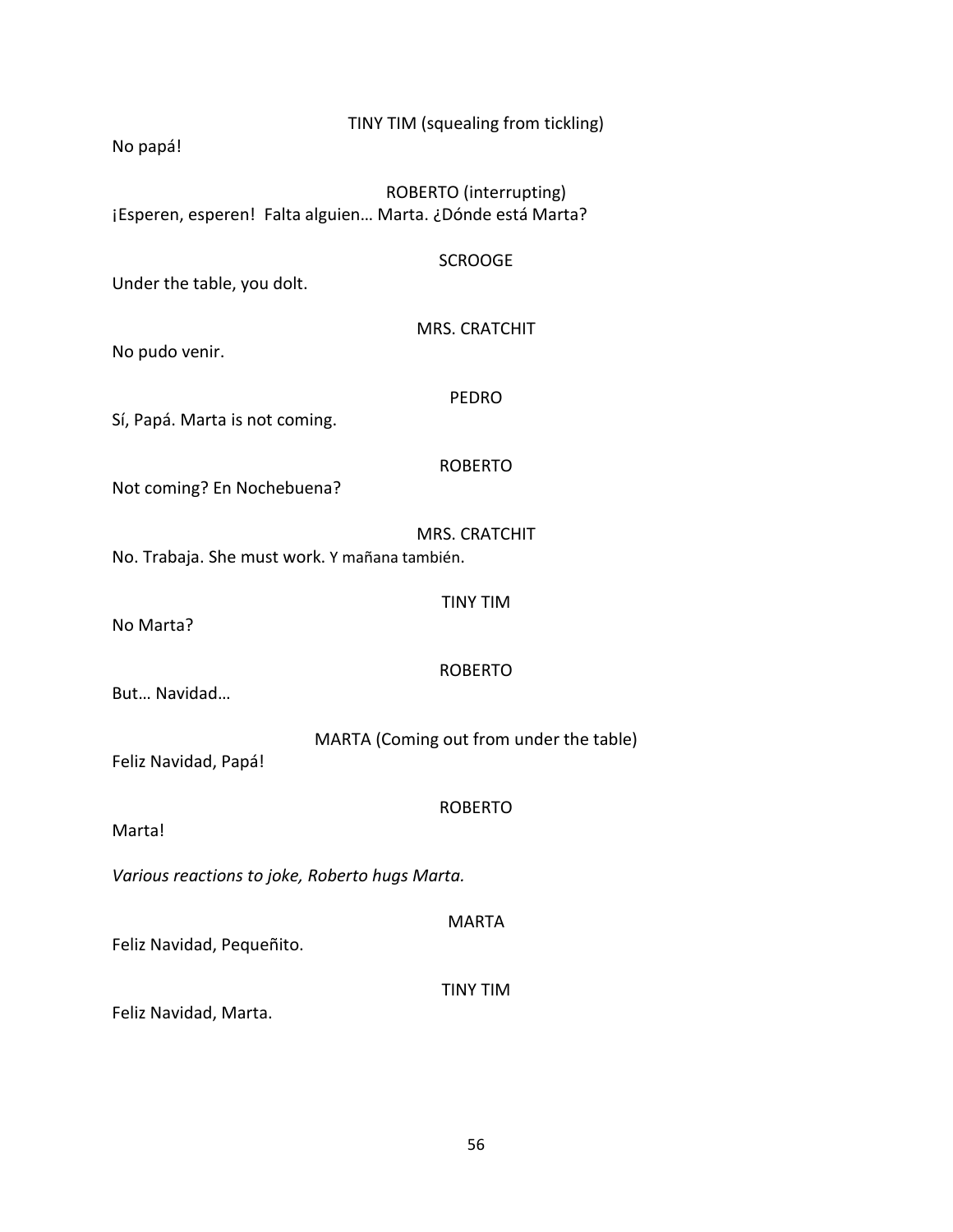#### ROBERTO

Miren, miren! Look what I have! (Roberto fetches the covered package) Miren nomás lo que traje!

*Roberto holds up the package and pulls off the cover revealing a small piñata. All react with enthusiasm and cries of "Una piñata" "Qué bonita" etc. Belinda and Luisa dance while celebrating. Roberto hangs the piñata or sets it on the table as a centerpiece.*

#### **SCROOGE**

You call that a piñata? It's so tiny!

#### MRS. CRATCHIT (aside to Roberto)

¿Como la pagaste? Can we afford it?

ROBERTO (aside to Mrs. Cratchit) La iglesia give us leftover from the posada. Don't worry, mi amor.

#### SCROOGE

A paltry piñata. Why there's not room inside for two skinny walnuts.

#### BELINDA

¿Podemos romper la piñata, papá?

MRS. CRATCHIT

After dinner.

### ROBERTO

Sí, después de cenar Luisa.

PEDRO (lifting Tiny Tim)

Pequeñito, come smell the tamales!

¡Tenemos queso!

### LUISA

BELINDA

Y buñuelos!

*As Pedro, Belinda, and Luisa exit with Tiny Tim.*

MRS. CRATCHIT (calling after them) Don't lift the lid! The steam will come out!

MARTA We had so much work today, Papá. And I have to be right back sewing on Tuesday.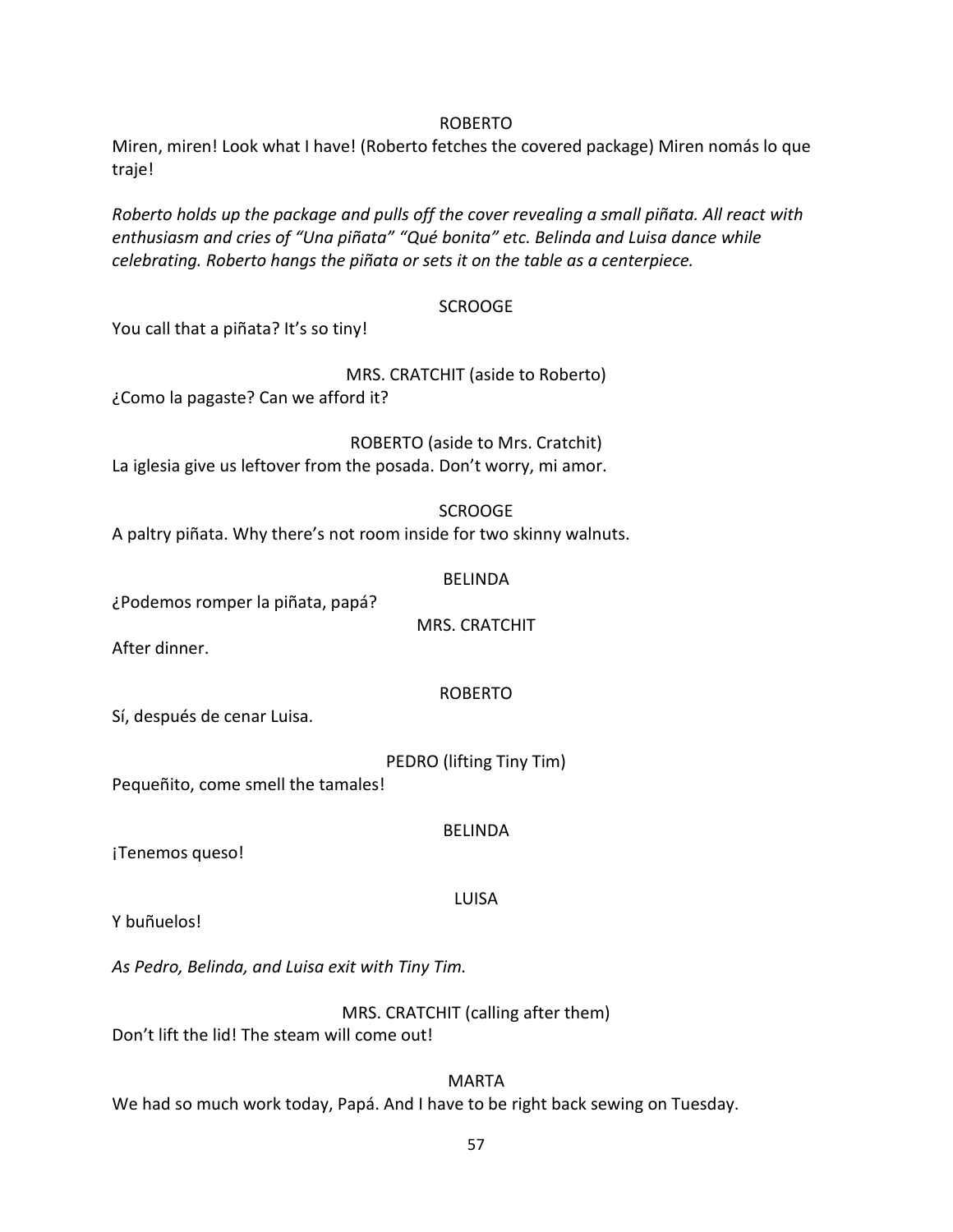MARTA

#### **SCROOGE**

Good for her!

#### ROBERTO

Then you will rest tonight and sleep late mañana.

#### MRS. CRATCHIT

How was Tiny Tim en la Iglesia?

#### ROBERTO

Perfecto. Bien calladito y poniendo atención. On the way home, he told me that he hoped the people in church saw his crutches.

## MRS. CRATCHIT

Why?

## ROBERTO

He said if people see him para Navidad, they would remember who made lame men walk and blind men see. He grows stronger, no? Cada día crece más fuerte, no crees?

#### MRS. CRATCHIT

Sí, Roberto. Más fuerte. Every day.

### BELINDA (re entering)

Mamá, creo que los tamales ya están listos!

### MRS. CRATCHIT

Oh! Sí. Ya es hora! (Calling) Pedro, bring the Tamales! Belinda, get the frijoles y el arroz.

*Mass action of getting table ready.*

Sí, mamá.

PEDRO (entering)

Everything smells delicious!

MRS. CRATCHIT

Marta, can you help your brother?

Sí, mamá. Pequeñito, Siéntate aquí.

# BELINDA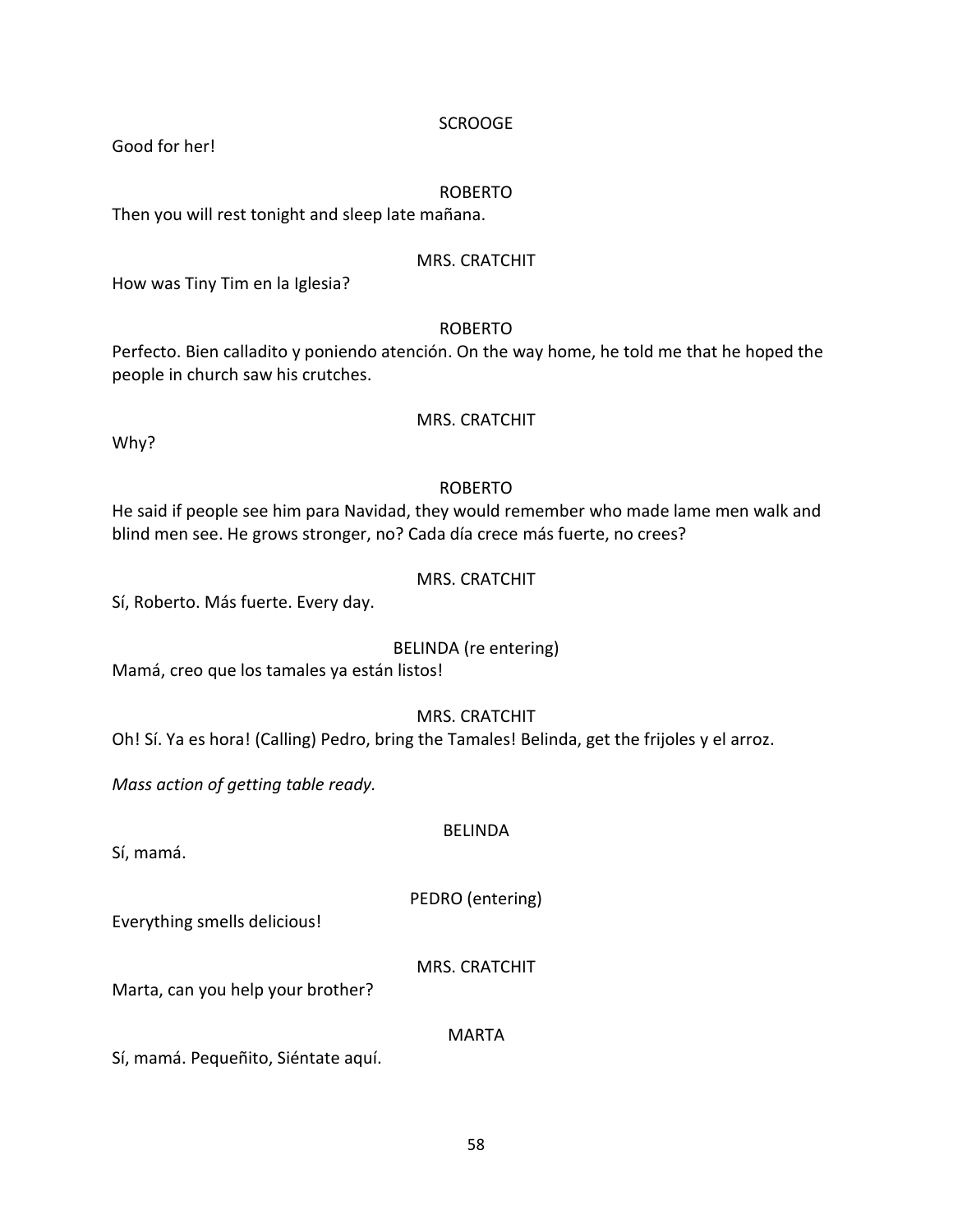### LUISA (entering)

¿Podemos traer los buñuelos?

#### MRS. CRATCHIT

Todavía no, Luisa. Ay, I forgot las tortillas!

#### ROBERTO (re-entering with tortillas)

Aquí Están.

#### MRS. CRATCHIT

What are we missing?

#### ROBERTO

Nada, nada. Everything is ready y huele maravilloso, mi amor. (he kisses her to family delight) Gather round la mesa. We will have a prayer for Nochebuena. Bajen la cabeza.

#### PRESENT (to Scrooge)

Bow your head.

### ROBERTO

Niñito Jesús que naciste en Belén,

te damos las gracias por esta comida y por proteger a nuestra familia. Sigue dándonos fuerza para ser siempre bondadosos con nuestros hermanos. Bendice esta cena preparada a tu nombre, amén.

#### ALL

Amén.

*All begin to grab for food.*

ROBERTO ¡Esperen! Before we eat, we must have… un brindis!

MRS. CRATCHIT

Sí, a toast!

*A scramble for glasses and drinks.*

All

Un brindis! Un brindis! Etc.

ROBERTO

Ahem… Para Nochebuena… I give you the founder of our feast… Señor Scrooge.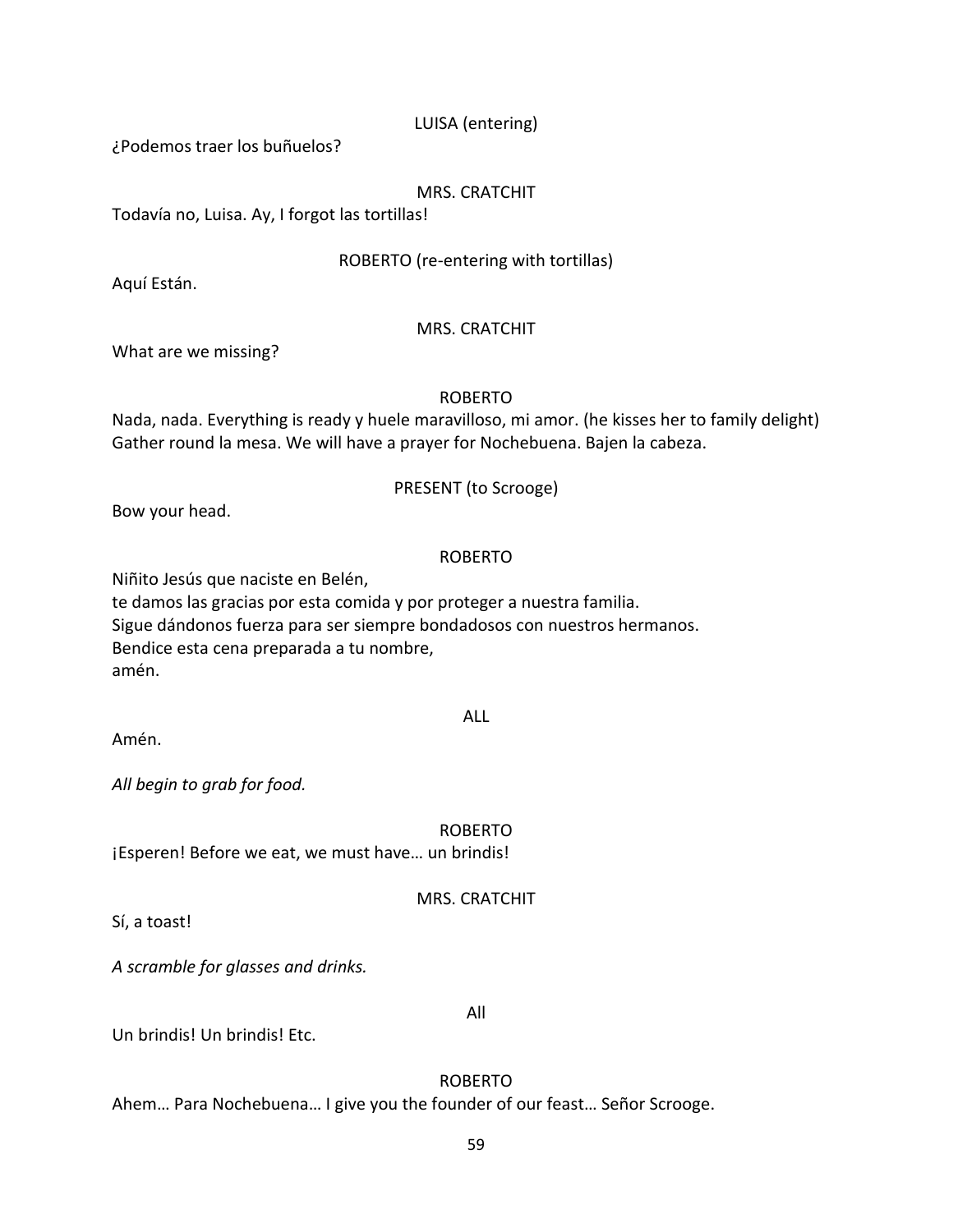## SCROOGE (to Present)

Hah!

#### MRS. CRATCHIT

No Roberto! ¡No voy a honrar a ese hombre!

#### SCROOGE

What?

### ROBERTO

Cariño… Es Nochebuena.

### MRS. CRATCHIT

Founder of the feast? He works you to the bone, Roberto - you know he does! Y pa' qué? Nada! A few pesos! And you with a family to feed!

### ROBERTO (taking her aside)

Mi amor, the children.

## MRS. CRATCHIT

Déjalos escuchar! Desearía que estuviera aquí. Founder of the feast? If he were here, I'd give him something to feast on! Le daría un pedazo de mi mente para festejar! Nunca, Roberto. No voy hacerlo. I will never drink to the health of that clutching cruel…Viejo Vendido!

### ROBERTO

Mi querida

## MRS. CRATCHIT

So help me, Roberto…

### ROBERTO

Para Navidad…

### MRS. CRATCHIT (a beat, then relenting)

Very well, Roberto. (returning to table) I will drink to his health para Navidad. And for you. But not for him! (taking her glass) A long life to him. Feliz Navidad y un Feliz Año Nuevo. Señor Scrooge.

All (toasting)

Señor Scrooge.

SCROOGE (to Present)

There. You see?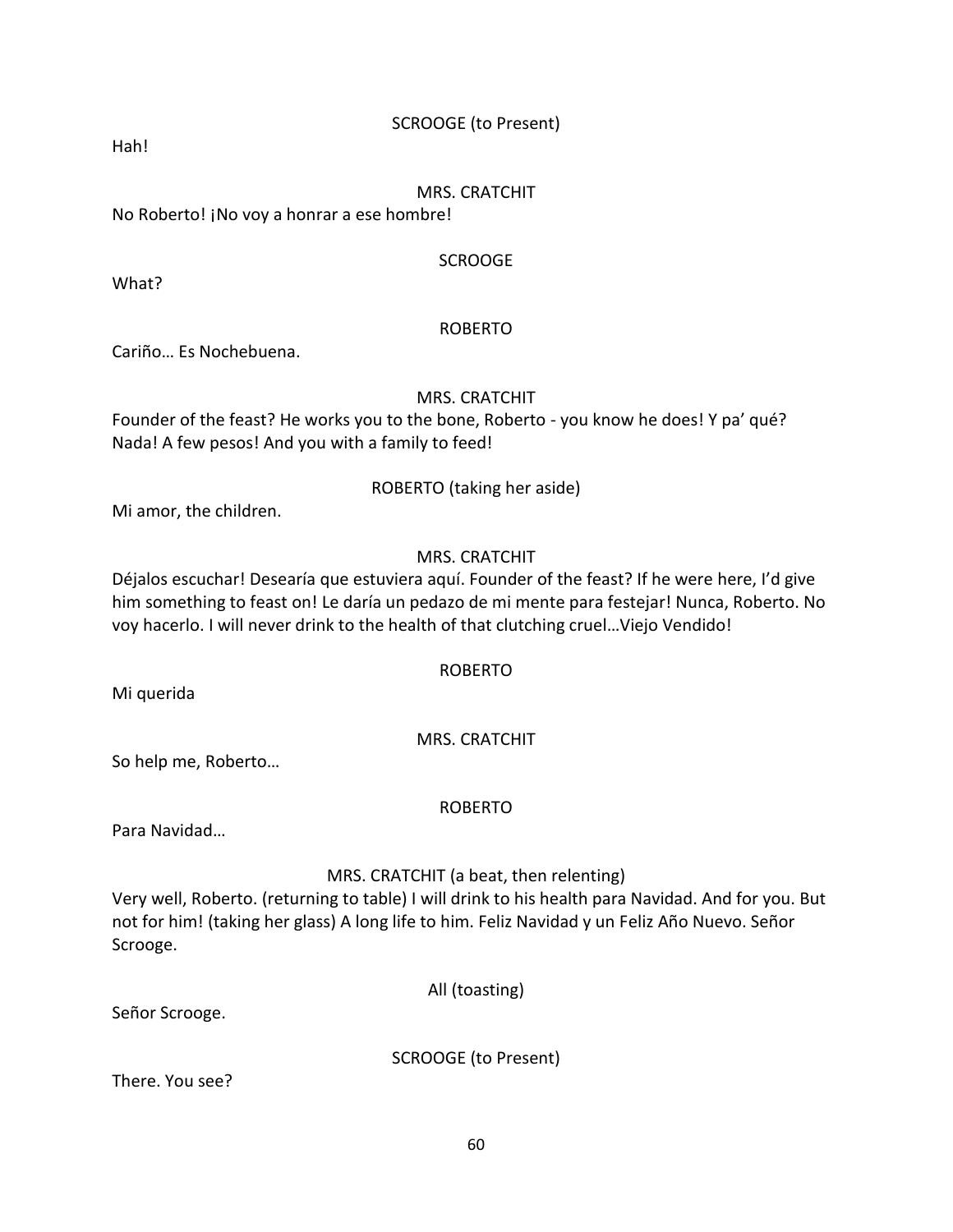#### ROBERTO

And now... jA Comer!

*There is a flurry of serving and passing and eating.*

All (variously):

Marta - ¡Las tortillas están deliciosas! Pedro - ¡Más frijoles por favor! Tiny Tim - ¡Están muy buenos! Roberto - ¡Qué picosa está la salsa este año ! Marta - Sóplale a la sopa si está muy caliente. Pedro - Las papas están calientes. Belinda - Solo un tamal a cada uno, Pedro. Luisa - Por favor pasa el arroz! Mrs. Cratchit - Tiny Tim, límpiate la boca. Pedro - ¡El queso está cremoso! Belinda - ¡Qué tamales tan ricos!

#### MRS. CRATCHIT

All

Who wants more Champurrado?

¡Yo!

*They return to their dinner.*

#### **SCROOGE**

You call that a feast? No meat in the tamales? Frijoles y arroz? ONE tamal per person? Why, there's hardly any food at all.

#### PRESENT

But between the rice, the beans, the salsa, the potatoes, the soup, the tortillas, and the tamales, everyone will have enough.

*All the Cratchits push back from the table.*

All

Ahhhhh!

ROBERTO (getting up and going to his wife)

Esposa mía, it was a feast! The best Nochebuena dinner ever! And now it is time for…

¡Los buñuelos!

LUISA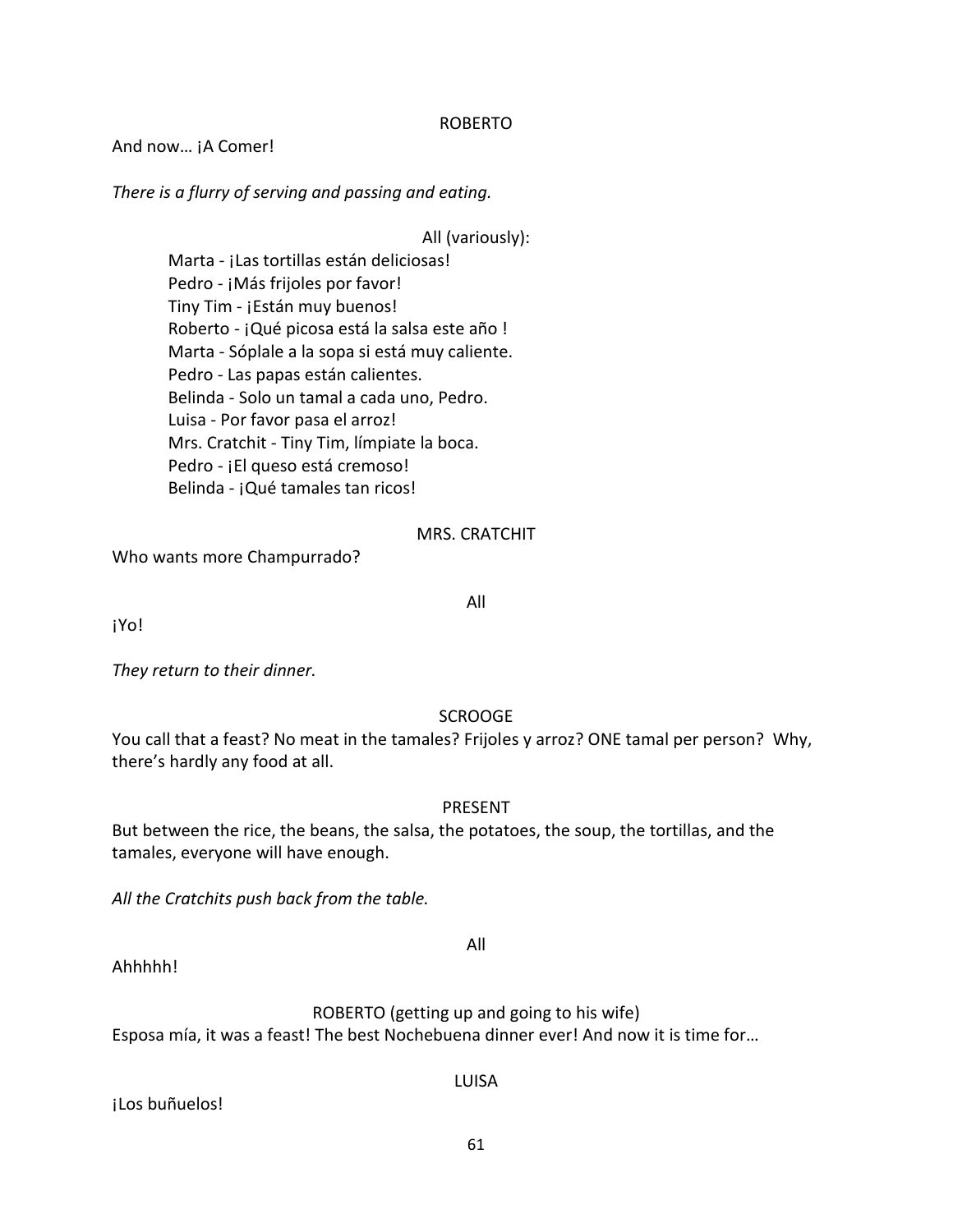All Sí! Sí! Los buñuelos! Etc. *Mrs. Cratchit exits to get Buñuelos.* ROBERTO Rápido, ¡Necesitamos un drumroll! *The kids drumroll on the table. Mrs. Cratchit re-enters, sets the buñuelos on table, and lifts the cover exposing a tower of buñuelos. A beat of silence. Then the family responds in reverence.* ROBERTO Such a tower of buñuelos, my dear. MARTA Está enorme! PEDRO Like a pillar of sugar. TINY TIM Y la canela. BELINDA Huelen delicioso. LUISA Son los mejores buñuelos… del mundo! ROBERTO Muy cierto, Luisa. Cariño, they are the best buñuelos you have ever made. MRS. CRATCHIT (embarrassed) Beto. ROBERTO Feliz Navidad a todos nosotros. And "God bless us." All God bless us. TINY TIM God bless us… a todos.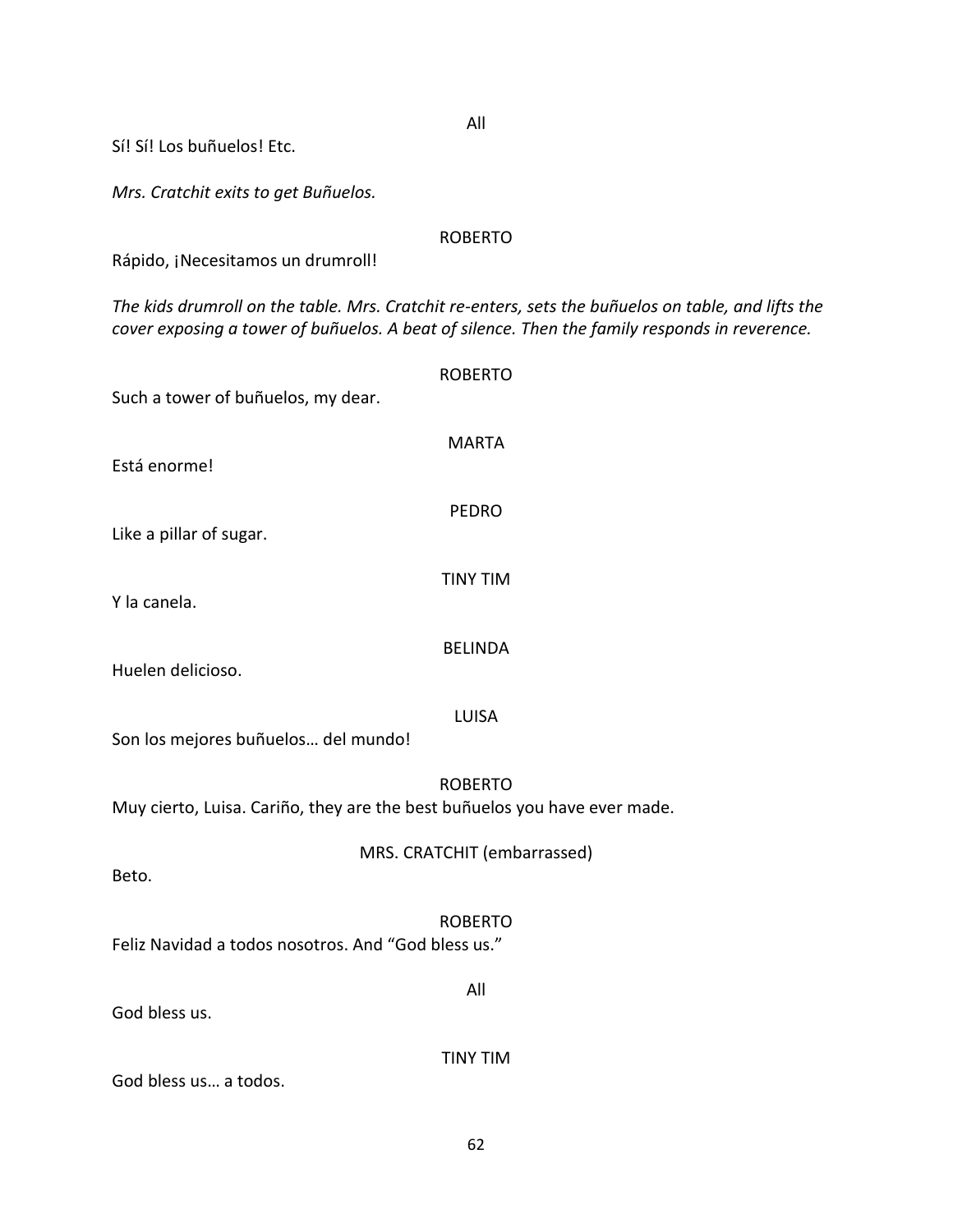*Family exits.*

#### SCROOGE

Spirit. The little boy.

#### PRESENT

Tiny Tim?

### SCROOGE

Yes. Will he live?

### PRESENT

Next Christmas, I see a lonely crutch in the corner and an empty seat at the table. If the path of his life does not change, the child will certainly die.

### SCROOGE

No. Say he will live!

## PRESENT

If he is going to die, he had better do it and decrease the surplus population!

## SCROOGE

Spirit, do not turn my words against me.

# PRESENT

Then choose carefully how you speak! Is this child part of the surplus? Will you decide who will live and who will die? It may be, in the sight of heaven, that you are more worthless than this child and millions like him all over the world. Man, if man you be in heart, hold your tongue until you have discovered what the surplus is and where it is. Come!

## SCROOGE

Where to now, spirit?

## PRESENT

To a place where people know me and celebrate!

*Scene change.*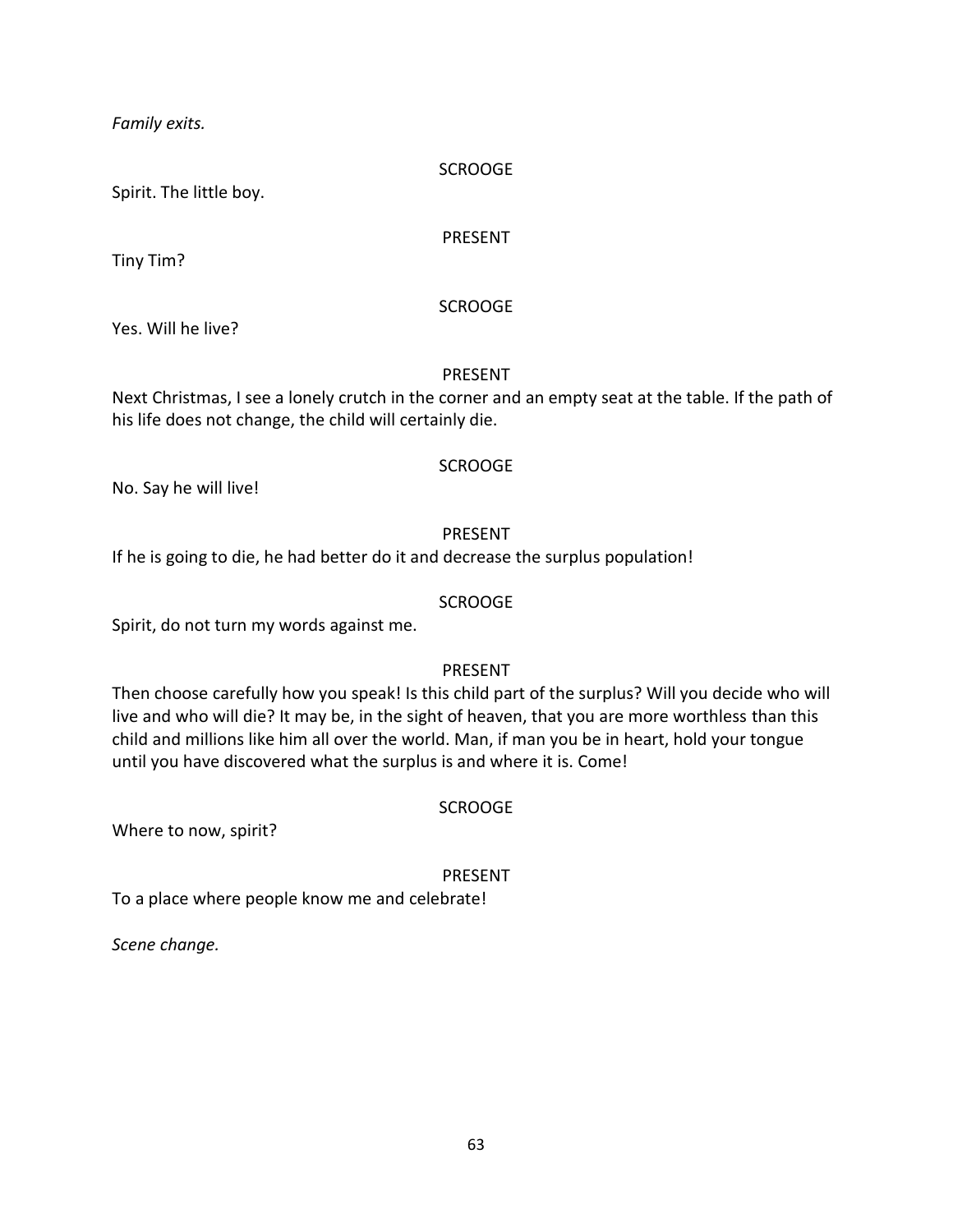## **Scene 10 Federico's Party**

*Federico and his party guests enter.*

#### **FEDERICO**

Ha, ha, ha! He said that Christmas was a humbug! I think he meant it too!

#### SCROOGE

Federico. Ugh.

### CATHERINE

Well, shame on him, Federico.

### SCROOGE

Who is this woman?

## PRESENT

Federico's wife. Your niece, whom you have ignored.

**FEDERICO** 

He's a funny old fellow, that's the truth, and not as kind as he might be.

### JORGE

Pero él es rico! You always say so.

## FEDERICO

Oh yes, he's rich, Jorge, y qué? His wealth is of no use to him. He doesn't help anyone with it. He doesn't make himself comfortable with it. He certainly never gives any of it to us! Ha, ha, ha!

**CATHERINE** 

I have no patience with him!

**FEDERICO** 

Oh, I have. I feel sorry for him.

JORGE

Sorry?

# **FEDERICO**

Yes! Who suffers by all his bad behavior? Solo él. Himself. Siempre. He has taken into his head to dislike us and so he won't join us for Christmas dinner. What's the consequence?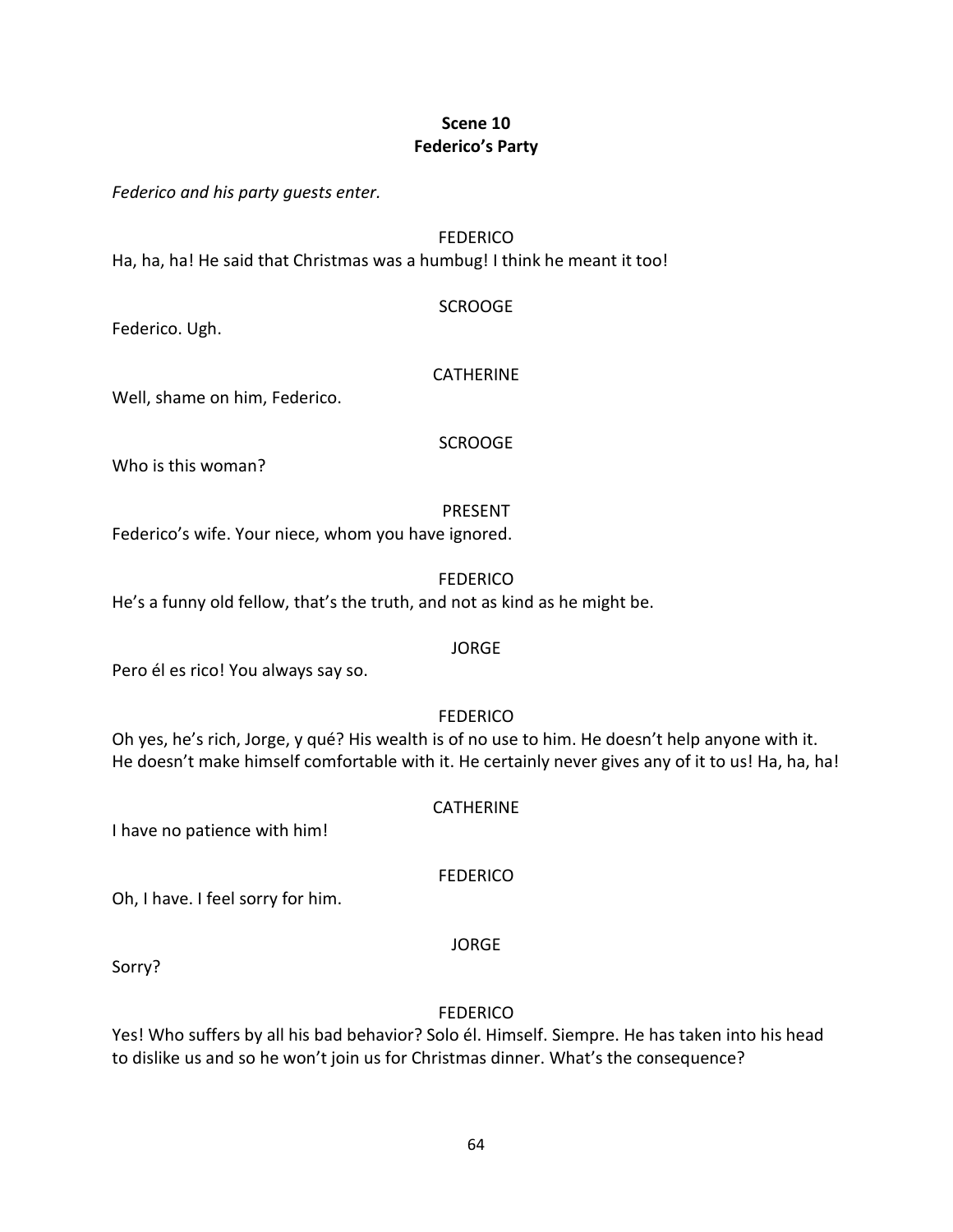| Sí sí! A very good dinner.                            | <b>JORGE</b>                                                                                                |
|-------------------------------------------------------|-------------------------------------------------------------------------------------------------------------|
| Hear hear!                                            | <b>PERCY</b>                                                                                                |
| Thank you.                                            | <b>CATHERINE</b>                                                                                            |
| comunidad that would do him no harm.                  | <b>FEDERICO</b><br>I was going to say that the consequence is that he misses some pleasant moments and a    |
| Enough of Uncle Scrooge. He will spoil our suppers!   | <b>CATHERINE</b>                                                                                            |
| Indeed, sí, yes, etc.                                 | ROSE, JORGE, PERCY                                                                                          |
| Humbug!                                               | <b>SCROOGE</b>                                                                                              |
| All right then, shall we play a game?                 | <b>FEDERICO</b>                                                                                             |
| Sí sí! Charadas?                                      | <b>JORGE</b>                                                                                                |
| Oh, oh, oh! I have a new game. It's called "Si y No"! | <b>ROSE</b>                                                                                                 |
| How do you play?                                      | <b>CATHERINE</b>                                                                                            |
|                                                       | <b>ROSE</b><br>Federico will go first. (to Federico) Tienes que pensar en algo. Put something in your mind. |
| Working on it.                                        | <b>FEDERICO</b>                                                                                             |

ROSE

¡Él es el único que se pierde una cena sabrosa!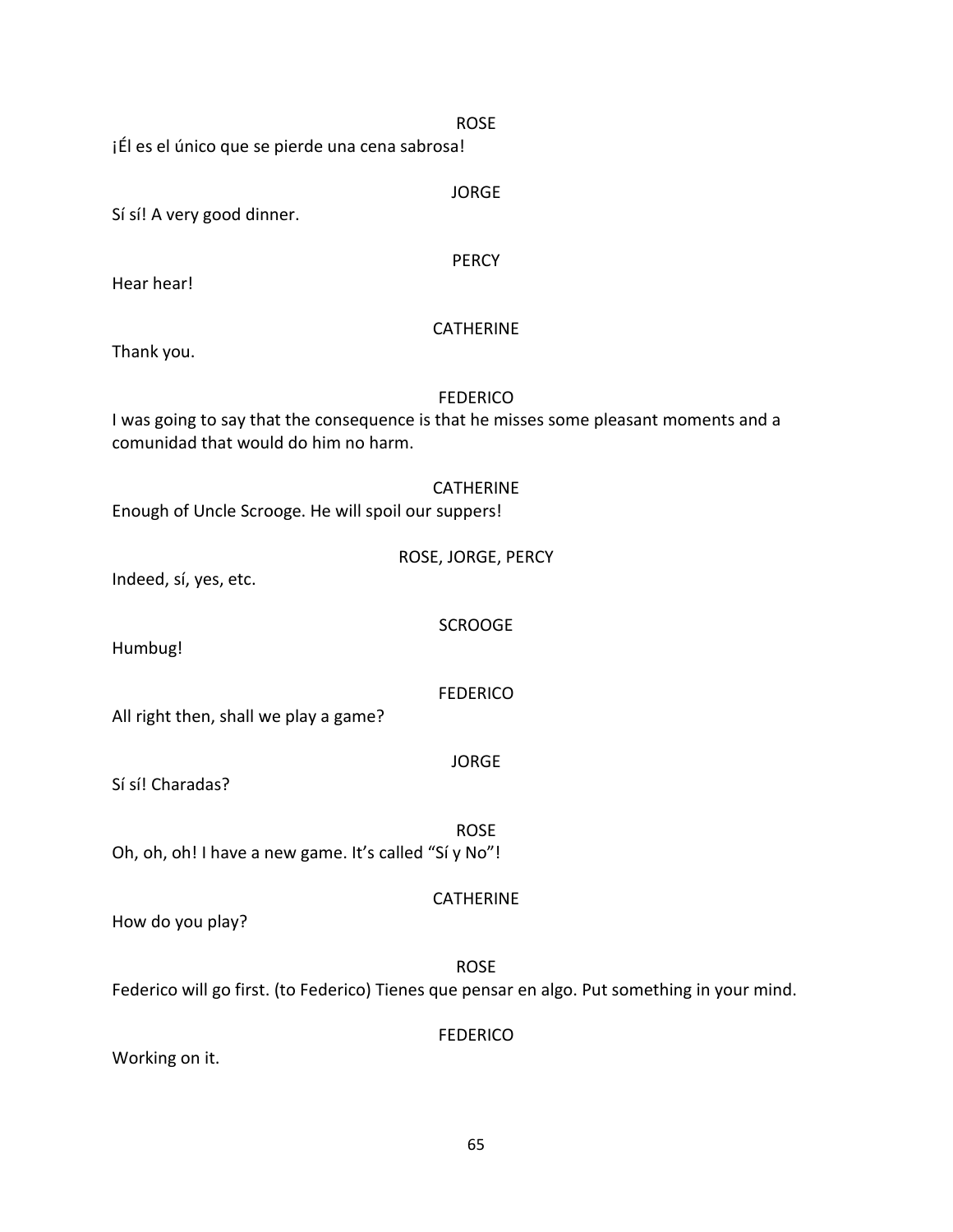|                                                                    | <b>ROSE</b>      |
|--------------------------------------------------------------------|------------------|
| Now we ask Federico questions, but he can only answer "Sí" o "No". |                  |
| Wonderful!                                                         | <b>PERCY</b>     |
| ¿Ya pensaste en algo?                                              | <b>ROSE</b>      |
| Give me a moment!                                                  | <b>FEDERICO</b>  |
| Esto podría llevar mucho tiempo.                                   | <b>JORGE</b>     |
| Jorge!                                                             | <b>ROSE</b>      |
| Well, Federico?                                                    | <b>CATHERINE</b> |
|                                                                    |                  |
| Oh! Yes! Yes! I have something! Yes!                               | <b>FEDERICO</b>  |
| ¡Excelente!                                                        | <b>JORGE</b>     |
| Is it living?                                                      | <b>CATHERINE</b> |
| Is it an object?                                                   | <b>PERCY</b>     |
| Sí, no.                                                            | <b>FEDERICO</b>  |
|                                                                    | <b>PERCY</b>     |
| Which?                                                             |                  |
| What?                                                              | <b>FEDERICO</b>  |
| Sí o no?                                                           | <b>JORGE</b>     |

66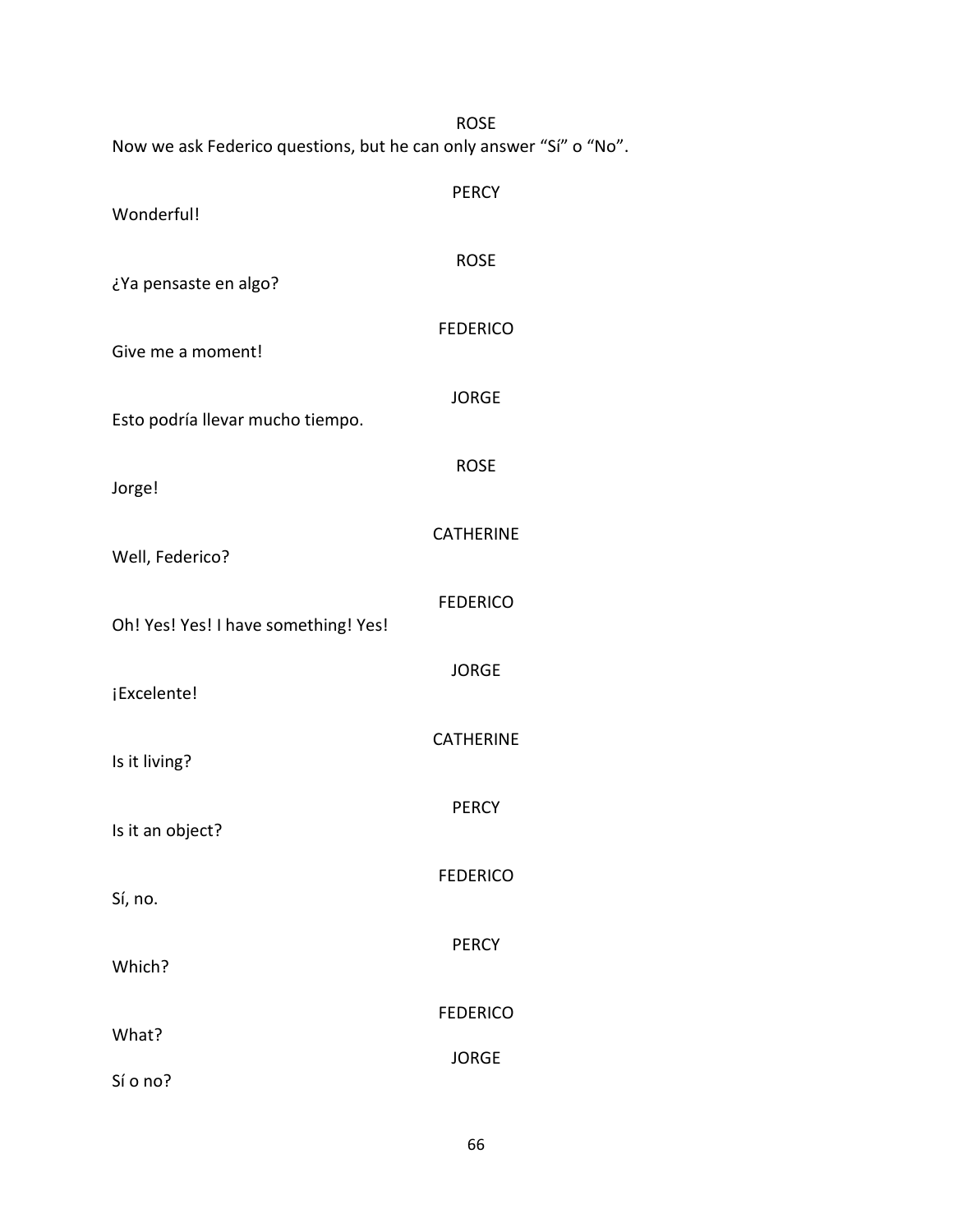| Both! Two questions, two answers!                                         | <b>FEDERICO</b>                   |
|---------------------------------------------------------------------------|-----------------------------------|
| Una pregunta a la vez.                                                    | <b>ROSE</b>                       |
| <b>CATHERINE</b><br>Yes, one question at a time! All right, is it living? |                                   |
| Sí again.                                                                 | <b>FEDERICO</b>                   |
| "again".                                                                  | <b>JORGE</b> (imitating Federico) |
| ¿Es un animal?                                                            | <b>ROSE</b>                       |
| Sí!                                                                       | <b>FEDERICO</b>                   |
| Un animal manso?                                                          | <b>ROSE</b>                       |
| No.                                                                       | <b>FEDERICO</b>                   |
|                                                                           | <b>PERCY</b>                      |
| So a mean animal?                                                         | <b>FEDERICO</b>                   |
| Sí!                                                                       | <b>PERCY</b>                      |
| A rattlesnake?                                                            | <b>FEDERICO</b>                   |
| No.                                                                       | <b>JORGE</b>                      |
| Un animal feroz?                                                          | <b>FEDERICO</b>                   |
| Sí!                                                                       |                                   |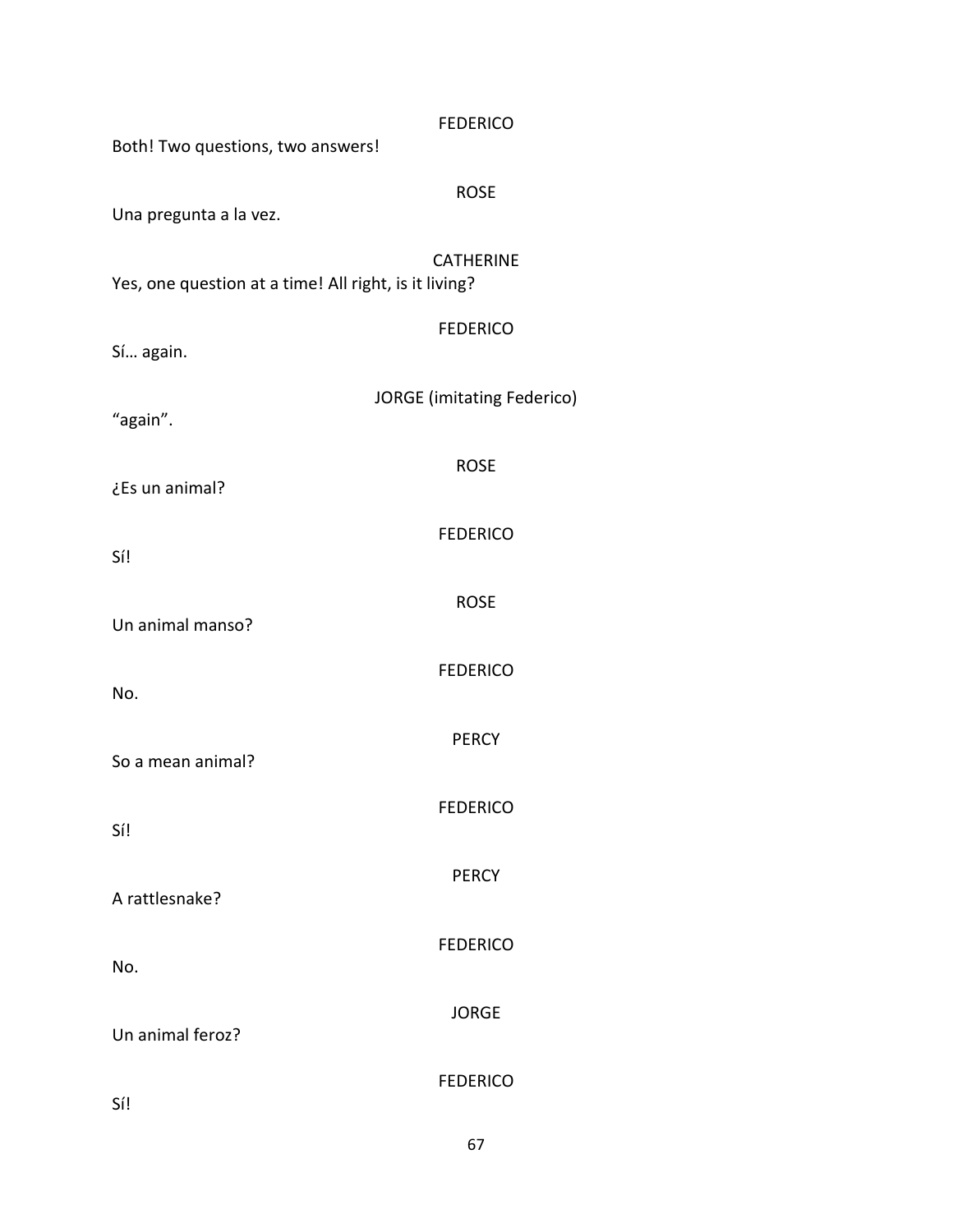| A tiger!                | <b>SCROOGE</b>   |
|-------------------------|------------------|
| A wildcat?              | <b>CATHERINE</b> |
| No.                     | <b>FEDERICO</b>  |
|                         | <b>PERCY</b>     |
| A bear?                 | <b>FEDERICO</b>  |
| No.                     |                  |
| ¿Un gallo?              | <b>ROSE</b>      |
| All respond.            |                  |
| A chicken?              | <b>PERCY</b>     |
| ¡Los gallos son malos!  | <b>ROSE</b>      |
| No!                     | <b>FEDERICO</b>  |
| Does this animal grunt? | <b>CATHERINE</b> |
| Sí.                     | <b>FEDERICO</b>  |
| A pig!                  | <b>SCROOGE</b>   |
| Un jabalí.              | <b>JORGE</b>     |
| No.                     | <b>FEDERICO</b>  |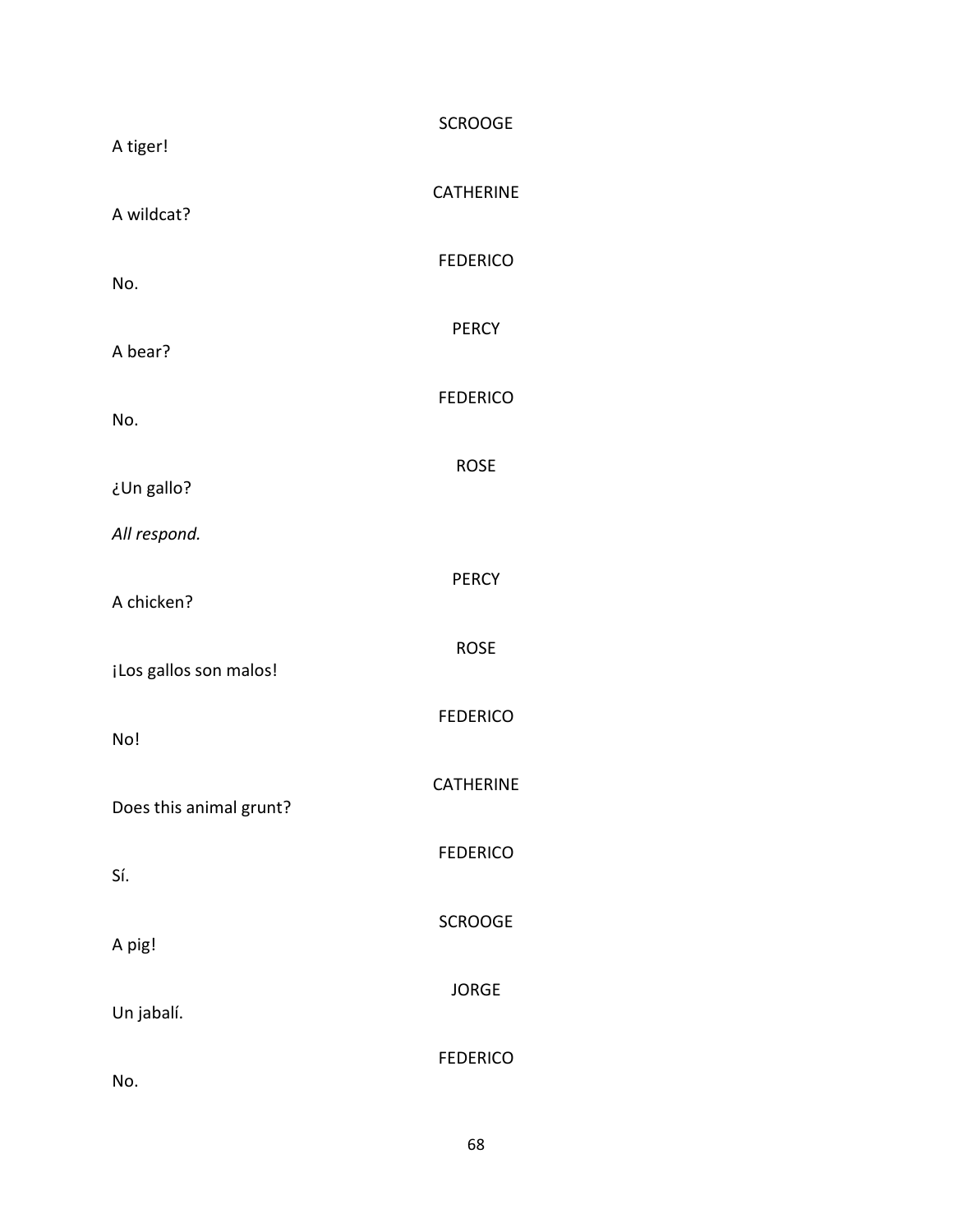| Does it snort?                  | <b>CATHERINE</b> |
|---------------------------------|------------------|
| Sí.                             | <b>FEDERICO</b>  |
| A bull!                         | <b>CATHERINE</b> |
| No.                             | <b>FEDERICO</b>  |
|                                 | <b>PERCY</b>     |
| A rhinoceros!                   | <b>FEDERICO</b>  |
| No!                             | <b>SCROOGE</b>   |
| A buffalo?                      | <b>CATHERINE</b> |
| Does this animal live in a zoo? | <b>SCROOGE</b>   |
| <b>Excellent question!</b>      | <b>FEDERICO</b>  |
| No.                             |                  |
| ¿En la jungla?                  | <b>JORGE</b>     |
| No.                             | <b>FEDERICO</b>  |
| ¿En las montañas?               | <b>JORGE</b>     |
| No.                             | <b>FEDERICO</b>  |
| In the ocean???                 | <b>JORGE</b>     |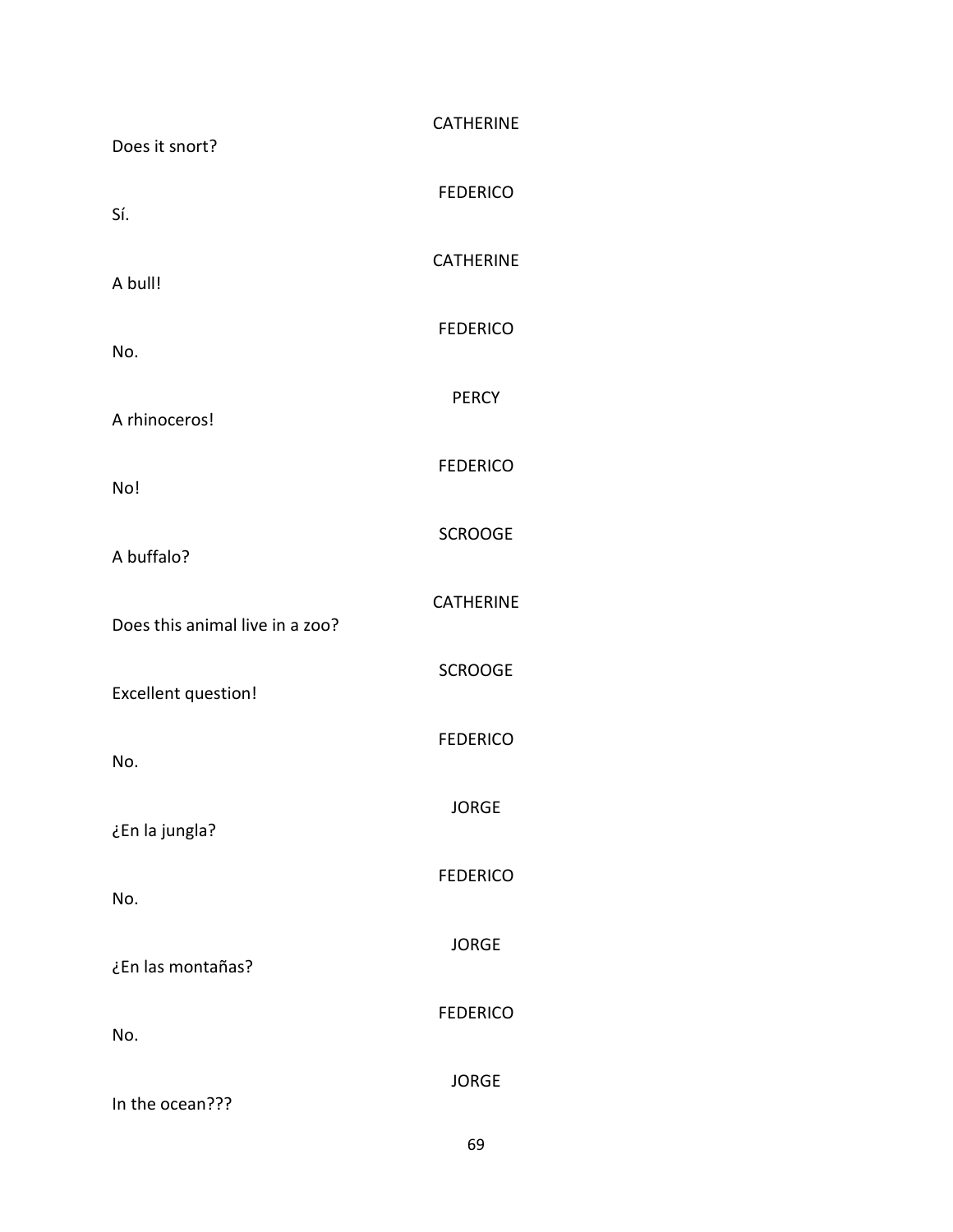| No. No. No!                                | <b>FEDERICO</b>                 |
|--------------------------------------------|---------------------------------|
| In the desert?<br>No y sí.                 | <b>PERCY</b><br><b>FEDERICO</b> |
| All respond in various curious ways.       |                                 |
| Wait! ¿Este animal vive en nuestra ciudad? | <b>ROSE</b>                     |
| Oh, in our city! Very good!                | <b>SCROOGE</b>                  |
| Sí!                                        | <b>FEDERICO</b>                 |
| All respond ah, oh, yes, etc.              |                                 |
| Does it prowl the streets?                 | <b>PERCY</b>                    |
| Sí.                                        | <b>FEDERICO</b>                 |
| A dog! A dog!                              | <b>SCROOGE</b>                  |
| Un perro.                                  | <b>ROSE</b>                     |
| Un gato!                                   | <b>JORGE</b>                    |
| Not a dog OR a cat!                        | <b>FEDERICO</b>                 |
| A rat! A rat!                              | <b>SCROOGE</b>                  |
| A pickpocket?                              | <b>CATHERINE</b>                |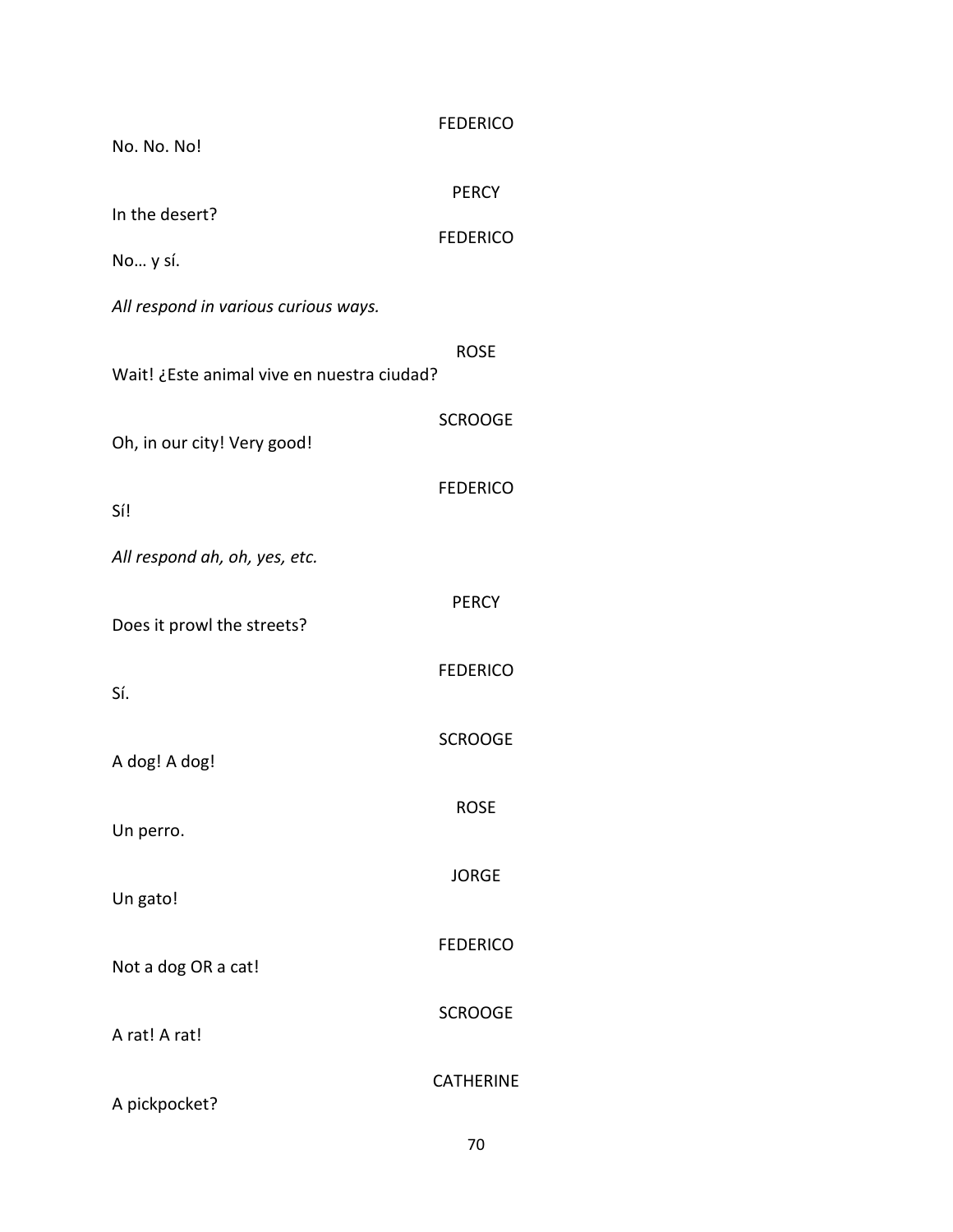| <b>FEDERICO</b><br>well                                                                                    |  |  |
|------------------------------------------------------------------------------------------------------------|--|--|
|                                                                                                            |  |  |
| <b>PERCY</b><br>A thief.                                                                                   |  |  |
| <b>FEDERICO</b>                                                                                            |  |  |
| No.                                                                                                        |  |  |
| <b>ROSE</b><br>Un policía                                                                                  |  |  |
| <b>FEDERICO</b>                                                                                            |  |  |
| No!                                                                                                        |  |  |
| <b>JORGE</b><br>¿El Cucuí?                                                                                 |  |  |
| He lurches around imitating El Cucuí and everyone laughs except Catherine.                                 |  |  |
| <b>CATHERINE</b> (confused)                                                                                |  |  |
| I don't understand. "El Cucuí"?                                                                            |  |  |
| FEDERICO (to Catherine)<br>It's like your 'Bogeyman' in the north.                                         |  |  |
| <b>JORGE</b>                                                                                               |  |  |
| Sí, but worse because nadie sabe lo que es. El Cucuí sneaks around the desert waiting to snatch<br>you up! |  |  |
| Jorge again imitates Cucuí and leaps on someone. General reaction.                                         |  |  |
| <b>SCROOGE</b><br>Well?                                                                                    |  |  |
|                                                                                                            |  |  |
| <b>FEDERICO</b><br>El Cucuí is a good guess but wrong!                                                     |  |  |
| Some teasing of Jorge.                                                                                     |  |  |
| <b>ROSE</b>                                                                                                |  |  |
| ¡Lo sé! ¡Lo tengo! I have it! I have it!                                                                   |  |  |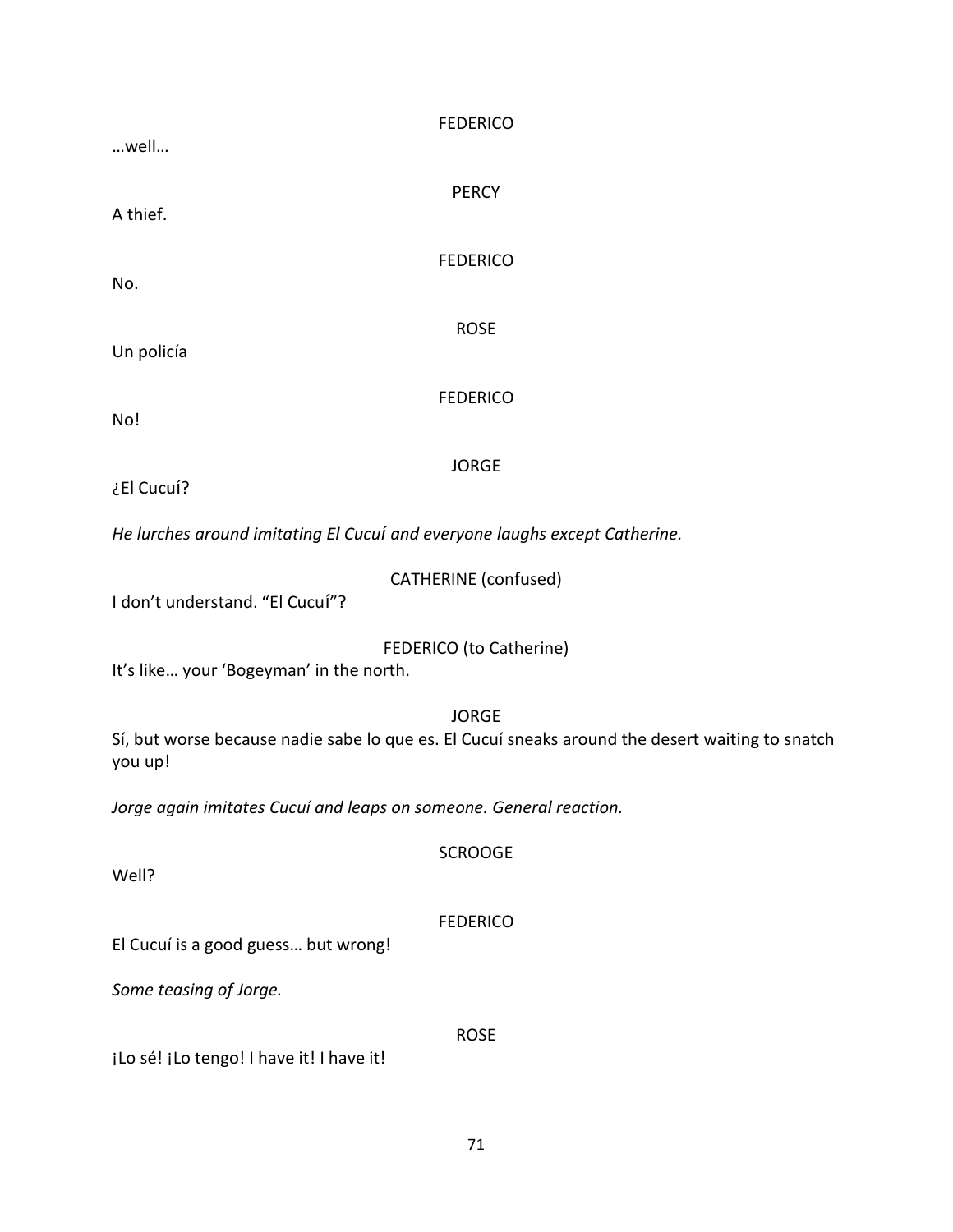| ¿Qué? ¿Qué?                                                                                                                                              | <b>JORGE</b>     |  |
|----------------------------------------------------------------------------------------------------------------------------------------------------------|------------------|--|
| Yes! What? What?                                                                                                                                         | <b>SCROOGE</b>   |  |
| Is it Federico's Tío - Ebenezer Scrooge?                                                                                                                 | <b>ROSE</b>      |  |
| Sí!!                                                                                                                                                     | <b>FEDERICO</b>  |  |
| What???                                                                                                                                                  | <b>SCROOGE</b>   |  |
| All react, laughing and celebrating.                                                                                                                     |                  |  |
| Espera! Espera! Not fair!                                                                                                                                | <b>JORGE</b>     |  |
| Why?                                                                                                                                                     | <b>FEDERICO</b>  |  |
| I guessed El Cucuí!                                                                                                                                      | <b>JORGE</b>     |  |
| <b>CATHERINE</b><br>Yes, and the way you talk, Federico, he is very much a Bogeyman!                                                                     |                  |  |
| Bah!                                                                                                                                                     | <b>SCROOGE</b>   |  |
| FEDERICO (still laughing)<br>Zas! Oh yes, El Cucuí indeed. Oh my. Well whatever he is, he has given us a good laugh, and we<br>must drink to his health. |                  |  |
| Oh Federico.                                                                                                                                             | <b>CATHERINE</b> |  |
|                                                                                                                                                          | <b>FEDERICO</b>  |  |

Come on, I mean it. Everyone take a glass. Wherever he is tonight, I wish him life, health, and a Merry Christmas. He wouldn't take it from me, but may he have it nonetheless, and so Feliz Navidad, Uncle Scrooge. (All respond with some personal variation on Salud or Merry Christmas or Uncle Scrooge, etc.)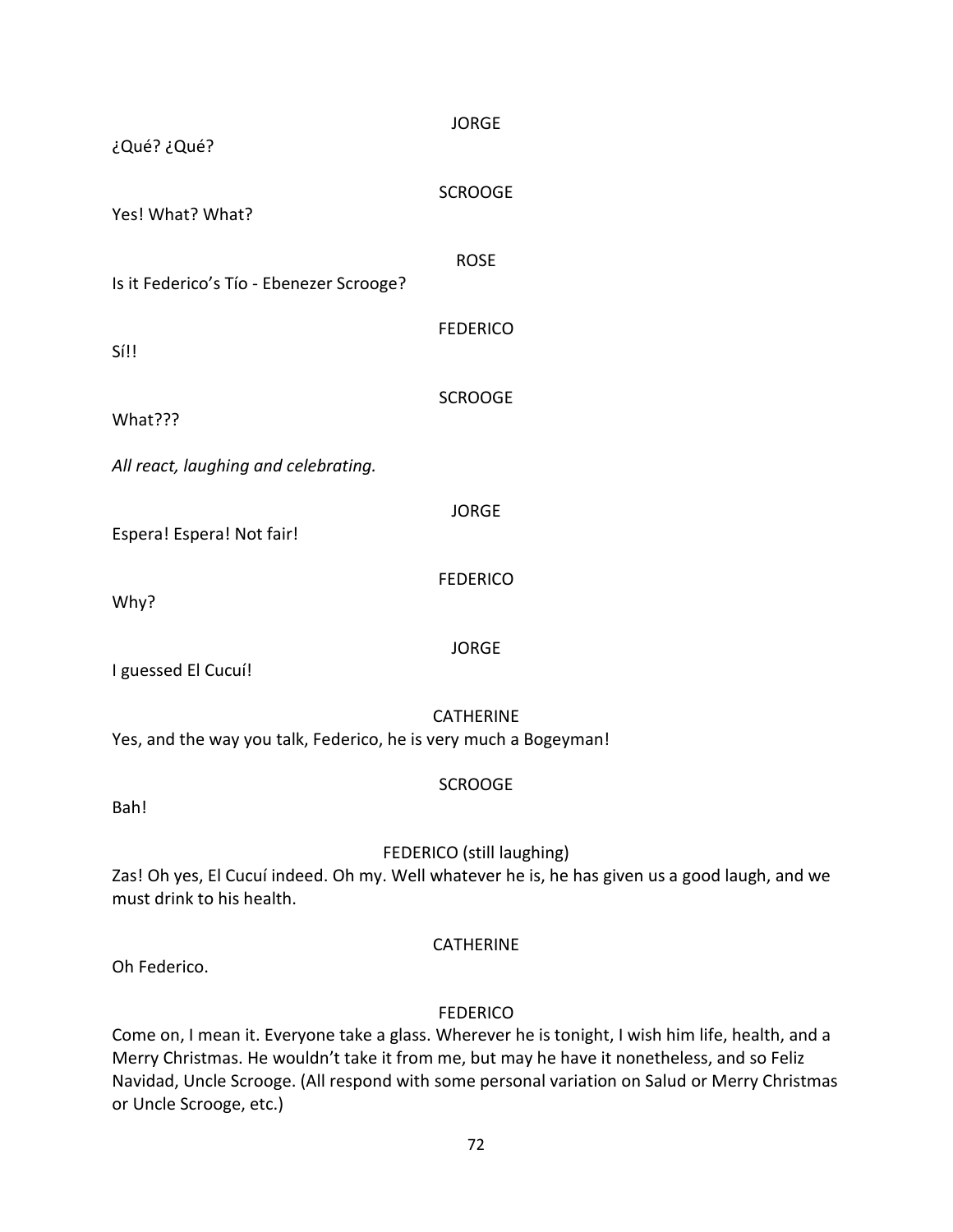# **Scene 11 The End of Christmas Present**

*Federico and his guests exiting. Scrooge and Present on stage.*

#### SCROOGE

Spirit, why am I subjected to this ridiculous display?

#### PRESENT

Federico is the last member de tu familia, Ebenezer. But you have turned your back on him.

#### SCROOGE

And what of it, Spirit? He seems well.

#### PRESENT

I am not here for his welfare but for yours. Familia, Ebenezer, familia. By rejecting your nephew, you have deprived yourself of his company. Would a little human society do you so much harm?

#### SCROOGE

But what am I to do about it now, Spirit? I am old, and my ways are set. It is too late for me to change!

#### PRESENT

Too late, Ebenezer? Donde hay vida, hay esperanza. Where there is life, there is hope.

#### SCROOGE

Humbug!

#### PRESENT

We shall see, Ebenezer. We shall see. Vámonos!

SCROOGE

Where now spirit?

#### PRESENT

To visit the sick and struggling on both sides of the river; to see those who toil for pesos at hard labor and who live in squalor without hope. We will enter hospitals and prisons and every place where misery takes refuge.

Look around you, Ebenezer. Even en el norte, in this land of industry and plenty, there are those who have no home, no refuge, no comida, no friends, no hope, nothing to call their own. Nada. Are they less than animals?

Look upon the face of man, Ebenezer Scrooge, but most of all, look upon these.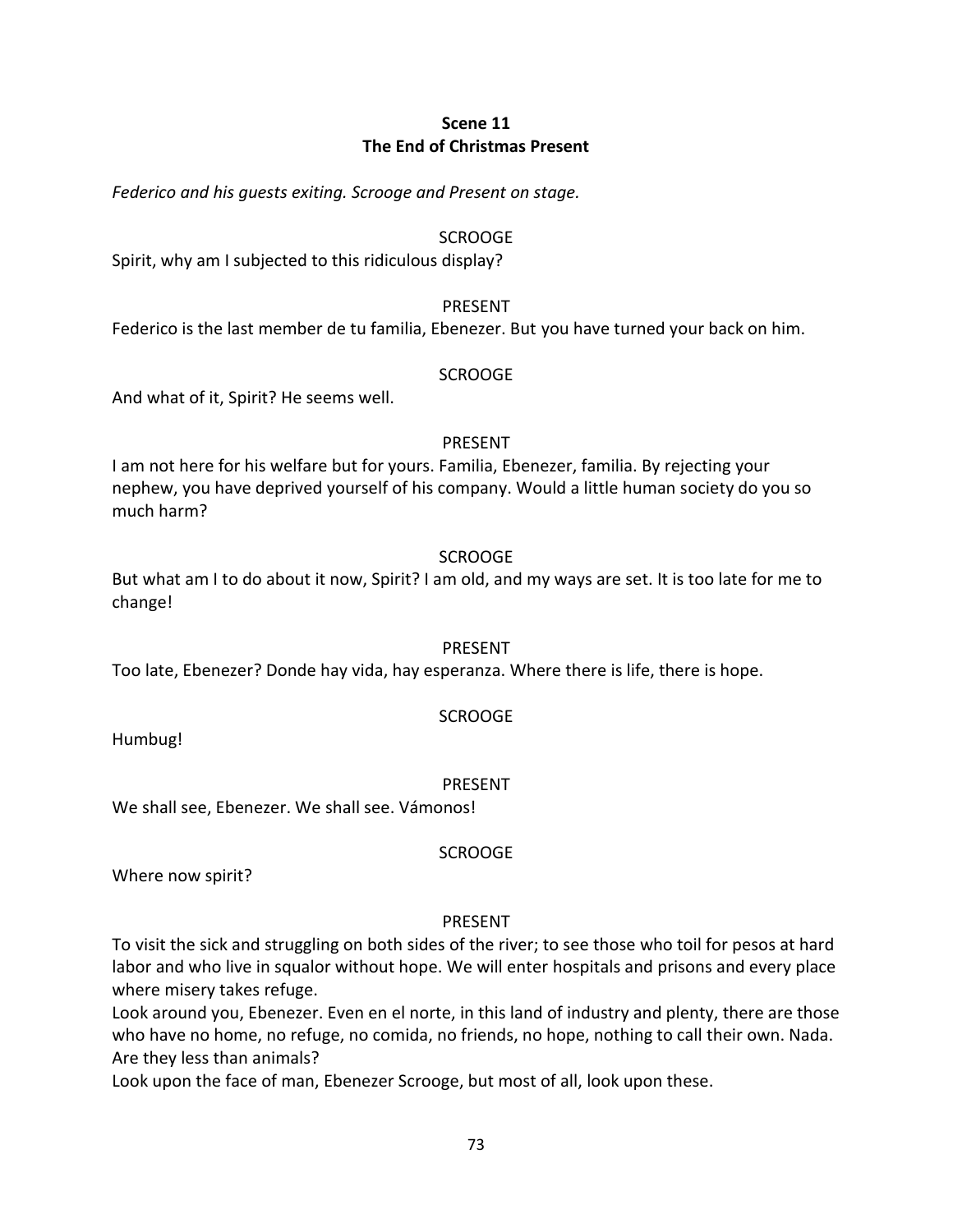*Two emaciated children come forward.*

#### **SCROOGE**

Are they yours, Spirit?

#### PRESENT

They are man's. This boy is Ignorancia. This girl is Necesidad. They are Ignorance and Want. Beware them both, but most of all beware the boy, for on his brow I see that written which is doom unless the writing be erased.

#### SCROOGE

Is there no one to help them? No place for them to go?

#### PRESENT

Why Ebenezer… Are there no prisons? Are there no workhouses?

#### SCROOGE

No. No, no, no!!!

# PRESENT (exiting)

Are there no prisons? Are there no workhouses? Are there no prisons? Are there no workhouses? Are there no prisons? Are there no workhouses?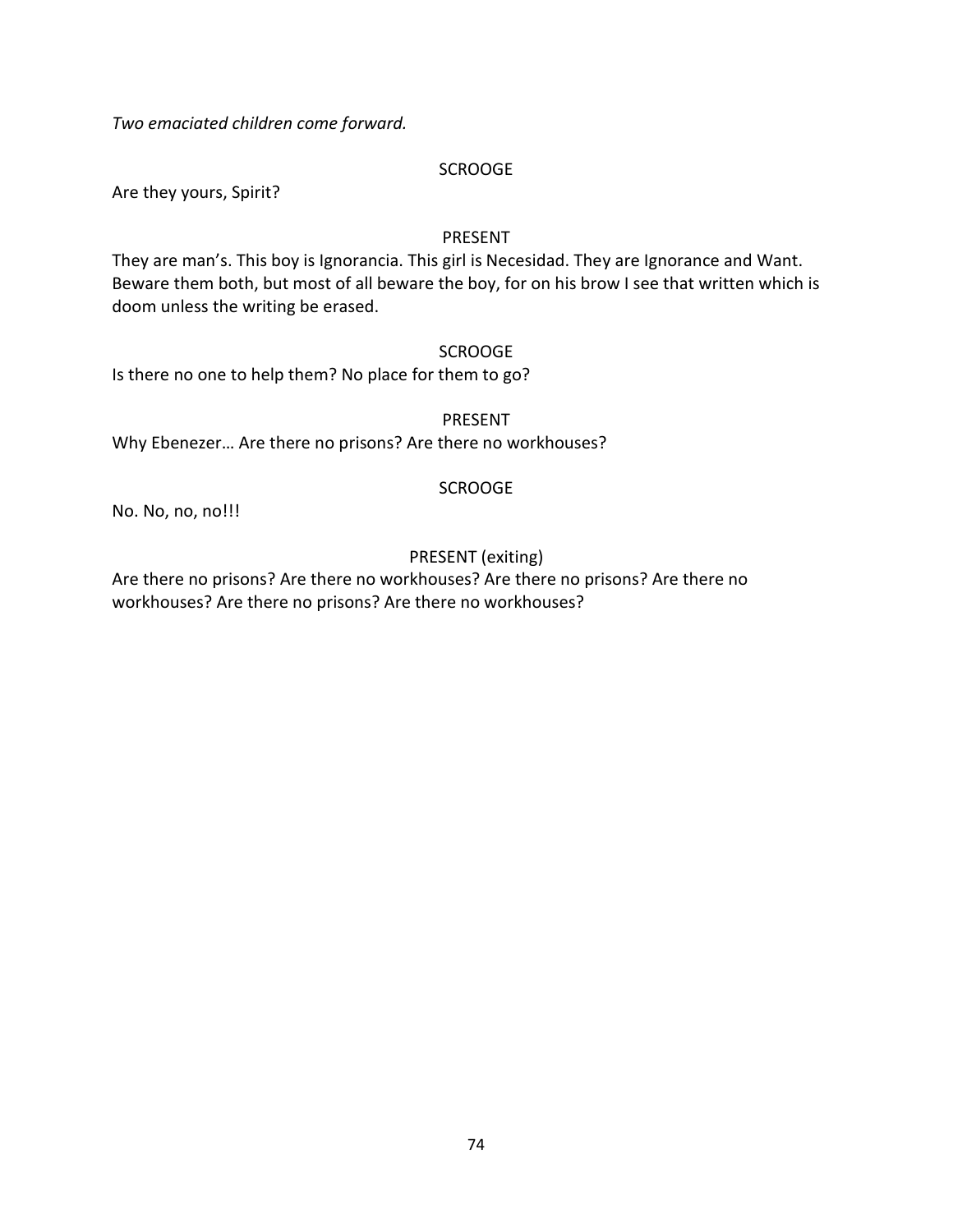# **Scene 12 The Ghost of Christmas Future**

*Scene shift. Ghost Dance. Bell strikes. The Ghost of Christmas Future appears behind Scrooge.*

#### SCROOGE

La Muerte. I am now in the presence of the Spirit of Christmas Yet To Come?

*The ghost never speaks but may nod or gesture.*

#### SCROOGE

You are to show me the shadows of things that have not happened, but will happen in the time to come. Is that so?

#### **SCROOGE**

Spirit of the Future, I fear you more than any specter I have seen. But as I know your purpose is for my own good, I am prepared to bear your company. Lead on.

*Scene shift to the young couple from Act I scene 1 on the street. Husband is reading a letter.*

#### WIFE

Cariño, is it good or bad?

#### HUSBAND

Malo. Muy… muy malo.

#### SCROOGE

Espíritu. This man seems familiar to me. Do I know him?

#### WIFE

Déjame escuchar. Let me hear.

#### HUSBAND (reading)

Sir. We have received your suggested payment plan and have deemed it neither realistic nor profitable. If you cannot discharge full payment by the close of business on December 26<sup>th</sup>, we will be forced to shutter your property and evict from the premises any persons found therein. Needless to say, we have seized upon your security deposit as compensation for our inconvenience. Yours very cordially… (he stops reading)

#### WIFE

No. No! No! No! ¿Dónde vamos a vivir? We have no place to live!

#### HUSBAND

No llores, Lucia. We will survive… somehow.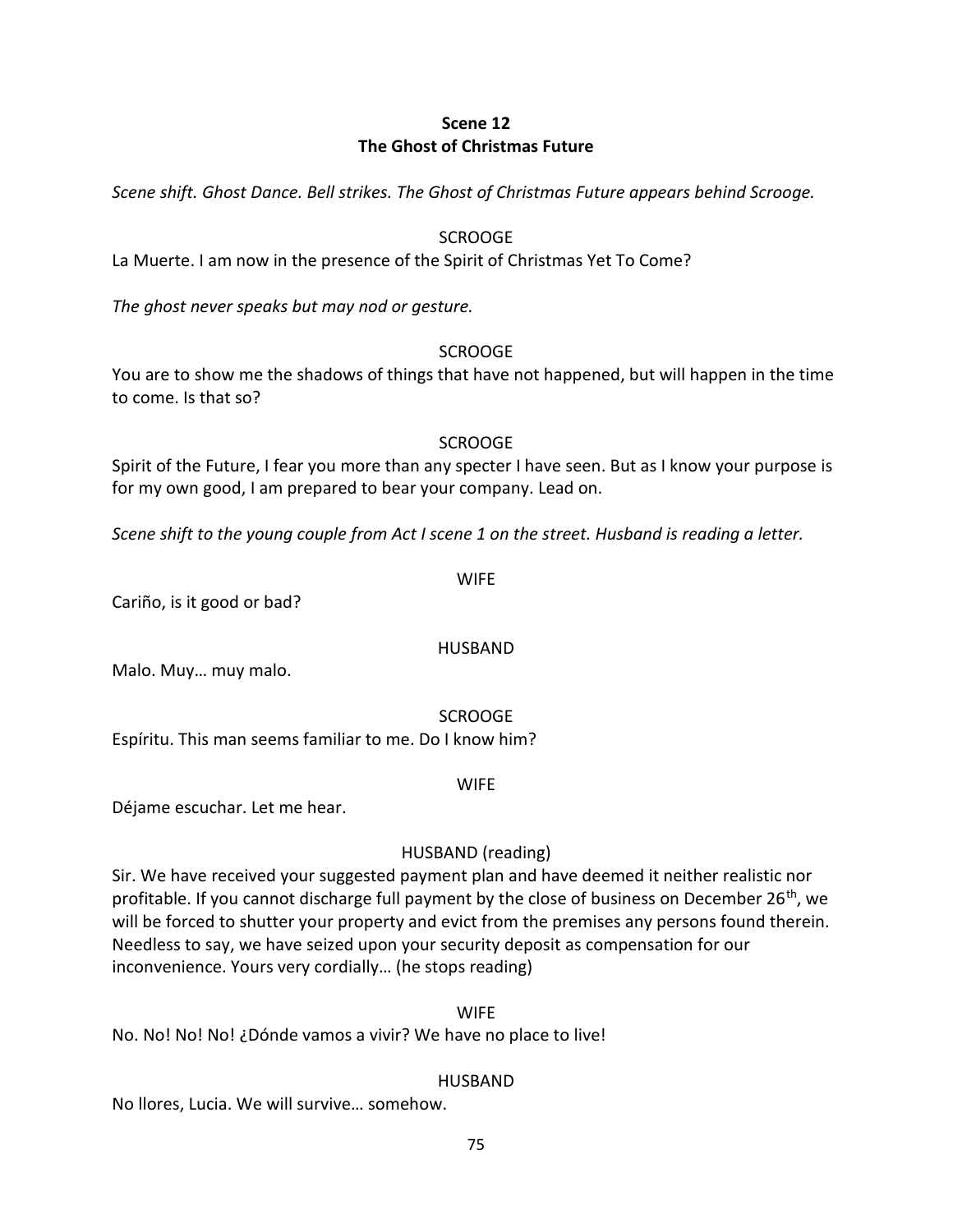*They break down.*

# **SCROOGE**

Spirit, I understand. This young couple has a wicked landlord, and I will learn from this example. I will resolve to be kinder to my tenants.

*Enter Undertaker and Sepulturero.*

| Feliz Navidad, amigos.                                   | <b>SEPULTURERO</b>                                                                    |
|----------------------------------------------------------|---------------------------------------------------------------------------------------|
| Merry Christmas!                                         | <b>UNDERTAKER</b>                                                                     |
| Hola, señores.                                           | <b>HUSBAND</b>                                                                        |
| Good heavens, are you all right?                         | UNDERTAKER (sees that they are in distress)                                           |
| No, señor.                                               | <b>HUSBAND</b>                                                                        |
| ¡Estamos siendo desalojados!                             | <b>WIFE</b>                                                                           |
| Qué?                                                     | <b>SEPULTURERO</b>                                                                    |
|                                                          | <b>HUSBAND</b><br>It's true, señor. If we do not pay by tomorrow, we will be evicted. |
| En Navidad? Eso no está bien. ¿Quién está haciendo esto? | <b>SEPULTURERO</b>                                                                    |
| Yes, who is evicting you? Tell us.                       | <b>UNDERTAKER</b>                                                                     |
| Who do you think? The worst man in town.                 | <b>HUSBAND</b>                                                                        |
|                                                          | <b>WIFE</b>                                                                           |

Sí! "Viejo Vendido".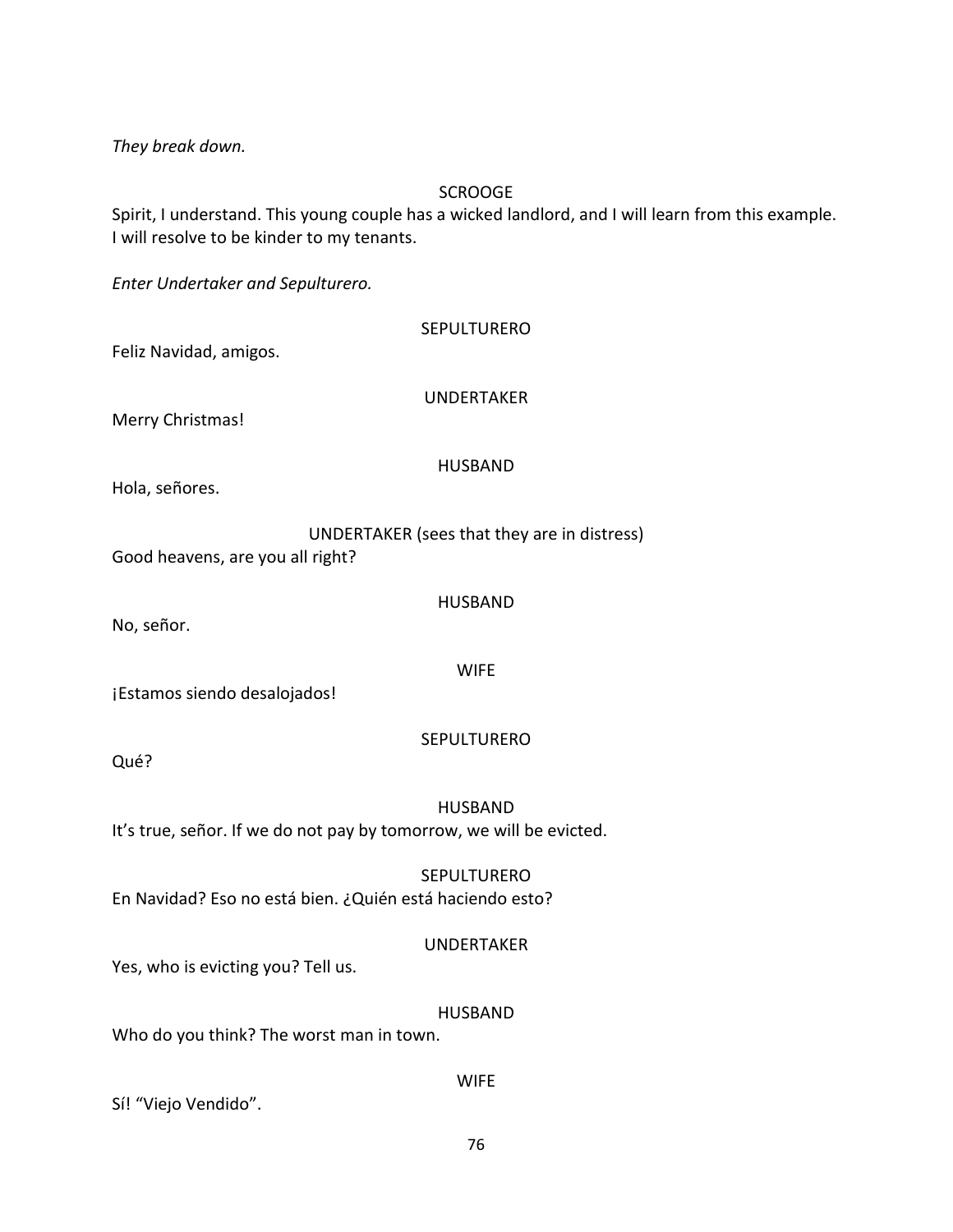HUSBAND You find this funny? ¿Por qué se ríen? SEPULTURERO (recovering from laughter) Lo siento, señor!

*Beat. Undertaker and Sepulturero look at each other, then burst out laughing!*

UNDERTAKER (recovering from laughter) Yes, we mean no offense, señor! It's just that "Old Turncoat"…

SEPULTURERO

"Viejo Vendido"…

UNDERTAKER

Está muerto!

HUSBAND AND WIFE

What? Qué? How? Etc.

UNDERTAKER

It's true!

**SEPULTURERO** 

Está más muerto que el Mar Muerto.

UNDERTAKER Dead as a doornail. He's sitting on a slab waiting for us right now!

# **SEPULTURERO**

We bury him mañana!

*They laugh again.*

# UNDERTAKER

Mis amigos, you are about to get an extension on your rent.

#### WIFE

But who will take our debt?

HUSBAND

No lo sé Lucia.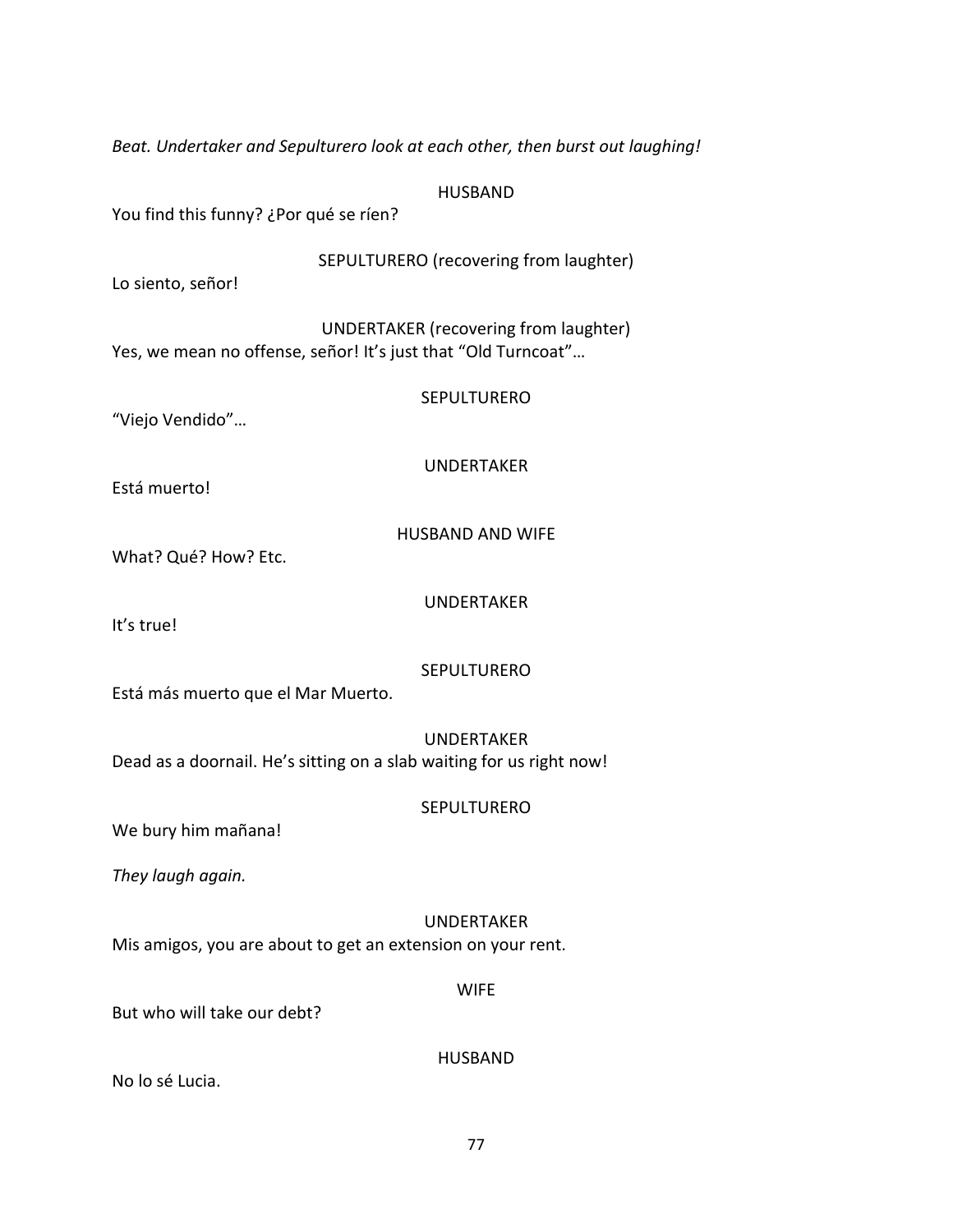#### SEPULTURERO

Pero sea quien sea, no puede ser peor que el "Viejo Vendido"!

#### UNDERTAKER

Whoever he is, I'm sure your new landlord will be more patient. Oh my, it feels wrong to laugh at the death of a man…

#### **SEPULTURERO**

But I can't help it!!!

*All four burst out laughing and exit separately with calls of Feliz Navidad and Merry Christmas.*

#### **SCROOGE**

Oh spirit… Oh spirit… This "Old Turncoat"… this "Viejo Vendido" fellow is dead and they can only laugh? However wicked, however cruel he may have been, was there no one that cared for him? No one to shed a tear? La Muerte, if you are determined to show me death then show the sadness that should accompany it!

*Scene shift.*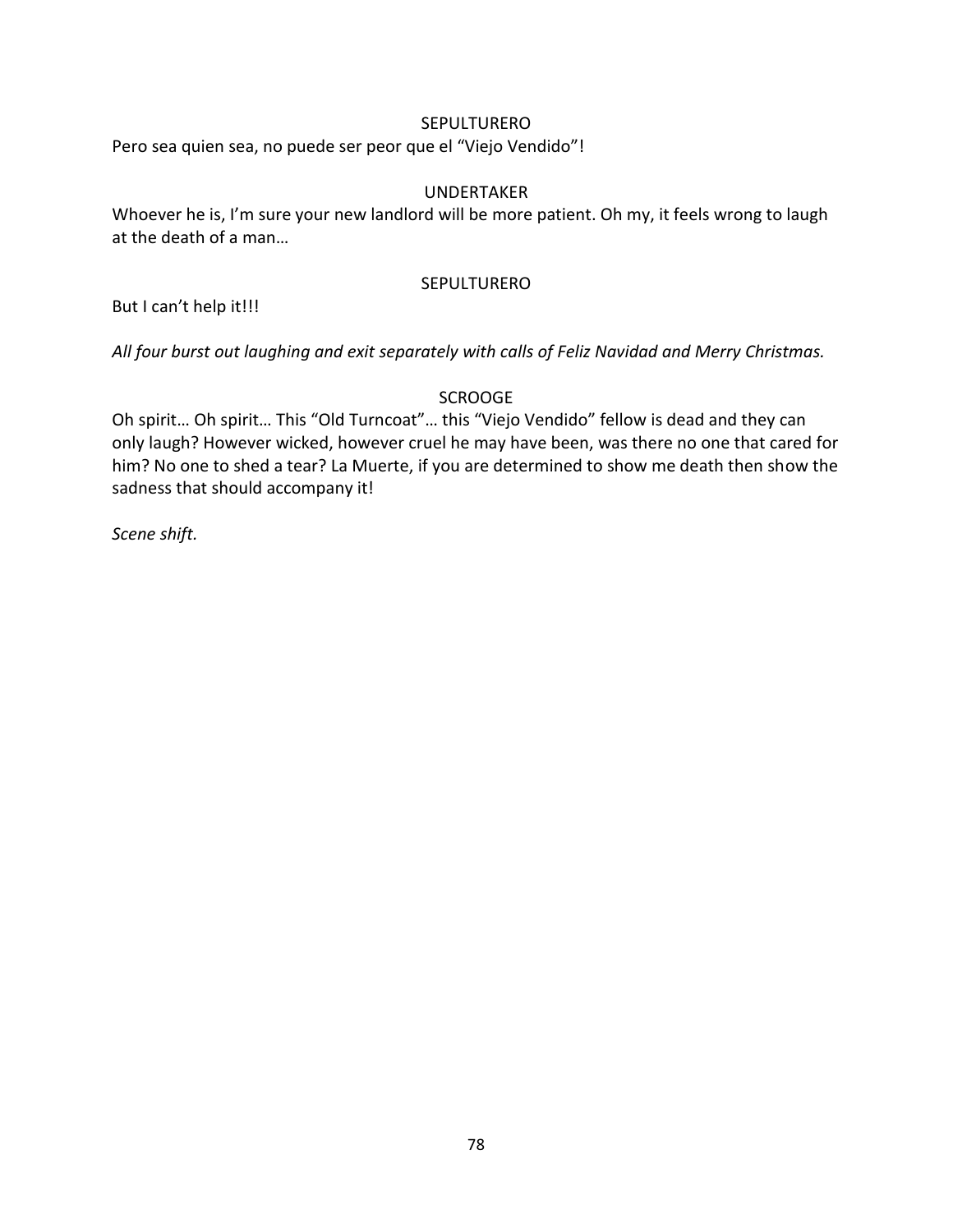# **Scene 13 The Cratchits Part II**

*The Roberto family without Roberto and Tiny Tim. Mrs. Cratchit is sewing. Pedro reading bible.*

# PEDRO (reading)

"And taking a child, he set him in the midst of them saying 'Whosoever …receibeth? a child in my name also receibeth me"?

# MRS. CRATCHIT (gently correcting)

"No, Pedro. 'receiveth me.' 'Whoseover receiveth a child in my name also receiveth me.' (to herself) Receiveth a child…

She begins to break down, Pedro puts hand on her shoulder.

# MRS. CRATCHIT

It is the color. It hurts mis ojos. It makes them weak by candlelight. (to them all) And I don't want to have tired eyes when papá comes home. (to Pedro) It must be time by now?

# PEDRO

Past time, mamá. But I think he walks slower since…

# MRS. CRATCHIT

Sí, Pedro. He walks slower. He would walk quickly… very quickly with Tiny Tim on his shoulder.

# BELINDA

Caminaba muy rápido carrying Pequeñito.

# MRS. CRATCHIT

Sí Belinda. He was light to carry. No trouble for your papá.

*Enter Roberto.*

# **CRATCHIT**

Feliz Navidad.

# Various

Feliz Navidad, hola papá, etc.

#### ROBERTO

Hoy hice buen tiempo. (To Mrs. Cratchit) I wish you could have seen it… Where he rests… Estaba hermoso. But you will see it. I promised we would go cada domingo – every Sunday. (Begins to cry) My child. Mi niño. Mi Pequeñito.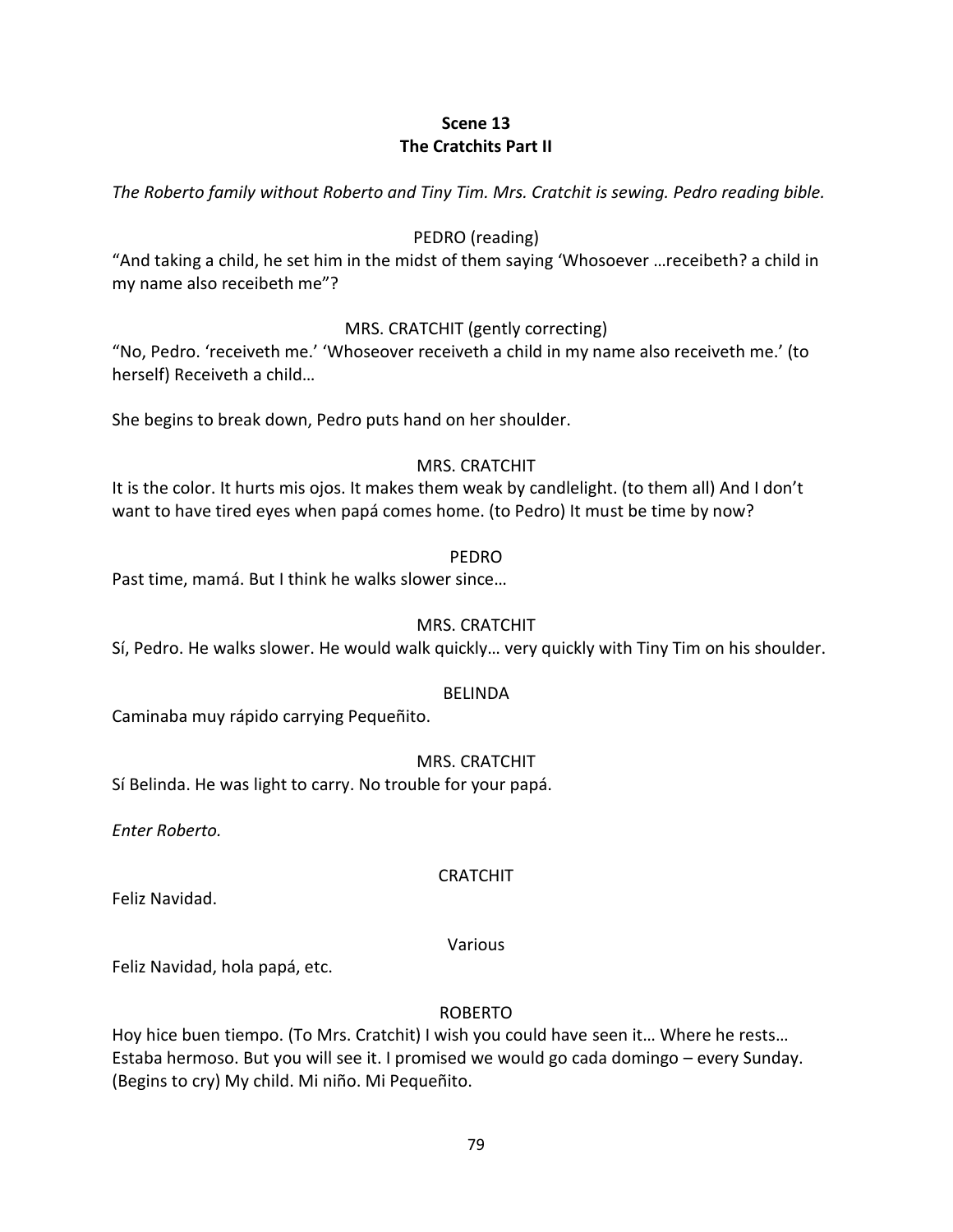# MRS. CRATCHIT (comforting him)

Roberto. Pedro is working on his Inglés. He has been practicing.

ROBERTO (recovering)

Ah muy bien. How is your English coming, Pedro?

# PEDRO

Muy bien, papá. Very good.

# ROBERTO

Ah! Speaking of Pedro's English, coming home, I ran into Federico - Sobrino del señor Scrooge. I barely know him. But he saw that I was… um… Triste?

PEDRO

Sad, Papá.

# ROBERTO

Sí! A little sad. When I tell him… what happened, he said "Lo siento mucho por ti y tu buena esposa."

#### MRS. CRATCHIT

He seems kind, Roberto.

# ROBERTO

Then he asked about our familia. Pedro, I told him how you are learning Inglés. He give me this (takes out a card) and said if you come see him, he will help you find work en el norte - across the river.

MRS. CRATCHIT

Pedro, do you hear?

A real job?

ROBERTO

PEDRO

Sí. I think so.

# BELINDA

Entonces Pedro se va a ir al norte pronto?

MRS. CRATCHIT

He will move when he is ready, Belinda.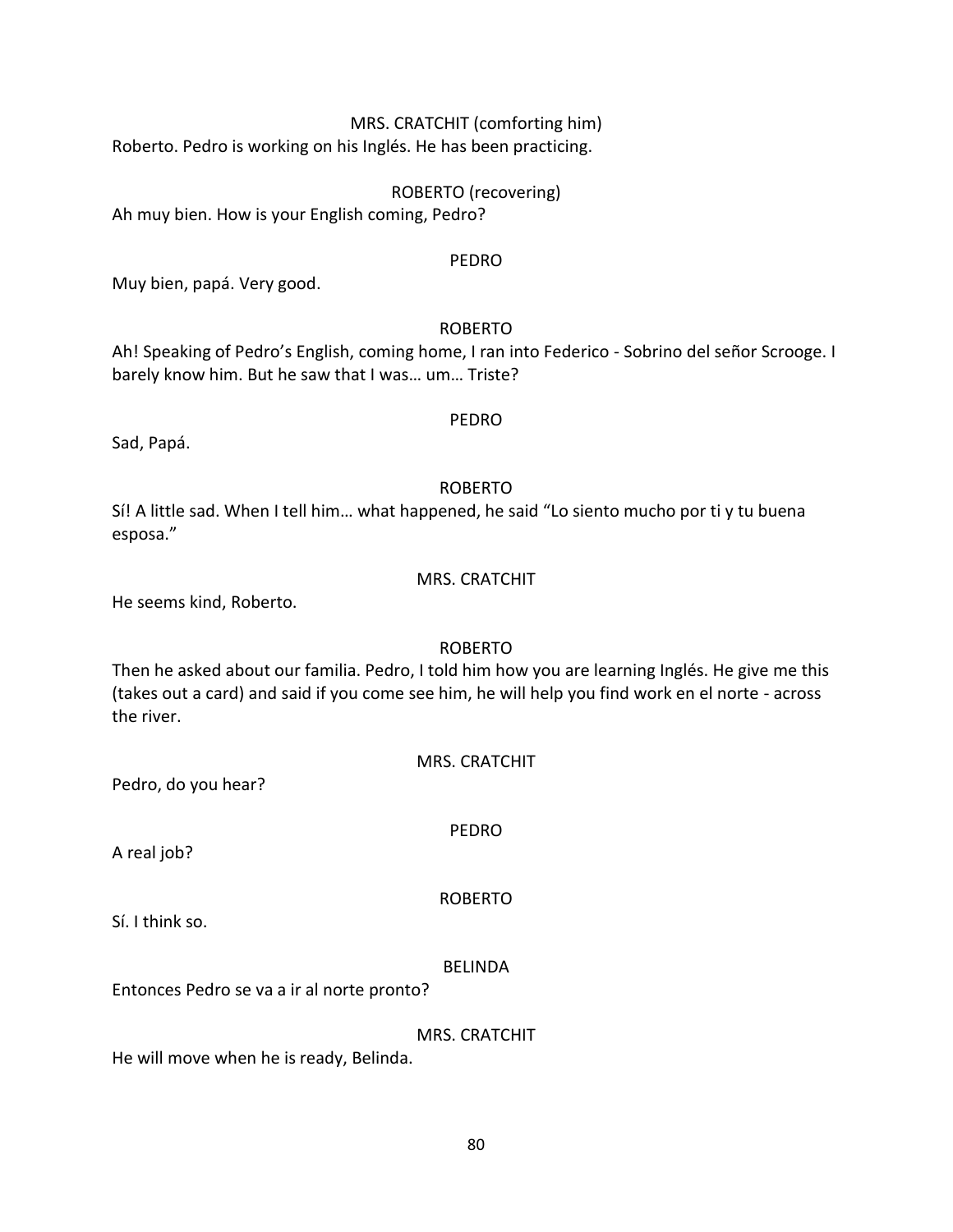# 81

#### ROBERTO

Sí, Belinda. Pedro will leave when he is ready and you will you too.

#### BELINDA

No Papá!

## ROBERTO

Sí, Belinda, cuando estés lista. Familia, wherever we go, whenever we go, we will remember Tiny Tim, sí?

Sí Papá, yes, sí Roberto, etc.

#### MRS. CRATCHIT

All

And though he was only a child, we will remember how kind he was. And how patient.

#### ROBERTO

And this memory will make us strong. Una familia fuerte.

All

Sí Papá, sí Roberto, etc.

ROBERTO

Then I am happy. Estoy muy muy feliz. (Roberto and family embrace)

*Cratchits exiting.*

**SCROOGE** 

Espíritu de la muerte, no más. No more, I beg you! Remove me from this place!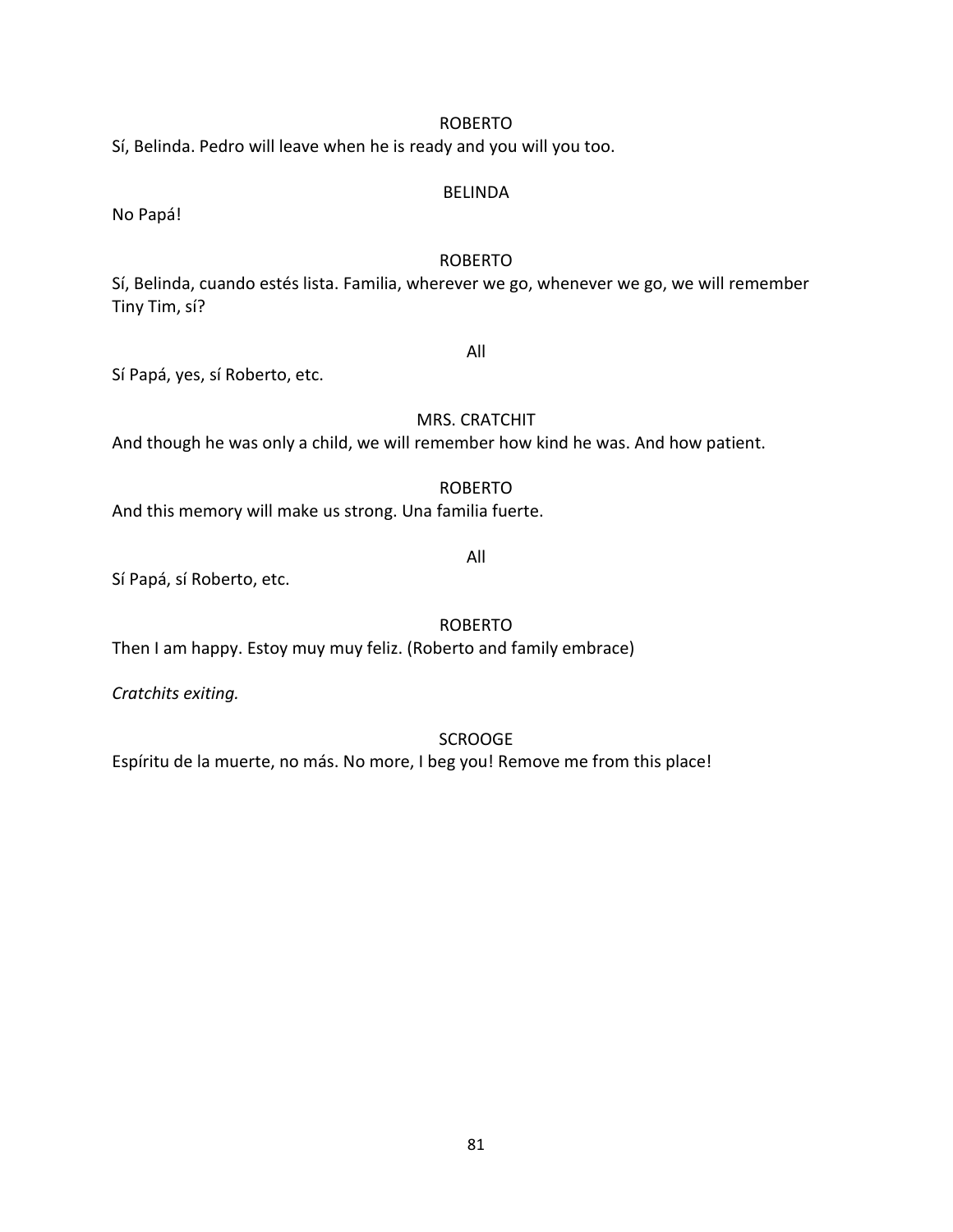# **Scene 14 The Graveyard**

*Scene shift back in the graveyard from the prologue.*

#### SCROOGE

Spirit, this is a fearful place. Tengo miedo.

*Bell as prologue. Funeral procession enters.*

#### **SCROOGE**

La Muerte, a quién…? what man… do they carry?

*Spirit gestures to headstone.*

#### SCROOGE

Entiendo. You wish me to look, and I would if I could, but I have not the power, Espíritu. No puedo.

*Spirit gestures again.*

#### SCROOGE

Before I draw nearer to that grave, answer me one question. Are these the shadows of the things that will be, or are they shadows of the things that may be, only? ¡Respóndeme! ¿Por qué mostrarme esto si no hay esperanza?

*Spirit gestures again.*

# **SCROOGE**

¡Respóndeme!

*The stone is exposed.*

SCROOGE

Ebenezer Scrooge!!! No! No! No! No! No!

*Ghost dance into scene change to Scrooge's bedroom.*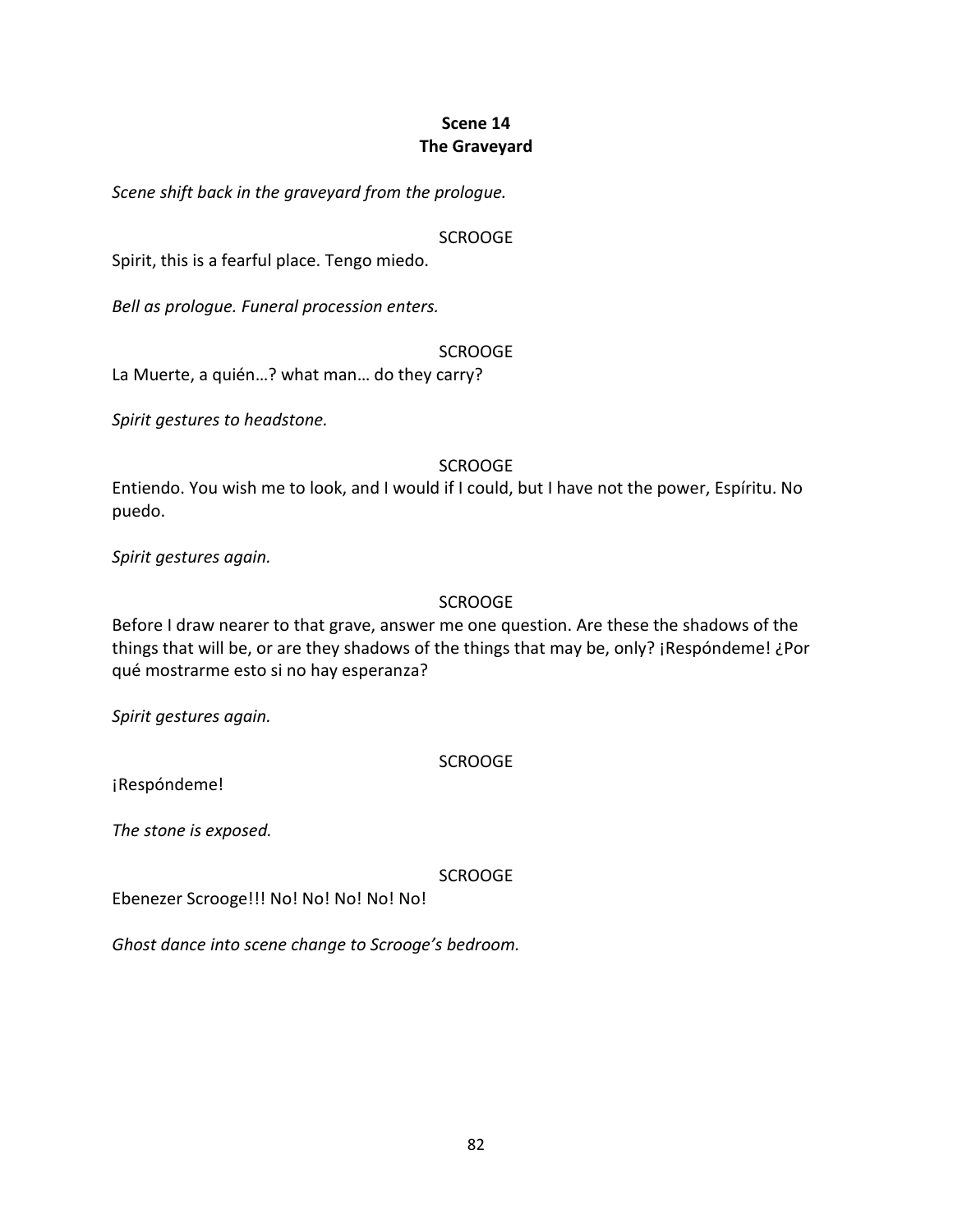# **Scene 15 Christmas Day**

#### SCROOGE (continuing)

No! No! No! No! No!

*Scrooge's cries give way to church bells. He looks up.*

## **SCROOGE**

What's this? Where am I? My blanket! My pillow! My bed!!! Estoy en mi casa! (Moving about the space) Here is the place where Mother Superior came to me. And this is where I first met Christmas Present. And here… here is where Jacob Marley stood.

*Moving down and calling.*

# SCROOGE

Jacob? Jacob? Jacob Marley, if you can hear me, I say thank you! I say it on my knees Jacob! (Kneeling) Gracias Jacob por una segunda oportunidad. I will not waste this second chance.

*Jumping to his feet.*

# SCROOGE

What to do first? I don't know what time it is. I don't know how long I've been among the spirits. I don't know what day it is! I don't know anything! Why I'm quite a baby! Espere! Espere, I've got it!

*He runs to the window and yells out.*

| Hello there, lad!          | <b>SCROOGE</b> |
|----------------------------|----------------|
| Qué?                       | <b>ESTEBAN</b> |
| Hola, amigo!               | <b>SCROOGE</b> |
| Hola, señor.               | <b>ESTEBAN</b> |
| What day is it, young lad? | <b>SCROOGE</b> |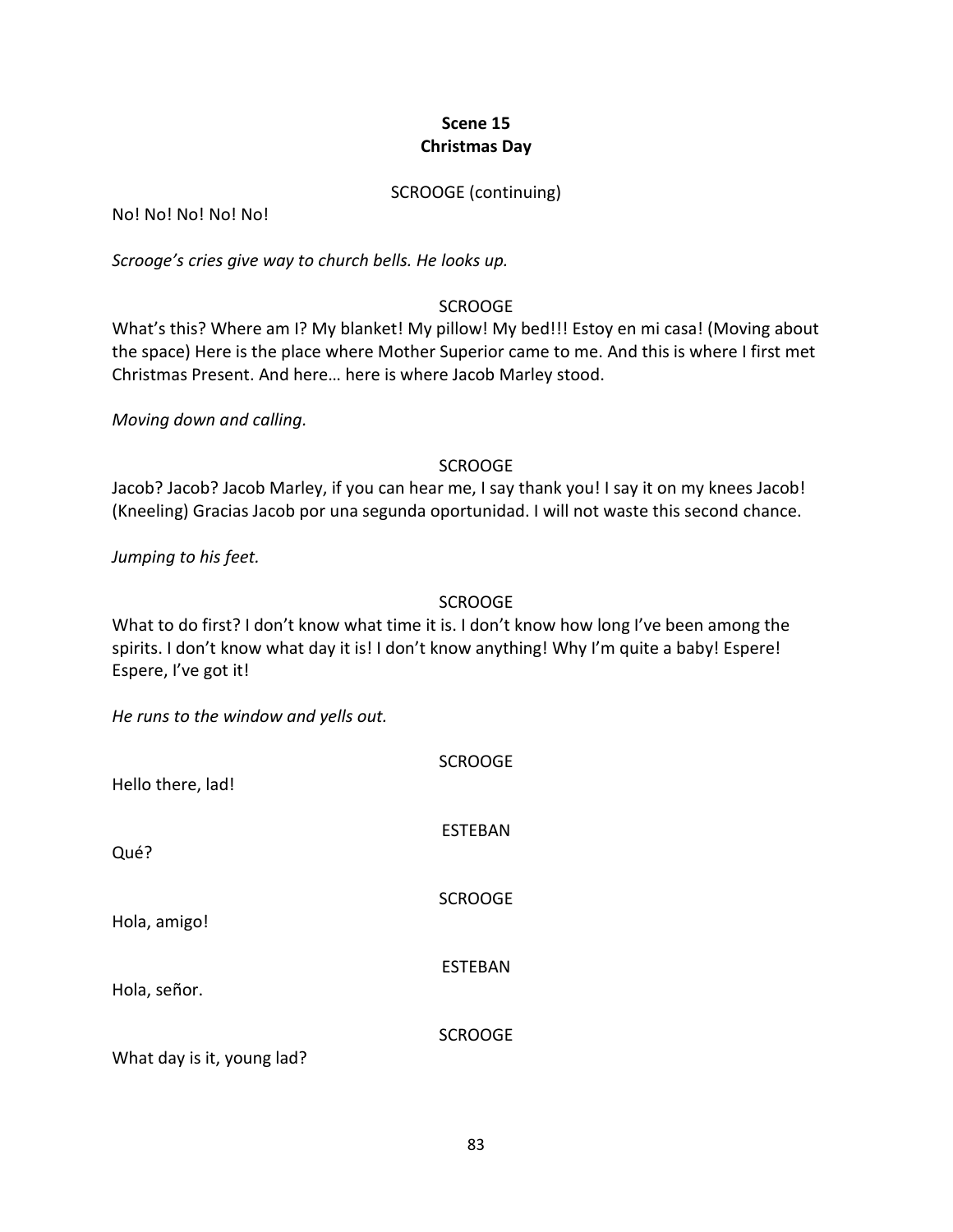| Qué?                                                                                                                                                                                                                                                              | <b>ESTEBAN</b>                                                                                                                                                                                                                   |
|-------------------------------------------------------------------------------------------------------------------------------------------------------------------------------------------------------------------------------------------------------------------|----------------------------------------------------------------------------------------------------------------------------------------------------------------------------------------------------------------------------------|
| ¿Qué día es?                                                                                                                                                                                                                                                      | <b>SCROOGE</b>                                                                                                                                                                                                                   |
| ¿Hoy? ¡Es Navidad!                                                                                                                                                                                                                                                | <b>ESTEBAN</b>                                                                                                                                                                                                                   |
| ¿Qué?                                                                                                                                                                                                                                                             | <b>SCROOGE</b>                                                                                                                                                                                                                   |
| ¡Na-vi-dad!                                                                                                                                                                                                                                                       | <b>ESTEBAN</b>                                                                                                                                                                                                                   |
| after all!                                                                                                                                                                                                                                                        | SCROOGE (to himself)<br>Navidad? Christmas Day! I haven't missed it. But it can't be! I was gone so long. The spirits have<br>done it all in one night? Well of course they did. They can do anything they want. They're spirits |
| Señor?                                                                                                                                                                                                                                                            | <b>ESTEBAN</b>                                                                                                                                                                                                                   |
| ¿Cuál es tu nombre, buen chico?                                                                                                                                                                                                                                   | <b>SCROOGE</b>                                                                                                                                                                                                                   |
| Esteban, Señor.                                                                                                                                                                                                                                                   | <b>ESTEBAN</b>                                                                                                                                                                                                                   |
| <b>SCROOGE</b><br>Esteban! (to himself) A delightful boy! A pleasure to speak with him. (to Esteban) Listen, young<br>fellow. Right by the bridge, there are three shops all in a row - the butcher, the candle maker,<br>and the piñata store. Do you know them? |                                                                                                                                                                                                                                  |
| No entiendo Señor.                                                                                                                                                                                                                                                | <b>ESTEBAN</b>                                                                                                                                                                                                                   |
| Oh yes, of course! ¿Conoces la carnicería y la tienda de velas y la tienda de piñatas?                                                                                                                                                                            | <b>SCROOGE</b>                                                                                                                                                                                                                   |
| ¿Las tres tiendas por el puente? Sí Señor.                                                                                                                                                                                                                        | <b>ESTEBAN</b>                                                                                                                                                                                                                   |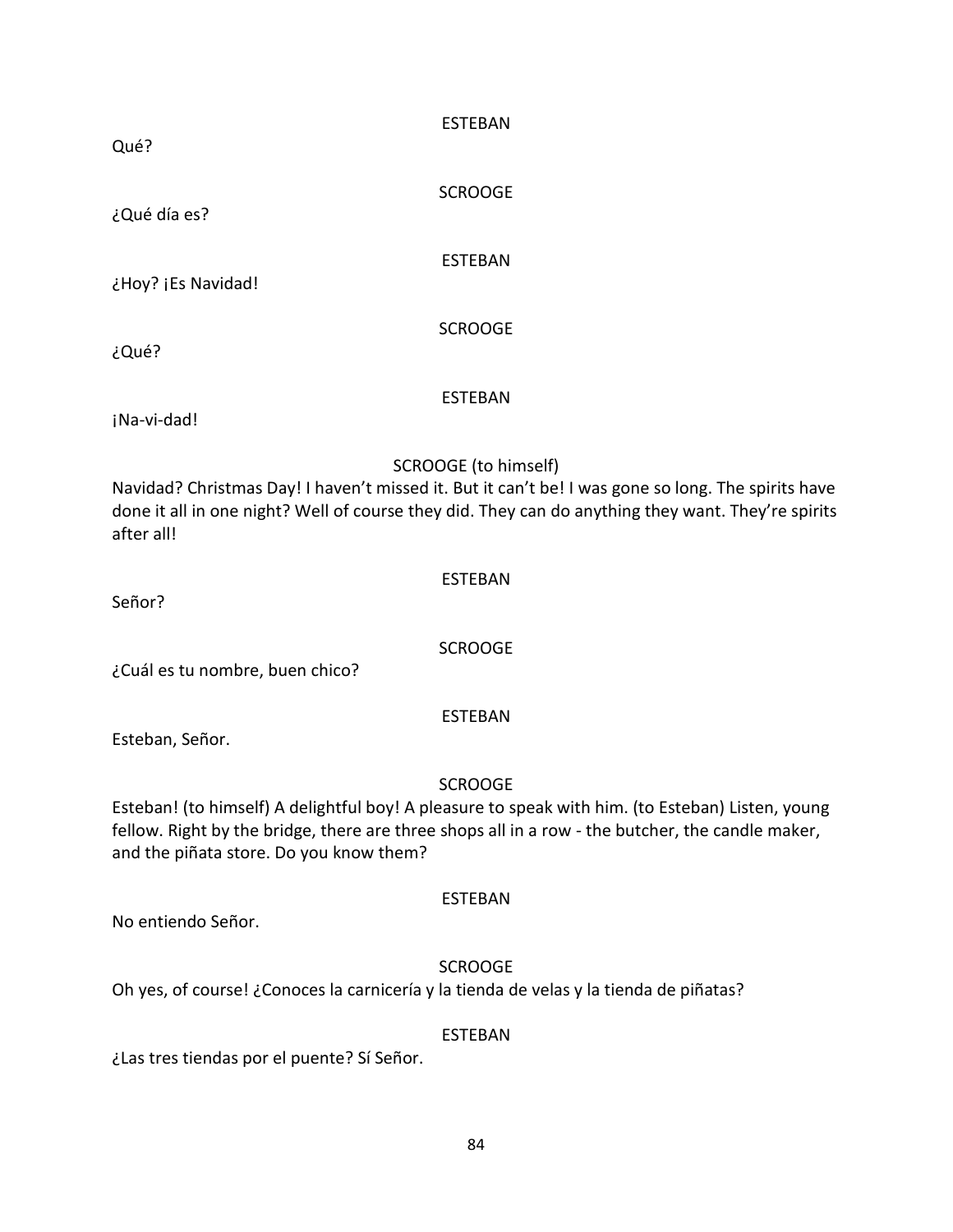# SCROOGE (to himself)

He knows the shops! An intelligent lad! (to Esteban) Esteban, I need your help with three things. ¿Me ayudarás con tres cosas?

#### ESTEBAN

Creo que sí.

#### SCROOGE (To himself)

What first? The meat for the tamales. (to Esteban) Ve al carnicero y compra diaz libras de carne para tamales.

#### ESTEBAN

Diez Libras?

#### SCROOGE

Next? Candles! (to Esteban) Ve al vendedor de velas y compra… mmm… Cincuenta velas.

#### ESTEBAN

¿Cincuenta?!?

#### SCROOGE

Is fifty not enough? You're right, better make it a hundred. Cien velas.

#### ESTEBAN

Cien.

**SCROOGE** 

Finally, corre a la tienda de piñatas y compra la gran piñata que está colgando en la ventana.

#### ESTEBAN

La gran piñata - tan grande como yo?

SCROOGE (to himself) The one as big as him. Charming! (to Esteban) Sí, amigo, sí! The one as big as you!

#### ESTEBAN (exiting)

Estás loco.

SCROOGE Wait! Wait! ¡Espera! Lo digo en serio. Ve pronto y te doy un dólar.

#### ESTEBAN

¿De verdad?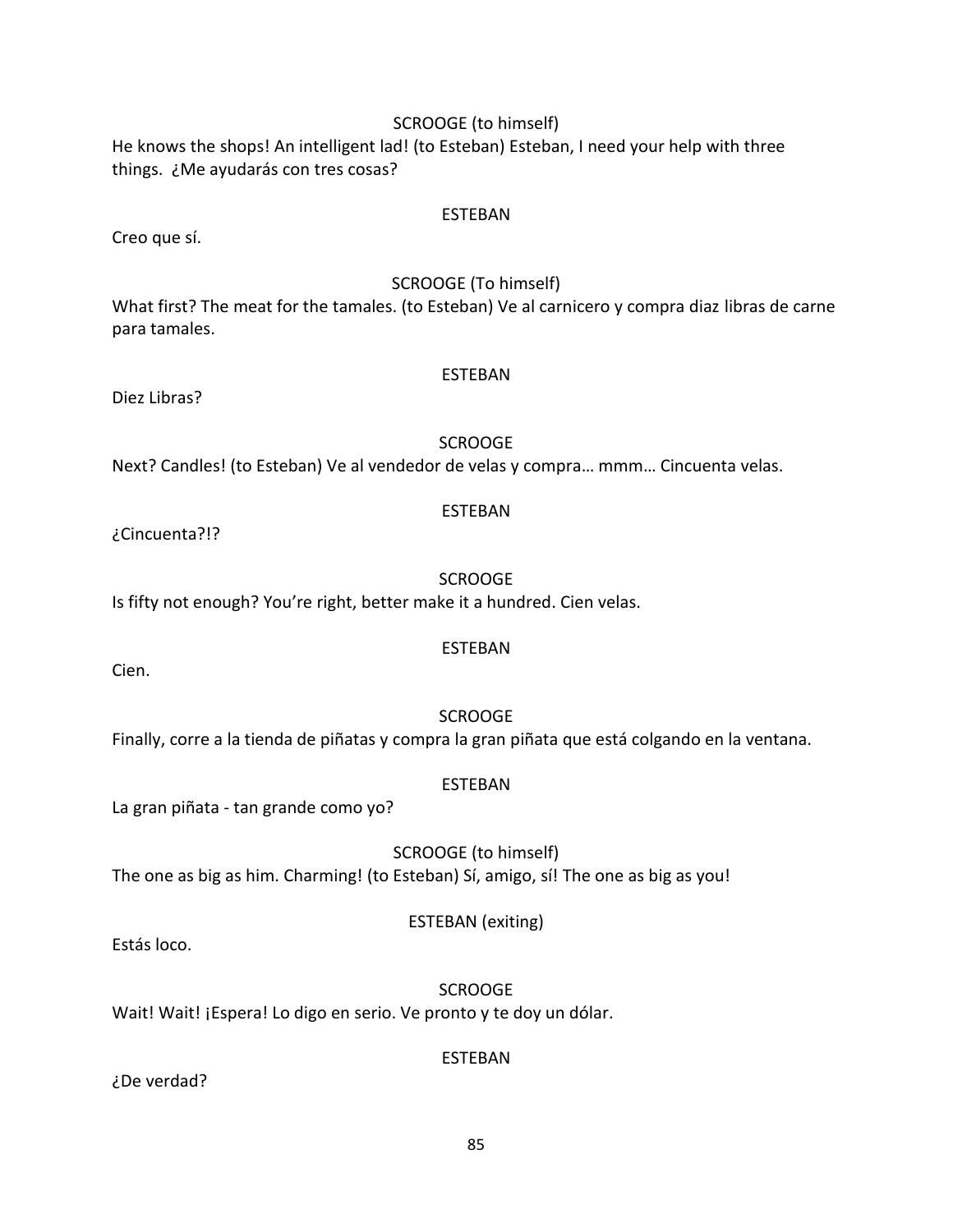#### SCROOGE

¡Hazlo rapidito y te daré cinco dólares!

#### ESTEBAN

¿Cinco dólares? Dios mío! Sí Señor! (exits)

# SCROOGE (to himself)

Should I send Cratchit a note? No, no! He shouldn't know who sent it! That piñata is twice the size of Tiny Tim!

*Scrooge sings a hymn and dances around his apartment changing clothes.*

#### SCROOGE

No se what to do next! Wait! I'll go see Federico! (throwing on coat) Yes, yes, that's what I'll do. (stopping himself – clothes lazzi as he changes mind through this) No. No, I won't. He won't want to see me. Yes he will. No he won't. Yes. He will. I want to see him. I want to meet his esposa. I want to talk to them. I want… to… talk to people. I want to… go out! I've never felt this way before. I'm as alight as a feather. Tan alegre como un angel. I'm as merry as a schoolboy and as giddy as un borracho.

*Knock on door.*

#### **SCROOGE**

Come in!

*Enter Esteban with carnicero with carne, vendedor de velas with basket of candles, and piñatero with huge piñata.*

#### **SCROOGE**

Ah, the shopkeepers! Hola amigos!

#### CARNICERO and VENDEDOR DE VELAS

Hola. Buenos Días.

#### PIÑATERO

Feliz Navidad, señor.

#### **SCROOGE**

Feliz Navi- yes! Yes! It's Christmas day! Oh you spirits. You rascals! All in one night!

#### PIÑATERO (aside to Esteban)

¿Estará bien en la cabeza?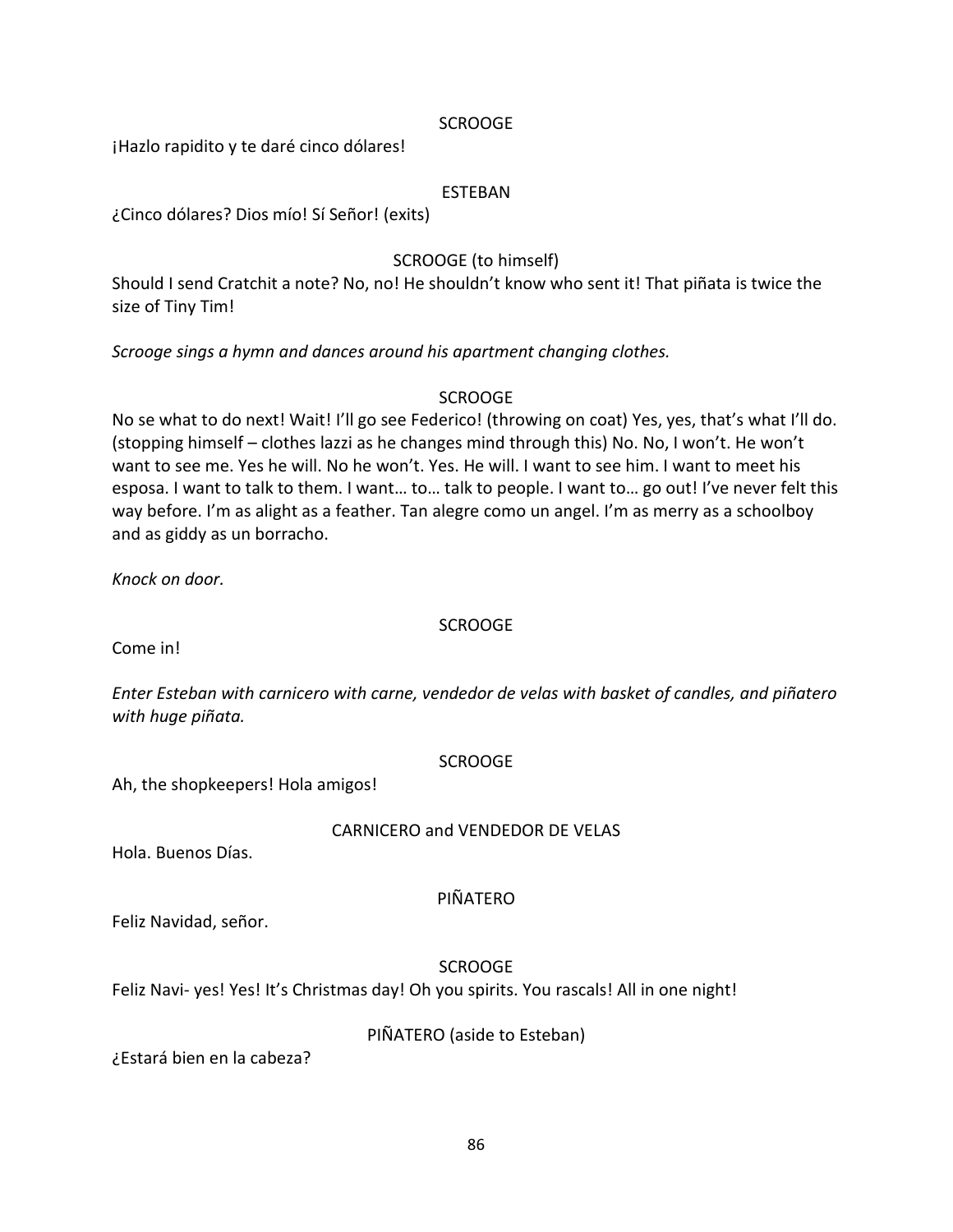### ESTEBAN (aside to piñatero)

Lo dudo.

#### **SCROOGE**

My friends, I assure you I am quite all right. Now then, conocen la casa de Roberto Cratchit?

# PIÑATERO, CARNICERO, and VENDEDOR DE VELAS

Sí señor. Por supuesto. (etc)

#### SCROOGE (getting out his wallet)

Excellent! Por favor, lleven esta carne, estas velas, y esta piñata a la casa de Roberto Cratchit.

#### PIÑATERO

Pero señor, Nochebuena ya pasó.

# **SCROOGE**

Yes, I know. Christmas Eve was yesterday, but better late than never. So help me, the Cratchits will have their piñata on Christmas Day.

PIÑATERO

Señor?

# **SCROOGE**

Now here's what you will do. (as Scrooge gives instructions, he switches back and forth between the Piñatero, the Carnicero, and the Vendedor de Velas putting bills in their hands) You will take this wonderful, estupenda, colorida piñata, this rich, delectable, fresh carne, and these lustrous, glowing white candles and you will deliver them all to la casa de Roberto Cratchit. But you will not speak a word of who sends them. Entendido?

# PIÑATERO

Umm…

#### **SCROOGE**

And you may keep the change, mis amigos.

Keep the change?

# VENDEDOR DE VELAS

CARNICERO

Sí señor!! (They begin exiting) Vámonos! (to Scrooge) Para Roberto Cratchit. Gracias señor!

*The three shopkeepers exit with Esteban following.*

# SCROOGE

Esteban! Buen trabajo, amigo. This is for you. (gives him money)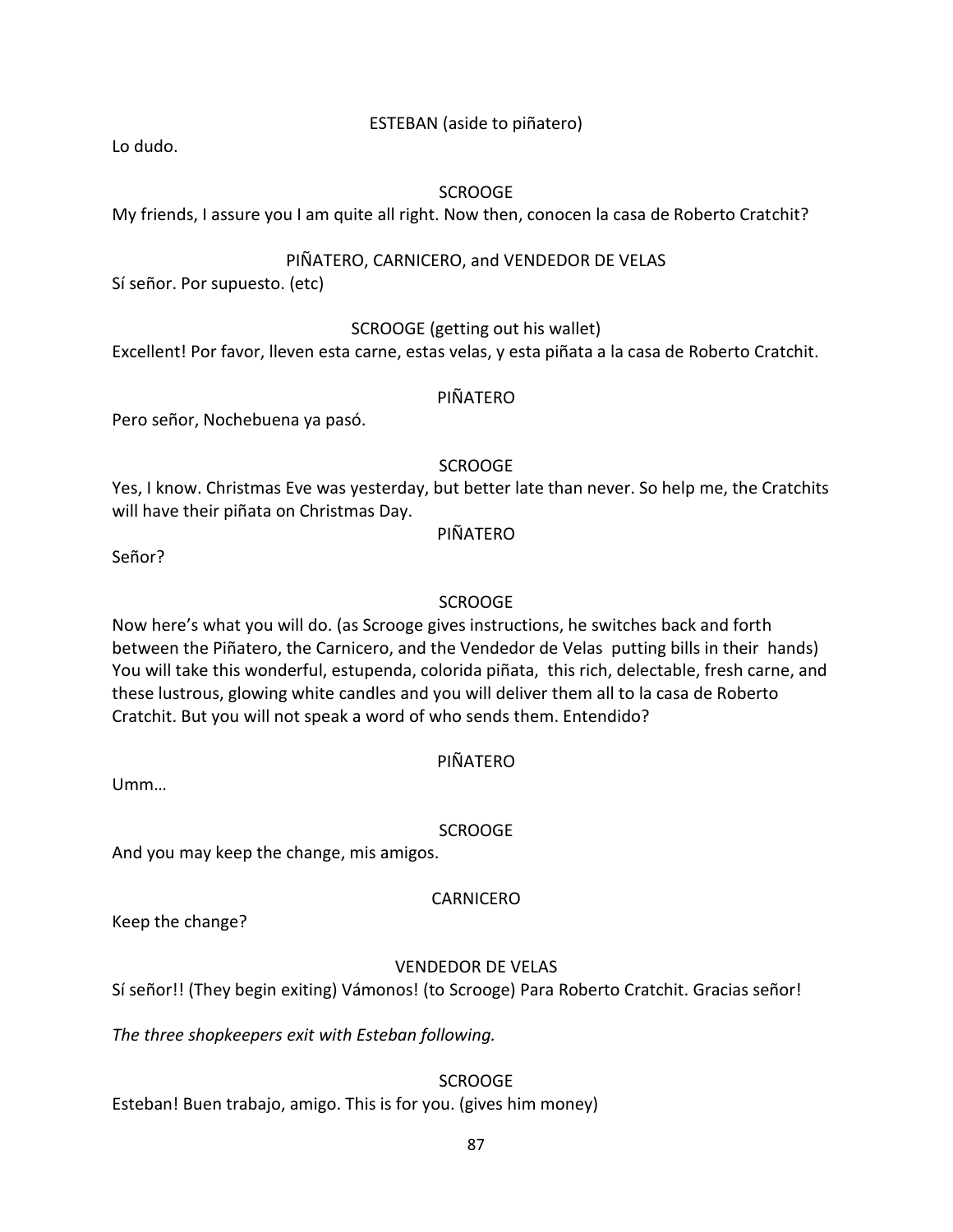# ESTEBAN

Gracias señor. Feliz Navidad! (exiting)

# SCROOGE

Feliz Navidad, my boy! Feliz Navidad indeed!

*Scrooge exits to street.*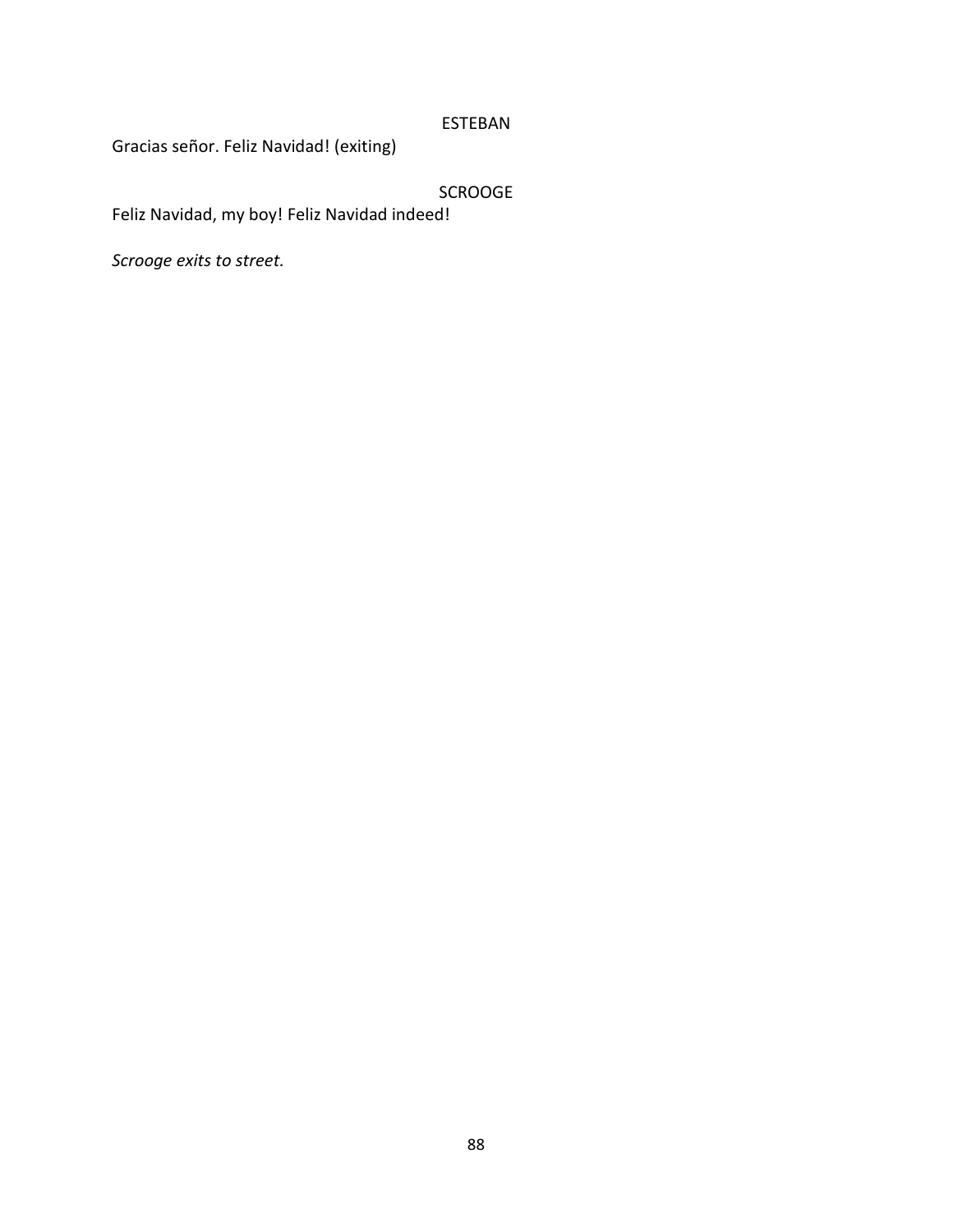# **Scene 16 Christmas with Federico**

*Scrooge is traveling on the street. He greets everyone he meets with an enthusiastic "Merry Christmas" or "Feliz Navidad". They mostly react with shock or wonder. Eventually Scrooge comes across the Undertaker and Sepulturero as the businessmen from Act 1, scene 1.*

## SCROOGE

Feliz Navidad, gentlemen.

*Beat while they freeze.*

#### SEPULTURERO (to Undertaker sotto voce)

Es el Viejo Vendido!

UNDERTAKER (also sotto voce)

Sí… Run! (They both begin a hasty exit)

SCROOGE

Wait, gentlemen, please. Yes, it is I. "Viejo Vendido". "Old Turncoat". I know that you call me these names, and I can hardly blame you. I have earned them.

# UNDERTAKER

Well, sir-

# SCROOGE

No, no. No explanation needed. I hope you will pardon my behavior yesterday.

# UNDERTAKER (reluctantly)

I suppose there's no need to hold a grudge on Christmas day is there, sir?

# **SCROOGE**

Indeed not. Do you have your pledge book and a pen?

*Undertaker nudges Sepulturero who has turned away. Sepulturero grudgingly hands the book to Undertaker who passes it to Scrooge.*

# SCROOGE (writing as he speaks)

Now then, starting today and on the first of every month, I, Ebenezer Scrooge, pledge to give… let's see… I think (writing the amount) this is about right. And I sign my name… here. And we have a contract. (handing book back) Thank you gentlemen.

*Some schtick here with first Undertaker and then Sepulturero looking at the book and reacting to the amount.*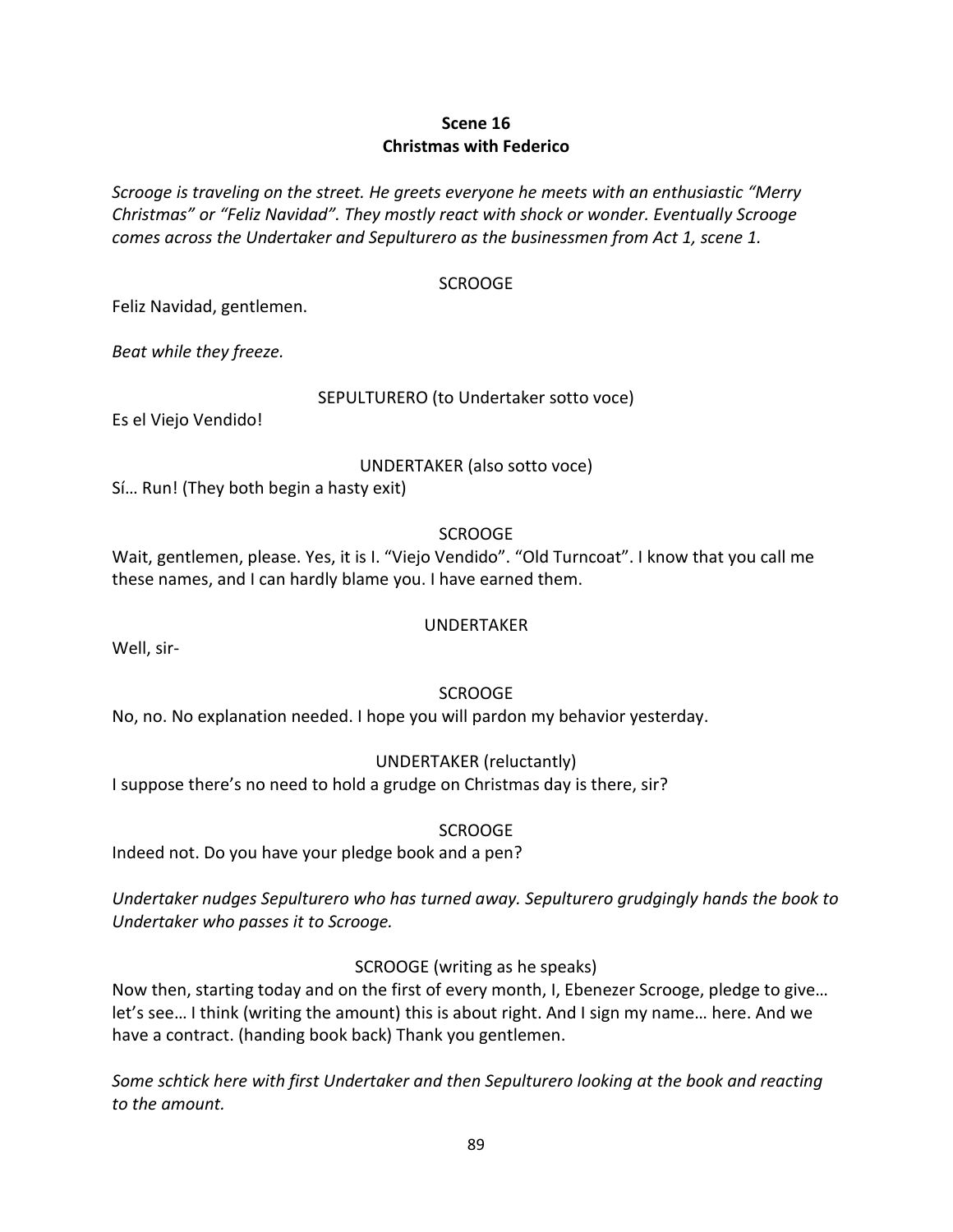# SCROOGE

UNDERTAKER (shaking Scrooge's hand)

Don't say anything. Just… come and see me. Will you… come and see me?

#### UNDERTAKER

SEPULTURERO (stepping forward and shaking Scrooge's hand) Sí, señor Scrooge. We will come and see you. Dios lo bendiga, señor Scrooge.

Gracias. Y Feliz Navidad. Feliz Navidad to both of you, Gentlemen!

*They go their separate ways bringing Scrooge to the door of Federico and Catherine. Scrooge knocks and Catherine answers.*

CATHERINE (off)

I'll get it!

# **CATHERINE**

Hello?

#### **SCROOGE**

Hello, young lady. I am your Uncle Scrooge.

CATHERINE (fear)

Ah! The Cucuí!

# **SCROOGE**

No, please don't be frightened-

FEDERICO (off)

90

Who is at the door my dear?

### UNDERTAKER

Mr. Scrooge… Are you certain?

I don't know what to say.

promise you.

Umm…

# **SCROOGE**

I am, and not a peso less. There are a great many back-payments included in that amount, I

# SCROOGE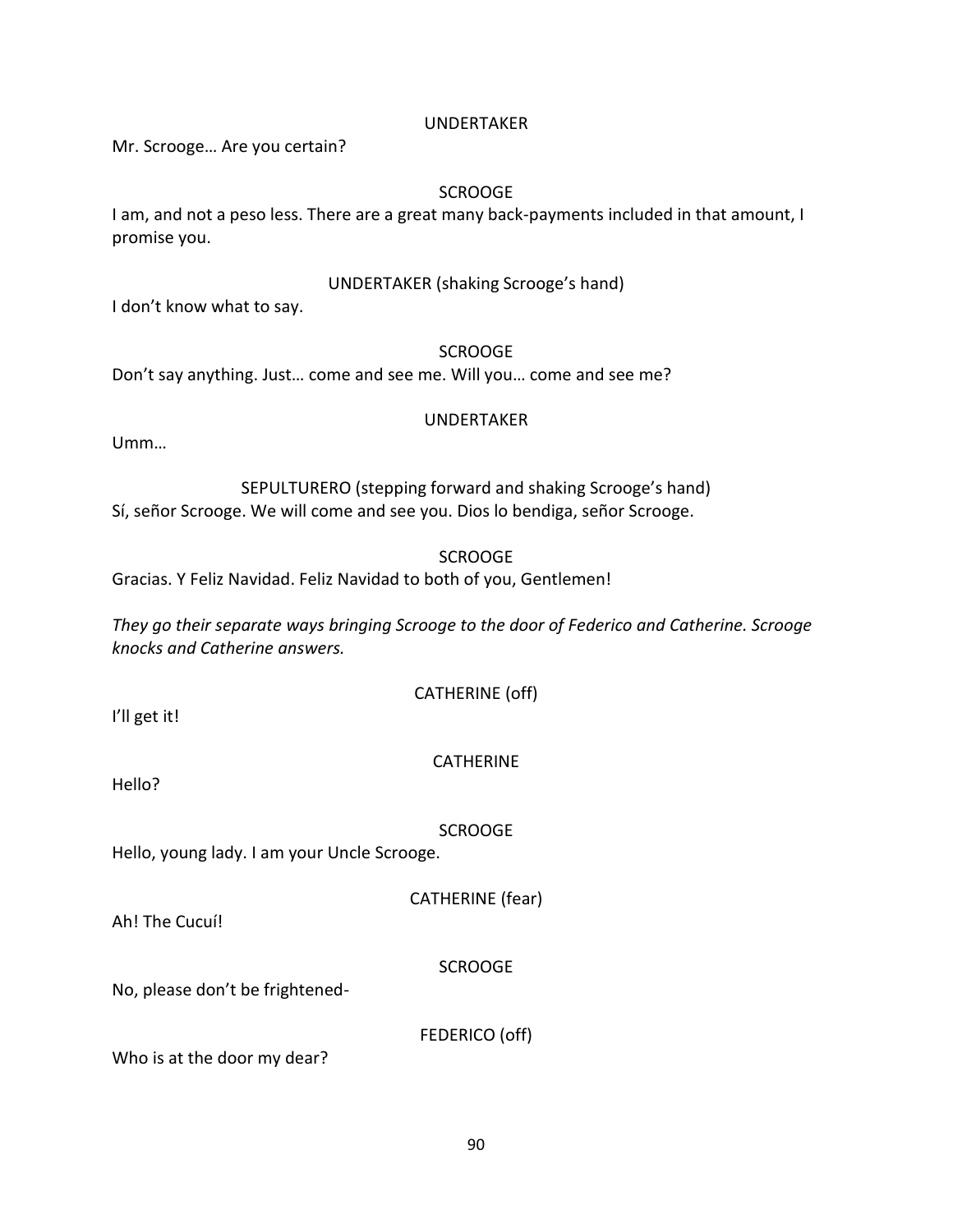### **CATHERINE**

It's your Uncle Scrooge.

#### **FEDERICO** What's that? My tío Scrooge? Humbug! (enters and sees Scrooge) Oh! Oh… my…

## **SCROOGE**

Hello nephew.

# **FEDERICO**

Tío.

**SCROOGE** I've come to accept your invitation to dinner. May I… may I… come in?

*A look between Scrooge and Catherine.*

FEDERICO (shaking his hand )

Tío… Tío!

*Undertaker and Sepulturero step forward.*

**SEPULTURERO** 

Federico casi le arranca el brazo.

UNDERTAKER Scrooge had a wonderful Christmas with his nephew; A wonderful party…

# SEPULTURERO

Juegos maravillosos…

UNDERTAKER

Wonderful food…

SEPULTURERO

Una familia acogedora, y mucho cariño.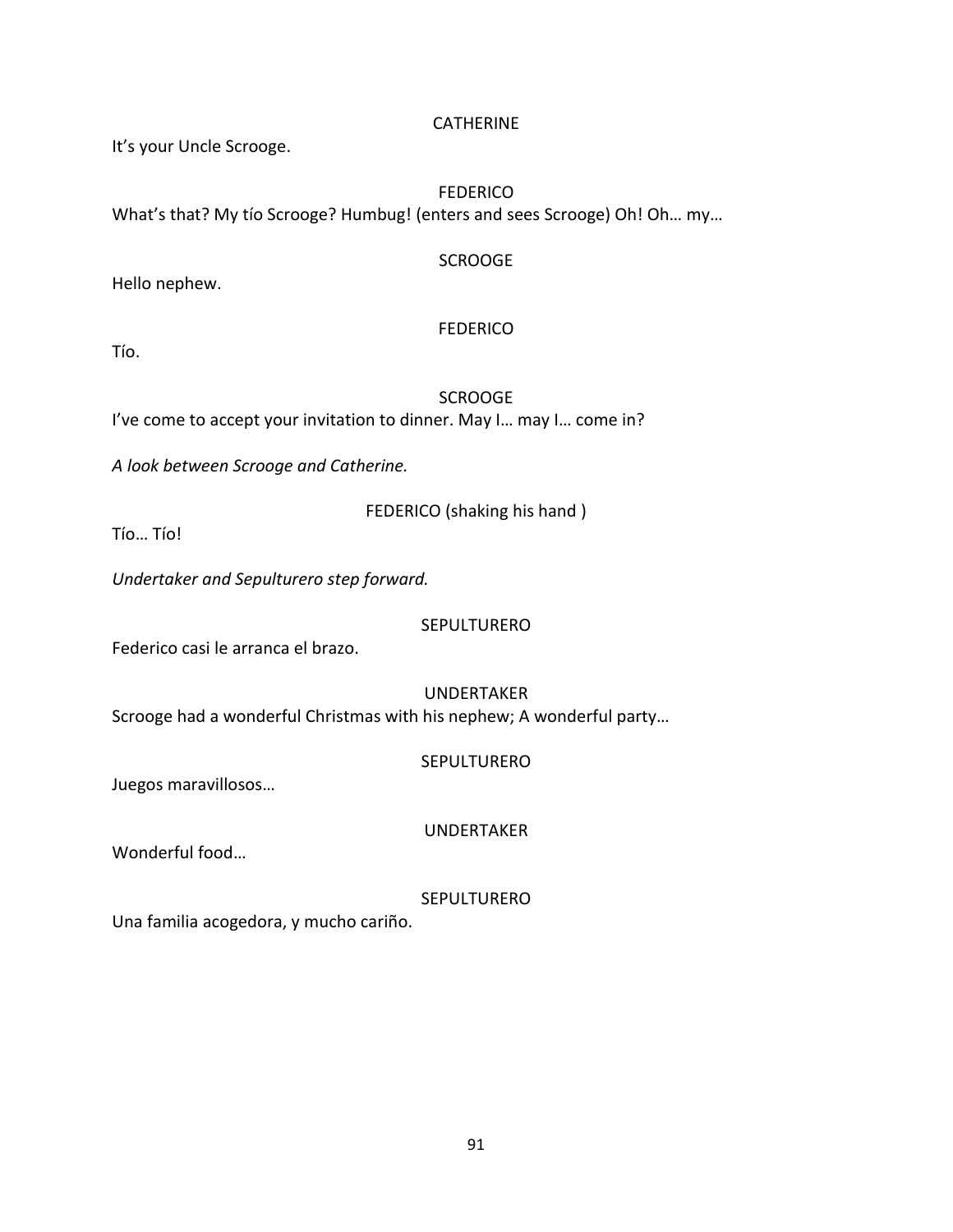# **Scene 17 Fooling Cratchit**

*During the following, scene shifts into counting house.*

#### UNDERTAKER

And the next morning?

# SEPULTURERO

Oh, Scrooge was early para el trabajo the next morning.

#### UNDERTAKER

He was determined to be there first and catch Roberto Cratchit coming late!

*Scrooge seated at his desk. Roberto enters at a run and attempts to sit unnoticed.*

**SCROOGE** 

Mr. Cratchit! What do you mean skulking in here this time of day?

ROBERTO

Perdóneme, señor Scrooge. Se me hizo un poquito tarde.

## **SCROOGE**

I should say you were late, Mr. Cratchit! The day is half spent.

#### ROBERTO

Sí señor. Había mucha comida y Champurrado y Rompope… Y una piñata muy grande...

#### **SCROOGE**

I'm not interested in your excuses, Mr. Cratchit! You think you can just breeze into this office at all hours of the day?

ROBERTO

No jefe!

#### SCROOGE

I'm not going to tolerate this kind of recalcitrant indolence a moment longer!

#### ROBERTO

Disculpe?

SCROOGE Therefore I'm going to… I'm going to… I'm going to……..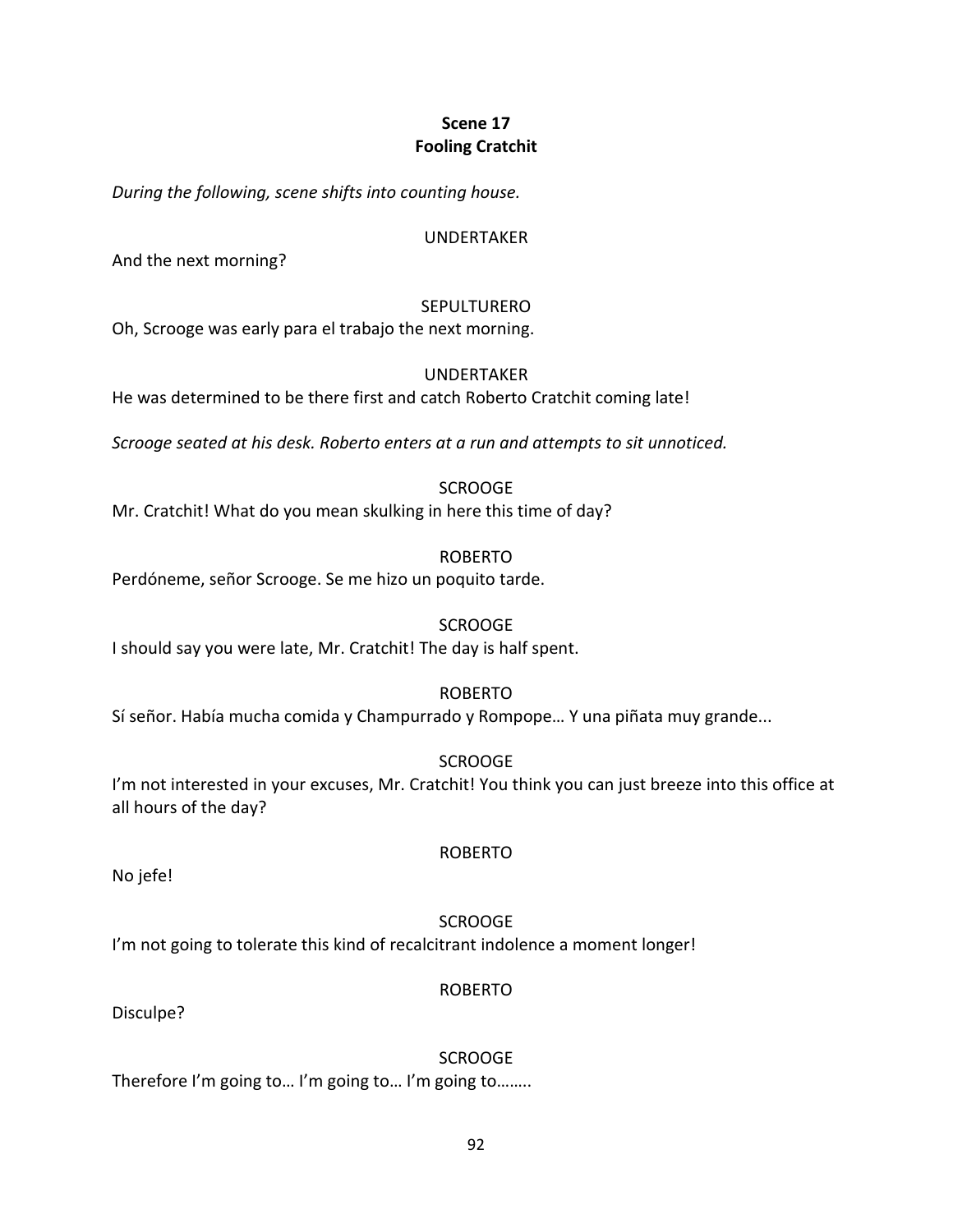family, and most importantly, we are going to get the very best care for Tiny Tim that money

ROBERTO

De veras, señor?

Ah! Vamos a llevar a Pequeñito al mejor doctor.

#### ROBERTO

SCROOGE

Un doctor para Tiny Tim?

# SCROOGE

Sí, Roberto. Now take the rest of the day off and join me tonight in the cantina where we will discuss your affairs over hearty mugs of rompope!

#### ROBERTO

More rompope? Sí jefe! Gracias jefe!

*Starts to exit than returns.*

ROBERTO (offering his hand)

Merry Christmas, Mister Scrooge.

SCROOGE (shaking hands)

Feliz Navidad, Roberto.

*Roberto Exits.*

93

SCROOGE Merry Christmas my good man. A merrier Christmas than I've given you for many years. I'm going to raise your salary, and if you'll have it, I'm going to endeavor to help your struggling

ROBERTO

**SCROOGE** 

Qué?!?

can buy.

Por favor…

Raise your salary!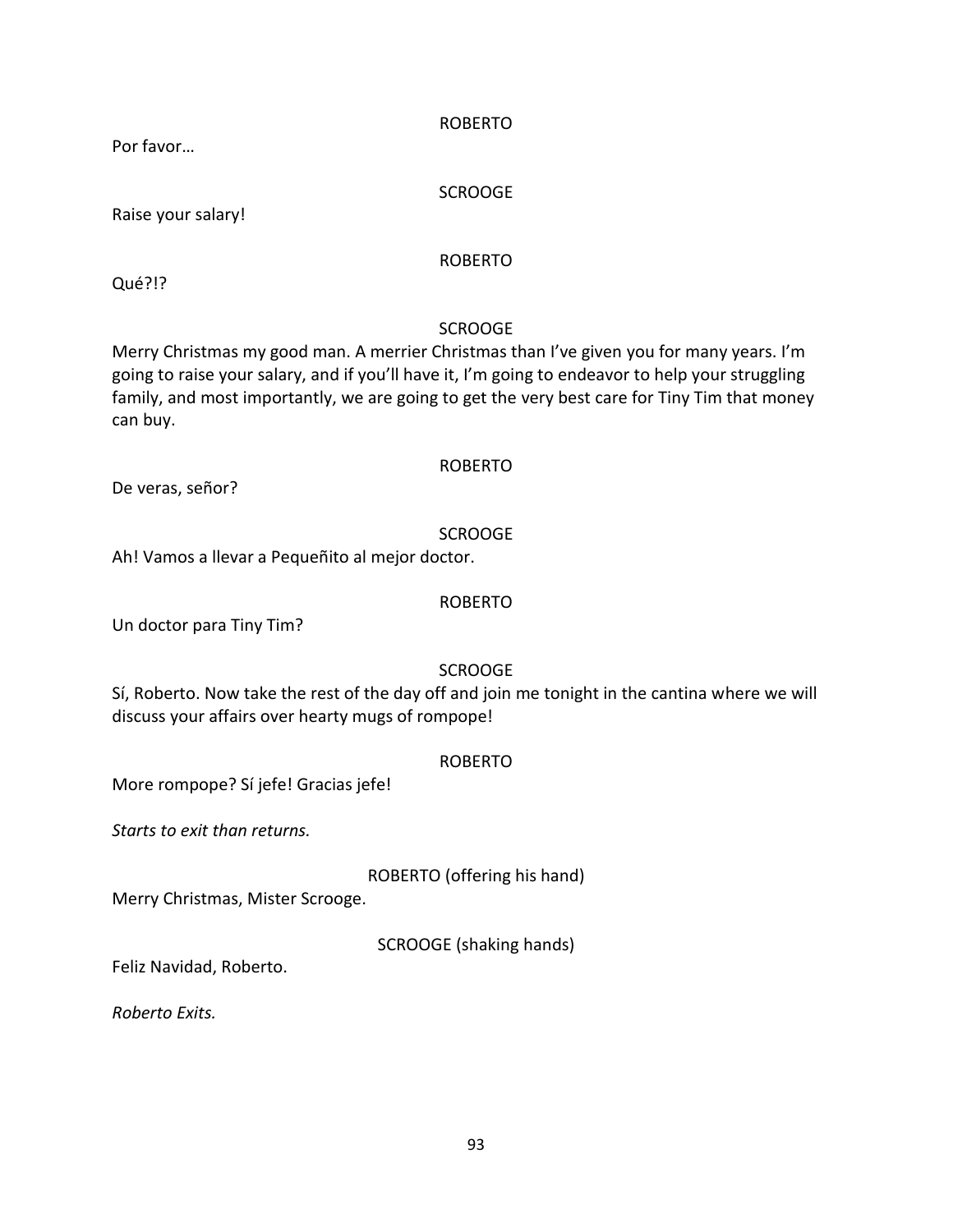#### **Epilogue**

*Ghost Dancers enter and place hat down center as if carried by wind. Scrooge comes downstage and picks it up.*

#### **SCROOGE**

Ah! Now, where have you been? Mantendré la Navidad en mi corazón durante todo el año. Nunca más volveré a abandonar mi familia y a mi comunidad. Christmas past, present, and future, the spirits of all three shall strive in me to the end of my days.

*Company enters.*

#### UNDERTAKER

Scrooge was better than his word. He did everything he promised.

#### **SEPULTURERO**

Sí, hizo todo que prometió y mucho más.

He became as good a friend…

SEPULTURERO

As good a jefe…

UNDERTAKER

SEPULTURERO

and as good a man…

as the good old city knew.

*Tiny Tim enters without crutch*

Señor Scrooge!

TINY TIM

SCROOGE

Tim, mijo!

*Tiny Tim runs to Scrooge*

#### **SEPULTURERO**

And to Tiny Tim era como un nino… (Scrooge puts Tiny Tim on his shoulder) A second father.

# UNDERTAKER

Scrooge had no more meetings with ghosts or spirits. And it was always said of him…